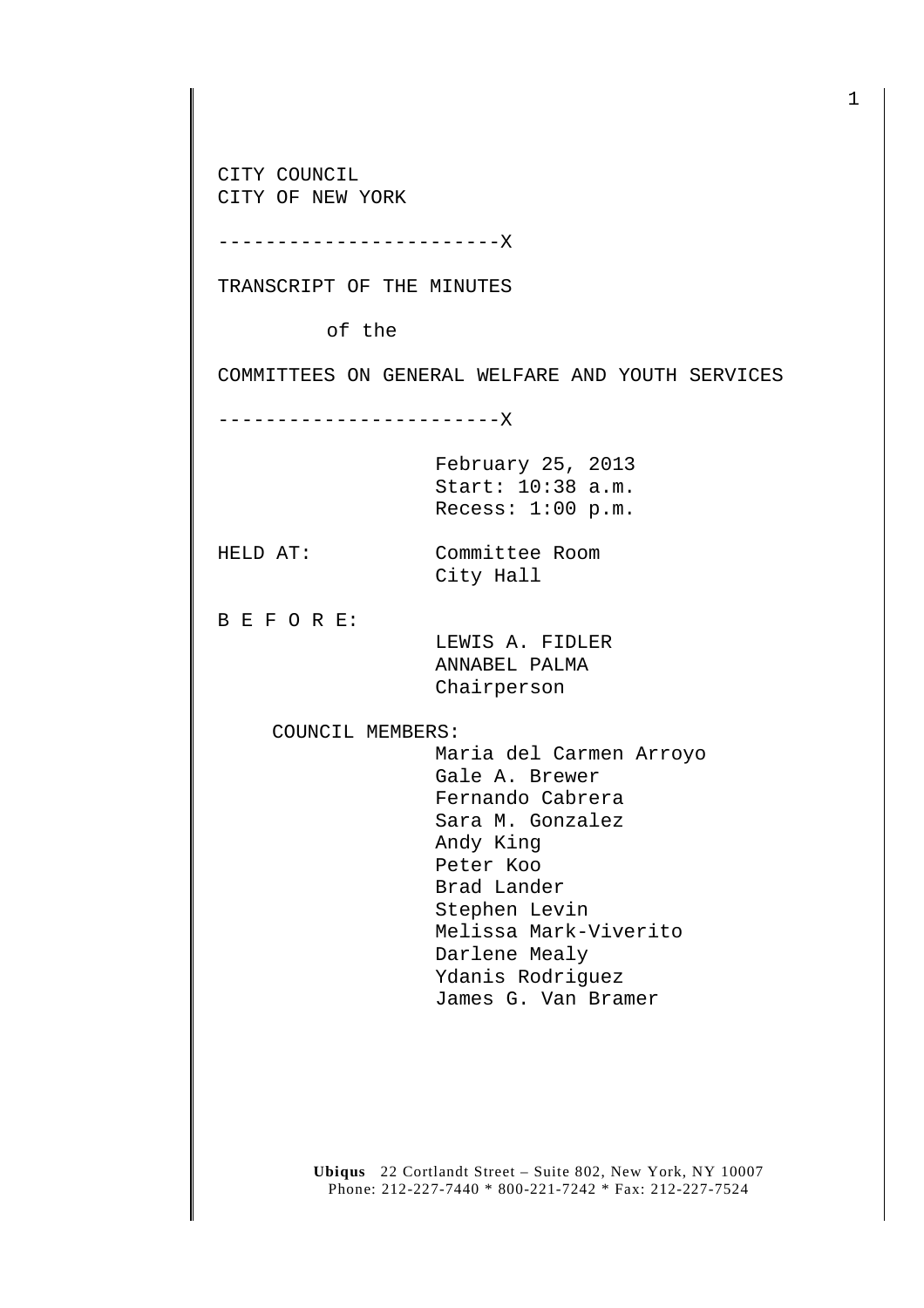## A P P E A R A N C E S

COUNCIL MEMBERS:

 Jumaane D. Williams Ruben Wills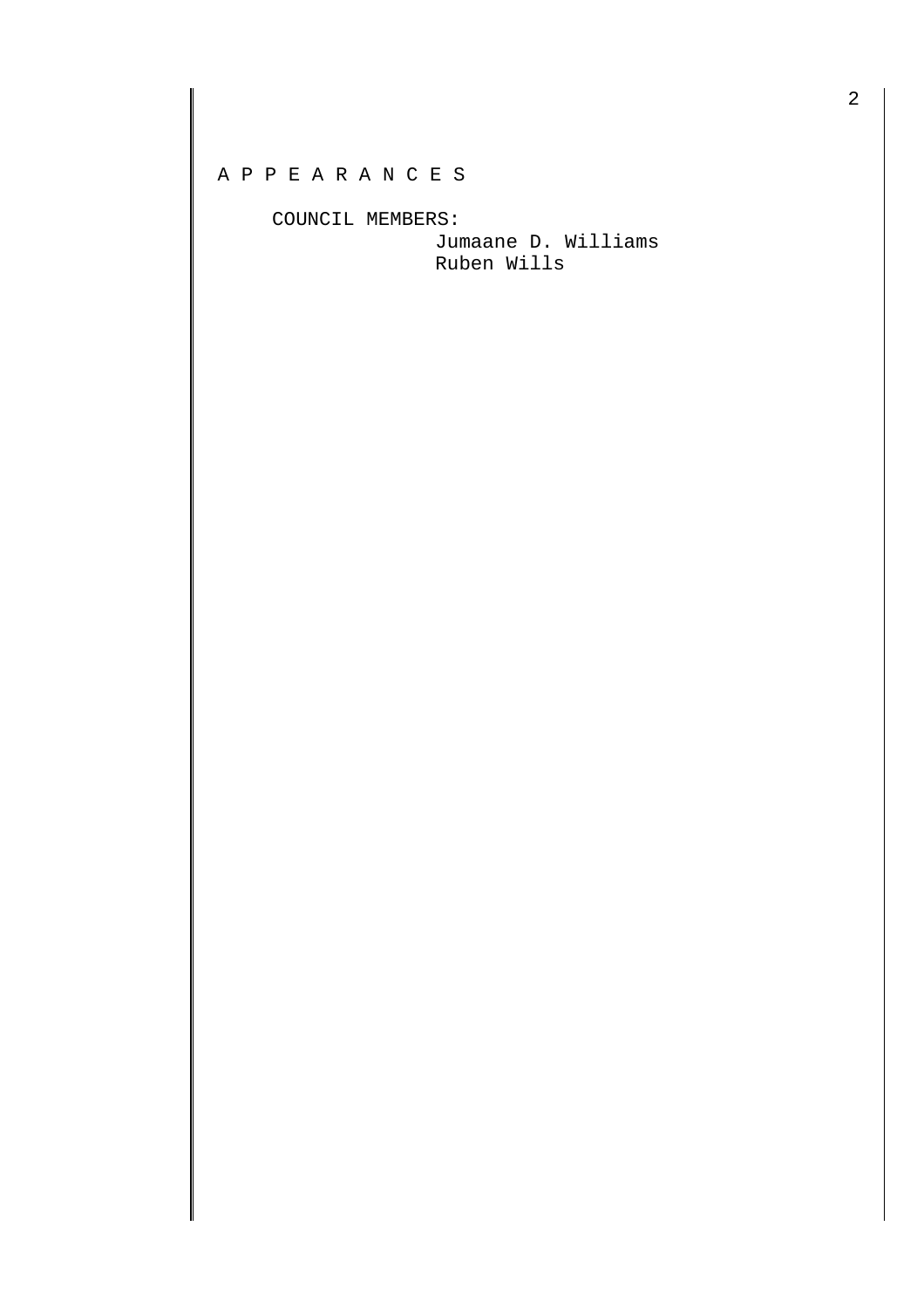## A P P E A R A N C E S (CONTINUED)

Ron Richter Commissioner New York City Administration for Children's Services

Susan Morley Senior Advisor for Investigations New York City Administration for Children's Services

Deborah Harper Assistant Commissioner for Runaway and Homeless Youth New York City Department of Youth and Community Development

Andrew Miller Assistant Commissioner for External Relations New York City Department of Youth and Community Development

Janice Holzman Chief Development and Communications Officer Girls Education and Mentoring Services

Dr. Elizabeth Schnur Chief Strategy Officer Jewish Child Care Association

Camelia Tepelus ECPAT-USA

John Welch Senior Director of Streetwork Safe Horizon

Margo Hirsch Empire State Coalition

Stephanie Gendell Associate Executive Director for Policy and Government Relations Citizens Committee for Children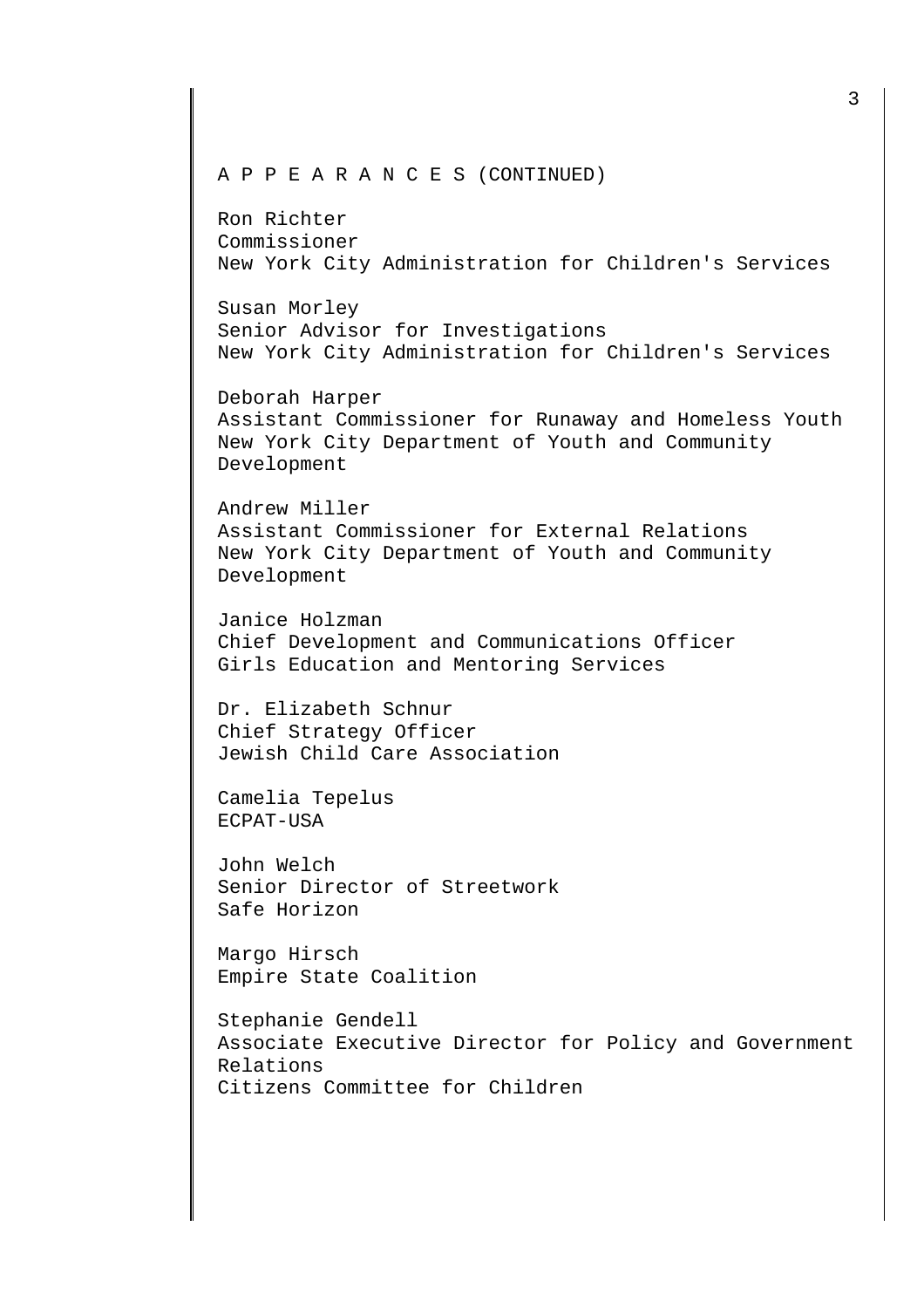## A P P E A R A N C E S (CONTINUED)

Katherine Mullen Attorney with the Juvenile Rights Practice Legal Aid Society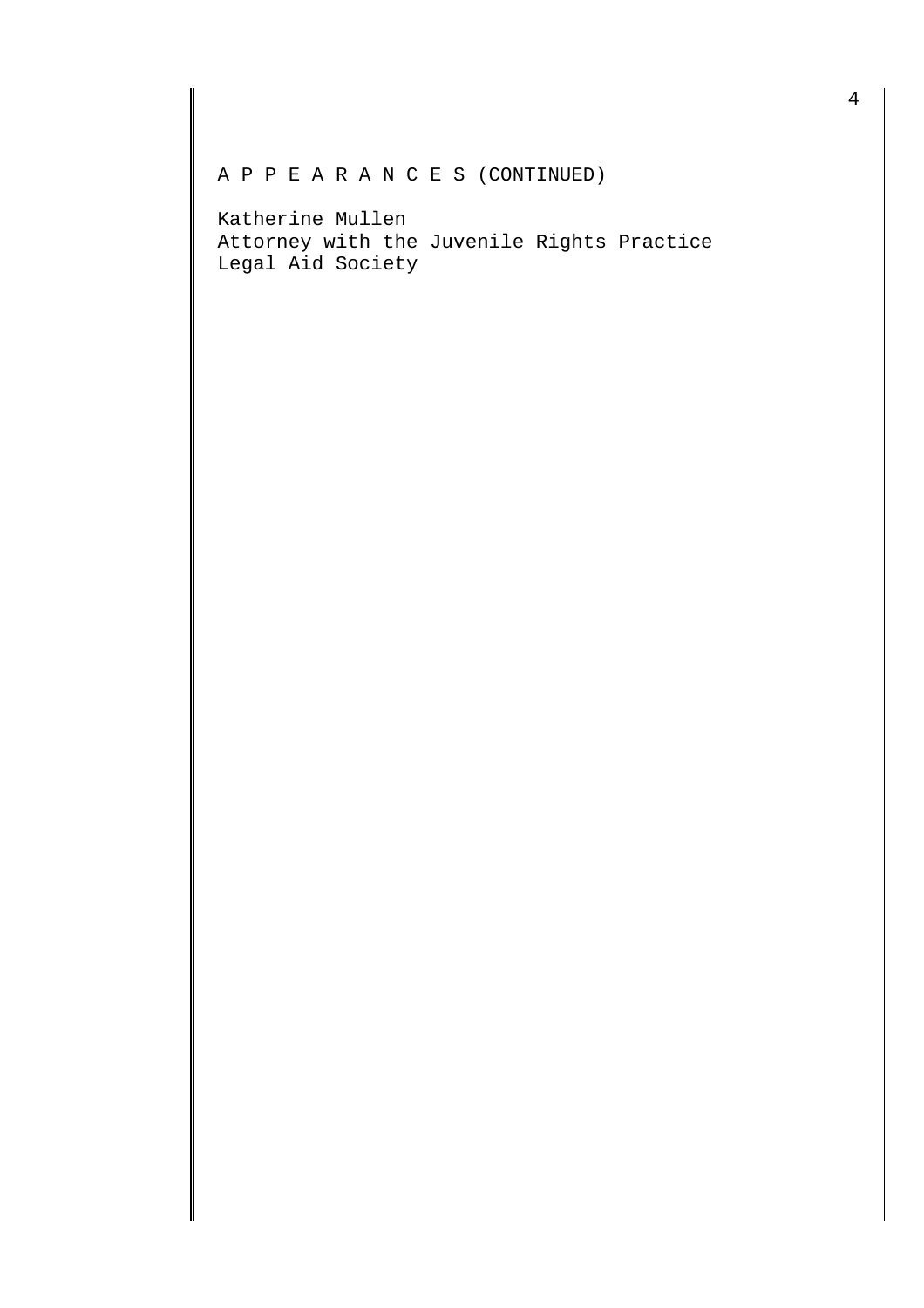| $\mathbf 1$    | 5<br>GENERAL WELFARE AND YOUTH SERVICES            |
|----------------|----------------------------------------------------|
| $\overline{2}$ | CHAIRPERSON FIDLER: Good morning                   |
| $\mathfrak{Z}$ | everybody. Good to be back in the Committee Room,  |
| 4              | it feels like home. My name is Lew Fidler, I'm     |
| 5              | the chairperson of the Youth Services Committee,   |
| 6              | Annabel Palma is the chair of the General Welfare  |
| 7              | Committee, and we're pleased to have everyone here |
| 8              | today for a joint committee meeting. I'm sure a    |
| 9              | number of members have been milling around, we     |
| 10             | have a lot of committee meetings today because we  |
| 11             | had the recess for President's Week so everything  |
| 12             | got crammed into same space.                       |
| 13             | Today we will discuss proposed                     |
| 14             | Introduction number 866-A, a Local Law in relation |
| 15             | to the reporting of data regarding sexually        |
| 16             | exploited children. Sexually exploited children    |
| 17             | are young people who have been forced to trade sex |
| 18             | or sexual acts for money, food, clothing, or a     |
| 19             | place to stay. These children face a daily threat  |
| 20             | of rape, robberies, and beatings by clients and    |
| 21             | pimps, as well as exposure to sexually transmitted |
| 22             | diseases. Approximately two-thirds of these        |
| 23             | children suffer from post-traumatic stress         |
| 24             | disorder.                                          |
| 25             | In addition, many of these young                   |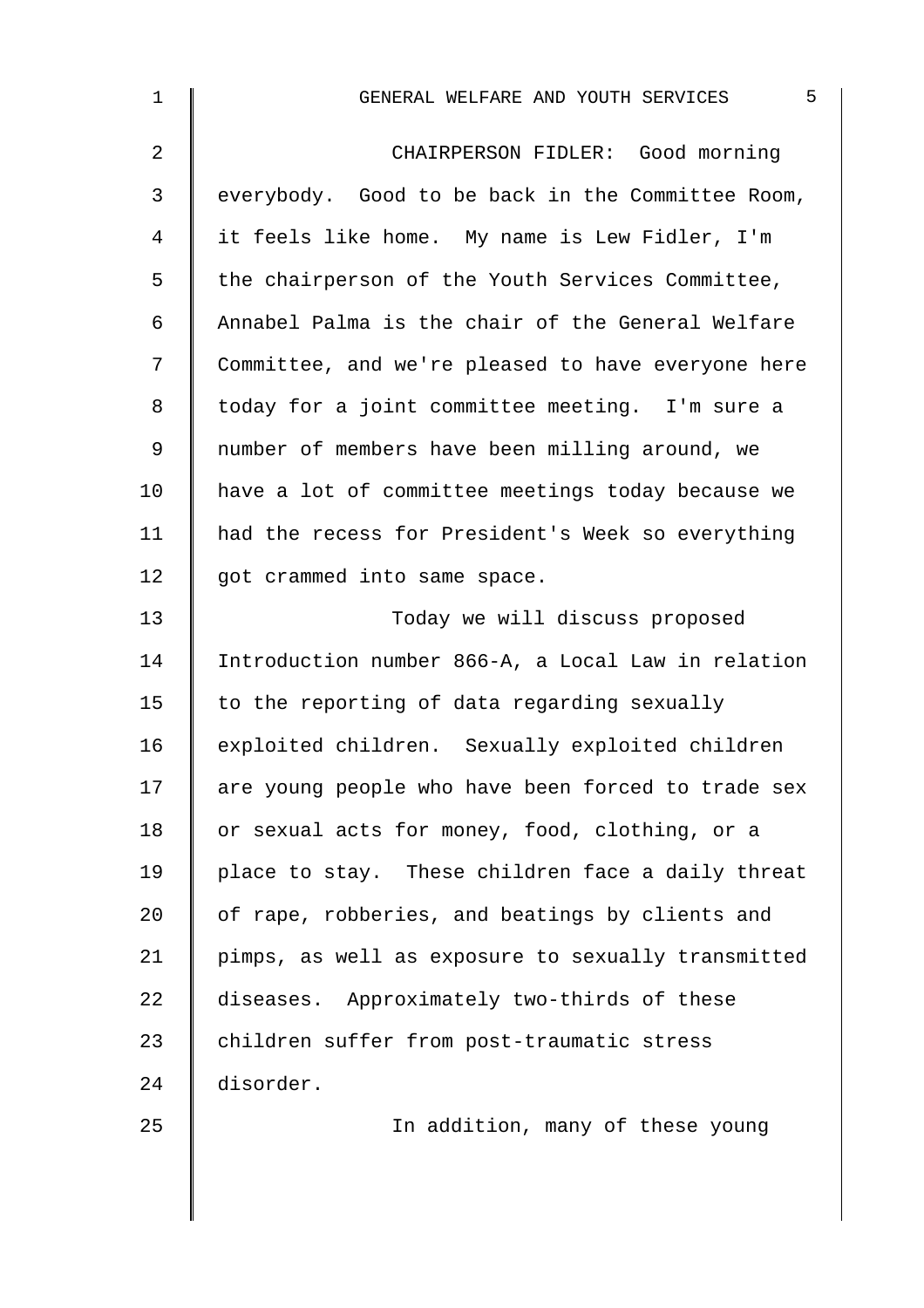| $\mathbf 1$    | 6<br>GENERAL WELFARE AND YOUTH SERVICES            |
|----------------|----------------------------------------------------|
| $\overline{a}$ | people have been thrown out of their homes or been |
| 3              | forced to run away to escape abuse. A 2008 study   |
| 4              | found that of the approximately 4,000 young people |
| 5              | who are homeless every night in New York City, 150 |
| 6              | admit to spending their nights engaged in sex      |
| 7              | work. A 2007 study conducted by the New York       |
| 8              | State Office of Children and Family Services found |
| 9              | that all of the commercially exploited girls at    |
| 10             | OCFS custody had run away from home at least once  |
| 11             | and 95% had a prior history of abuse or neglect.   |
| 12             | In New York City, DYCD is                          |
| 13             | responsible for providing housing and services for |
| 14             | runaway and homeless youth through drop-in         |
| 15             | centers, crisis shelters, and transitional         |
| 16             | independent living centers. DYCD funds one         |
| 17             | transitional independent living center, GEMS,      |
| 18             | which specializes in residential treatment for     |
| 19             | women and girls who have been victims of           |
| 20             | commercial sexual exploitation. The GEMS TIL has   |
| 21             | only eight beds available.                         |
| 22             | In 2008, 42 young people in DYCD                   |
| 23             | crisis shelters identified themselves as victims   |
| 24             | of sexual exploitation. It is important for us as  |
| 25             | a city to meet the needs of young people who have  |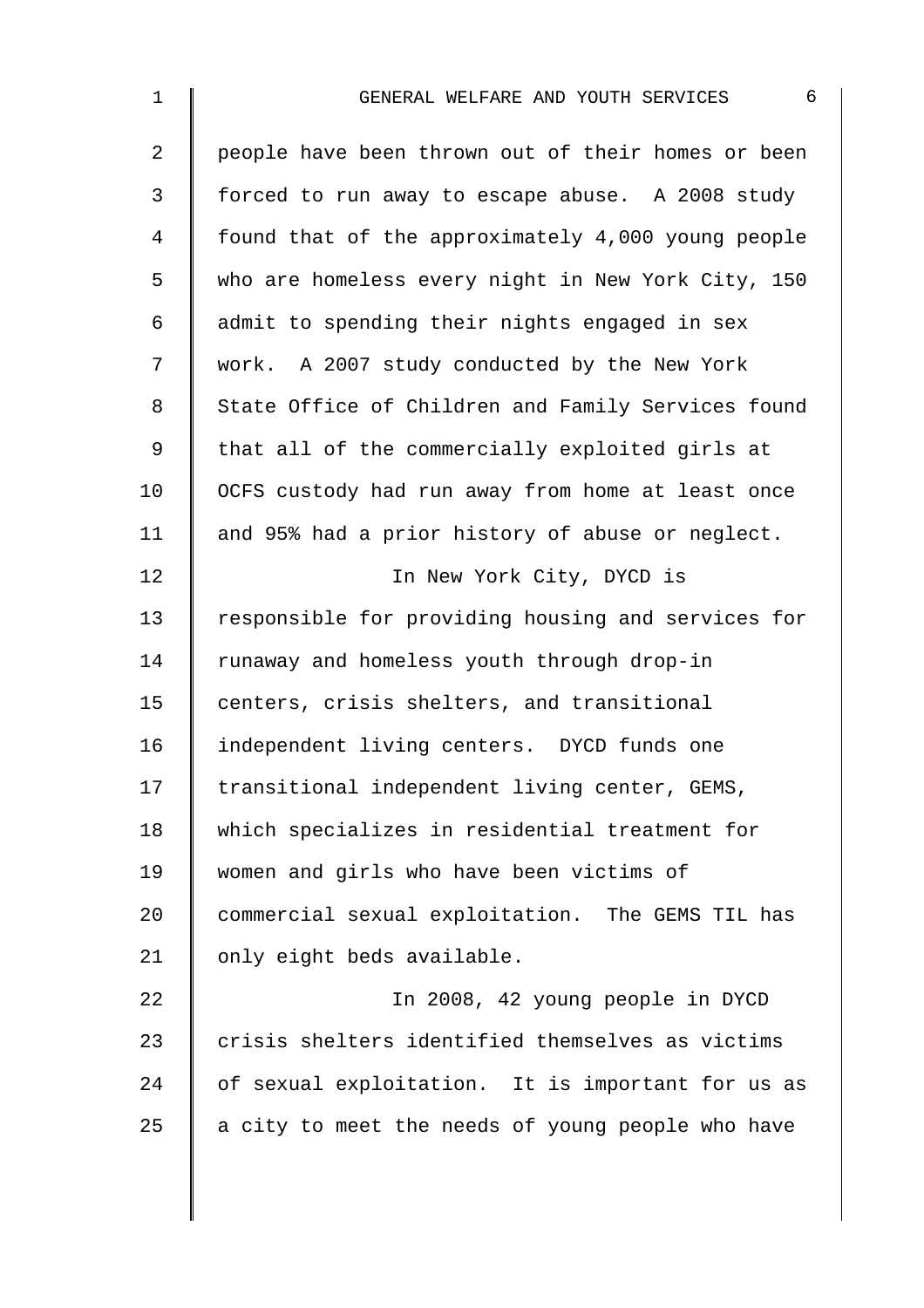| $\mathbf 1$    | 7<br>GENERAL WELFARE AND YOUTH SERVICES            |
|----------------|----------------------------------------------------|
| $\overline{2}$ | been the victims of sexual exploitation, and in    |
| 3              | order to provide the appropriate number of beds    |
| 4              | and services for sexually exploited children, we   |
| 5              | need to know how many of these children come into  |
| 6              | contact with our city agencies and the demographic |
| 7              | breakdown of this group.                           |
| 8              | One example of why this information                |
| 9              | is important is the lack of specialized services   |
| 10             | for young men who are sexually exploited. Studies  |
| 11             | have found that make--I'm sorry, males account for |
| 12             | a significant portion of sexually exploited youth  |
| 13             | in New York City. However, there are no currently  |
| 14             | specialized beds or services for this population.  |
| 15             | And I say that knowing that every                  |
| 16             | one of our drop-in crisis shelters, TIL programs   |
| 17             | has to deal with sexually exploited children on a  |
| 18             | daily basis, they're all equipped but none of them |
| 19             | specialize in that specifically.                   |
| 20             | If enacted, proposed Intro number                  |
| 21             | 866-A would require DYCD and the Administration    |
| 22             | for Children's Services to report on the number of |
| 23             | youth in contact with either agency who have been  |
| 24             | victims of sexual exploitation. The agencies       |
| 25             | would also have to report on beds and services     |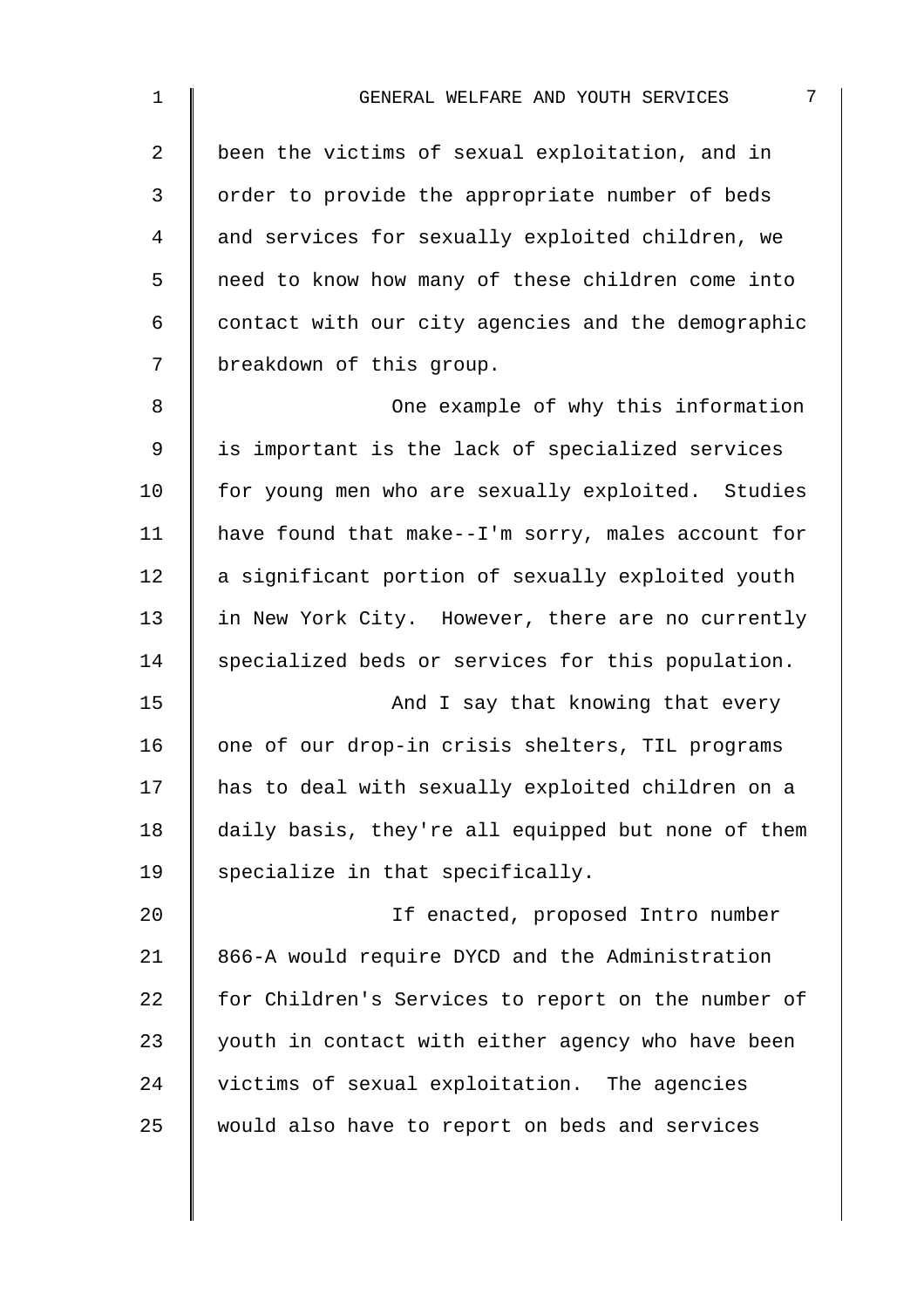| 1  | 8<br>GENERAL WELFARE AND YOUTH SERVICES            |
|----|----------------------------------------------------|
| 2  | which are available to the population.             |
| 3  | I look forward to hearing from                     |
| 4  | DYCD, ACS, and advocates regarding proposed Intro  |
| 5  | number 866-A. I am hopeful that we can work        |
| 6  | together to provide necessary services and improve |
| 7  | the lives of sexually exploited youth in New York  |
| 8  | City. And as I've said many, many times before,    |
| 9  | in this day and age in the greatest city in the    |
| 10 | world, allowing children to be sexually exploited  |
| 11 | to sleep on the streets is just not acceptable, we |
| 12 | have to be able to do better.                      |
| 13 | With that, I see we've been joined                 |
| 14 | by Council Member Rodriguez. I turn it over to my  |
| 15 | co-chair, Annabel Palma.                           |
| 16 | CHAIRPERSON PALMA: Thank you,                      |
| 17 | Council Member Lew, and thank you for your work    |
| 18 | you've done on this topic and the work that you do |
| 19 | on behalf of the youth of the city of New York.    |
| 20 | Good morning everyone, I'm Council                 |
| 21 | Member Annabel Palma and I chair the New York City |
| 22 | General Welfares Committee, and I want to welcome  |
| 23 | everyone who is here today and interested in this  |
| 24 | topic.                                             |
| 25 | And before I read my testimony, I                  |
|    |                                                    |
|    |                                                    |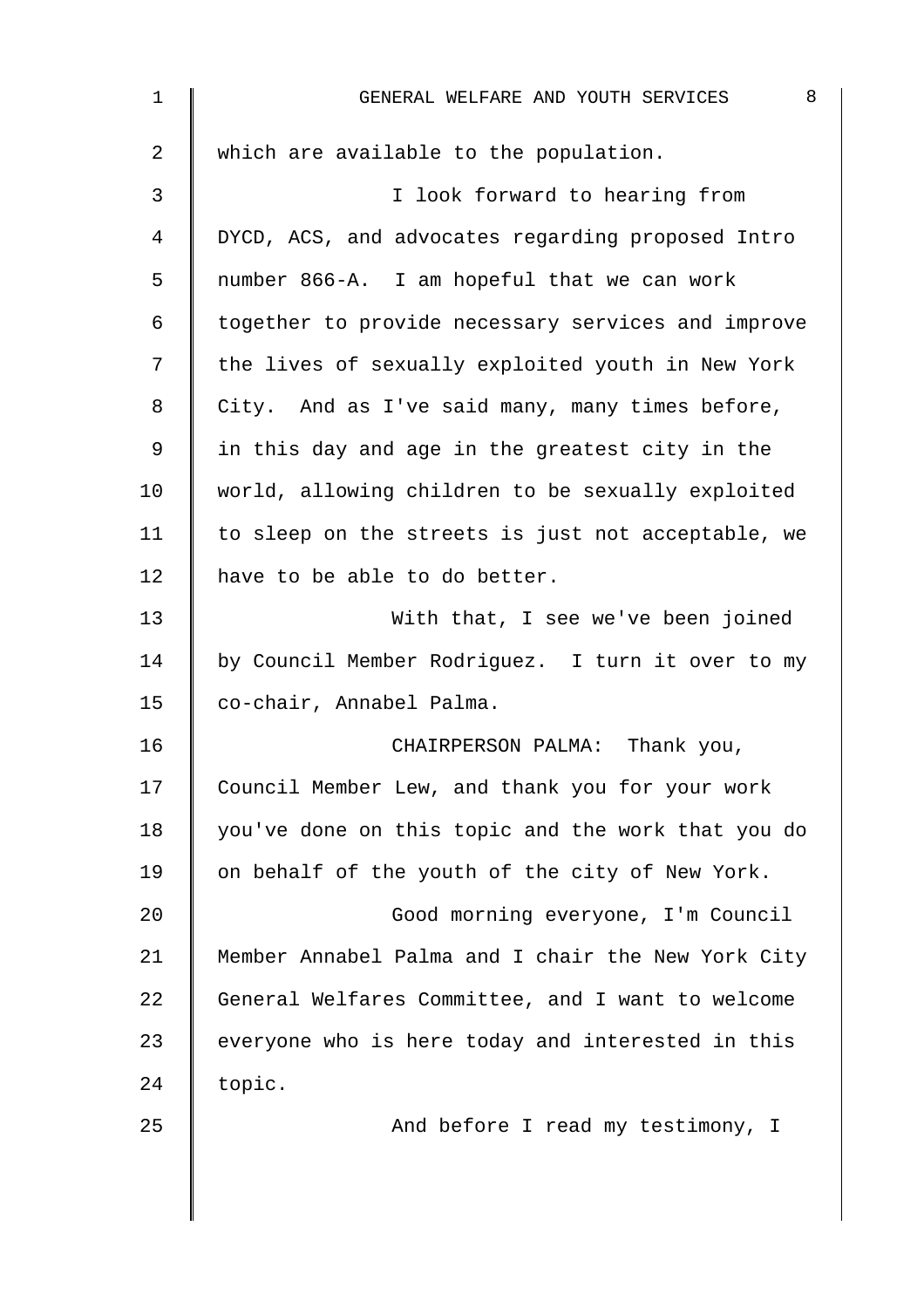| $\mathbf{1}$   | 9<br>GENERAL WELFARE AND YOUTH SERVICES              |
|----------------|------------------------------------------------------|
| $\overline{a}$ | want to thank the committee staff who prepared for   |
| 3              | today's hearing, Andrea Vazquez, Liz Hoffman,        |
| $\overline{4}$ | Jennifer Wilcox, and Michael Benjamin, thank you     |
| 5              | so much for your work.                               |
| 6              | In New York City, ACS is                             |
| 7              | responsible for protecting children from abuse and   |
| 8              | neglect by providing, among other things, child      |
| 9              | protective services, preventive services, foster     |
| 10             | care, and programs for at-risk youth. The 2007       |
| 11             | OCFS study mentioned by Council Member Fidler in     |
| 12             | his opening found that a large proportion of         |
| 13             | sexually exploited children in New York City seek    |
| 14             | these services ACS has to offer.                     |
| 15             | According to the report, at least                    |
| 16             | 85% of sexually exploited children have been         |
| 17             | involved in the child welfare system, 75% have       |
| 18             | been placed in foster care, and over half have       |
| 19             | been placed in juvenile justice system. Given        |
| 20             | these statistics, it is clear that ACS is in a       |
| 21             | prime position to identify sexually exploited        |
| 22             | children.                                            |
| 23             | Over the years, ACS has been                         |
| 24             | working with various organizations to address the    |
| 25             | special needs of sexually exploited children.<br>For |
|                |                                                      |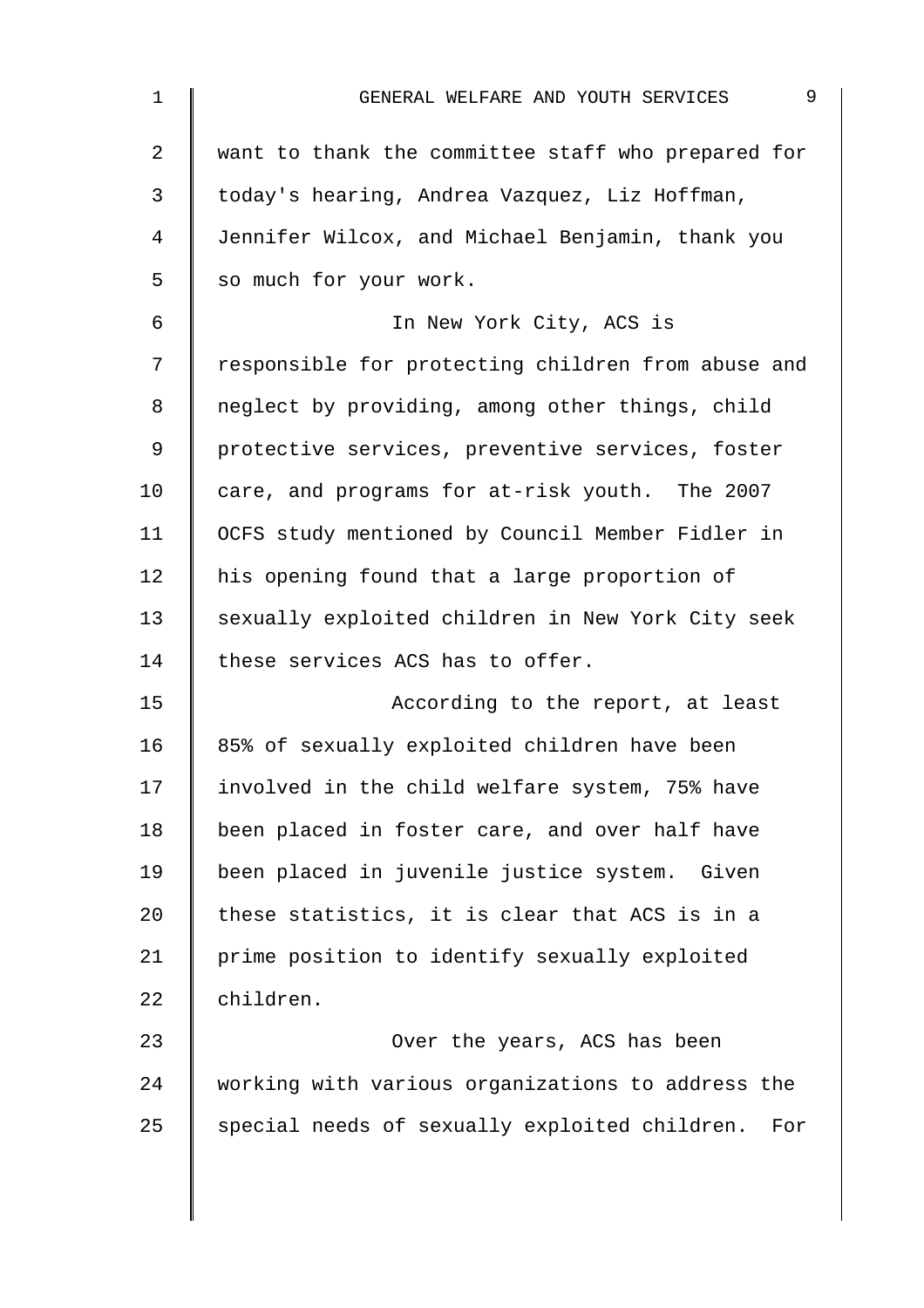| $\mathbf 1$     | 10<br>GENERAL WELFARE AND YOUTH SERVICES           |
|-----------------|----------------------------------------------------|
| 2               | example, the Gateways program operated by JCCA is  |
| 3               | an intensive specialized residential and treatment |
| 4               | program for girls ages 12 to 16 who are victims of |
| 5               | commercial sexual exploitation and domestic        |
| 6               | trafficking. JCCA also operates the Special Life   |
| 7               | Family Foster Care program which places sexually   |
| 8               | exploited children with foster parents who are     |
| 9               | specially trained to work with this population.    |
| 10              | Lastly, the New Beginnings program at St. Luke's,  |
| 11              | an agency contracted by ACS, provides an intensive |
| 12              | clinical therapy for sexually exploited children   |
| 13              | ages 12 to 17 and their families within their      |
| 14              | homes.                                             |
| 15              | These are incredible programs doing                |
| 16              | great work, however, without knowing the number of |
| 17              | children being sexually exploited in New York      |
| 18              | City, it is impossible to design programs and      |
| 19              | services to adequately meet their needs. For       |
| 20              | example, the Gateway program only has a capacity   |
| 21              | of 14 beds. Without data from ACS and DYCD         |
| 22              | demonstrating the need to increase capacity, it    |
| 23              | makes it difficult to ensure there are adequate    |
| 24              | services available.                                |
| $\cap$ $\Gamma$ | المستراب المتحدث والمتحدث                          |

25 | Constant Theory Cheen City to identify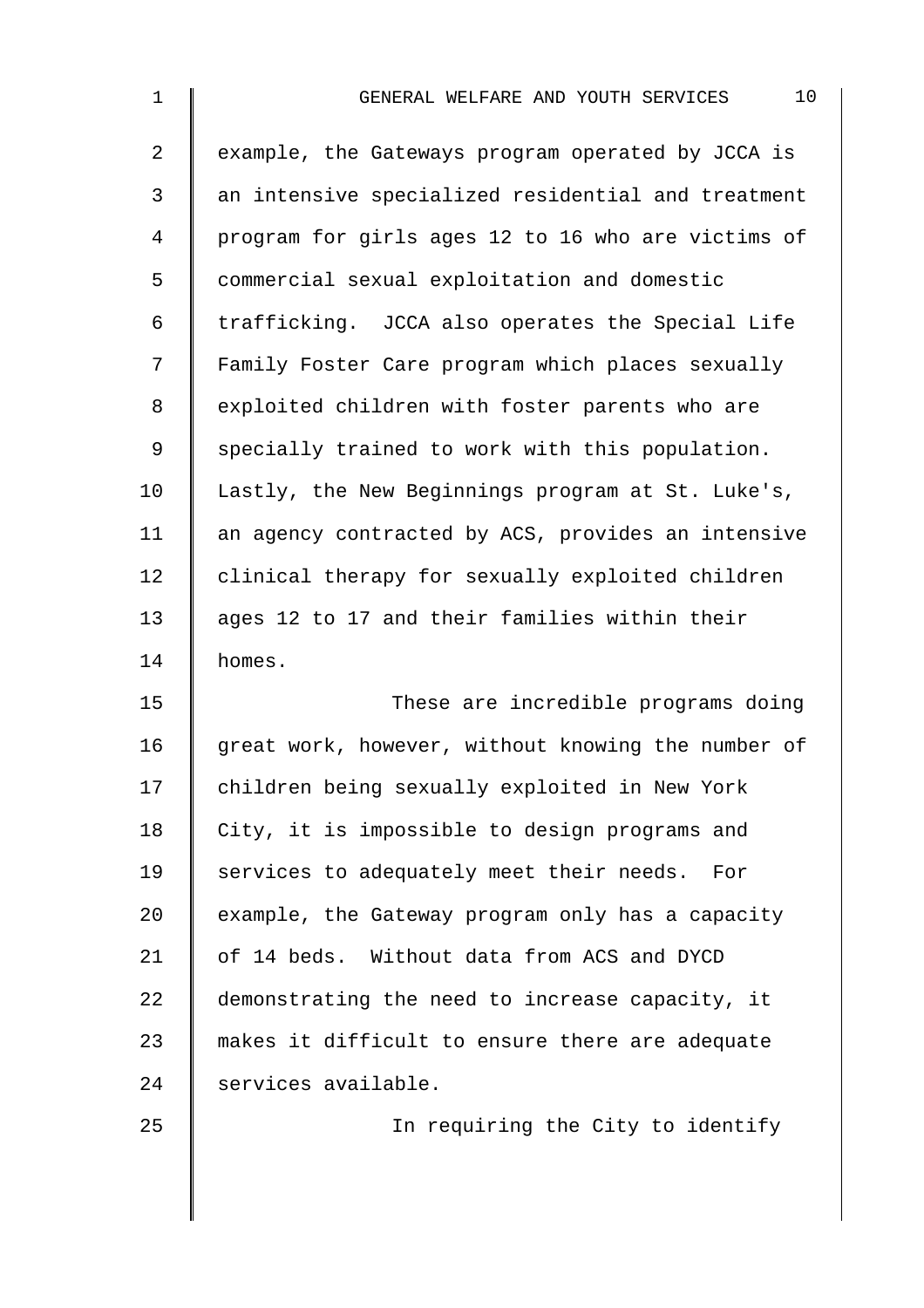| $\mathbf 1$    | 11<br>GENERAL WELFARE AND YOUTH SERVICES           |
|----------------|----------------------------------------------------|
| $\overline{2}$ | sexually exploited children, proposed Intro number |
| 3              | 866-A can ensure that this population has access   |
| $\overline{4}$ | to adequate services no child slips through the    |
| 5              | cracks.                                            |
| $\epsilon$     | Thank you so much for being here                   |
| 7              | today, again, to help us find ways to address this |
| 8              | issue. And I now welcome the testimony from the    |
| $\mathsf 9$    | administration.                                    |
| 10             | CHAIRPERSON FIDLER: Thank you,                     |
| 11             | Chairwoman Palma, and you've been a terrific       |
| 12             | partner in all this going forward.                 |
| 13             | We've been joined by Council Member                |
| 14             | Koo. And our first panel is Commissioner Richter,  |
| 15             | Susan Morley from ACS, both from ACS, and Deborah  |
| 16             | Harper and Andrew Miller from DYCD. It's all       |
| 17             | yours.                                             |
| 18             | RONALD RICHTER: Good morning.                      |
| 19             | Good morning, Chairs Palma and Fidler and Council  |
| 20             | Members Rodriguez and Koo. Good morning, I'm Ron   |
| 21             | Richter, the commissioner of New York City         |
| 22             | Administration for Children's Services, and, as    |
| 23             | you said, with me today is Susan Morley, ACS's     |
| 24             | senior advisor for Investigations. Thank you for   |
| 25             | this opportunity to address the proposed           |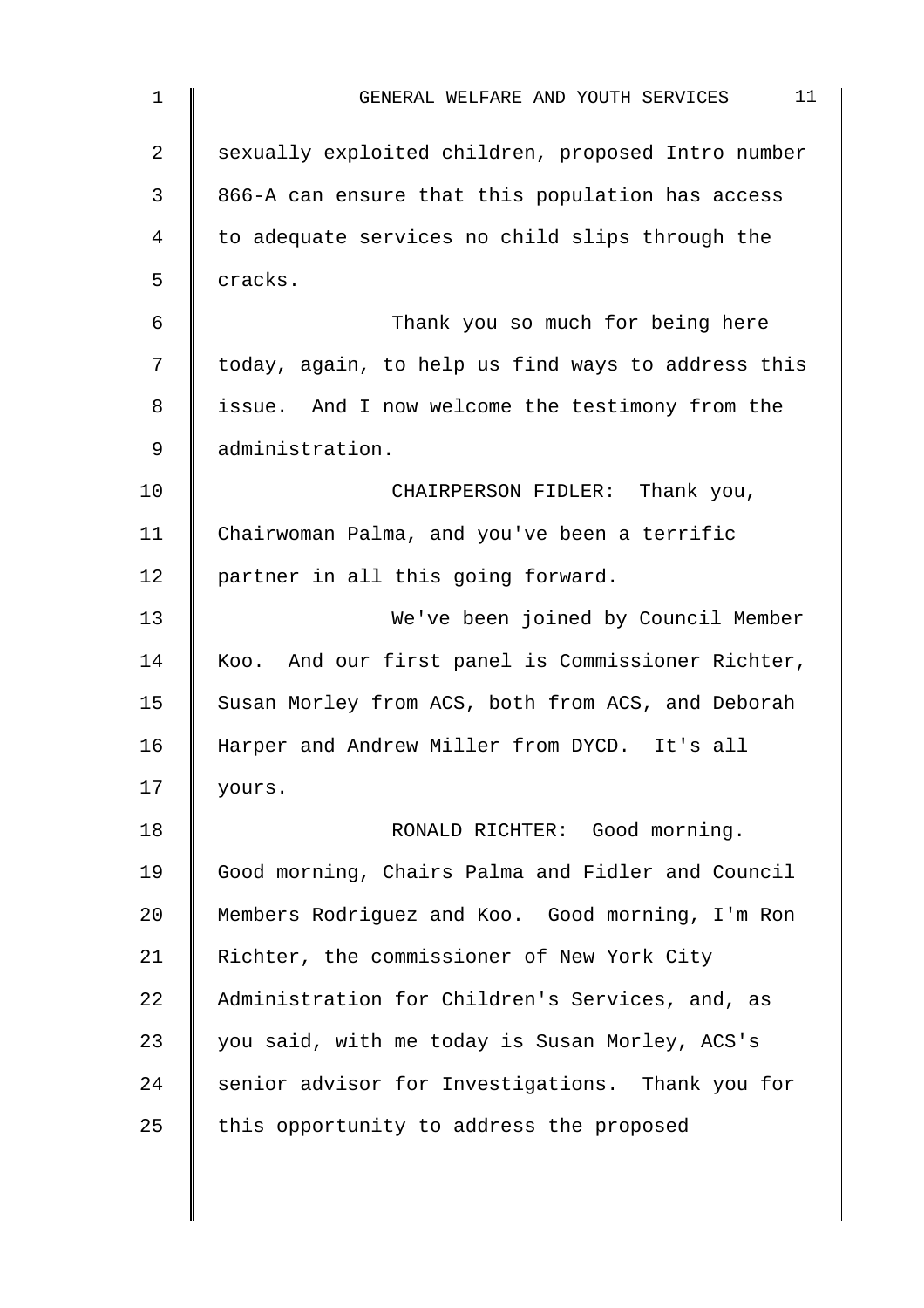| 1              | 12<br>GENERAL WELFARE AND YOUTH SERVICES           |
|----------------|----------------------------------------------------|
| $\overline{2}$ | legislation related to reporting data on sexually  |
| 3              | exploited young people.                            |
| 4              | Before we address the legislation                  |
| 5              | directly, I would like share the work that         |
| 6              | Children's Services has done over the past several |
| 7              | years since the passage of the Safe Harbor Act in  |
| 8              | 2008 to address the needs of sexually exploited    |
| 9              | youth. We have undertaken this work on a number    |
| 10             | of fronts through our child protective,            |
| 11             | preventive, foster care, and juvenile justice      |
| 12             | programs in order to identify youth who are being  |
| 13             | or have been sexually exploited, as well as to     |
| 14             | train staff and establish services that can        |
| 15             | address the unique needs of these youth.           |
| 16             | As the Council is aware, New York                  |
| 17             | City was recently allocated \$622,000 in state     |
| 18             | funding to address the needs of this population.   |
| 19             | We have collaborated extensively with DYCD, and    |
| 20             | have reached out to providers and advocates who    |
| 21             | are engaged in this work to gather their input.    |
| 22             | Earlier this month, we developed and submitted a   |
| 23             | plan outlining the City's proposed use of these    |
| 24             | funds to the New York State Office of Children and |
| 25             | Family Services. We are very pleased to report     |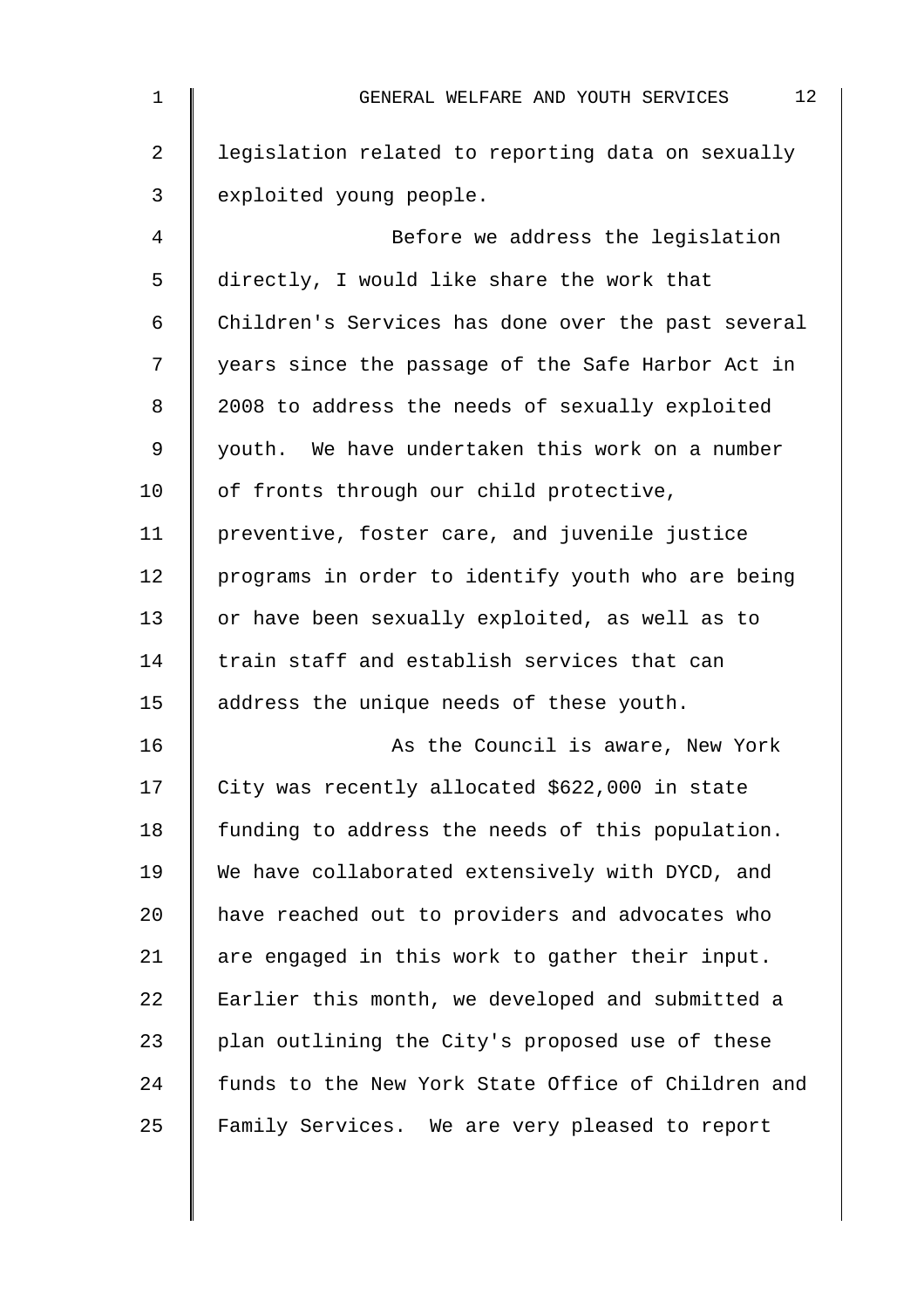| $\mathbf 1$ | 13<br>GENERAL WELFARE AND YOUTH SERVICES           |
|-------------|----------------------------------------------------|
| 2           | that just last week the plan was approved by the   |
| 3           | state and we are happy to share the details of it  |
| 4           | this morning.                                      |
| 5           | ACS offers supportive services, as                 |
| 6           | well as placement options and programs designed to |
| 7           | address the special needs of this population.      |
| 8           | Young people come into contact with Children's     |
| 9           | Services for many reasons, including, but not      |
| 10          | limited to, domestic violence, substance abuse,    |
| 11          | behavioral issues, and/or mental health issues.    |
| 12          | The symptomology of these issues can make it       |
| 13          | particularly difficult for the best social workers |
| 14          | to discover when a child or youth is being or has  |
| 15          | been sexually exploited.                           |
| 16          | In addition, youth come into                       |
| 17          | contact with ACS through a number of doors: We     |
| 18          | see children in the course of our child protective |
| 19          | investigations; at our Children's Center, which,   |
| 20          | as many of you know, is our facility that cares    |
| 21          | for children who are in our custody awaiting       |
| 22          | foster care placements; in our contracted foster   |
| 23          | care and preventive programs; and in our juvenile  |
| 24          | justice programs and facilities. In the past       |
| 25          | several years, ACS has established processes to    |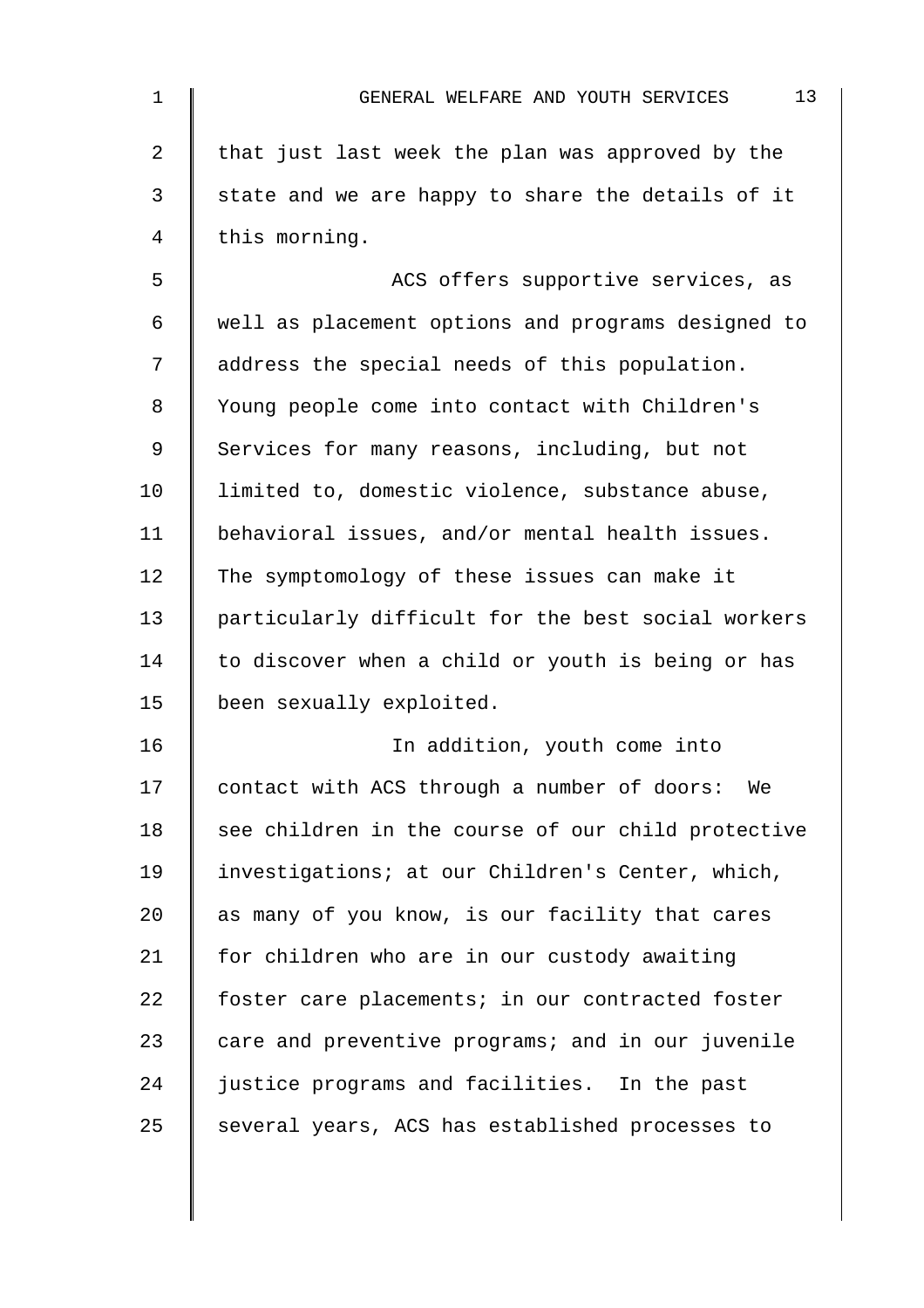| $\mathbf{1}$   | 14<br>GENERAL WELFARE AND YOUTH SERVICES          |
|----------------|---------------------------------------------------|
| $\overline{2}$ | help identify and address instances of sexual     |
| 3              | exploitation, whether they are identified during  |
| 4              | the course of a child protective investigation,   |
| 5              | when a child is arrested, is being served through |
| 6              | our Children's Center, is in foster care, or is   |
| 7              | engaged with our preventive service providers.    |
| 8              | In recent years, ACS has invested                 |
| 9              | in strengthening both our investigative capacity  |
| 10             | and our clinical expertise in order to better     |
| 11             | assess these issues. In 2006, Children's Services |
|                |                                                   |

11 assess these issues. In 2006, Children's Services 12 | hired its first team of investigative consultants, 13 | retired law enforcement investigators led by Susan 14 Morley, who is a former Commanding Officer of the 15 | NYPD Special Victims Division. We now have 108 16 investigative consultants with extensive law 17 | enforcement experience. Any case involving a 18 | suspected sexual exploitation triggers an 19 | immediate alert to our investigative consultants. 20 | In addition, each of our borough Child Protective 21 | offices has a team of clinical social work staff 22 who have expertise in issues of violence and  $23$  | trauma that we see in cases involving sexually 24 exploited youth.

25 | ACS contracts with providers to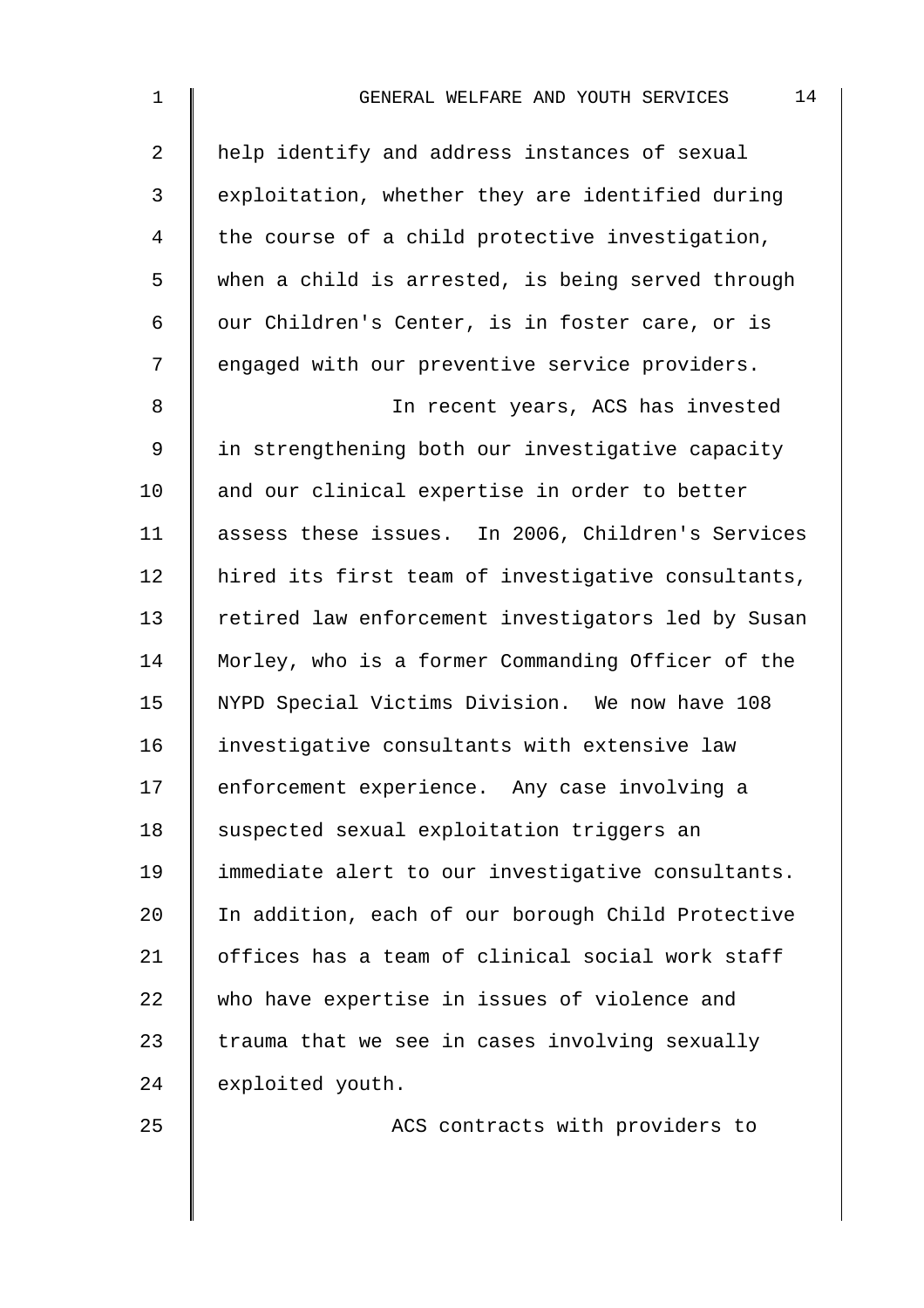| $\mathbf 1$    | 15<br>GENERAL WELFARE AND YOUTH SERVICES           |
|----------------|----------------------------------------------------|
| $\overline{2}$ | offer both placement options for sexually          |
| $\mathfrak{Z}$ | exploited children, as well as supportive service  |
| 4              | options designed to address the special needs of   |
| 5              | this population. We contract with preventive,      |
| 6              | foster care, and residential providers that work   |
| 7              | with this population. Since 2009, the Jewish       |
| 8              | Child Care Association, as you mentioned, JCCA,    |
| 9              | has operated a residential program called Gateways |
| 10             | that provides intensive, special care for girls    |
| 11             | aged 12 to 16 who have been victims of commercial  |
| 12             | sexual exploitation and trafficking. This program  |
| 13             | houses 12 youth and remains at or near full        |
| 14             | capacity at all times.                             |
| 15             | ACS also contracts with JCCA for a                 |
| 16             | Specialized Family Foster Care program that places |
| 17             | sexually exploited youth with foster parents who   |
| 18             | are trained to offer a therapeutic home            |
| 19             | environment while the young person receives a full |
| $20 \,$        | range of medical, emotional, and psychological     |
| 21             | services to address their unique needs.<br>The     |
| 22             | foster care program is currently being developed   |
| 23             | and expected to serve 24 youth once it is fully    |
| 24             | operational.                                       |
| 25             | In addition, JCCA runs a                           |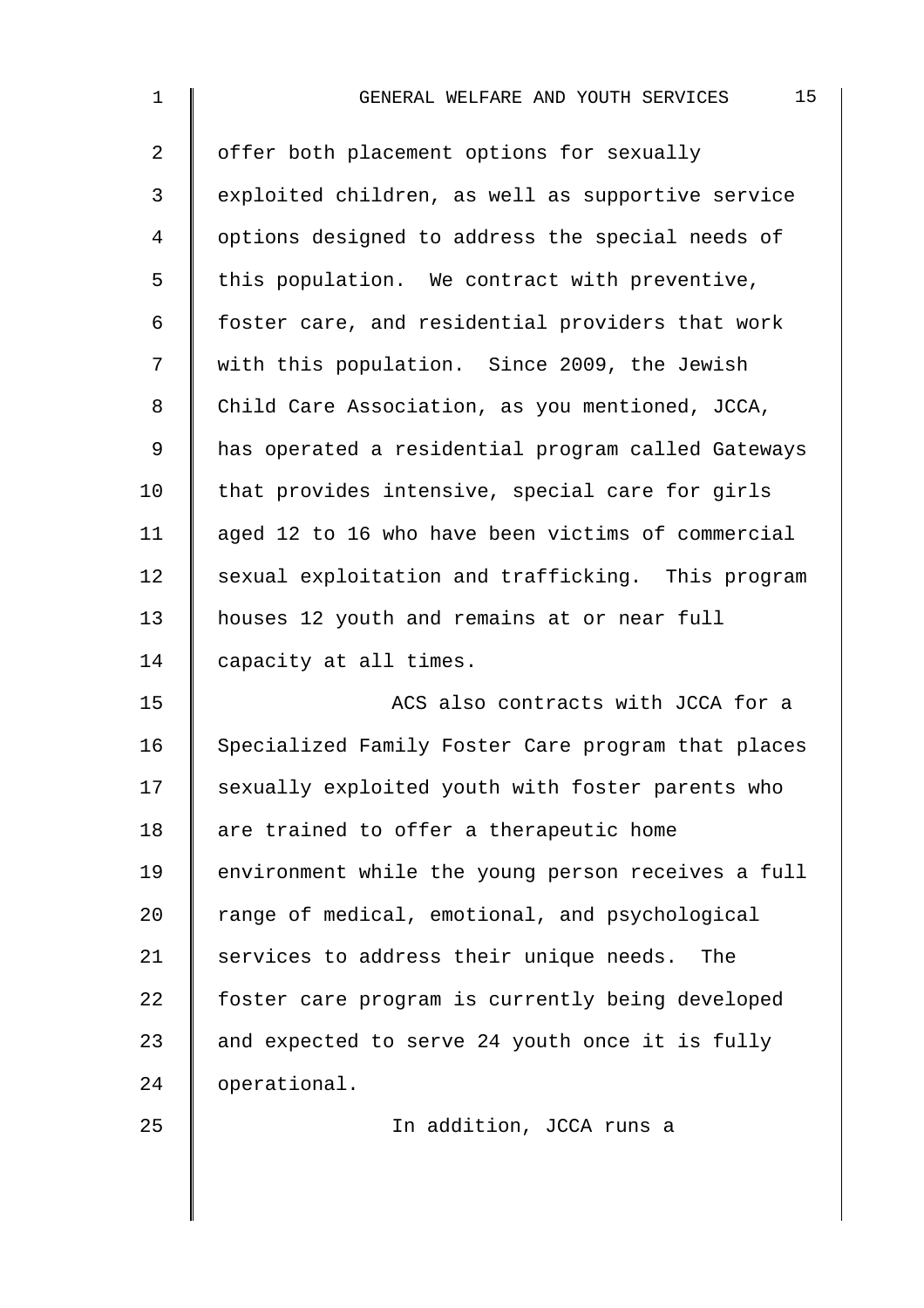| 1              | 16<br>GENERAL WELFARE AND YOUTH SERVICES           |
|----------------|----------------------------------------------------|
| $\overline{a}$ | residential program to support sexually exploited  |
| 3              | young women who are in non-secure placement        |
| 4              | through the juvenile justice system. JCCA          |
| 5              | currently supports these youth using two models--  |
| 6              | Sanctuary and Gateways--and a four-phase model of  |
| 7              | treatment that includes assessment, individual and |
| 8              | family therapy, and peer counseling. The JCCA      |
| 9              | non-secure placement residence can accommodate six |
| 10             | young people.                                      |
| 11             | ACS also contracts with the New                    |
| 12             | Beginnings program at St. Luke's-Roosevelt         |
| 13             | Hospital Center. Their Community Services for      |
| 14             | Children and Families is a clinical program        |
| 15             | intended to maintain sexually exploited youth      |
| 16             | safely in their homes by providing intensive       |
| 17             | therapy to the youth and family members. In 2012,  |
| 18             | St. Luke's Sexually Exploited Preventive Services  |
| 19             | program served 38 families.                        |
| 20             | Finally, Children's Services has a                 |
| 21             | long-standing partnership with GEMS, a nationally  |
| 22             | recognized organization that works with sexually   |
| 23             | exploited youth through intervention and outreach, |
| 24             | direct support services, training, and technical   |
| 25             | assistance. GEMS has been invaluable to us at the  |
|                |                                                    |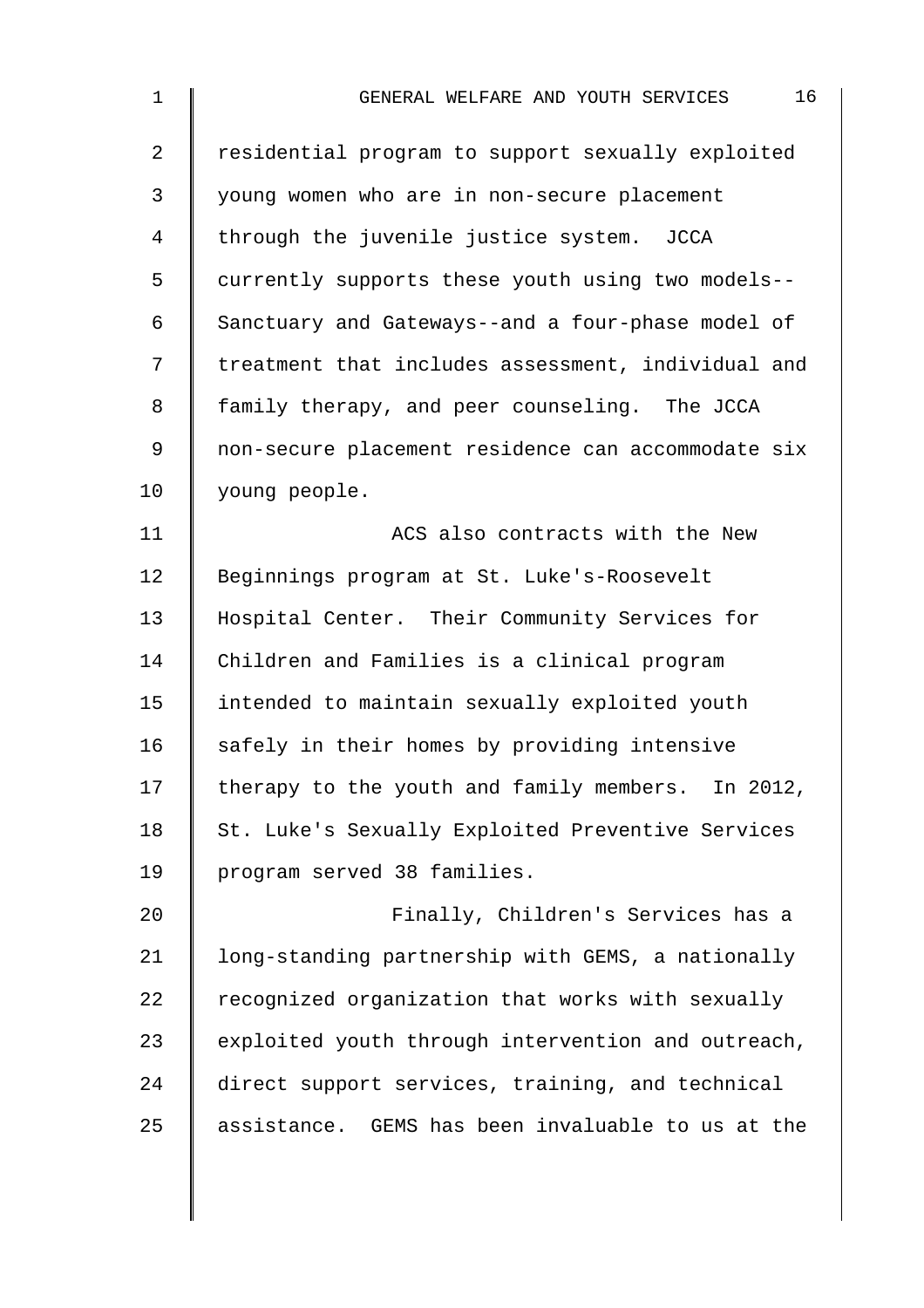| $\mathbf 1$    | 17<br>GENERAL WELFARE AND YOUTH SERVICES           |
|----------------|----------------------------------------------------|
| $\overline{2}$ | Children's Center. We must comprehensively assess  |
| $\mathfrak{Z}$ | children at the center, which is often our first   |
| 4              | point of contact with them. GEMS has worked        |
| 5              | closely with our staff to provide training on how  |
| 6              | to identify and assess risk factors for sexual     |
| 7              | exploitation.                                      |
| 8              | Another critical component of our                  |
| 9              | work with this population involves training staff  |
| 10             | in several of our divisions to be able to identify |
| 11             | and assist exploited youth. And when I say,        |
| 12             | several of our divisions, I mean, our Division of  |
| 13             | Child Protection; our Division of Youth and Family |
| 14             | Justice, which is the juvenile justice part of our |
| 15             | agency; the Division of Family Permanency          |
| 16             | Services, foster care; the Division of Family      |
| 17             | Court Legal Services, so the lawyers in our Family |
| 18             | Court; and Family Support Services, which includes |
| 19             | our Office of Child and Family Health; preventive  |
| 20             | services; and community partnerships; and, of      |
| 21             | course, our investigative consultants.             |
| 22             | In May of 2012, ACS, in                            |
| 23             | collaboration with Safe Horizon's anti-trafficking |
| 24             | unit, the Manhattan and Brooklyn District          |
| 25             | Attorneys offices, the NYPD Vice Enforcement       |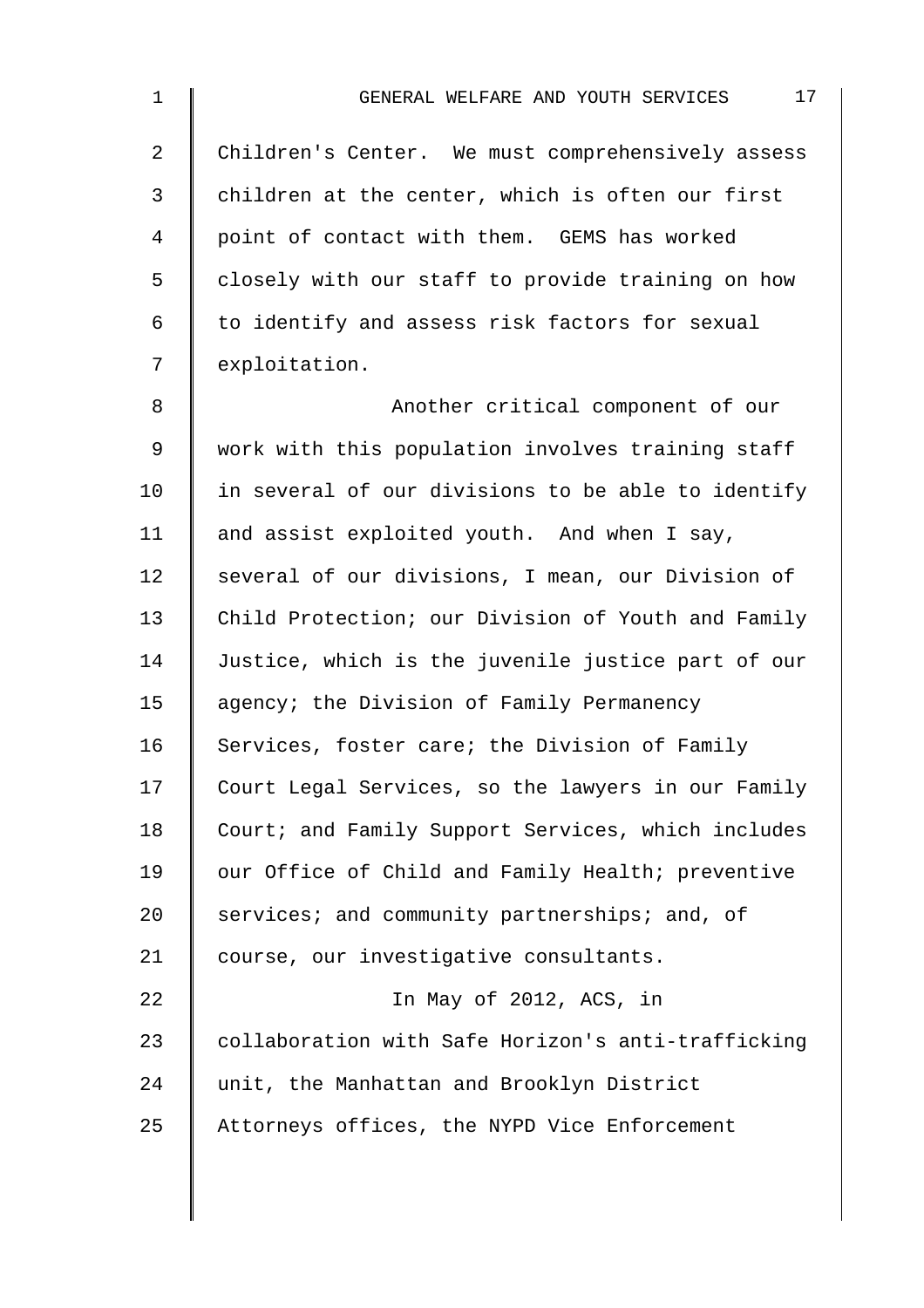| $\mathbf 1$    | 18<br>GENERAL WELFARE AND YOUTH SERVICES           |
|----------------|----------------------------------------------------|
| $\overline{a}$ | Coordinator, End Prostitution and Child            |
| 3              | Trafficking, and St. Luke's New Beginnings program |
| 4              | held an all-day training for staff in our Division |
| 5              | of Child Protection to discuss human trafficking   |
| 6              | and discuss how to define, identify, understand,   |
| 7              | and engage youth who may have been or are being    |
| 8              | trafficked for sex. Our staff was provided with    |
| 9              | critical information to help them identify the red |
| 10             | flags for youth who are being trafficked for sex.  |
| 11             | A total of 411 ACS staffers attended this          |
| 12             | training. This forum was also broadcast live to    |
| 13             | all Division of Child Protection borough office    |
| 14             | sites for viewing by staff. We think this type of  |
| 15             | opportunity is critical to our progress on         |
| 16             | educating children services.                       |
| 17             | Subsequently, ACS released a policy                |
| 18             | in June 2012 regarding assessment and safety       |
| 19             | planning for commercially sexually exploited       |
| 20             | children. The policy provided guidance to ACS      |
| 21             | staff on how to identify, engage, support, and     |
| 22             | develop safety plans for children who are victims  |
| 23             | of sex trafficking. The policy, as well as a desk  |
| 24             | aid guide produced for CPS, directs staff to       |
| 25             | identify, work with parents and caretakers when    |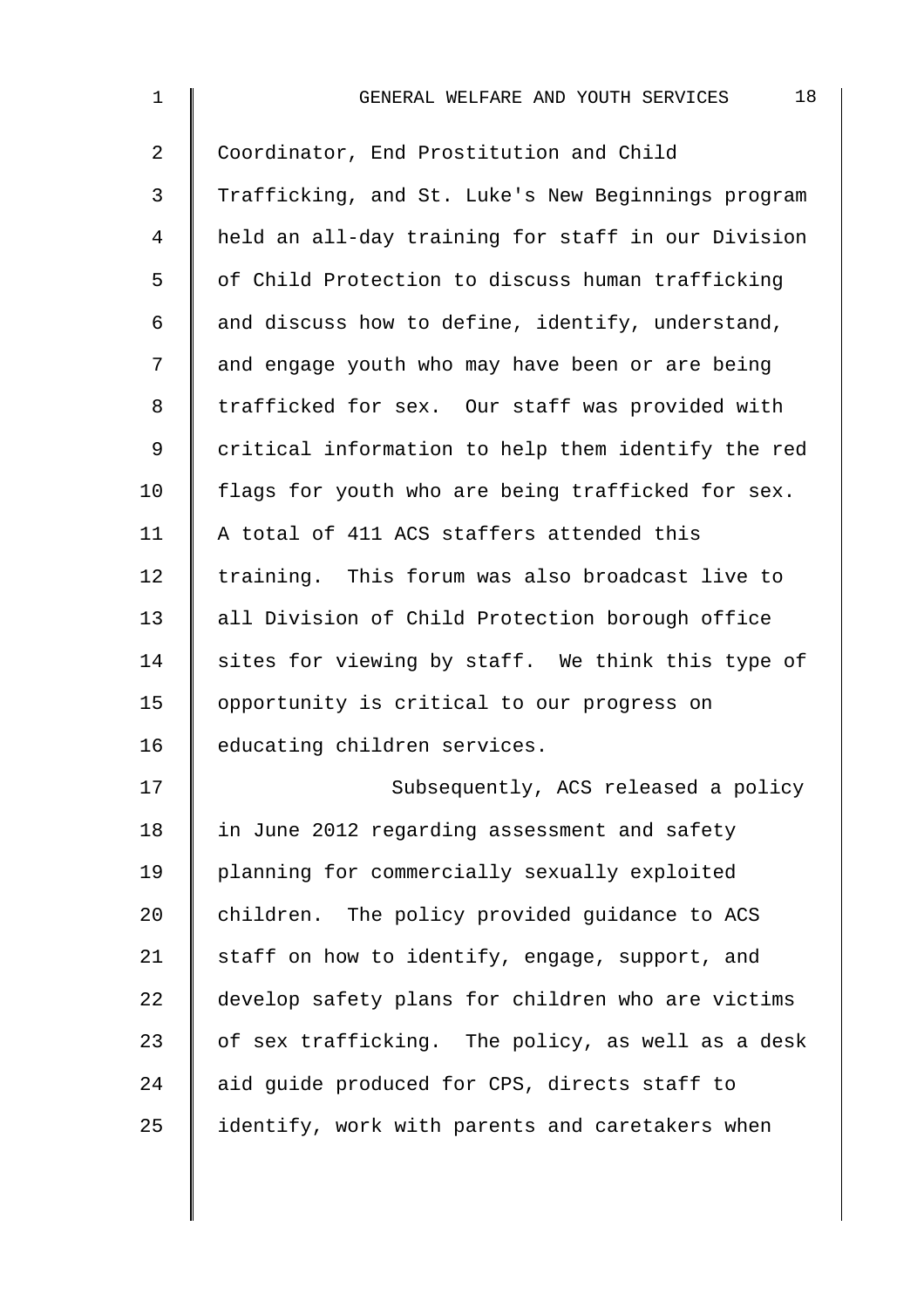| $\mathbf 1$    | 19<br>GENERAL WELFARE AND YOUTH SERVICES           |
|----------------|----------------------------------------------------|
| $\overline{a}$ | applicable, and find targeted services to help     |
| $\mathfrak{Z}$ | children recover from sex trafficking. Since the   |
| $\overline{4}$ | May training, ACS has conducted additional         |
| 5              | training with child protective offices in each     |
| 6              | borough, in which a total of 275 additional        |
| 7              | frontline line staffers have participated.         |
| 8              | As the Council is aware, the Safe                  |
| 9              | Harbor legislation allows for the conversion of    |
| 10             | Family Court delinquency cases of youth under the  |
| 11             | age of 16 who are arrested for prostitution to a   |
| 12             | Person in Need of Supervision petition.            |
| 13             | Conversion to a PINS petition prevents the young   |
| 14             | victim of sexual exploitation from being           |
| 15             | prosecuted for prostitution and allows that young  |
| 16             | person to receive critical support and services.   |
| 17             | In 2010, ACS, with the assistance from the Mayor's |
| 18             | office, began to coordinate with other city        |
| 19             | agencies, including DYCD, the Law Department,      |
| 20             | Probation, PD, to implement the act's provisions   |
| 21             | and to develop a protocol for ensuring that        |
| 22             | sexually exploited youth receive necessary         |
| 23             | services. That protocol included a role for each   |
| 24             | agency: The Law Department assists with the PINS   |
| 25             | conversion process; ACS places children in the     |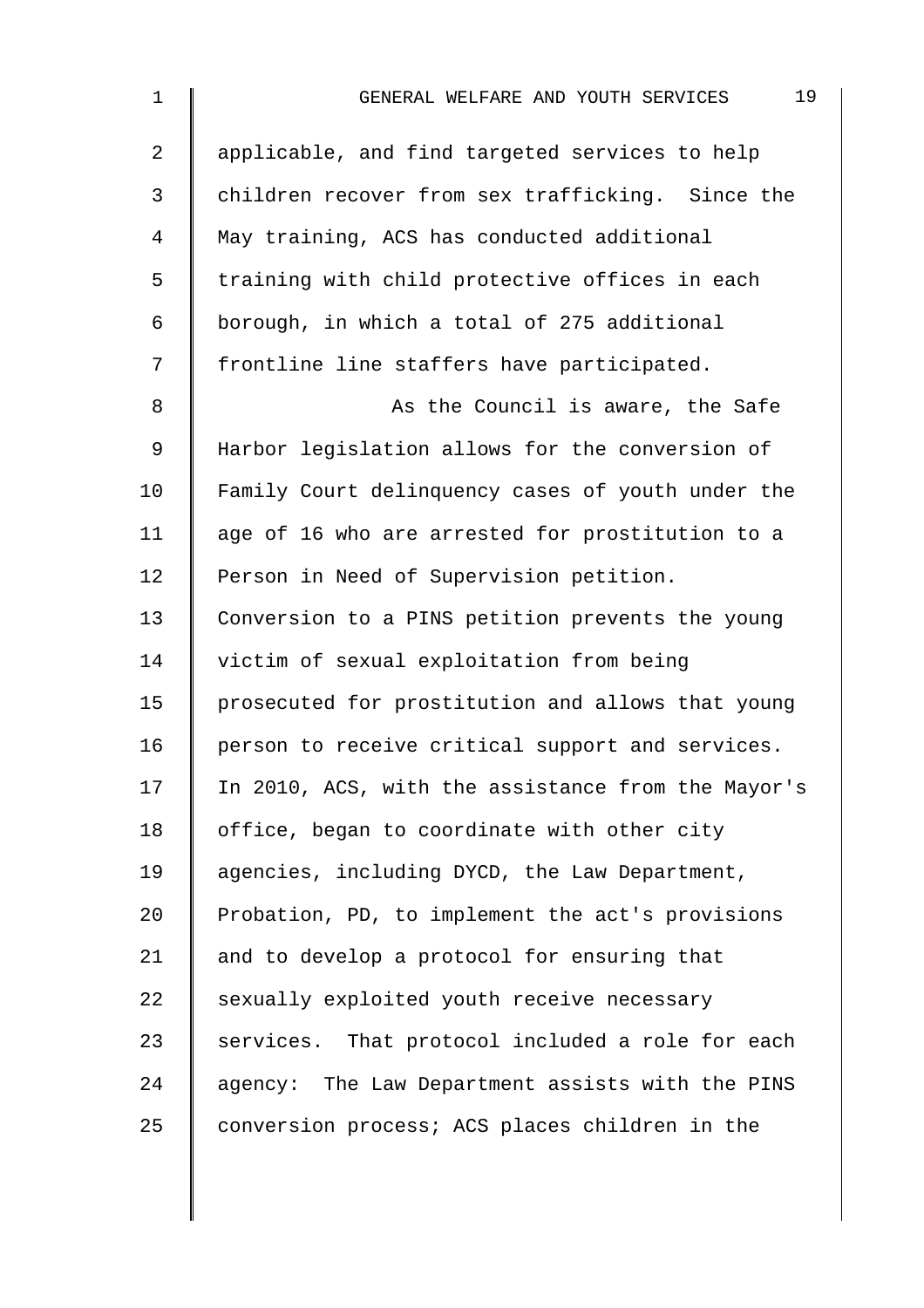| 1              | 20<br>GENERAL WELFARE AND YOUTH SERVICES           |
|----------------|----------------------------------------------------|
| $\overline{a}$ | appropriate level of care and secures services for |
| 3              | them; and DYCD establishes drop-in centers to      |
| 4              | serve impacted youth.                              |
| 5              | In addition to the work we're doing                |
| 6              | here at ACS, stakeholders citywide are             |
| 7              | collaborating to address the unique needs of       |
| 8              | sexually exploited youth. In 2006, Mayor           |
| 9              | Bloomberg established the Anti-Human Trafficking   |
| 10             | Task Force, chaired by Deputy Mayor Carol Robles-  |
| 11             | Roman to coordinate efforts to combat foreign and  |
| 12             | domestic human trafficking and the commercial      |
| 13             | sexual exploitation of children. The task force,   |
| 14             | of which I am a member, meets quarterly and brings |
| 15             | together experts from state and federal law        |
| 16             | enforcement, city and state government agencies,   |
| 17             | service providers, advocacy groups, and other      |
| 18             | community-based organizations. In addition, ACS    |
| 19             | co-chaired a workgroup with the Council of Family  |
| 20             | and Child Caring Agencies, COFCCA, to assist       |
| 21             | provider agencies in becoming more informed on     |
| 22             | this issue. This work led to a roundtable          |
| 23             | discussion with experts on sexual exploitation     |
| 24             | that included the FBI, the district attorney's     |
| 25             | office, and providers with expertise in this area. |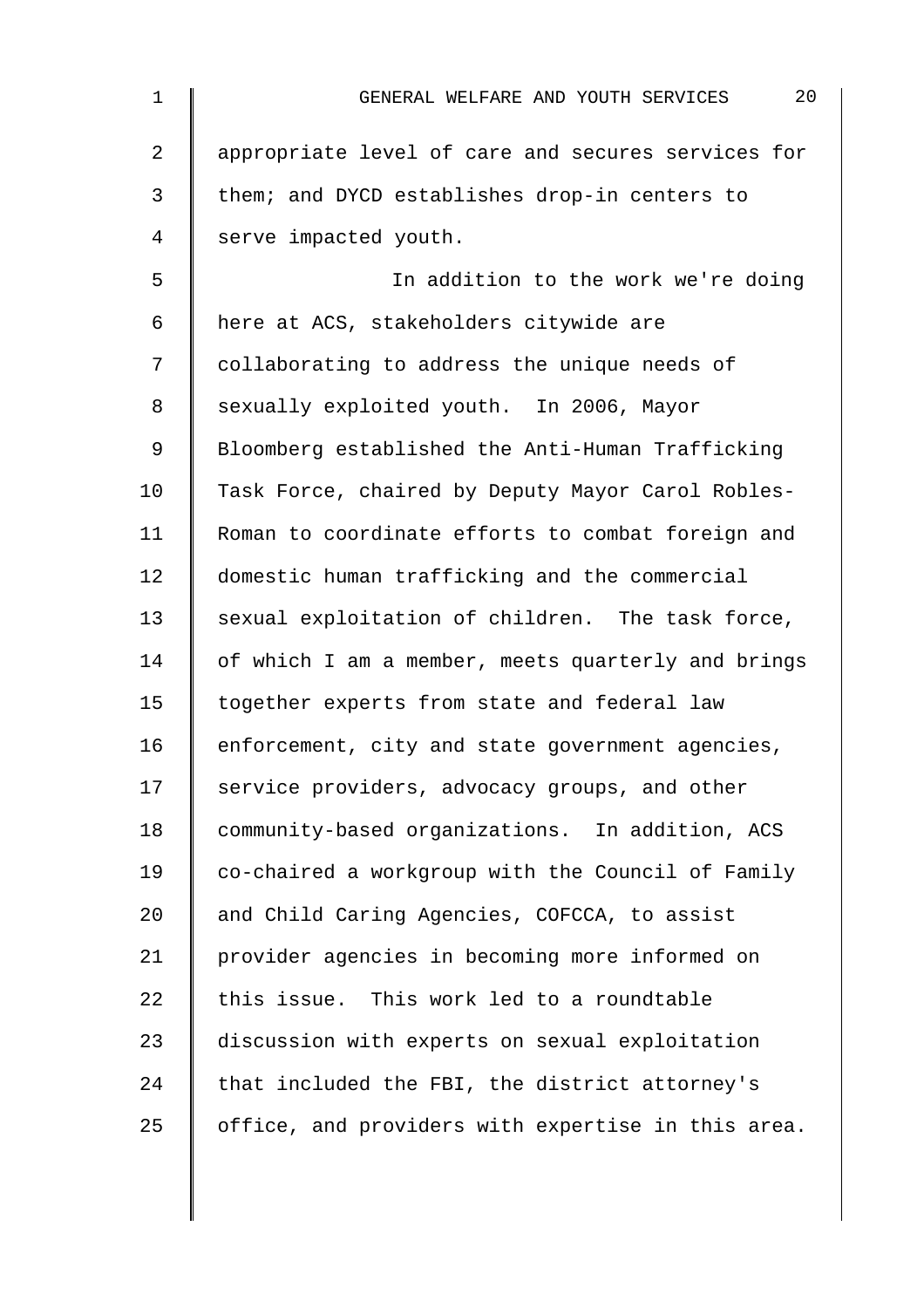| $\mathbf{1}$   | 21<br>GENERAL WELFARE AND YOUTH SERVICES            |
|----------------|-----------------------------------------------------|
| $\overline{2}$ | As I mentioned earlier, last fall,                  |
| 3              | New York State's Office of Children and Family      |
| 4              | Services allocated \$622,200 in funding to New York |
| 5              | City to address the needs of sexually exploited     |
| 6              | children through the development and                |
| 7              | implementation of a statewide child welfare         |
| 8              | response to child sex trafficking. Through          |
| 9              | extensive interagency collaboration with DYCD and   |
| 10             | an informal survey with a variety of stakeholders,  |
| 11             | providers, and advocates, ACS received valuable     |
| 12             | input on the need for expanded services. We also    |
| 13             | held a public hearing last week to allow for        |
| 14             | additional feedback.                                |
| 15             | I would like to take a few minutes                  |
| 16             | to walk you through our plan, which was approved    |
| 17             | last week by OCFS and which we'll begin to          |
| 18             | implement--which we will begin to implement         |
| 19             | immediately. The plan includes eight primary        |
| 20             | components. First, DYCD has a street outreach       |
| 21             | team that seeks out youth in areas where they tend  |
| 22             | to congregate at night, including public spaces,    |
| 23             | subway stations, transportation hubs, and other     |
| 24             | areas. The workers provide information about        |
| 25             | services for vulnerable youth and transport them    |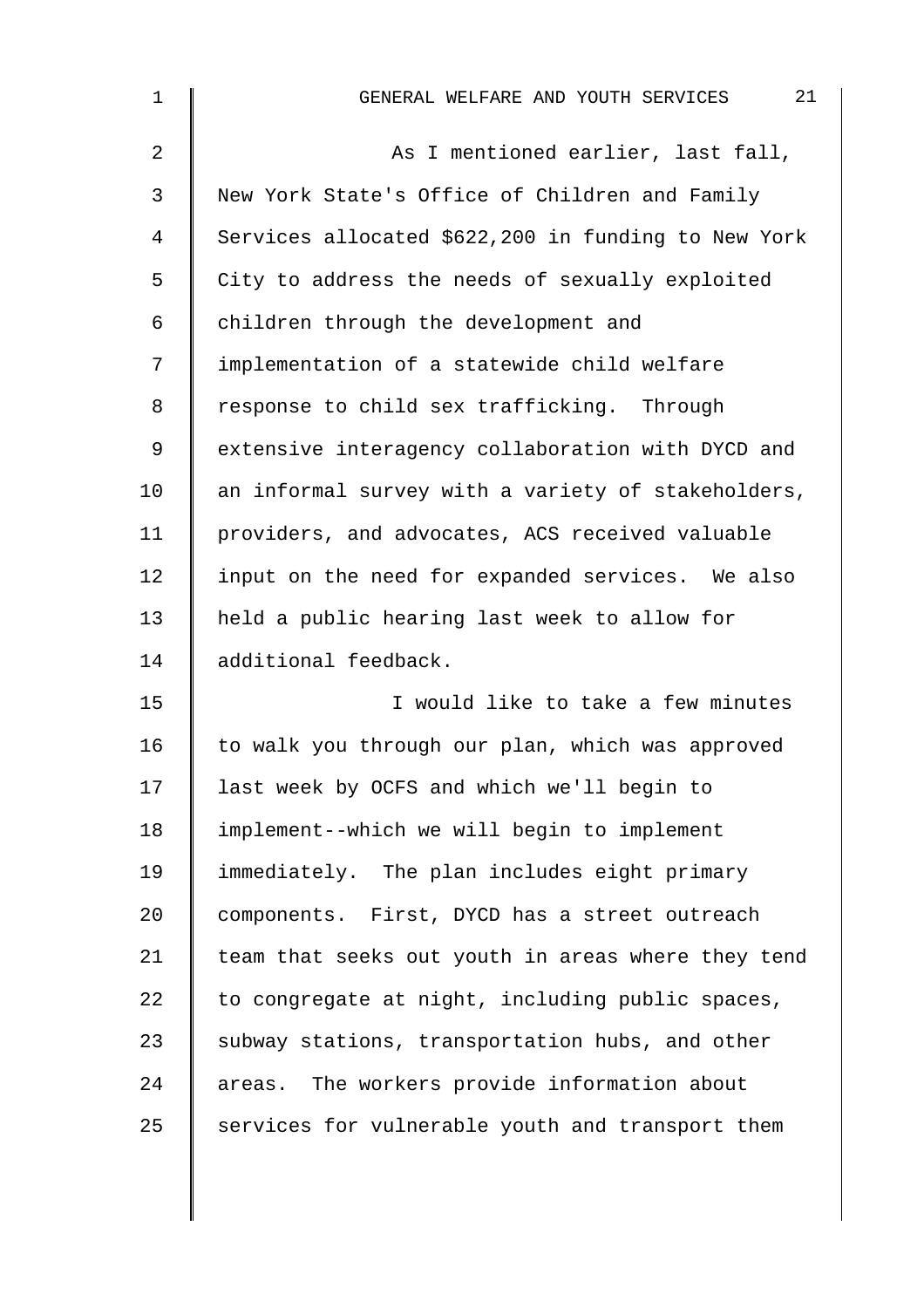| $\mathbf 1$    | 22<br>GENERAL WELFARE AND YOUTH SERVICES           |
|----------------|----------------------------------------------------|
| $\overline{a}$ | to a safe environment--be it their home, another   |
| 3              | safe environment, or a crisis shelter. With these  |
| 4              | additional funds, we will increase the program's   |
| 5              | capacity to identify and engage youth at risk of   |
| 6              | sexual exploitation who may be AWOL from foster    |
| 7              | care placements.                                   |
| 8              | In addition, we will create and                    |
| $\mathsf 9$    | implement training and tracking mechanisms around  |
| 10             | engaging sexually exploited youth and encourage    |
| 11             | them to return to their foster homes. To improve   |
| 12             | information sharing, street outreach teams will    |
| 13             | communicate regularly with our Children's Center   |
| 14             | and with Children's Services' AWOL Unit, which     |
| 15             | assists provider agencies with identifying and re- |
| 16             | engaging youth who have run away from foster care  |
| 17             | placements. Current street outreach units serve    |
| 18             | approximately 480 youth per month. Children's      |
| 19             | Services projects this additional street outreach  |
| 20             | will serve approximately 4,300 more children at    |
| 21             | high risk of sexual exploitation.                  |
| 22             | Second, we plan to place Master's                  |
| 23             | in Social Work counselors from agencies that       |
| 24             | contract with DYCD and have experience in          |

25 providing services to sexually exploited youth at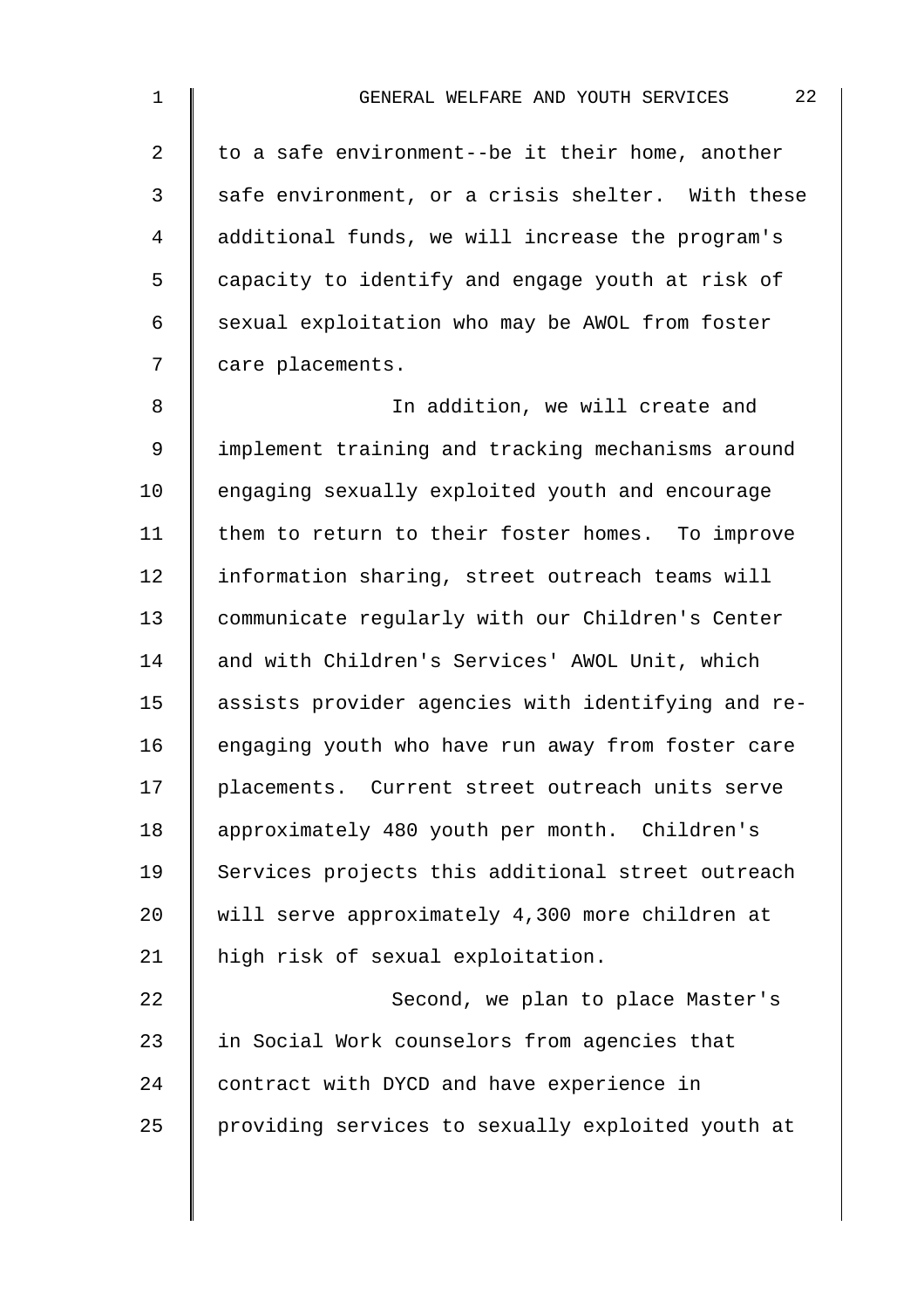| $\mathbf 1$    | 23<br>GENERAL WELFARE AND YOUTH SERVICES           |
|----------------|----------------------------------------------------|
| $\overline{a}$ | ACS's Children's Center to engage youth and        |
| 3              | prevent AWOLs. Provider agency staff will also     |
| $\overline{4}$ | train and consult with Children's Services staff   |
| 5              | to build our capacity to identify and engage these |
| 6              | youth and appropriately direct them to the         |
| 7              | existing services I've discussed. Provider agency  |
| 8              | staff will work at the Children's Center during    |
| $\mathsf 9$    | times of day and night when youth are at higher    |
| 10             | risk of leaving the facility, such as evenings and |
| 11             | weekends, for up to 60 hours per week. We expect   |
| 12             | this combination of capacity building and direct   |
| 13             | services to improve service delivery to all high-  |
| 14             | risk youth ages 11 and older entering the          |
| 15             | Children's Center, excuse me, which sees           |
| 16             | approximately 8,000 youth per year.                |
| 17             | Third, as the Youth Services                       |
| 18             | Committee is already aware, DYCD runs a Summer     |
| 19             | Youth Employment Program which provides New York   |
| 20             | City youth between ages 14 and 24 with summer      |
| 21             | employment and educational experiences. We plan    |
| 22             | to use a portion of the state Safe Harbor funds to |
| 23             | increase the capacity of this program. DYCD will   |
| 24             | set aside 40 Summer Youth Employment slots to      |
| 25             | specifically serve foster care youth who are       |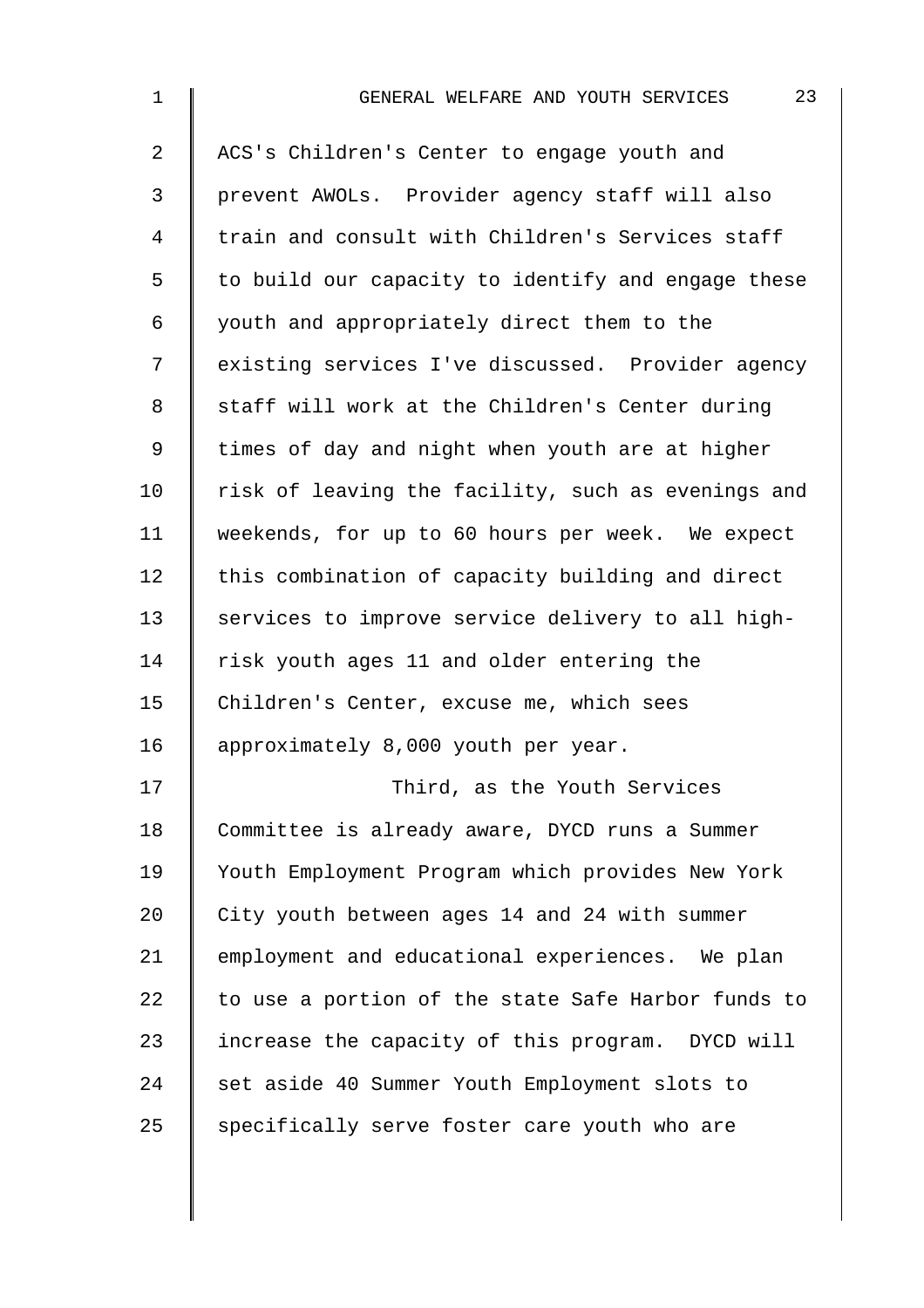| $\mathbf{1}$   | 24<br>GENERAL WELFARE AND YOUTH SERVICES           |
|----------------|----------------------------------------------------|
| $\overline{a}$ | placed in a specialized sexually exploited foster  |
| 3              | care placement or at the Children's Center by      |
| 4              | providing them with opportunities so that they can |
| 5              | become familiar with the world of work, gain       |
| 6              | employment experience, and identify educational    |
| 7              | pathways that support career and life goals.       |
| 8              | Fourth, it is critical that we                     |
| 9              | identify youth at risk of exploitation as early as |
| 10             | possible and connect them to the specialized       |
| 11             | preventive, foster care, and juvenile justice      |
| 12             | services that we offer. We will use a portion of   |
| 13             | the funds to build the capacity of ACS staff and   |
| 14             | service providers to identify and engage more of   |
| 15             | them by developing Program Champions within key    |
| 16             | areas of Children's Services. These Program        |
| 17             | Champions will be a resource and liaison for staff |
| 18             | members on all issues related to sexual            |
| 19             | exploitation within child protection, foster care, |
| 20             | and preventive program areas with an increased     |
| 21             | focus within the Education, AWOL, and Older Youth  |
| 22             | Services units. Children's Services will release   |
| 23             | a request for proposals to engage a provider       |
| 24             | experienced on the issue of child sexual           |
| 25             | exploitation who can work with designated staff to |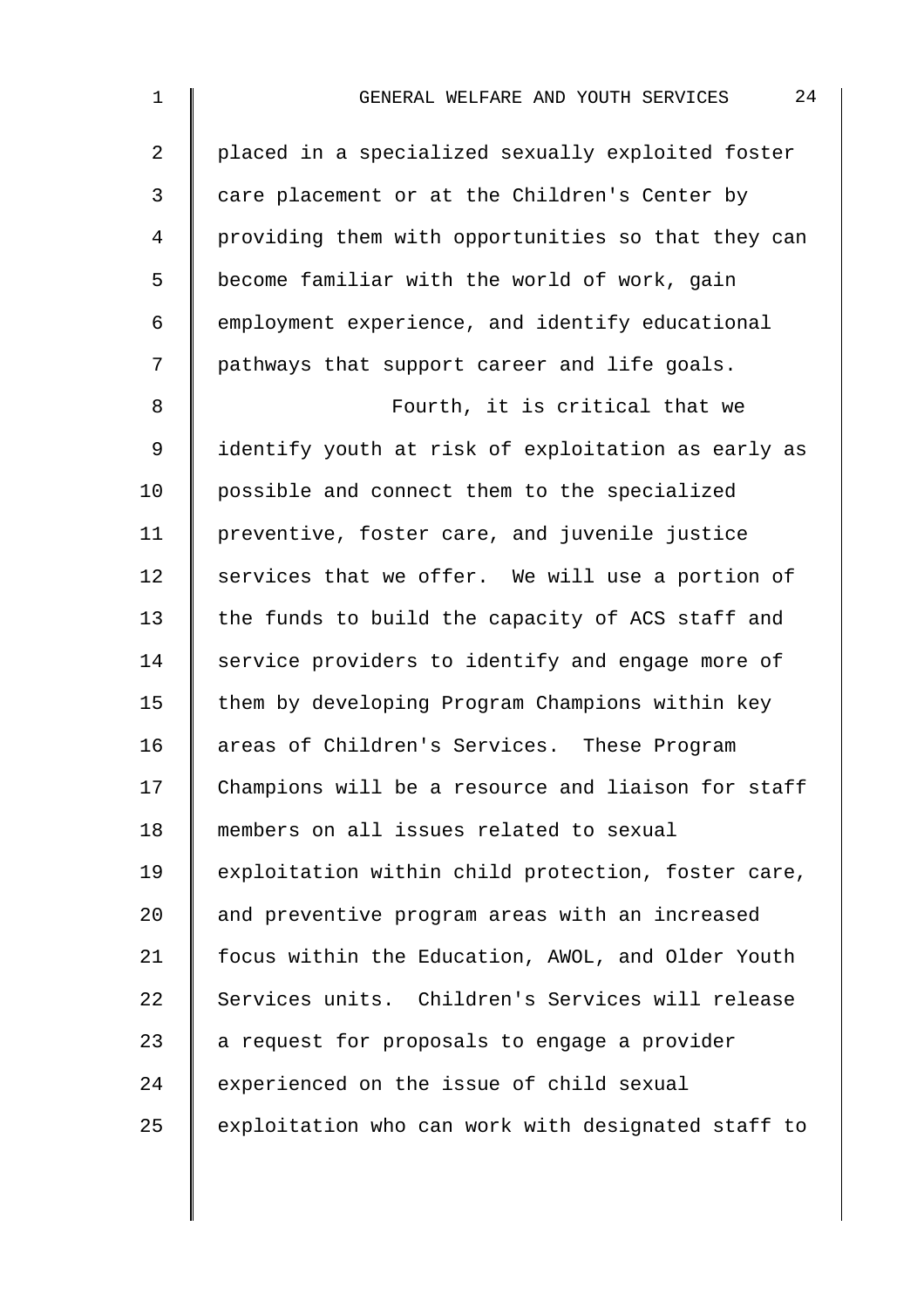| $\mathbf 1$ | 25<br>GENERAL WELFARE AND YOUTH SERVICES           |
|-------------|----------------------------------------------------|
| 2           | design a curriculum that will be shared with other |
| 3           | city agencies serving similar populations.         |
| 4           | Fifth, we are using funds to                       |
| 5           | specifically target our Division of Youth and      |
| 6           | Family Justice. We will hire an expert in this     |
| 7           | area to train case managers, placement and         |
| 8           | permanency specialists, and youth counselors to    |
| 9           | identify, understand, and refer youth to           |
| 10          | specialized services appropriately. The expert     |
| 11          | will coordinate their training of juvenile justice |
| 12          | staff with the trauma-informed care initiative     |
| 13          | that DYFJ is currently implementing in partnership |
| 14          | with Bellevue Hospital as part of the National     |
| 15          | Child Trauma Stress Initiative and the Prison Rape |
| 16          | Elimination Act, PREA, initiative ACS is launching |
| 17          | to comply with the new regulations issued by the   |
| 18          | U.S. Department of Justice to help juvenile        |
| 19          | facilities prevent, detect, and respond to sexual  |
| 20          | misconduct.                                        |
| 21          | In addition to training, the expert                |
| 22          | will produce a resource guide that staff can use   |
| 23          | to refer young people when they are discharged     |
| 24          | from juvenile placements and detention. We will    |
| 25          | share the resource guide with other city agencies  |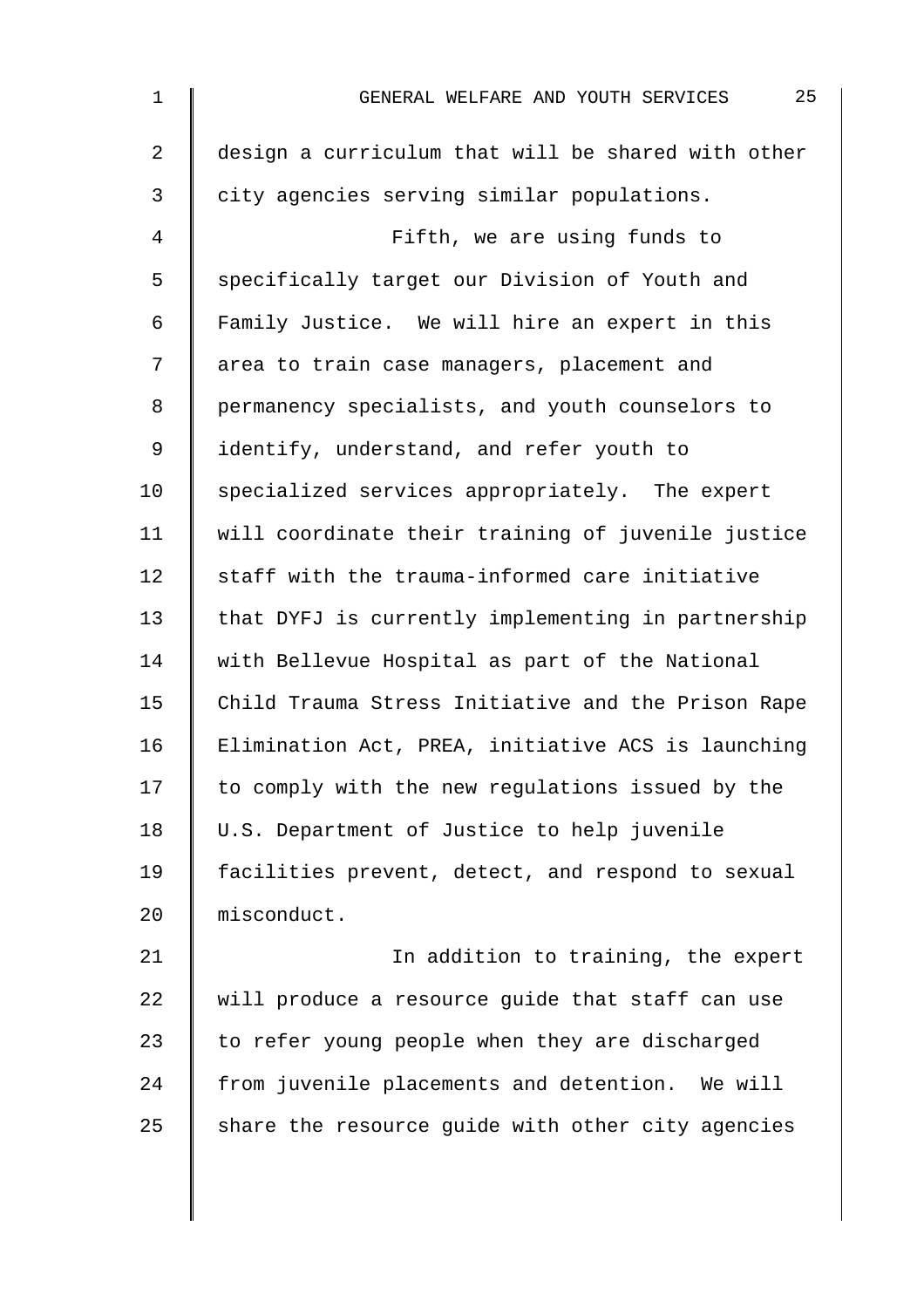| $\mathbf{1}$ | 26<br>GENERAL WELFARE AND YOUTH SERVICES           |
|--------------|----------------------------------------------------|
| 2            | serving similar populations, including the         |
| 3            | Department of Probation.                           |
| 4            | Sixth, we will use the funds to                    |
| 5            | strengthen and provide additional expertise to the |
| 6            | Jewish Child Care Association and St. Luke's       |
| 7            | specialized sexually exploited programs with the   |
| 8            | goal of further developing their treatment service |
| 9            | models, creating strategies to recruit foster      |
| 10           | homes for sexually exploited youth, and for        |
| 11           | improving outreach efforts to ensure specialized   |
| 12           | programs are receiving appropriate referrals and   |
| 13           | are fully utilized.                                |
| 14           | Seventh, we will use the funding to                |
| 15           | hire an expert to work with ACS to develop a       |
| 16           | comprehensive plan with strategies that advance    |
| 17           | our approaches to working with sexually exploited  |
| 18           | youth, particularly around addressing the          |
| 19           | complicated and destructive relationship between   |
| 20           | the young person and their trafficker. Part of     |
| 21           | this vision will include enhanced coordination     |
| 22           | among city agencies, courts, and citywide          |
| 23           | stakeholders. The plan will also include an        |
| 24           | analysis of needs, types of services available,    |
| 25           | gaps in services, prioritization of new service    |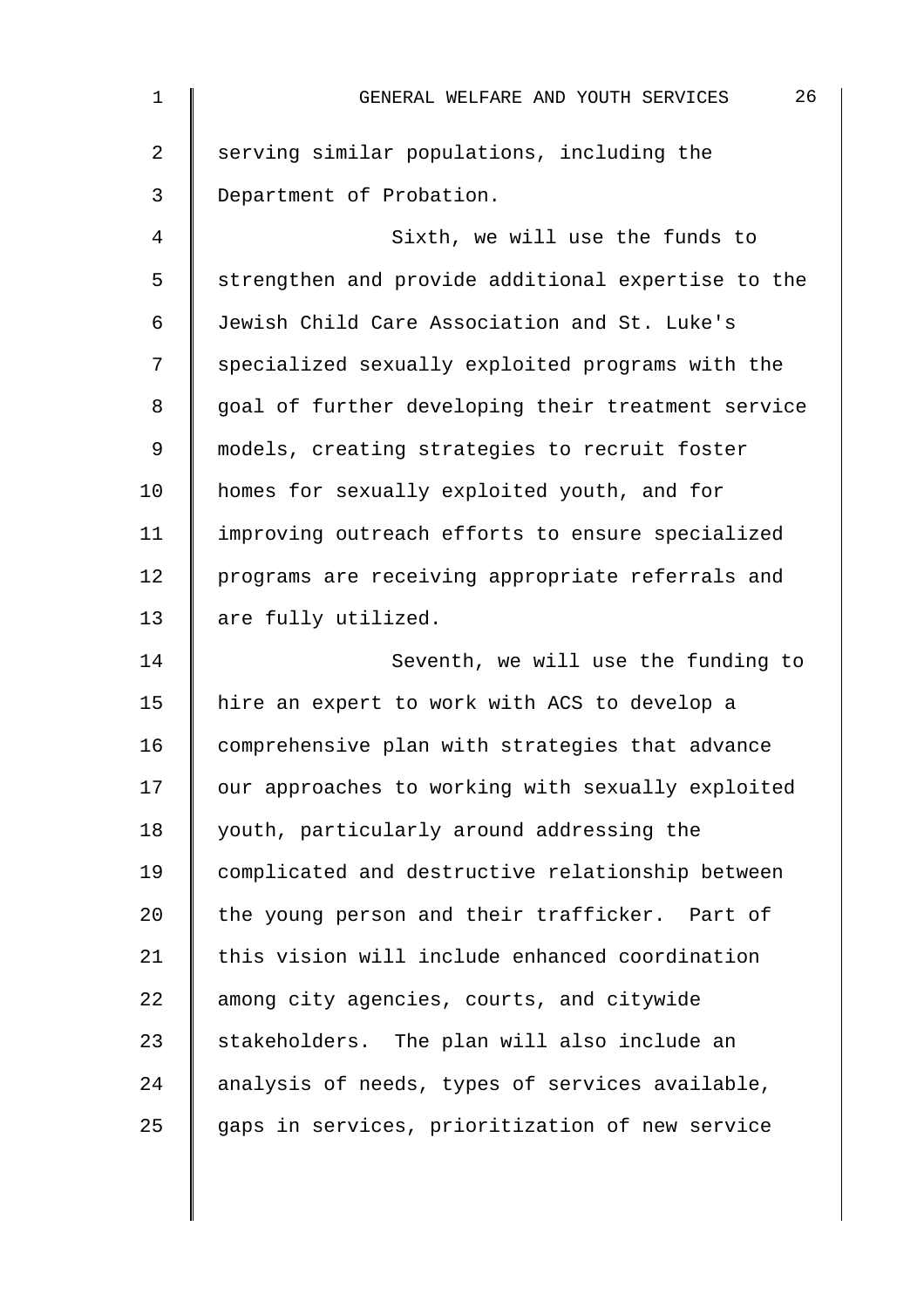| $\mathbf 1$    | 27<br>GENERAL WELFARE AND YOUTH SERVICES           |
|----------------|----------------------------------------------------|
| $\overline{2}$ | needs for future funding allocations, and will     |
| 3              | outline both short-term and long-term goals        |
| 4              | towards an improved response to child exploitation |
| 5              | in New York City.                                  |
| 6              | Finally, advocates and stakeholders                |
| 7              | citywide, including the Council, have expressed    |
| 8              | the difficulties with, and the need for, an        |
| 9              | increase in the collection of data on sexually     |
| 10             | exploited young people. To begin to address this   |
| 11             | issue, ACS will use a portion of this OCFS funding |
| 12             | to hire a consultant to evaluate current data      |
| 13             | collection methods of sexually exploited service   |
| 14             | providers in child welfare and juvenile justice,   |
| 15             | and to identify both short-term and long-term      |
| 16             | opportunities to improve data collection,          |
| 17             | analysis, and reporting.                           |
| 18             | ACS continues to work                              |
| 19             | systematically on a number of fronts through our   |
| 20             | child protective, preventive, foster care, and     |
| 21             | juvenile justice programs to identify youth that   |
| 22             | may be or are being or have been sexually          |
| 23             | exploited and to train staff and establish         |
| 24             | services that can address this problem. Through    |
| 25             | these efforts, we have learned that identifying    |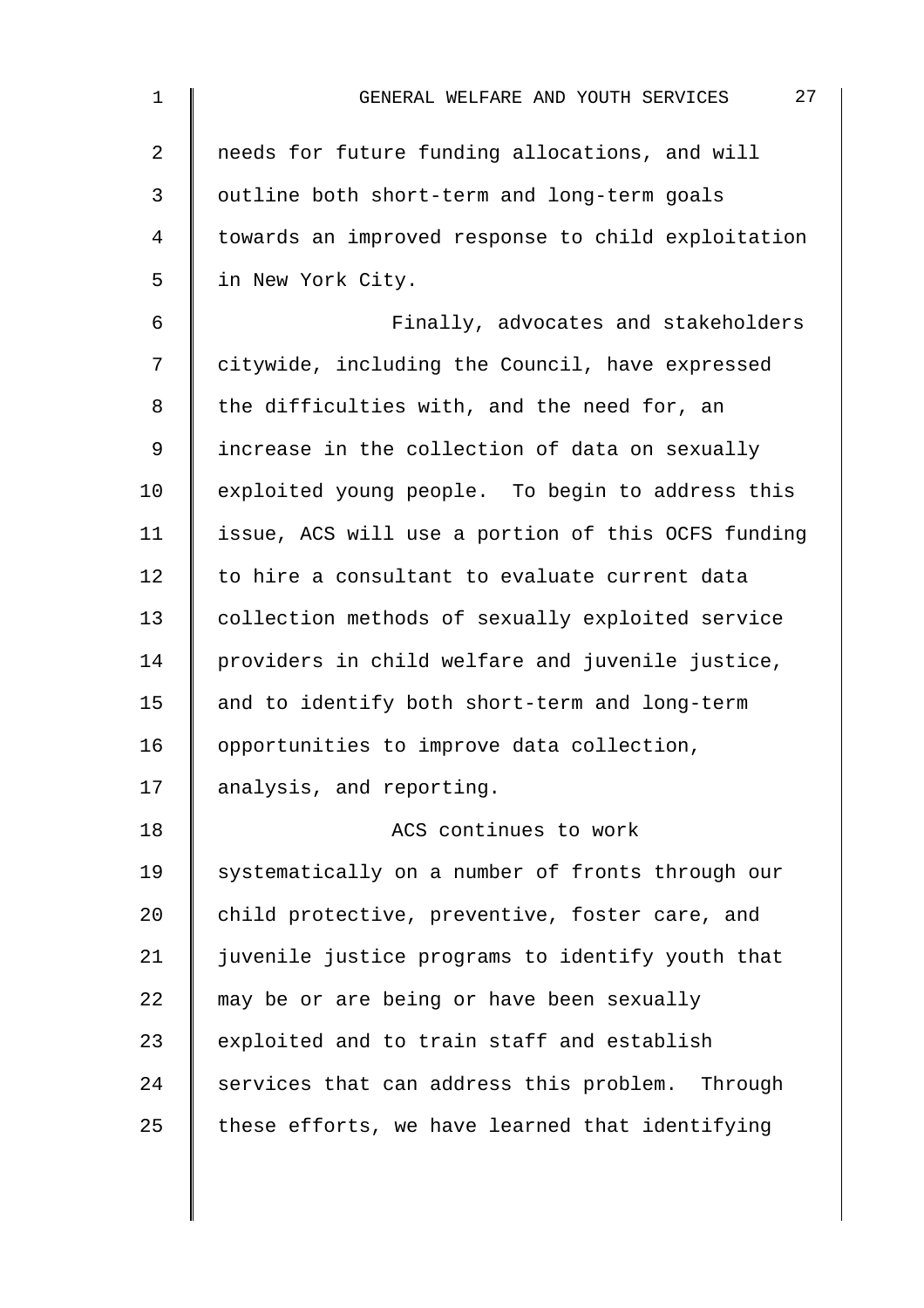| 1              | 28<br>GENERAL WELFARE AND YOUTH SERVICES           |
|----------------|----------------------------------------------------|
| $\overline{2}$ | sexually exploited youth who come into care with   |
| 3              | Children's Services can be challenging for many    |
| 4              | reasons. Many youth are understandably reticent    |
| 5              | to disclose sexual exploitation, some feel         |
| 6              | ashamed, some fear retribution by their abusers,   |
| 7              | while others are conflicted about the potential    |
| 8              | prosecution of their abusers.                      |
| 9              | As I mentioned earlier, youth also                 |
| 10             | enter ACS care for a variety of reasons, including |
| 11             | substance abuse, mental health concerns, and/or    |
| 12             | domestic violence on the part of their families.   |
| 13             | Any or all of these could mask issues relating to  |
| 14             | sexual exploitation. As the Council knows,         |
| 15             | identification of sexual exploitation is much more |
| 16             | challenging than simply marking a box on a form.   |
| 17             | As much as we want to know what the need is, our   |
| 18             | priority is to serve and protect youth who need    |
| 19             | help.                                              |
| 20             | Despite these challenges, we agree                 |
| $\sim$ $\sim$  |                                                    |

21 | with the Council that collecting and tracking data regarding this population is important, which is  $\parallel$  why we are allocating funds to bolster our ability to track and share data among city agencies. We,  $\parallel$  therefore, support the proposed legislation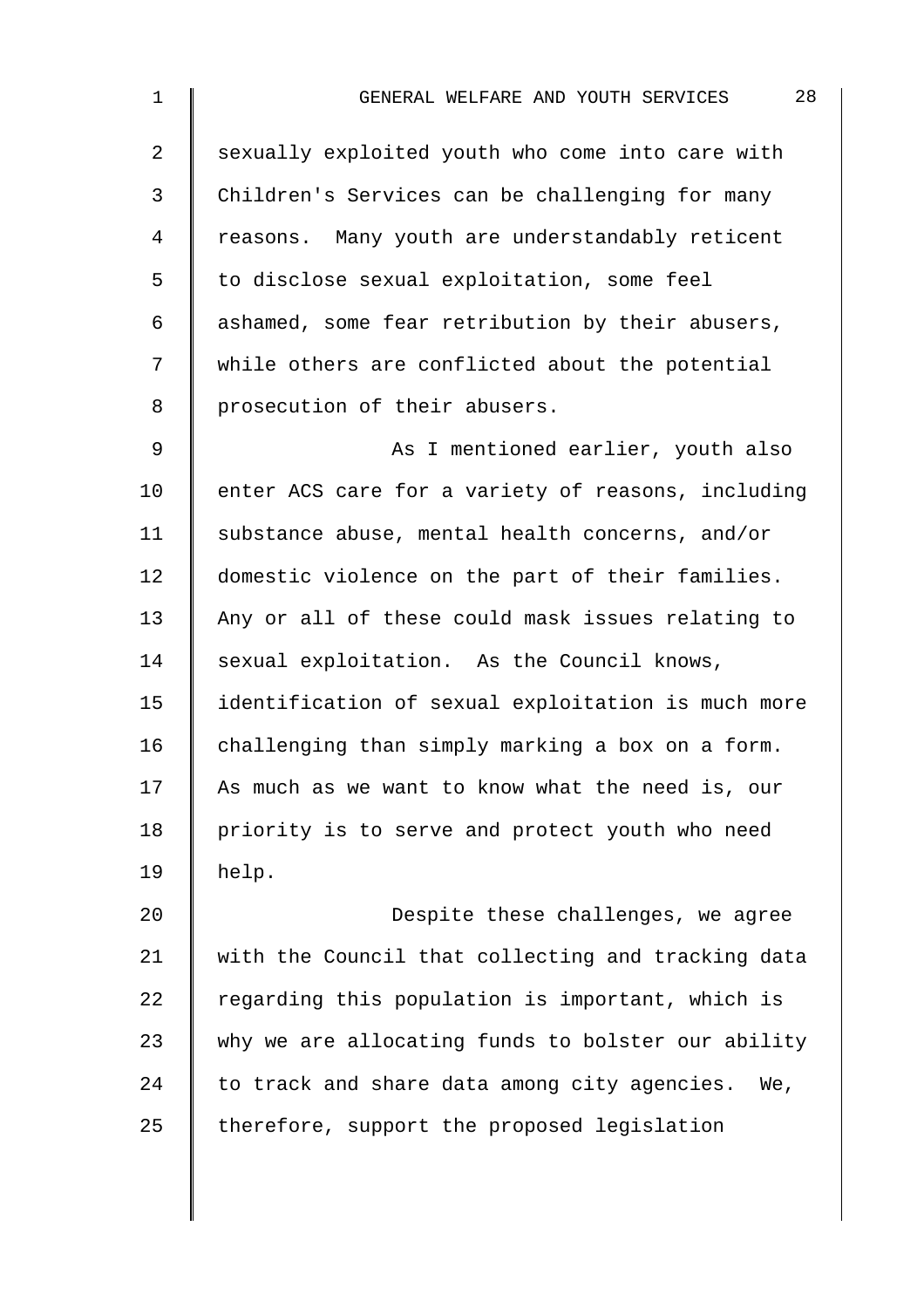| $\mathbf 1$    | 29<br>GENERAL WELFARE AND YOUTH SERVICES           |
|----------------|----------------------------------------------------|
| $\overline{2}$ | requiring ACS and DYCD to submit an annual report  |
| 3              | documenting the number of youth who are referred   |
| 4              | to us as sexually exploited, who self-identify as  |
| 5              | sexually exploited, or who we determine to be      |
| 6              | sexually exploited at some point in our time       |
| 7              | serving them. We hope that with the additional     |
| 8              | state resources, New York City will have the       |
| 9              | ability to understand the extent of the need and   |
| 10             | be able to appropriately support and assist        |
| 11             | sexually exploited youth--to assist sexually       |
| 12             | exploited youth, this population.                  |
| 13             | Thank you for this opportunity.                    |
| 14             | Ms. Morley and I are eager to answer your          |
| 15             | questions.                                         |
| 16             | [Pause]                                            |
| 17             | DEBORAH HARPER: Good morning.                      |
| 18             | Good morning, Chairs Fidler and Palma and members  |
| 19             | of the Committees on Youth Services and General    |
| 20             | Welfare. I am Deborah Harper, Assistant            |
| 21             | Commissioner for Runaway and Homeless Youth at the |
| 22             | New York City Department of Youth and Community    |
| 23             | Development. I am also seated with Andrew Miller,  |
| 24             | Assistant Commissioner for External Relations at   |
| 25             | DYCD.                                              |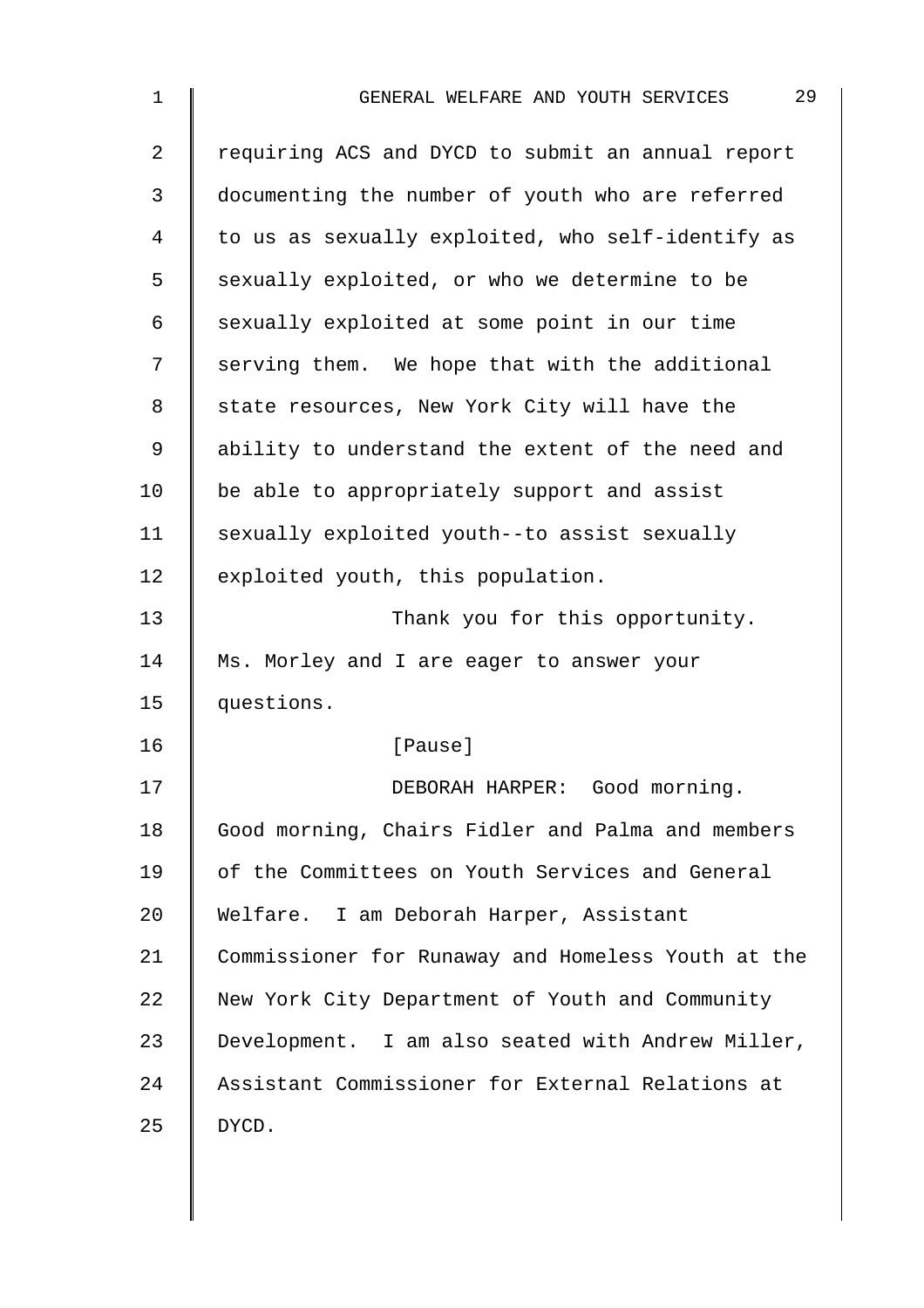| $\mathbf 1$    | 30<br>GENERAL WELFARE AND YOUTH SERVICES           |
|----------------|----------------------------------------------------|
| $\overline{2}$ | On behalf of Commissioner Jeanne B.                |
| 3              | Mullgrav, thank you for the opportunity to testify |
| 4              | on Introduction number 866-A, which requires       |
| 5              | reporting data related to sexually exploited       |
| $\epsilon$     | children. We appreciate the Council's continued    |
| 7              | support for our city's most vulnerable young       |
| 8              | people. I will keep my overview of RHY services    |
| $\mathsf 9$    | brief, as the committee is well-informed of the    |
| 10             | RHY continuum.                                     |
| 11             | Our coordinated model includes                     |
| 12             | street outreach and transportation services, a     |
| 13             | drop-in center in each borough, emergency          |
| 14             | shelters, and Transitional Independent Living,     |
| 15             | TIL, facilities. Each DYCD-funded RHY facility     |
| 16             | employs a social worker who is responsible for     |
| 17             | helping youth to receive appropriate services.     |
| 18             | Young people are assessed and                      |
| 19             | evaluated for their mental health needs.<br>The    |
| 20             | comprehensive assessment evaluates the psychiatric |
| 21             | history of each young person, including screening  |
| 22             | for suicidal ideation, sexual exploitation,        |
| 23             | depression, and thoughts of sadness, history of    |
| 24             | violence, or mental illness, and school            |
| 25             | functioning.                                       |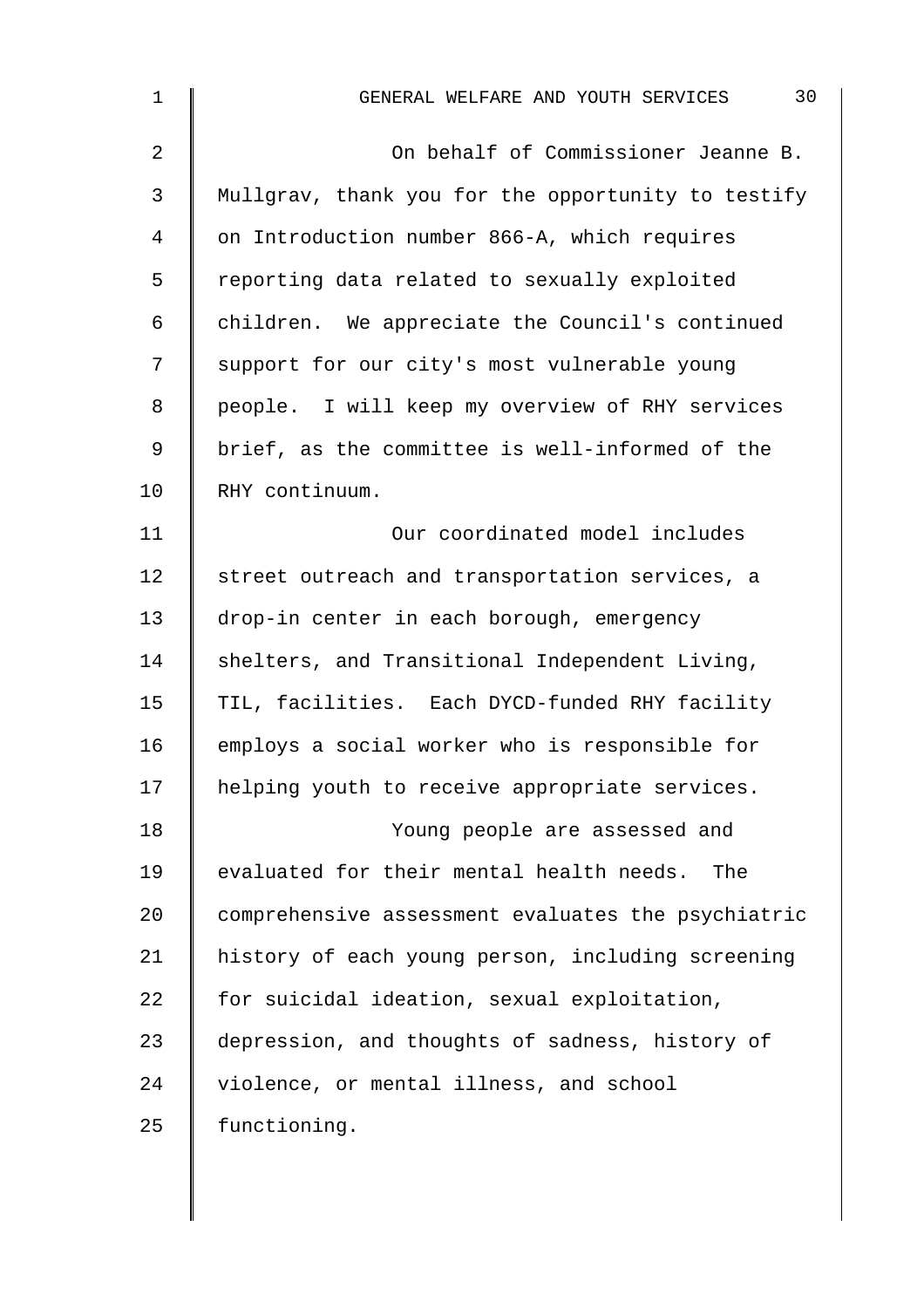| 1              | 31<br>GENERAL WELFARE AND YOUTH SERVICES           |
|----------------|----------------------------------------------------|
| $\overline{2}$ | For the purposes of today's hearing                |
| 3              | we will share with you some information about the  |
| $\overline{4}$ | number of young people who identified themselves   |
| 5              | as either sexually abused or exploited in fiscal   |
| 6              | year 2012. A total of 71 young people identified   |
| 7              | themselves as abused or exploited. The vast        |
| 8              | majority, or 58, disclosed this information while  |
| 9              | in a TIL program. We believe this is because       |
| 10             | young people feel more comfortable identifying     |
| 11             | themselves as being sexually abused or exploited   |
| 12             | the longer they have been in our care.             |
| 13             | We support the overall goal of                     |
| 14             | Intro 866-A, which is to provide greater focus on  |
| 15             | the needs of sexually exploited youth served by    |
| 16             | both DYCD and ACS through our residential          |
| 17             | services. We ask that the Council consider         |
| 18             | limiting the bill to these systems. As currently   |
| 19             | drafted, the bill would require all DYCD programs, |
| 20             | not just runaway and homeless youth programs, to   |
| 21             | be included in the report. All of our providers    |
| 22             | are mandated by law to report cases of abuses and  |
| 23             | neglect and take appropriate action, however, we   |
| 24             | request that the bill focus attention where it's   |
| 25             | most needed within the RHY system.                 |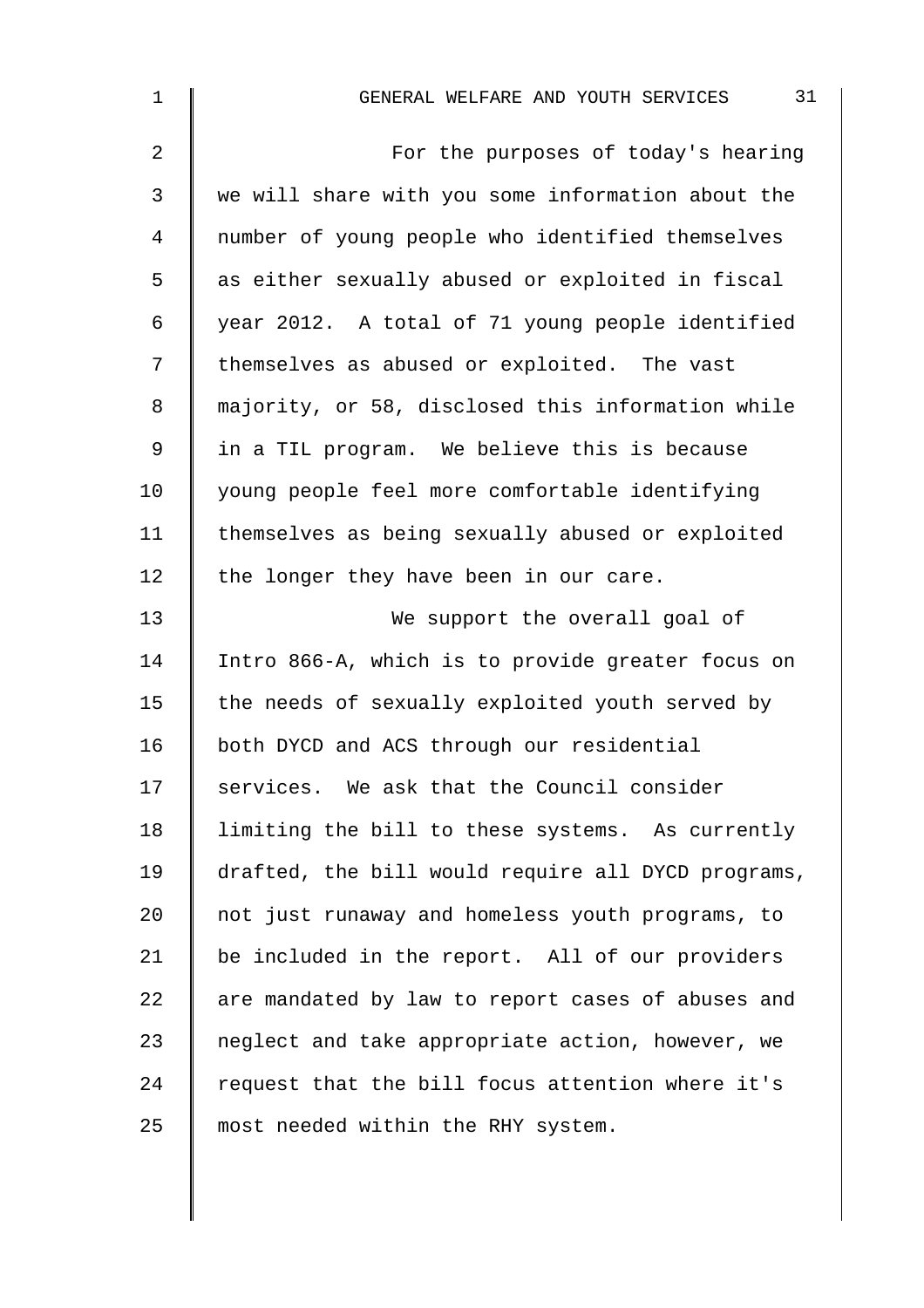| $\mathbf 1$    | 32<br>GENERAL WELFARE AND YOUTH SERVICES            |
|----------------|-----------------------------------------------------|
| $\overline{2}$ | We were pleased that the City was                   |
| 3              | awarded \$622,000 from the state to further enhance |
| 4              | services to sexually exploited young people         |
| 5              | through the Safe Harbor grant program. This will    |
| 6              | provide some welcome relief, considering that the   |
| 7              | state funding to RHY services has decreased 60%     |
| 8              | over the past several years from approximately 2    |
| $\mathsf 9$    | million to 744,000. We are grateful for the         |
| 10             | support of ACS and are pleased to be joined by      |
| 11             | Commissioner Ron Richter.                           |
| 12             | The plan he outlined helps further                  |
| 13             | integrate our agency's services for sexually        |
| 14             | exploited youth. Specifically, for DYCD, it         |
| 15             | focuses on three areas: Additional street           |
| 16             | outreach, sexually exploited service providers at   |
| 17             | the ACS Children's Center, and Summer Youth         |
| 18             | Employment slots.                                   |
| 19             | It is important to note that the                    |
| 20             | future Safe Harbor funding is uncertain. It was     |
| 21             | added to the state budget for the first time in     |
| 22             | the current state fiscal year, but it was not       |
| 23             | included in the governor's proposed budget for      |
| 24             | next year. Commissioner Mullgrav has traveled to    |
| 25             | Albany twice over the past few weeks and met with   |
|                |                                                     |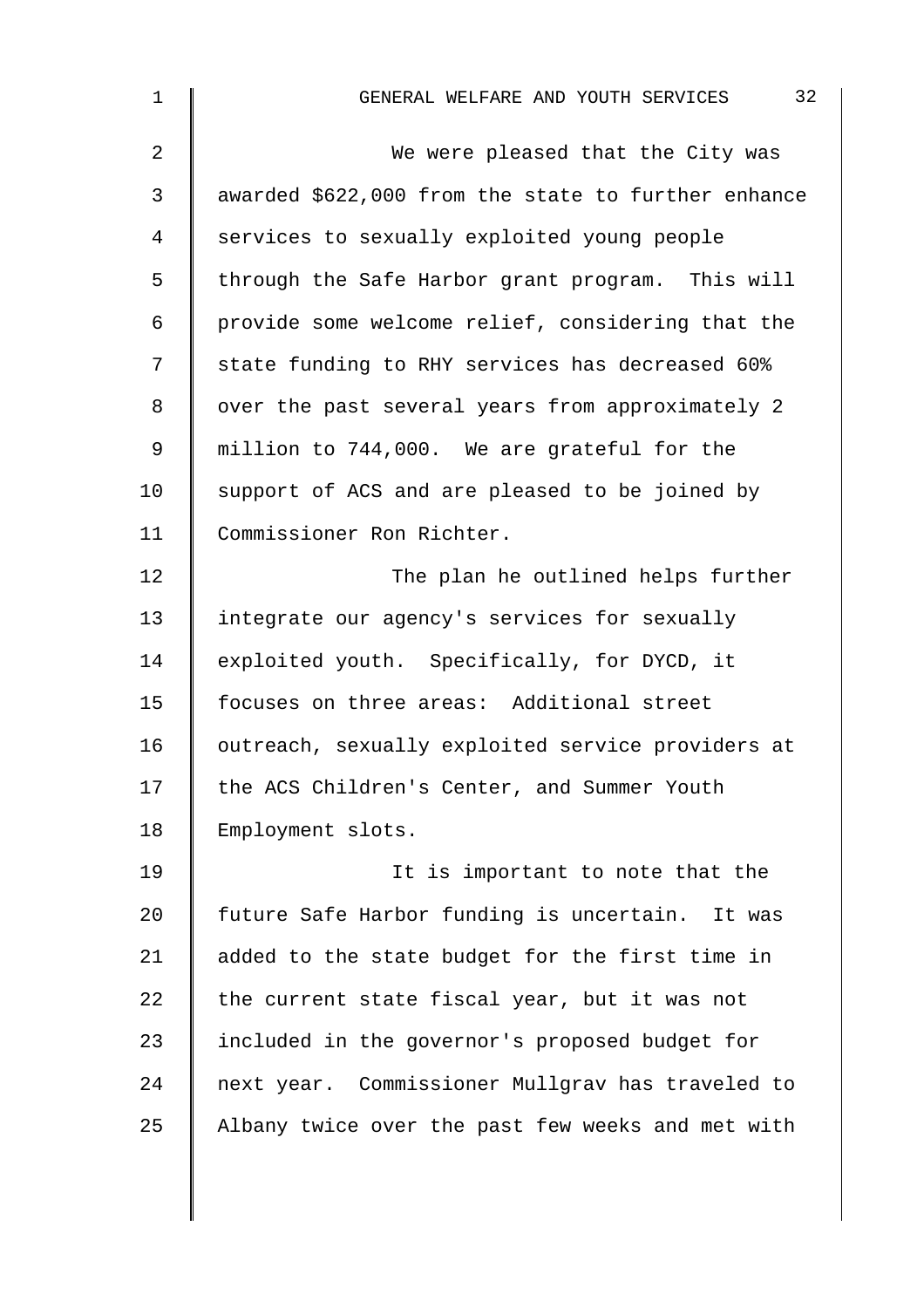| $\mathbf 1$    | 33<br>GENERAL WELFARE AND YOUTH SERVICES           |
|----------------|----------------------------------------------------|
| $\overline{2}$ | legislators to discuss state funding for youth     |
| 3              | programs. We are hopeful that this funding will    |
| $\overline{4}$ | be included in the state legislature's conference  |
| 5              | committee recommendations expected in mid-March.   |
| 6              | We again thank ACS for their                       |
| 7              | partnership and we look forward to continuing our  |
| 8              | efforts to better serve the needs of sexually      |
| 9              | exploited youth. We will be pleased to answer      |
| 10             | your questions.                                    |
| 11             | CHAIRPERSON FIDLER: Thank you.                     |
| 12             | And we've been joined by Council Member Van        |
| 13             | Bramer. We were also joined previously by Council  |
| 14             | Members Wills and Gonzalez.                        |
| 15             | Commissioner Richter, if you had                   |
| 16             | started your testimony with your support for 866-  |
| 17             | A, I could have said you had me at hello, but I    |
| 18             | appreciate your support for the legislation. And,  |
| 19             | Ms. Harper, I understand the problems DYCD might   |
| 20             | have, given the breadth of diversity of the        |
| 21             | programs that fall under your aegis if you're      |
| 22             | required to do every program, so we will take a    |
| 23             | look at that issue. And if there is anything       |
| 24             | other than street outreach, crisis shelters, and   |
| 25             | TILs, we think you do run programs that might lend |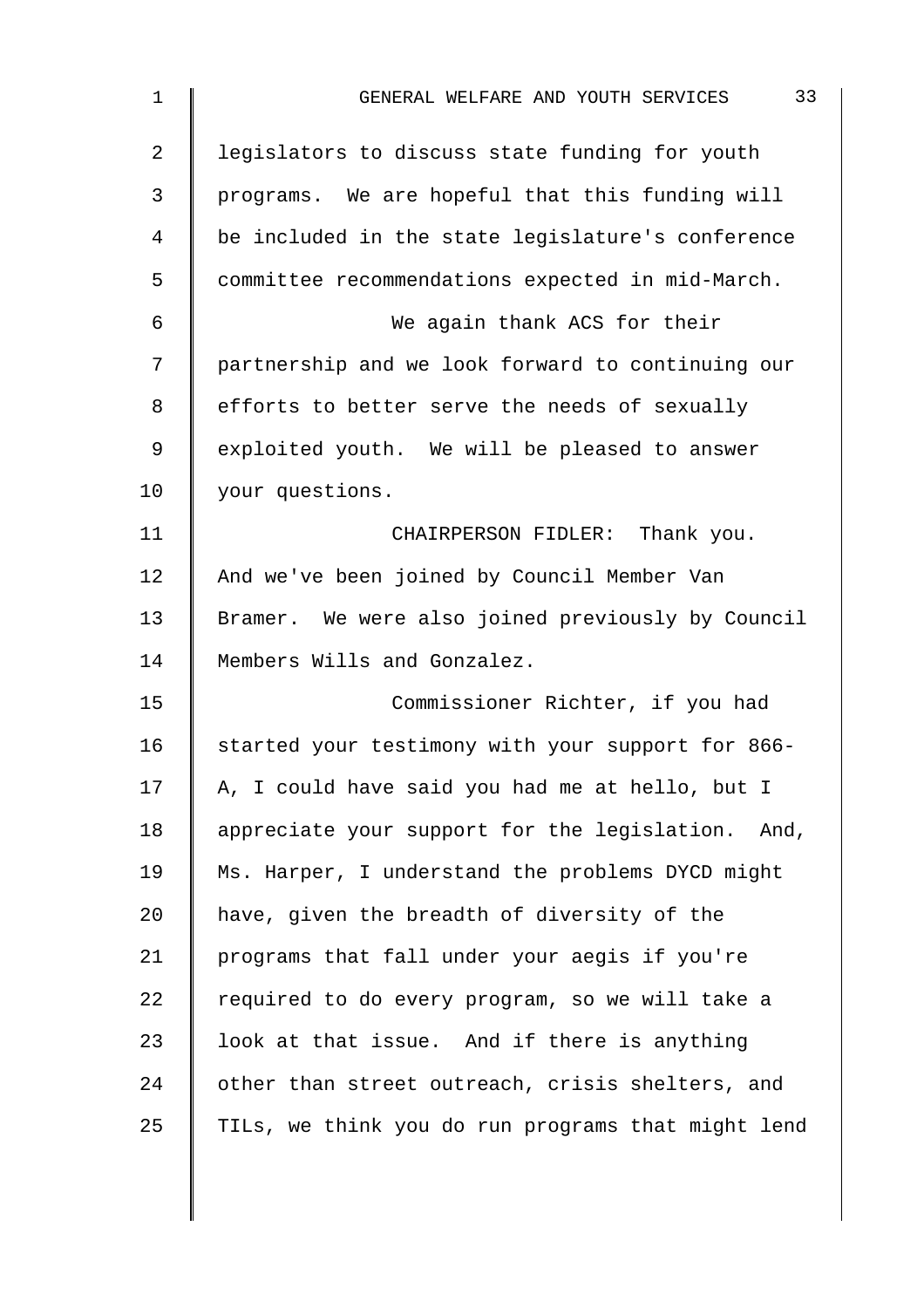| $\mathbf 1$    | 34<br>GENERAL WELFARE AND YOUTH SERVICES           |
|----------------|----------------------------------------------------|
| $\overline{2}$ | itself to the reporting requirement. I mean, I     |
| 3              | can't imagine trying to report anything other than |
| 4              | cases of abuse that become--you become aware of    |
| 5              | the 40,000 people who pass through the Summer      |
| 6              | Youth Employment program. Stuff like that, I       |
| 7              | don't think that's what we intended, although in   |
| 8              | the ideal world, that would be great.              |
| 9              | Commissioner Richter, you know--and                |
| 10             | actually both of you, in listening to your         |
| 11             | testimony about what we're going to do with        |
| 12             | \$622,000 of state funding, I recognize that that  |
| 13             | is a pittance; and if it weren't for the fact that |
| 14             | it's the first time that it's been included in the |
| 15             | budget, I would call it shameful, but it was       |
| 16             | better than what was happening before. When taken  |
| 17             | in context of what Ms. Harper pointed out about    |
| 18             | the reduction in state funding for the RHY         |
| 19             | continuum from 2 million to 744,000, you know, you |
| 20             | realize that they haven't even caught up to where  |
| 21             | they were just a few years ago. I remember the     |
| 22             | governor telling everyone that he had preserved    |
| 23             | the safety net and I seriously question that when  |
| 24             | it comes to children sleeping on the street, and   |
| 25             | there are clearly more of them.                    |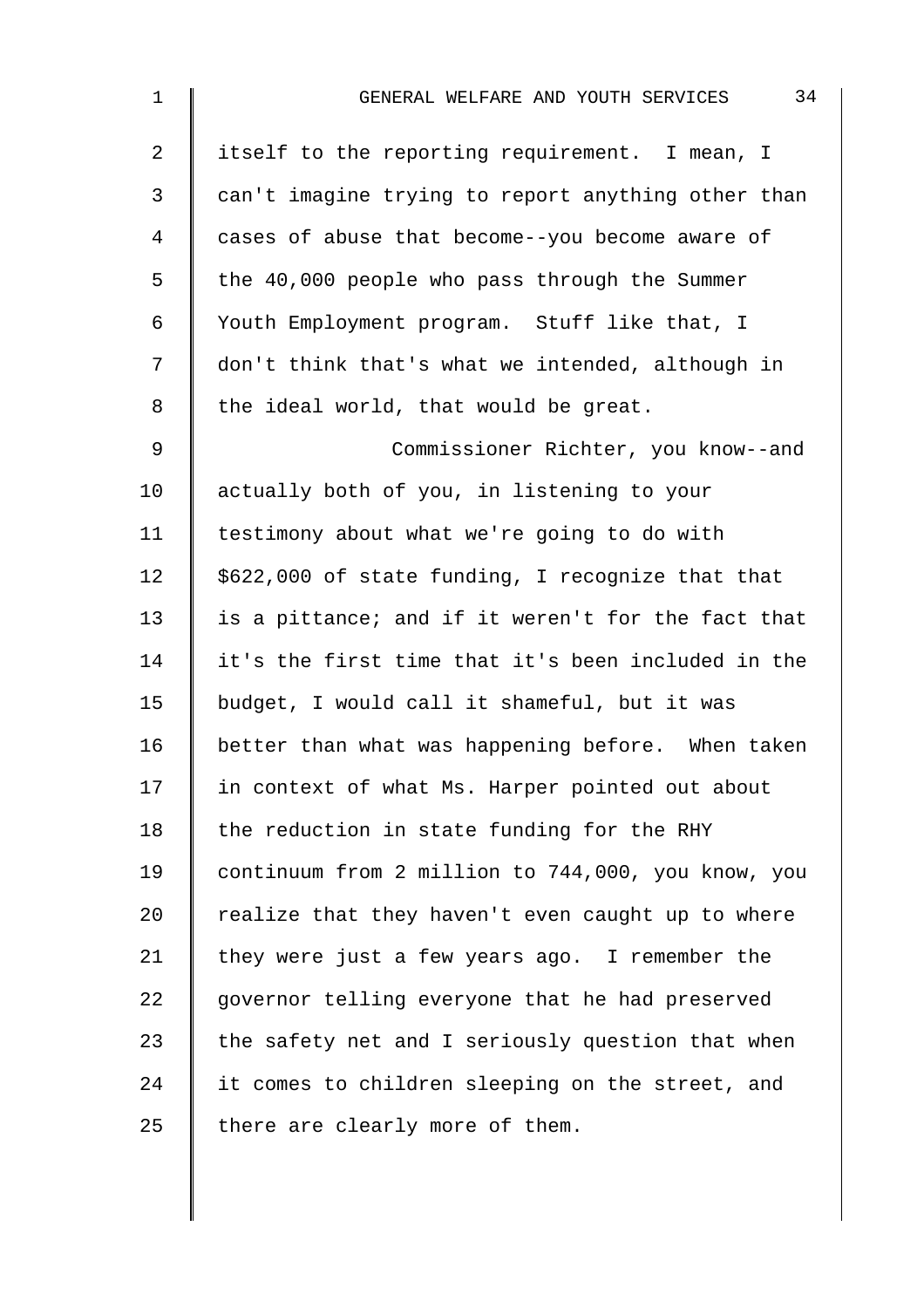| $\mathbf 1$    | 35<br>GENERAL WELFARE AND YOUTH SERVICES            |
|----------------|-----------------------------------------------------|
| $\overline{2}$ | I did notice in your testimonies                    |
| 3              | that a great deal of this \$622,000 is for training |
| $\overline{4}$ | and not so much for services, and so the concern I  |
| 5              | would have first, and I would ask you to comment    |
| 6              | on, is we're going to do all this training,         |
| 7              | ostensibly we're going to identify a greater        |
| $\,8\,$        | percentage of the sexually exploited youth who are  |
| $\mathsf 9$    | coming through our doors as being sexually          |
| 10             | exploited, where are we going to put them if we're  |
| 11             | not increasing services? I mean, even the           |
| 12             | services increase at DYCD for street outreach is    |
| 13             | terrific, I mean, I can't, you know, everyone who   |
| 14             | knows me knows that I'm for that 10,000%, but       |
| 15             | where are going to put them all if we find them?    |
| 16             | I mean, are we just going to find them, tag them,   |
| 17             | and throw them back?                                |
| 18             | RONALD RICHTER: So that is a fair                   |
| 19             | question, Chair Fidler, and we thought a lot about  |
| 20             | that question ourselves as we were trying to        |
| 21             | figure out what to do with \$622,000 of one-time    |
| 22             | funding. And part of our challenge with this        |
| 23             | population that we acknowledge is actually          |
| 24             | identifying the population and trying to figure     |
| 25             | out how to do that better. And so we did think      |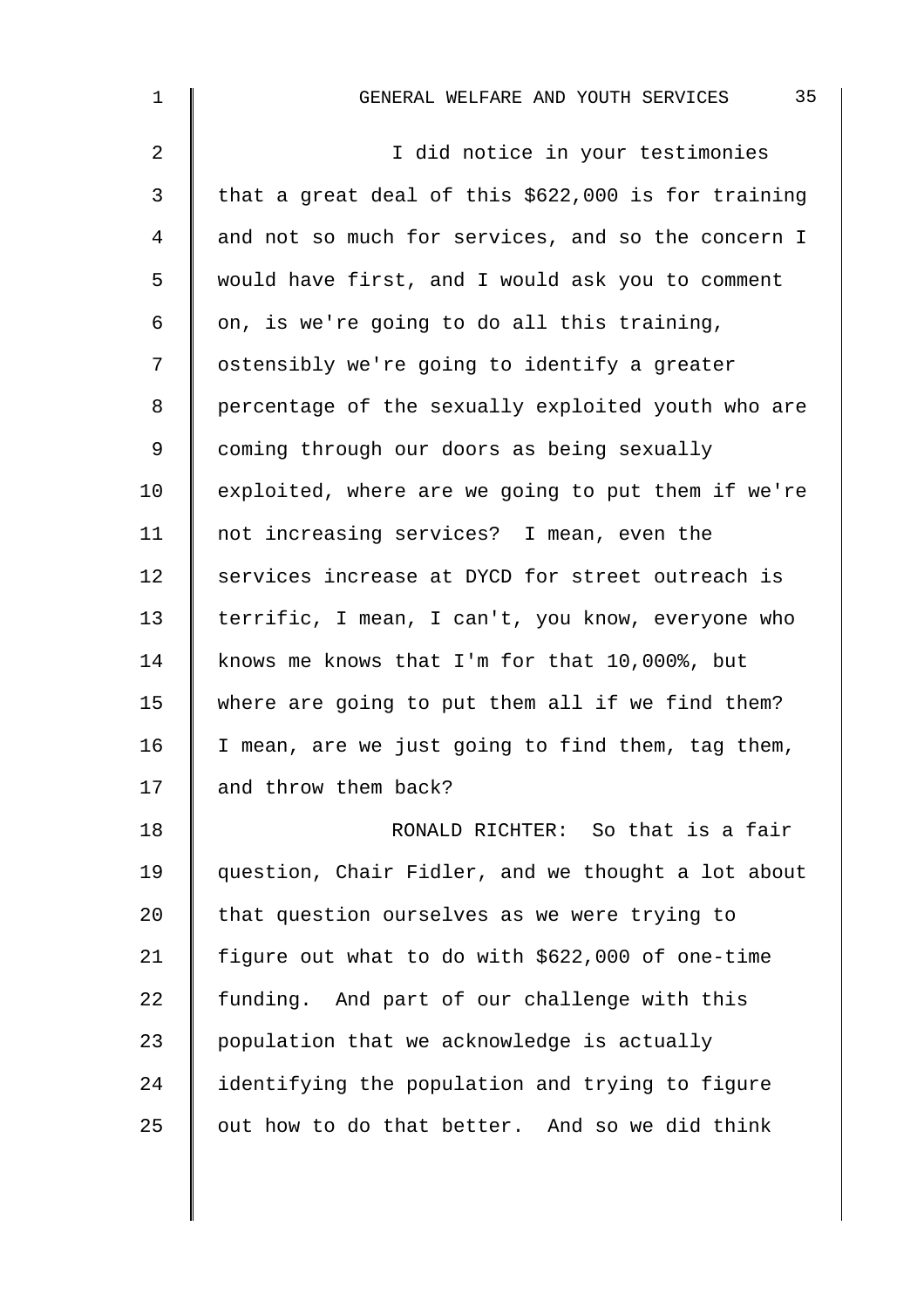| $\mathbf 1$    | 36<br>GENERAL WELFARE AND YOUTH SERVICES           |
|----------------|----------------------------------------------------|
| $\overline{2}$ | that it was important for us with this funding     |
| $\mathsf{3}$   | opportunity to leverage the opportunity to inform  |
| $\overline{4}$ | our staff using the best resources that we have in |
| 5              | this city about how to work better with what we    |
| 6              | consider to be a revolving door with sexually      |
| 7              | exploited youth, to interview young people more    |
| 8              | effectively, to talk to young people in a way that |
| $\mathsf 9$    | allows us to impart information and also allows us |
| 10             | to listen more actively, and to get expertise and  |
| 11             | to train trainers so that in the first instance we |
| 12             | actually can get a sense of what our numbers       |
| 13             | really look like and can begin to learn more about |
| 14             | the variation in our sexually exploited youth      |
| 15             | population at ACS. And so I think that actually    |
| 16             | we get a handle on what we're looking at. I think  |
| 17             | then we can start to understand what services we   |
| 18             | actually need and maybe what services we should    |
| 19             | be, you know, purchasing ourselves, aside from the |
| 20             | \$622,000.                                         |

21 | But what constrained us in terms of 22 purchasing beds, for example, is that this is one-23  $\parallel$  time funding and we didn't think it was 24  $\parallel$  responsible to use it if it's not going to be here  $25$  next year and the year after. I mean, that was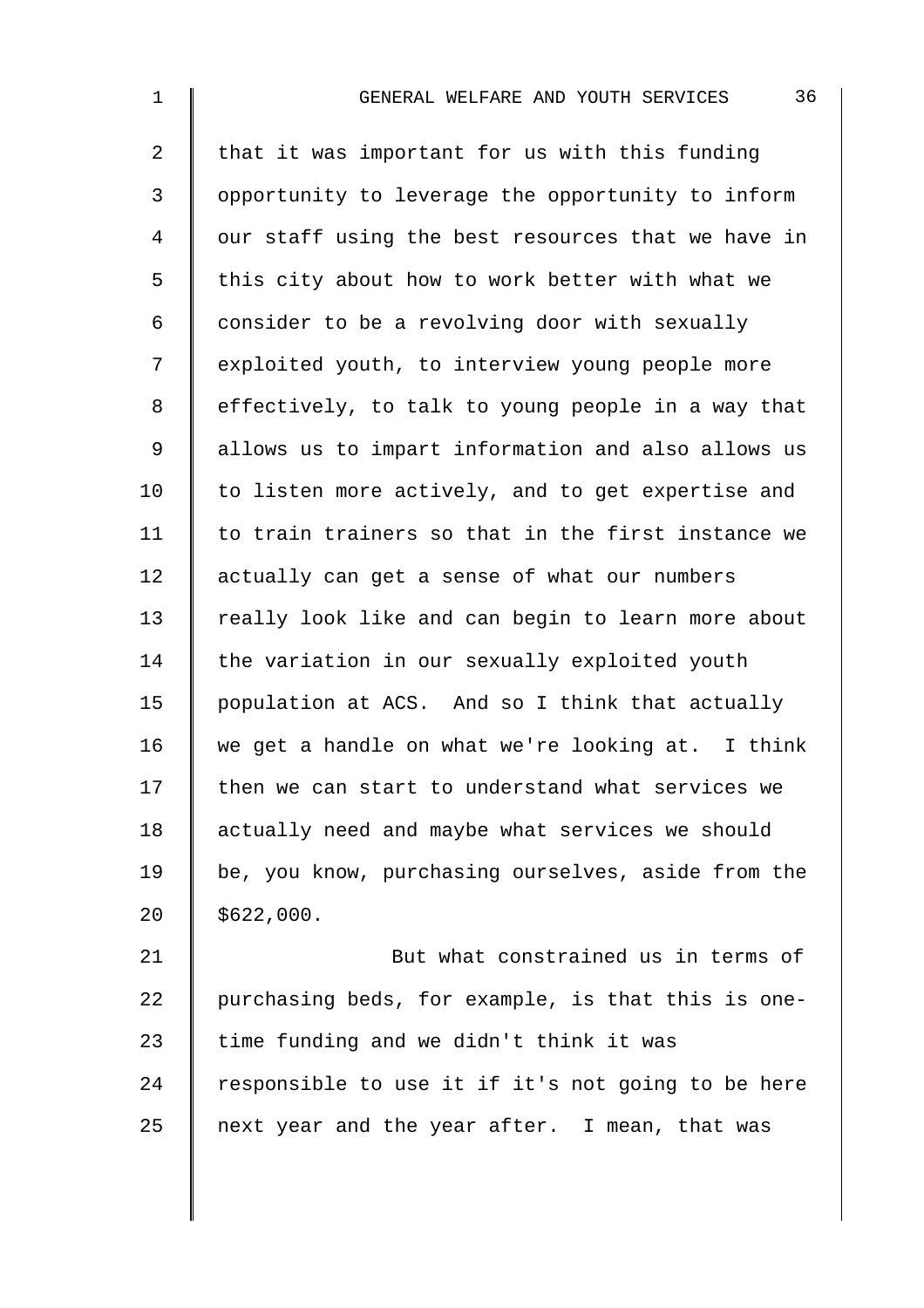| $\mathbf 1$    | 37<br>GENERAL WELFARE AND YOUTH SERVICES           |
|----------------|----------------------------------------------------|
| $\overline{a}$ | part of what went into our thinking.               |
| $\mathfrak{Z}$ | CHAIRPERSON FIDLER: You know,                      |
| 4              | that's a great point and it's a terrific segue for |
| 5              | something that I've been meaning to bring up and   |
| 6              | I'm glad you did. Every year we fund \$12 million  |
| 7              | worth of shelter beds for runaway and homeless     |
| 8              | youth, 7 million of it is one-time funding every   |
| 9              | year. Every one of those providers has to go out   |
| 10             | there and secure a location, commit to a lease,    |
| 11             | you know, commit to run a program; and every       |
| 12             | single year that money is excluded from the        |
| 13             | mayor's executive budget and it becomes a matter   |
| 14             | of the Council standing up and fighting for it.    |
| 15             | So I would then assume that                        |
| 16             | everyone sitting at this table will support the    |
| 17             | baselining of the RHY funding in this year's       |
| 18             | budget. It's something I've given a lot of         |
| 19             | thought to, we've made a lot of progress, not      |
| 20             | nearly enough, we made a lot of progress in the 11 |
| 21             | some odd years that I have chaired this committee. |
| 22             | I am not going to be here next year, I full well   |
| 23             | would like to see that money baselined before I'm  |
| 24             | gone because I don't want to leave the burden on   |
| 25             | my colleagues who will remain behind to have to    |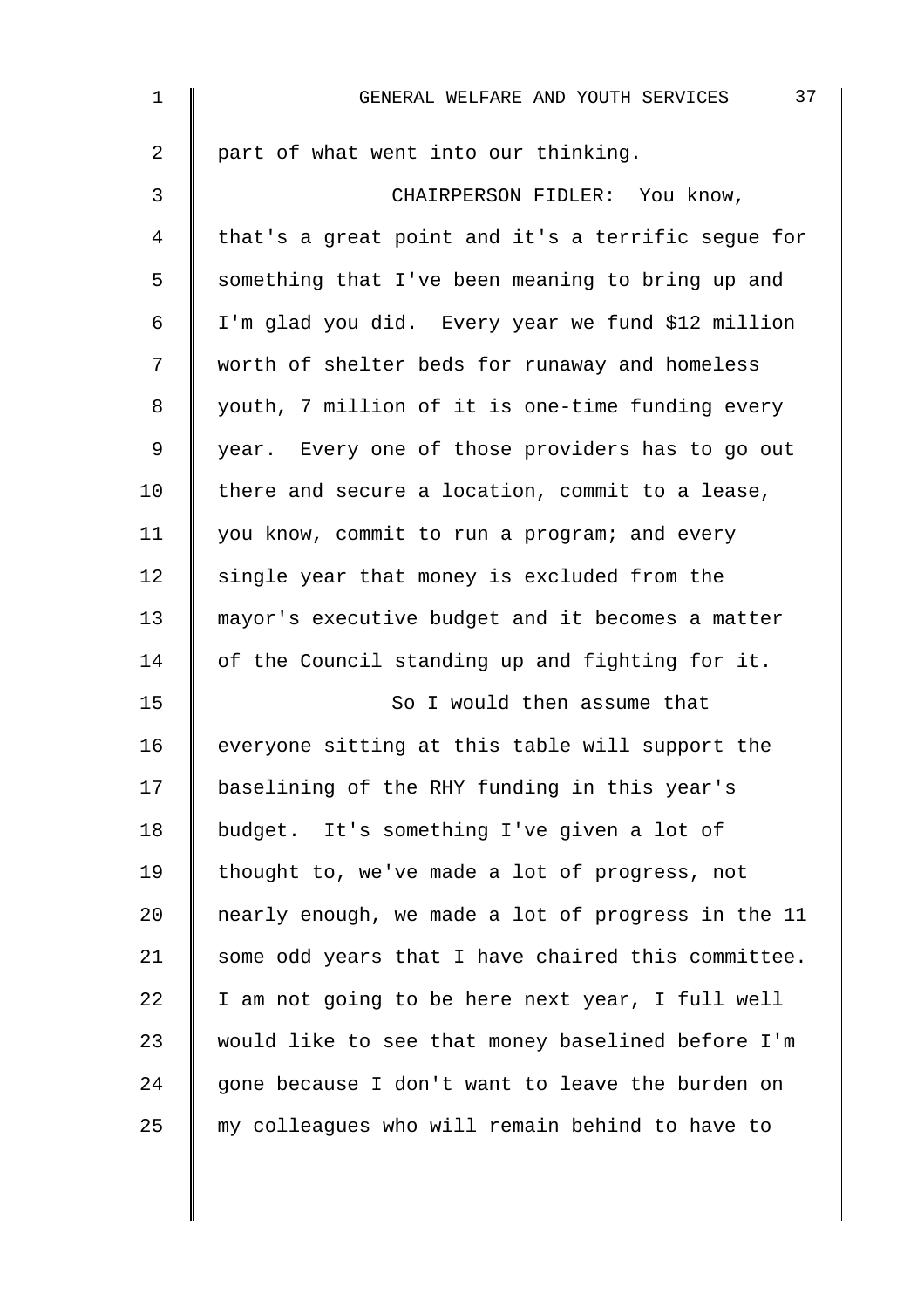| 38<br>GENERAL WELFARE AND YOUTH SERVICES           |
|----------------------------------------------------|
| fight for the same turf over and over and over     |
| again, maybe we can actually make some progress.   |
| But having said what you just said, I think it's   |
| completely consistent and I would hope that both   |
| agencies would advocate with OMB for baselining    |
| the RHY funding at least.                          |
| Having said that--and by the way,                  |
| we've been joined by Council Members Arroyo,       |
| Cabrera, and King.                                 |
| [Off mic]                                          |
| CHAIRPERSON FIDLER: We're all on                   |
| the same train, we know where the train is going   |
| now. I would have to--well, first of all, let me   |
| ask, the Safe Harbor funding is in the governor's  |
| budget proposal though, am I correct about that?   |
| The continuation of it?                            |
| RONALD RICHTER: I'm not sure, I                    |
| can't answer that question. I think--              |
| CHAIRPERSON FIDLER: Guys?                          |
| Anybody?                                           |
| RONALD RICHTER: --I thought I                      |
| heard that the answer to that is no, it's not.     |
| I'm going to be in Albany this week, I think that  |
| Commissioner Mullgrav was already in Albany trying |
|                                                    |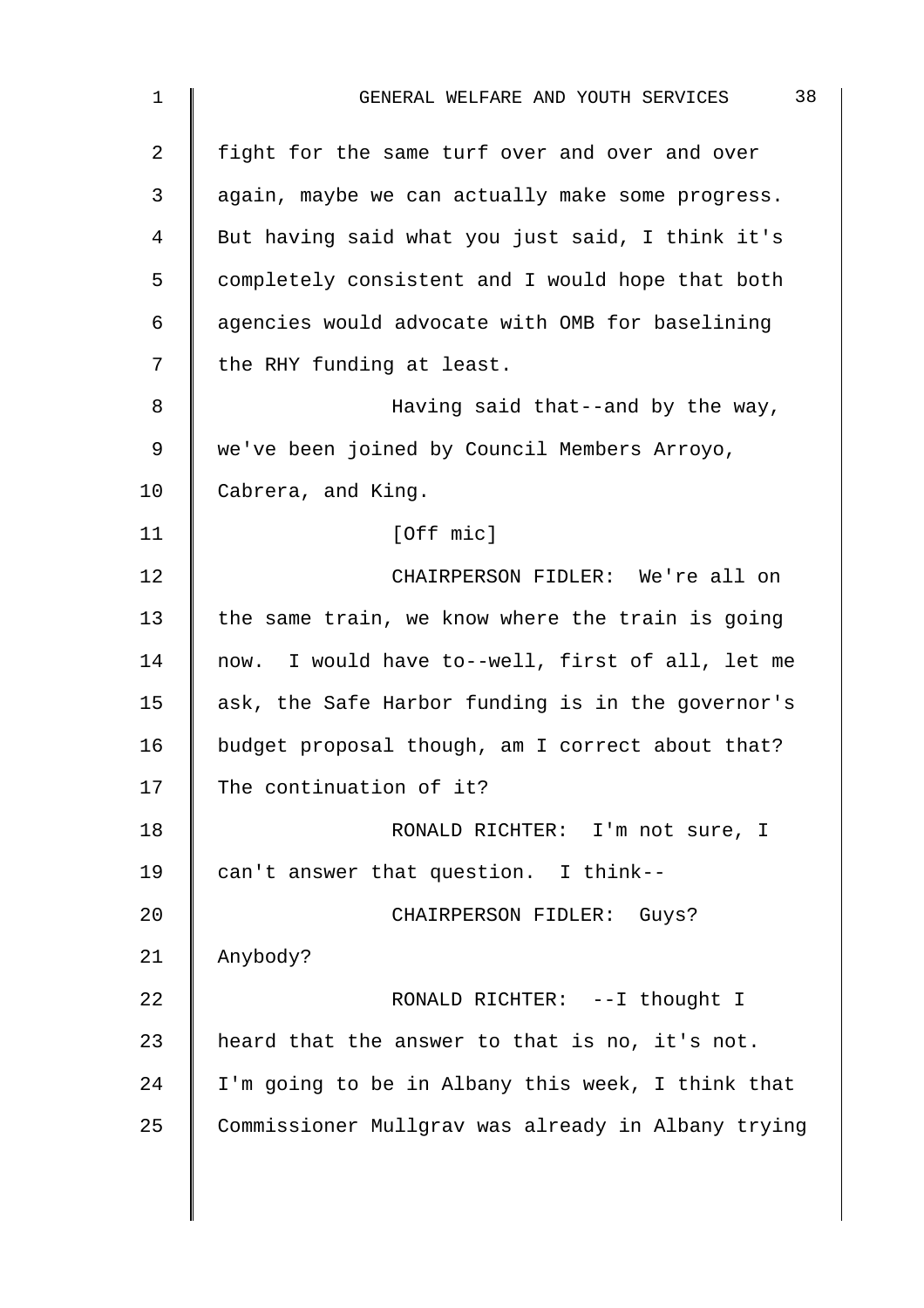| $\mathbf{1}$ | 39<br>GENERAL WELFARE AND YOUTH SERVICES           |
|--------------|----------------------------------------------------|
| 2            | to make progress on that, we obviously feel that   |
| 3            | it is critical that it be funded--                 |
| 4            | CHAIRPERSON FIDLER: [Interposing]                  |
| 5            | And I will use the word shameful because, you      |
| 6            | know, the fact that they passed this legislation   |
| 7            | years ago, didn't fund it, then they finally throw |
| 8            | a couple of nickels into it and they're going to   |
| 9            | take them back out. You know, if that is the       |
| 10           | final result, then they all should be ashamed of   |
| 11           | themselves. And, quite frankly, I'm willing to     |
| 12           | say here the governor should be ashamed of himself |
| 13           | for not putting it in the budget. That is          |
| 14           | outrageous. You know, and I was just going to      |
| 15           | assume for a second that it was and that the next  |
| 16           | question would be, okay, now we've trained the     |
| 17           | trainers, what's the next step if we would be so   |
| 18           | bold as to imagine that they will throw us the     |
| 19           | same nickels and dimes that they've been throwing. |
| 20           | I mean, we'll have bought a van, we'll have        |
| 21           | trained the trainers, you're hiring two different  |
| 22           | people, if I get your testimony--if I've gleaned   |
| 23           | that, we're hiring some staff for the additional   |
| 24           | outreach van, what's next?                         |
| 25           | RONALD RICHTER: So I mean, my hope                 |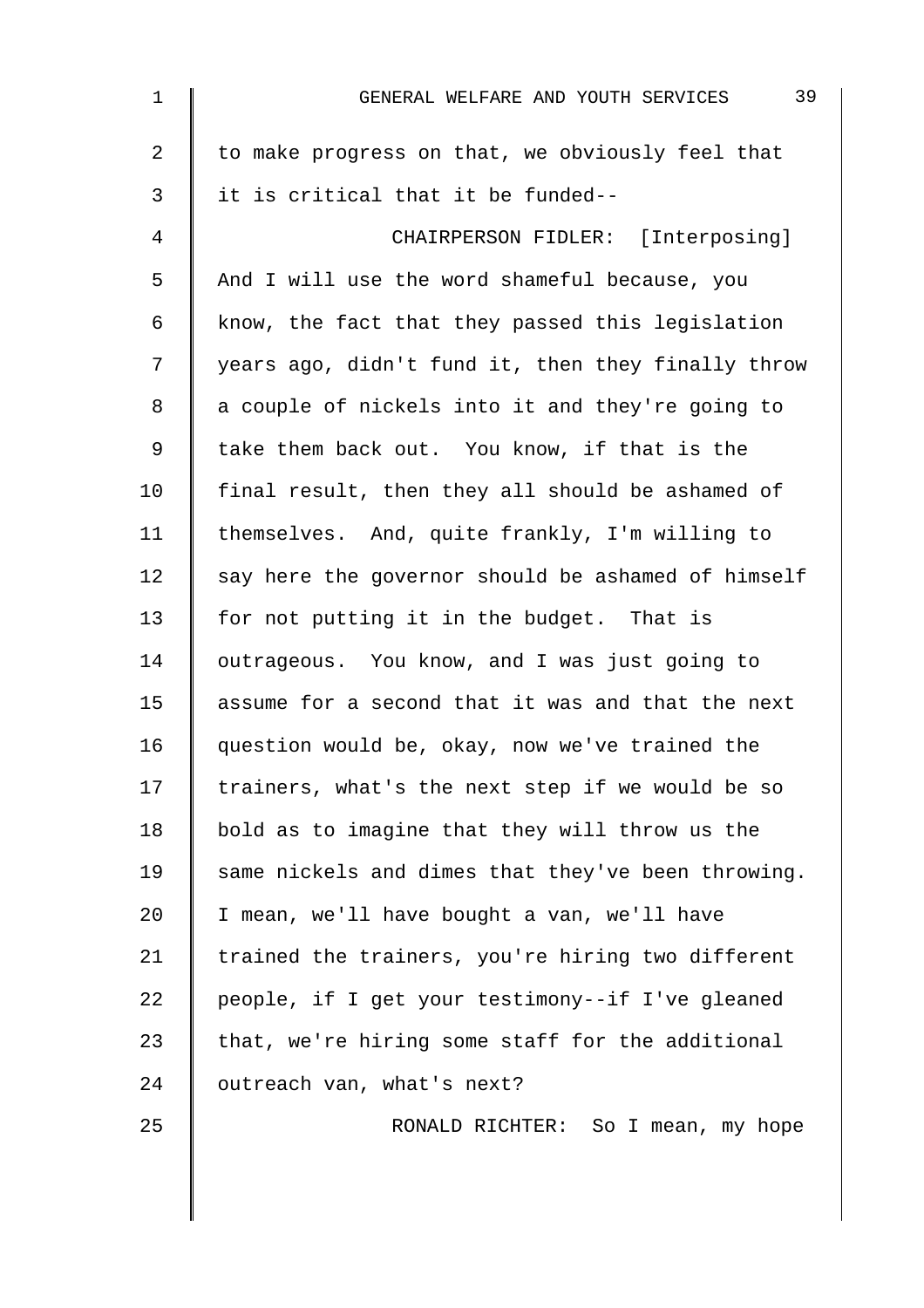| $\mathbf 1$    | 40<br>GENERAL WELFARE AND YOUTH SERVICES           |
|----------------|----------------------------------------------------|
| $\overline{2}$ | is that we will have learned something from the    |
| 3              | work that we will have done in terms of what our   |
| 4              | actual needs are and that we will work together    |
| 5              | with the Council, with other city agencies to make |
| 6              | some much better informed decisions about what     |
| 7              | services we need. I'm, you know, I'm hopeful that  |
| 8              | we will be able to provide additional services to  |
| 9              | young people in the way that St. Luke's-Roosevelt  |
| 10             | has been serving children and that we will also be |
| 11             | able to provide additional services to young       |
| 12             | people in foster care. You know, I think that our  |
| 13             | last choice should always be a congregate setting  |
| 14             | outside of the city, but I would like us to try to |
| 15             | figure out what our needs actually are before we   |
| 16             | answer that question. And I don't think we have--  |
| 17             | [Crosstalk]                                        |
| 18             | CHAIRPERSON FIDLER: [Interposing]                  |
| 19             | Actually, I thought the trend was to slow the      |
| 20             | number of--or reduce the number of congregate      |
| 21             | settings outside of the city for juveniles so--    |
| 22             | RONALD RICHTER: Right.                             |
| 23             | CHAIRPERSON FIDLER: --I would                      |
| 24             | think that wouldn't be something that we're        |
| 25             | thinking about.                                    |
|                |                                                    |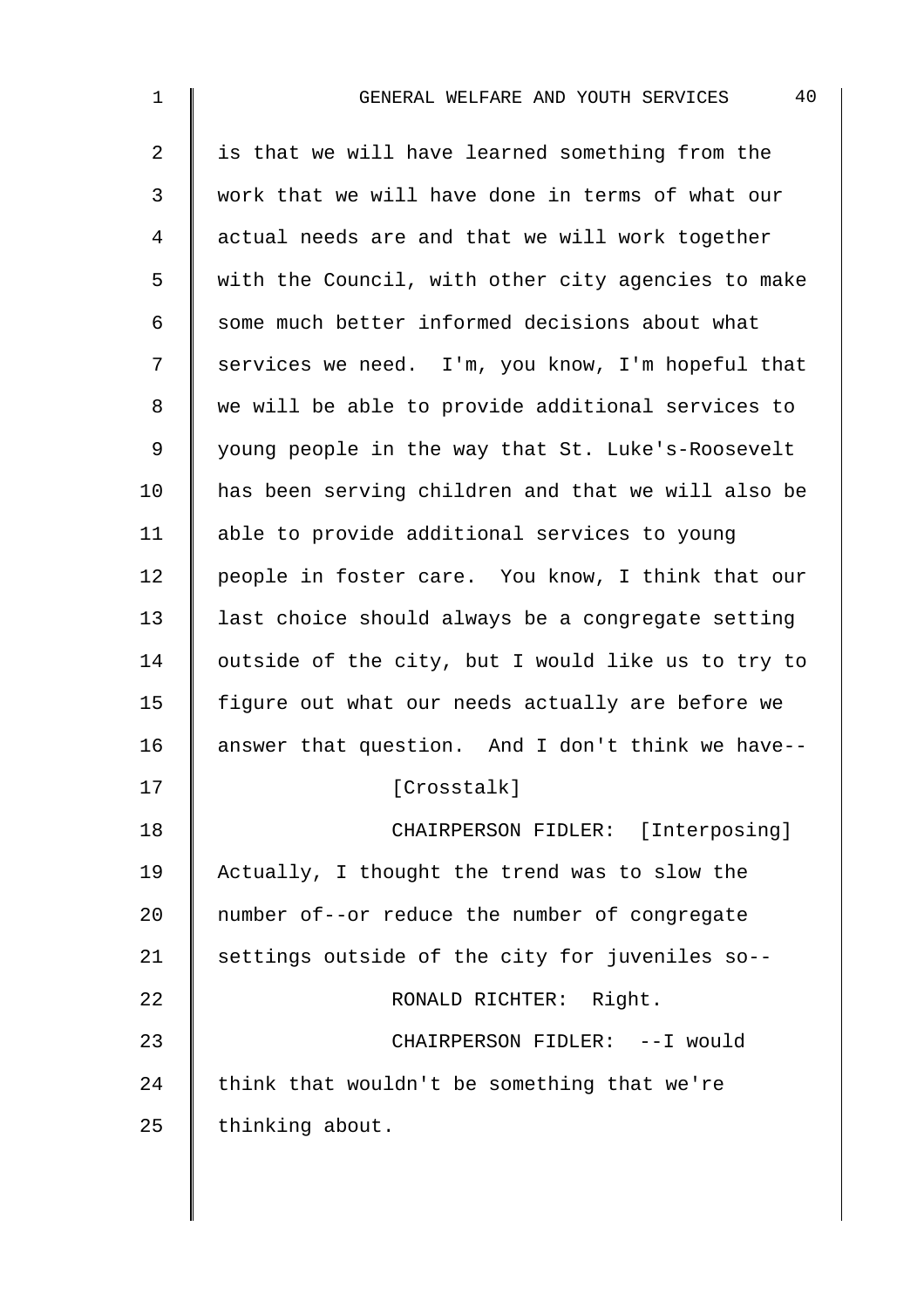| $\mathbf 1$    | 41<br>GENERAL WELFARE AND YOUTH SERVICES           |
|----------------|----------------------------------------------------|
| $\overline{2}$ | You know, I'm just going to ask one                |
| 3              | other question and then I'll turn it over to       |
| 4              | Chairwoman Palma, I have a number of other--a few  |
| 5              | other questions as well. Ms. Harper, do we have    |
| 6              | any results on the RHY homeless count?             |
| 7              | DEBORAH HARPER: No, Chairman.                      |
| 8              | We're anticipating DHS having their numbers        |
| 9              | together because, you know, they were a part of it |
| 10             | as well at the end of March because the report     |
| 11             | goes into the federal government in April.         |
| 12             | CHAIRPERSON FIDLER: And do I                       |
| 13             | recall correctly that the questionnaire for the    |
| 14             | homeless youth includes questions about sexual     |
| 15             | exploitation or sex trafficking?                   |
| 16             | DEBORAH HARPER: The questionnaire                  |
| 17             | that we were doing in our sites did, yes.          |
| 18             | CHAIRPERSON FIDLER: Okay. All                      |
| 19             | right, Chairwoman Palma?                           |
| 20             | CHAIRPERSON PALMA: Thank you, Mr.                  |
| 21             | Chair. Commissioner Richter, can you just take me  |
| 22             | through the process of how ACS staff identifies    |
| 23             | sexually exploited children?                       |
| 24             | RONALD RICHTER: So, as I said in                   |
| 25             | my testimony, the process of identifying sexually  |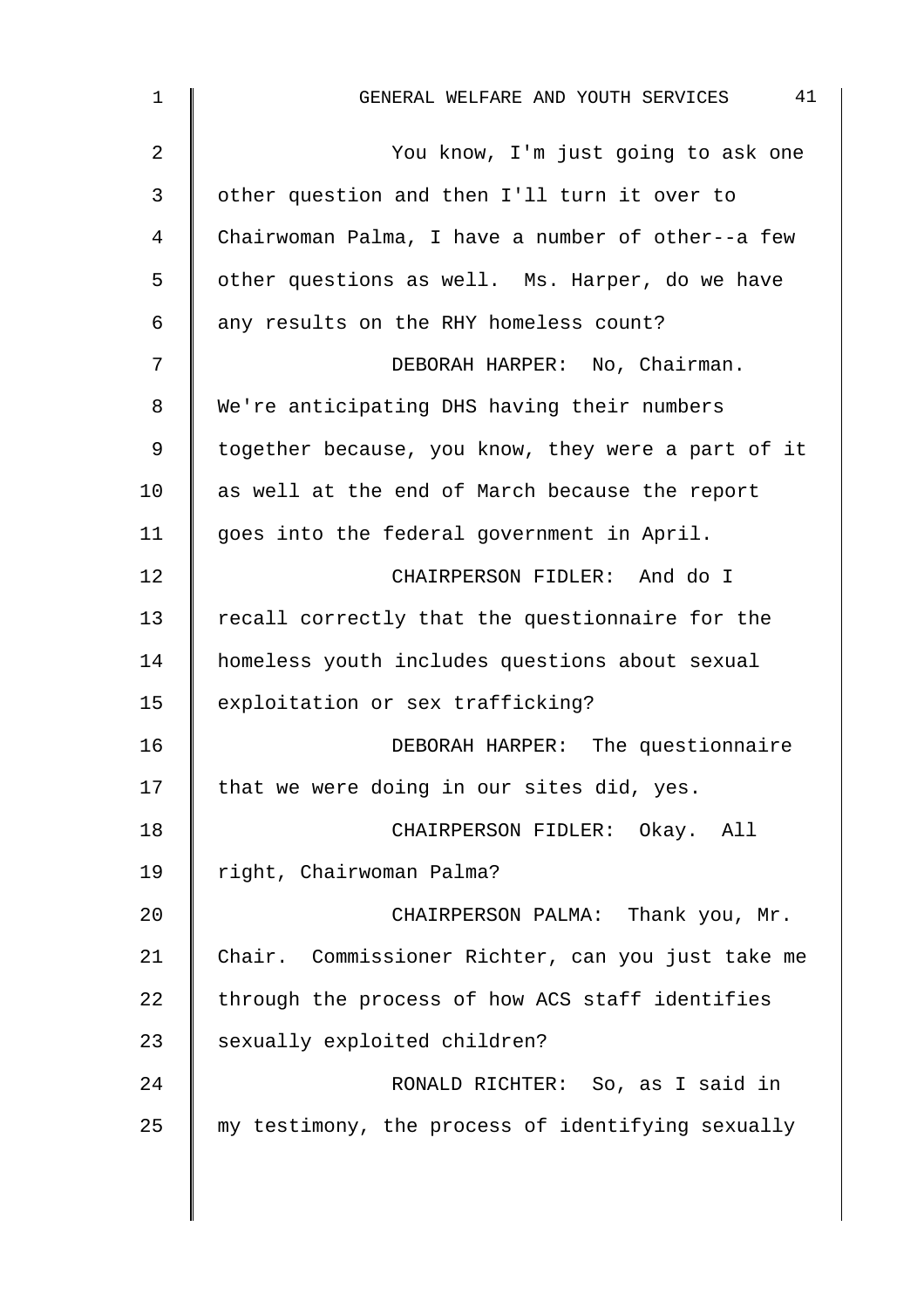| 1              | 42<br>GENERAL WELFARE AND YOUTH SERVICES           |
|----------------|----------------------------------------------------|
| $\overline{a}$ | exploited young people is always part of, you      |
| $\mathfrak{Z}$ | know, what we think is good social work. And so    |
| 4              | the young person coming in any of our doors,       |
| 5              | whether it's through a child protective            |
| 6              | investigation or through a juvenile justice door   |
| 7              | or is in foster care with one of our agencies, we  |
| 8              | are consistently, you know, hopeful that our       |
| 9              | social workers have enough training in sexually    |
| 10             | exploited youth that they are thinking in terms of |
| 11             | relationship building with young people about this |
| 12             | issue. There are particular kinds of cases where   |
| 13             | we think that these issues need to be particularly |
| 14             | focused on and so there are protocols that are     |
| 15             | followed in certain kinds of cases that should get |
| 16             | at this information much more deliberately.        |
| 17             | SUSAN MORLEY: May I?                               |
| 18             | RONALD RICHTER: I'm going to turn                  |
| 19             | it over to Sue Morley, who I think can probably    |
| 20             | answer your question more directly.                |
| 21             | CHAIRPERSON PALMA: Okay.                           |
| 22             | SUSAN MORLEY: Good morning. As                     |
| 23             | was in the testimony, we did a training conference |
| 24             | with Safe Horizons helped us a great deal on, as   |
| 25             | well as the follow-up training in the boroughs,    |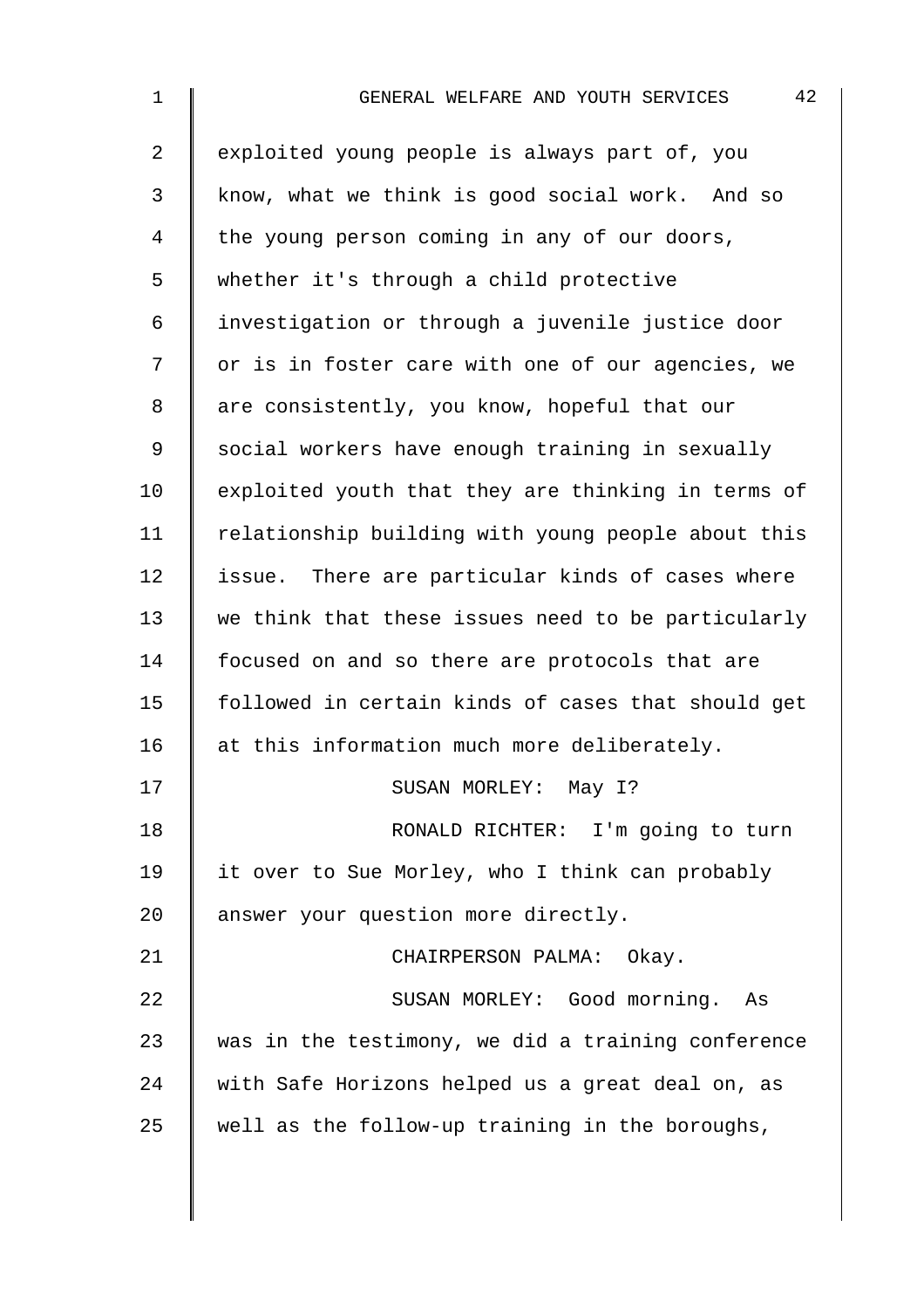| $\mathbf 1$    | 43<br>GENERAL WELFARE AND YOUTH SERVICES           |
|----------------|----------------------------------------------------|
| $\overline{2}$ | and after that training conference, we developed a |
| 3              | policy as well as a desk aid that addresses the    |
| 4              | red flags for human trafficking, how to engage the |
| 5              | child, how to engage the parent, and the desk aid  |
| 6              | is very nice actually for the workers to put right |
| 7              | on their desk. And we also in the policy have      |
| 8              | direct them when you suspect it to also go to the  |
| $\mathsf 9$    | retired detectives.                                |
| 10             | And that policy really has--we have                |
| 11             | seen several cases where perhaps before the        |
| 12             | training we might not have seen--cases that come   |
| 13             | in as educational neglect, and the mom thinks the  |
| 14             | daughter is doing drugs and she's running away and |
| 15             | she's chronically running away. And through the    |
| 16             | training and through the investigative experience  |
| 17             | of the ICs, you know, we take certain              |
| 18             | investigative steps and look in certain databases. |
| 19             | And a common thing that has been                   |
| 20             | coming up is backpage. We have 12-year old and     |
| 21             | 14-year old girls that are coming in sometimes as  |
| 22             | educational neglect and then when we do a workup,  |
| 23             | we discover them advertised on backpage. And then  |
| 24             | we do a lot of coordination with NYPD on those     |
| 25             | type of cases, and frequently, this is a girl that |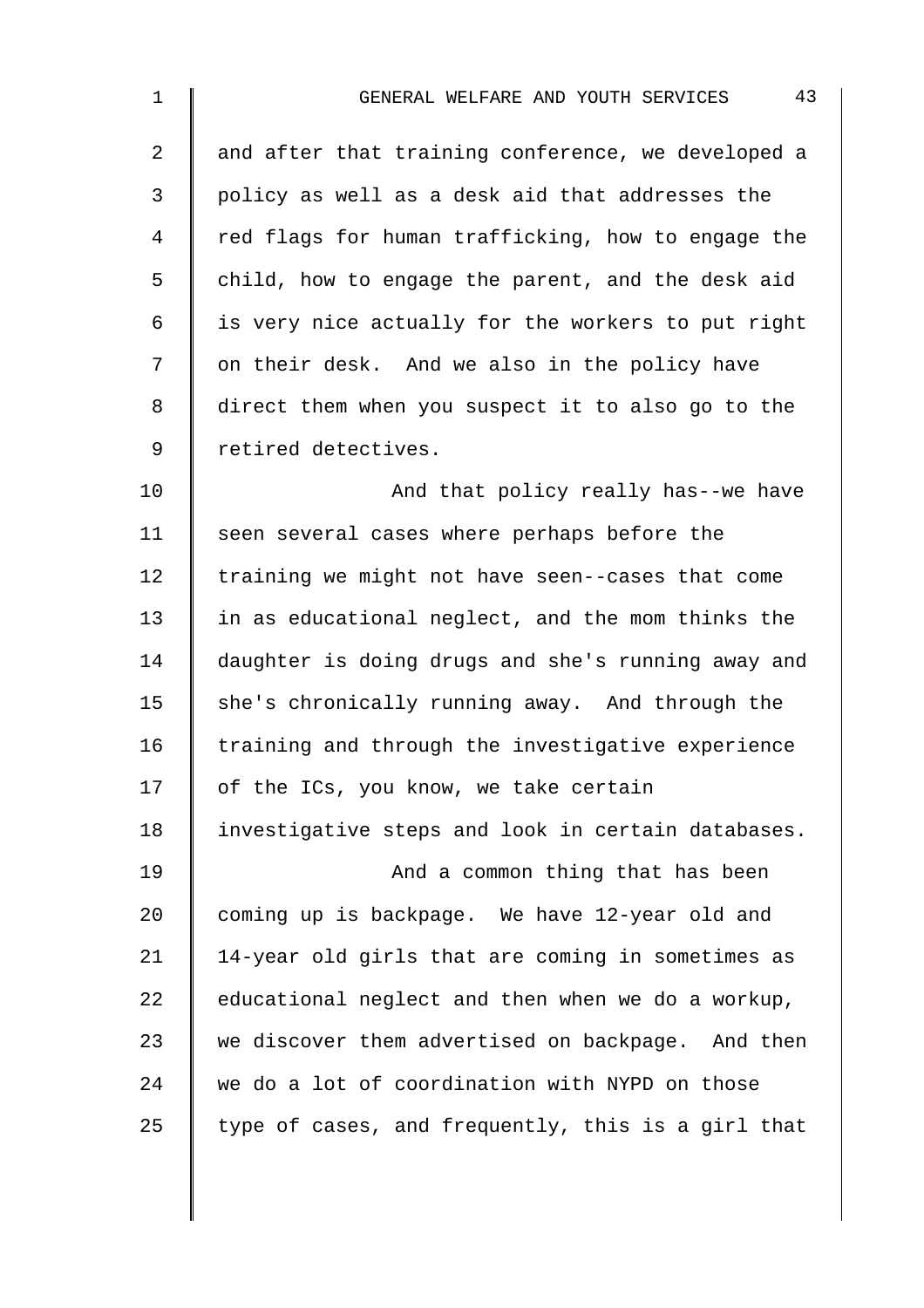| 1  | 44<br>GENERAL WELFARE AND YOUTH SERVICES           |
|----|----------------------------------------------------|
| 2  | is running away and we're looking for her and we   |
| 3  | use our resources as well as the NYPD's vice       |
| 4  | enforcement coordinator--we have a good            |
| 5  | relationship with them--to find these children and |
| 6  | bring them back.                                   |
| 7  | It is a challenge at times 'cause                  |
| 8  | we frequently find them and they frequently run    |
| 9  | away, and that's why I think it's so important     |
| 10 | that the commissioner is using the Safe Harbor     |
| 11 | funding to give us resources at our Children's     |
| 12 | Center and that we're going to bring in the DYCD   |
| 13 | experts that deal with--the contracts they have    |
| 14 | that deal with sexual exploitation into our        |
| 15 | Children's Center to not only model how to deal    |
| 16 | with these children with our staff, because this   |
| 17 | funding is limited--hopefully we'll be able to get |
| 18 | it back--but also to help screen and identify and  |
| 19 | help try to engage the kids from running away or   |
| 20 | taking others with them.                           |
| 21 | CHAIRPERSON PALMA: How effective                   |
| 22 | is the first visit in terms of identifying them    |
| 23 | and is--after that discovery is made is when the   |
| 24 | child runs away? It's--                            |
| 25 | SUSAN MORLEY: Excuse me, the                       |
|    |                                                    |
|    |                                                    |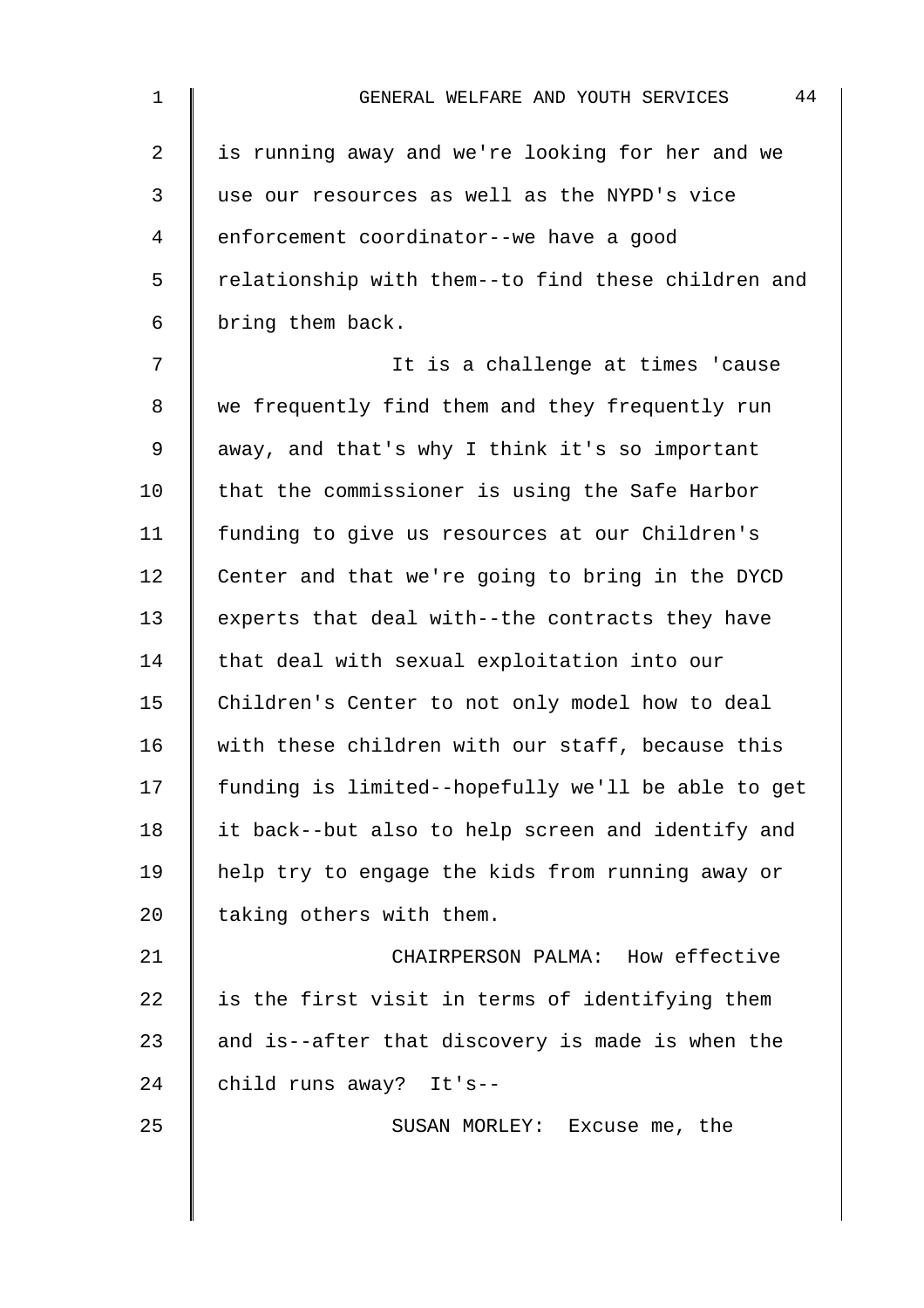| 1  | 45<br>GENERAL WELFARE AND YOUTH SERVICES           |
|----|----------------------------------------------------|
| 2  | noise, I couldn't hear you, sorry.                 |
| 3  | CHAIRPERSON PALMA: --it's in the                   |
| 4  | initial contact with the youth--                   |
| 5  | SUSAN MORLEY: Right.                               |
| 6  | CHAIRPERSON PALMA: --in that first                 |
| 7  | initial contact, is there--do we know that they're |
| 8  | being sexual exploited?                            |
| 9  | SUSAN MORLEY: Not necessarily.                     |
| 10 | Sometimes well what we try to train the workers in |
| 11 | is the different risk factors--kids with prior sex |
| 12 | abuse, kids prior foster care, children that are   |
| 13 | running away, children are not going to school,    |
| 14 | children that have the older boyfriend. But even   |
| 15 | the older boyfriend, some of the young pimps are   |
| 16 | like 20 years old, the age gap may not even be     |
| 17 | that different. Are the kids coming home           |
| 18 | periodically and have things that--where'd you get |
| 19 | the iPhone from, where'd you get the clothes from; |
| 20 | are they disappearing. So we're trying to train    |
| 21 | them to get more nosey when they're getting these  |
| 22 | educational neglect cases, when they're getting    |
| 23 | the parent that says my teenaged daughter, we may  |
| 24 | be in there for another reason and she says I      |
| 25 | really have trouble with my teenage daughter,      |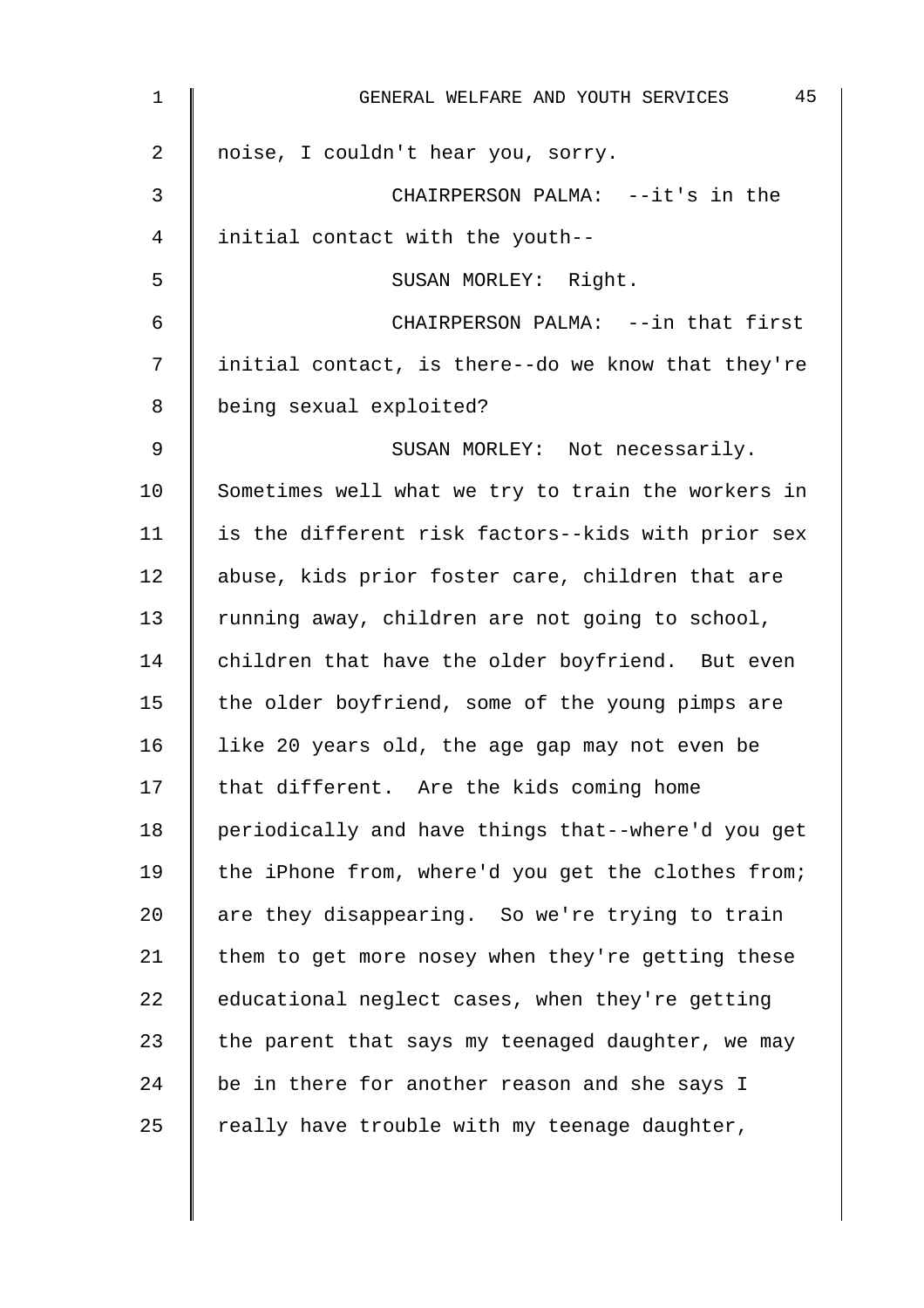| $\mathbf 1$ | 46<br>GENERAL WELFARE AND YOUTH SERVICES           |
|-------------|----------------------------------------------------|
| 2           | she's running around, she has an older boyfriend.  |
| 3           | So really look for those risk factors and then     |
| 4           | really, when they interview the child to assess    |
| 5           | for that, and we give them certain questions to    |
| 6           | ask.                                               |
| 7           | RONALD RICHTER: So the 14-year old                 |
| 8           | or 13-year old who has the 18-year old boyfriend   |
| 9           | has, you know, is a perfect example of a case      |
| 10          | where we expect our child protective specialists   |
| 11          | and we expect our case planners at foster care     |
| 12          | agencies to use the desk aid that I just had       |
| 13          | handed to you, which should lead to an entirely    |
| 14          | different profile of questions. But I want to      |
| 15          | $say--$                                            |
| 16          | CHAIRPERSON PALMA: [Interposing]                   |
| 17          | So the 108 investigative consultants, they--when a |
| 18          | child is identified, are they're the first ones in |
| 19          | contact with the child or is one of the other      |
| 20          | protective--                                       |
| 21          | RONALD RICHTER: [Interposing] No,                  |
| 22          | our child protective specialist is responsible for |
| 23          | making a--                                         |
| 24          | CHAIRPERSON PALMA: [Interposing]                   |
| 25          | And then is reported to--                          |
|             |                                                    |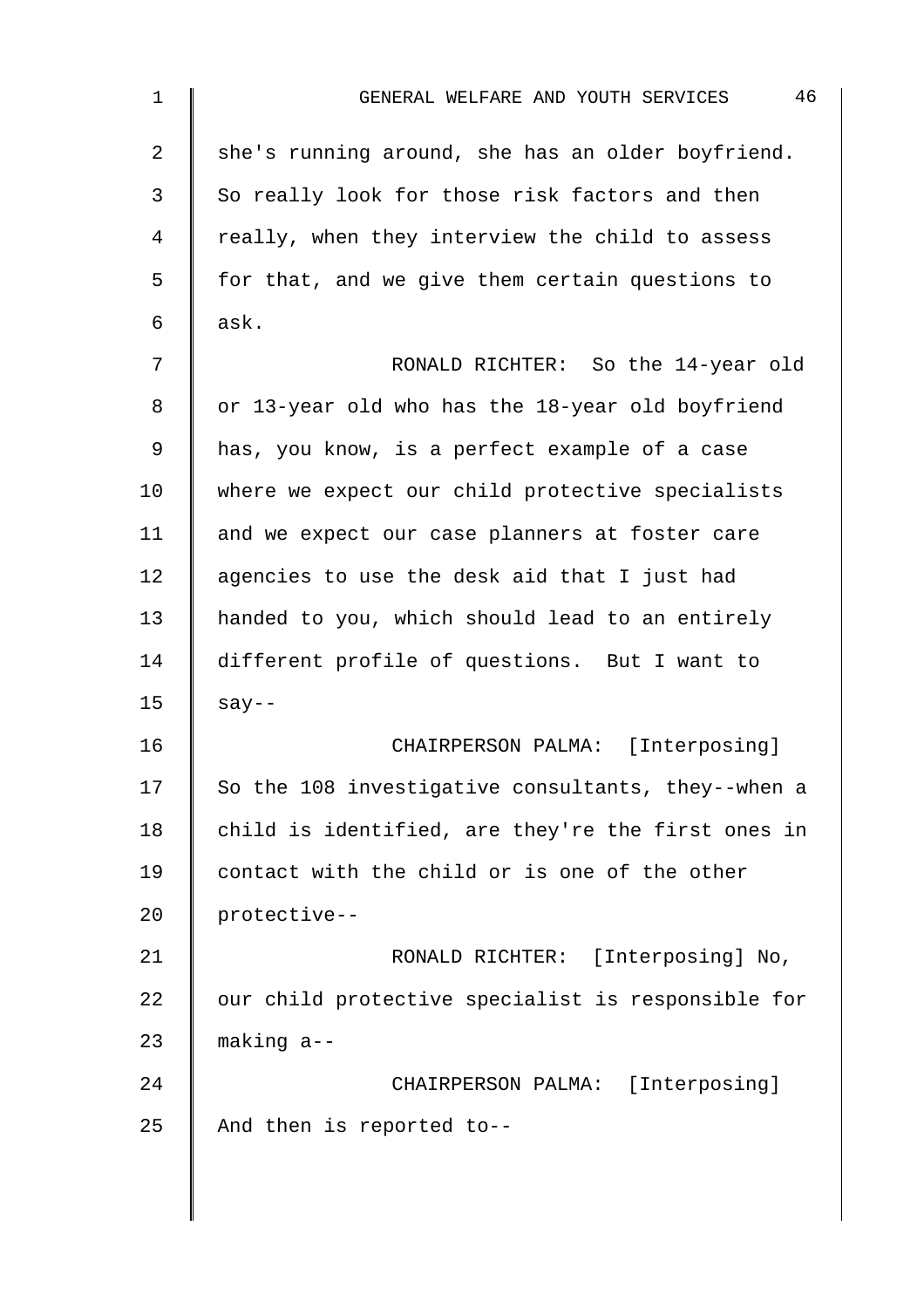| $\mathbf 1$    | 47<br>GENERAL WELFARE AND YOUTH SERVICES           |
|----------------|----------------------------------------------------|
| $\overline{2}$ | RONALD RICHTER: --referral to the                  |
| 3              | investigative consultant and they're located in    |
| 4              | our borough offices. So that referral is           |
| 5              | generated by the investigating case worker.        |
| 6              | CHAIRPERSON PALMA: Okay.                           |
| 7              | RONALD RICHTER: But I want to say                  |
| 8              | that, because I think, you know, our agency in the |
| 9              | first instance is out there investigating the      |
| 10             | safety of a child and so whatever allegations come |
| 11             | over from the state central registry is the focus  |
| 12             | of that initial investigation; and then we expect  |
| 13             | our investigator, child protective investigator,   |
| 14             | to, you know, look at the whole situation and,     |
| 15             | because of what's in this desk aid and what we're  |
| 16             | learning, we expect that to lead to questions that |
| 17             | will determine whether a child is sexually         |
| 18             | exploited, but it's not information that a child   |
| 19             | is very often going to just disclose and their     |
| 20             | parent oftentimes doesn't have any idea what's     |
| 21             | going on.                                          |
| 22             | CHAIRPERSON PALMA: So is the Safe                  |
| 23             | Harbor funding going to be used to train both the  |
| 24             | 108 case--investigative consultant--               |
| 25             | RONALD RICHTER: Investigative                      |
|                |                                                    |
|                |                                                    |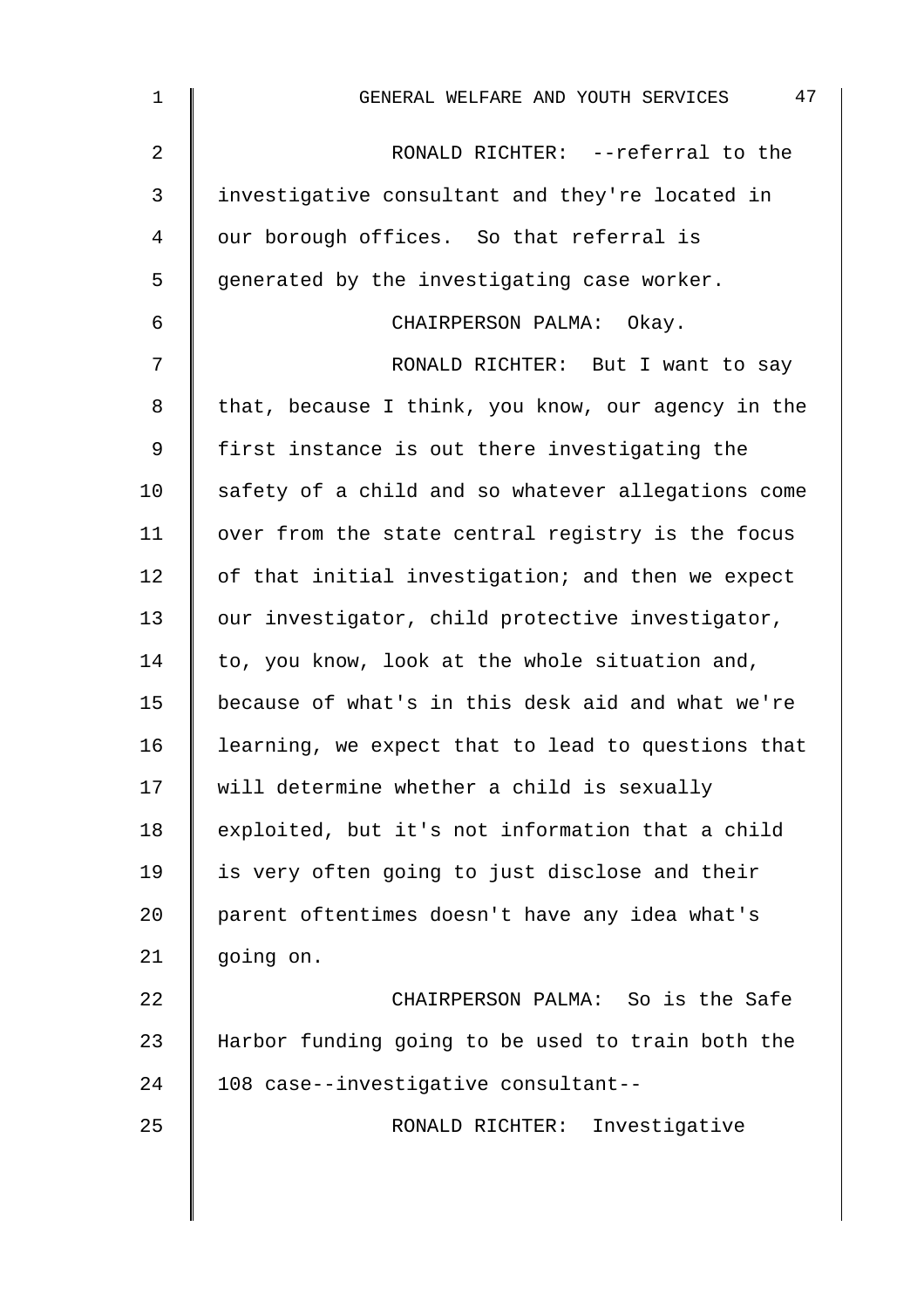1 || GENERAL WELFARE AND YOUTH SERVICES 48 2 **consultants.** 3 CHAIRPERSON PALMA: --and 4 protective staff as well? 5 RONALD RICHTER: Yes, I mean, we're  $6$  | trying to use it to train all of our staff and to 7 | train trainers. 8 CHAIRPERSON PALMA: How many 9 Sexually exploited youth are currently now 10 | receiving services through ACS? 11 | RONALD RICHTER: Yeah. 12 SUSAN MORLEY: T think we had 38 13 families-- 14 Crosstalk] 15 RONALD RICHTER: [Interposing] So 16 St. Luke's-Roosevelt served, I think in my 17 | testimony I said 38 families. Is that the 18 capacity of it or is that--19 | SUSAN MORLEY: [Interposing] No--20 | Crosstalk] 21 | RONALD RICHTER: So 38 families, 22  $\parallel$  and then JCCA's Gateways program serves, I think, 23  $\parallel$  12 young people at a time, and it's pretty much  $24$  | always--25 | CHAIRPERSON PALMA: [Interposing]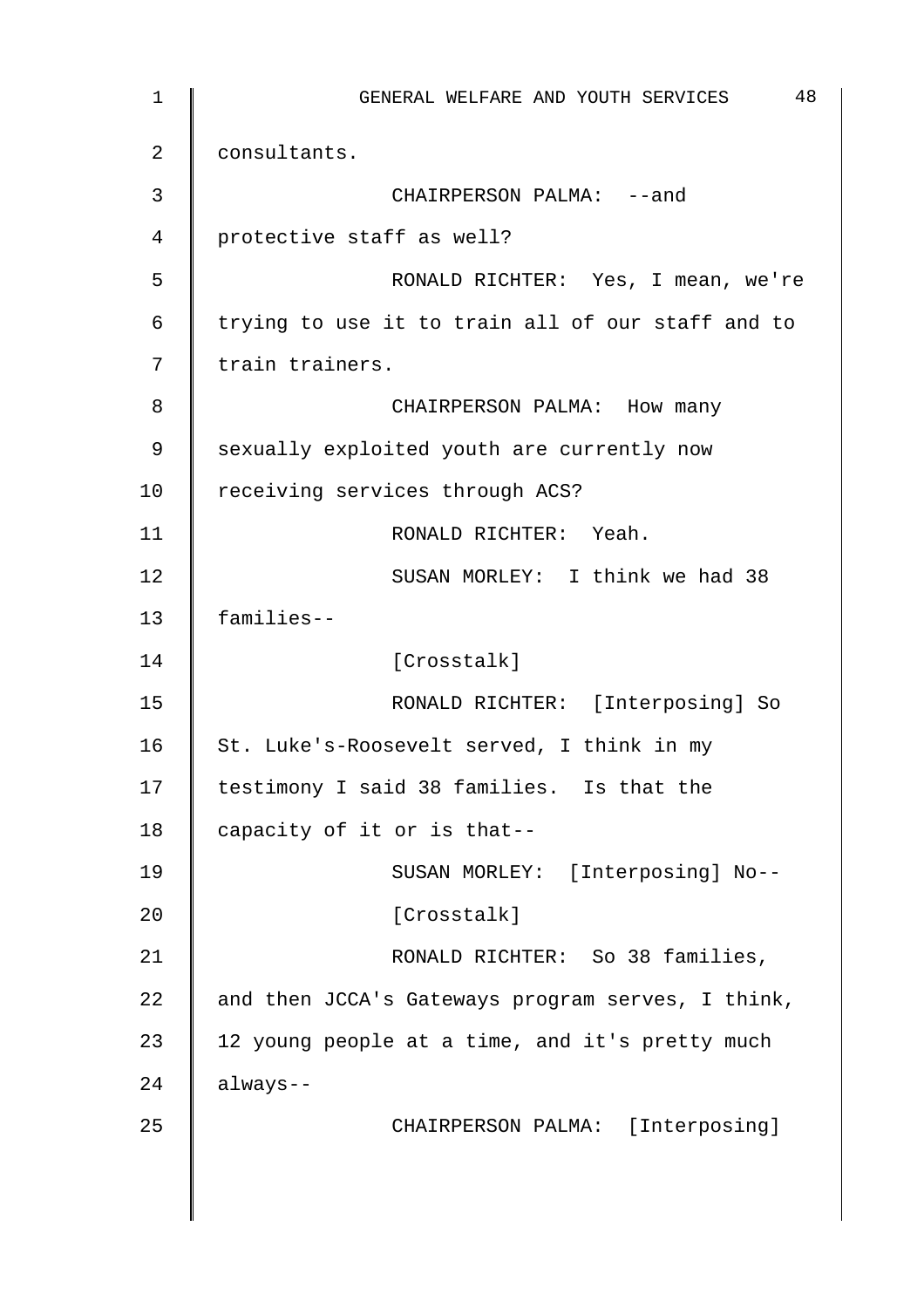| $\mathbf 1$    | 49<br>GENERAL WELFARE AND YOUTH SERVICES           |
|----------------|----------------------------------------------------|
| $\overline{2}$ | What's the length of stay for those 12             |
| 3              | individuals? And they're beds for females only.    |
| 4              | RONALD RICHTER: That is correct.                   |
| 5              | CHAIRPERSON PALMA: And we know                     |
| 6              | that researchers have estimated that the higher    |
| 7              | population of being sexually exploited are males,  |
| 8              | so are there any programs in place to address the  |
| 9              | male population or would any of this funding       |
| 10             | create any of the--                                |
| 11             | [Crosstalk]                                        |
| 12             | RONALD RICHTER: [Interposing] So                   |
| 13             | outside of this funding, we are currently in the   |
| 14             | process of developing and have allocated funds for |
| 15             | JCCA to develop a foster care program for this     |
| 16             | population that I think will accommodate--how      |
| 17             | many?                                              |
| 18             | SUSAN MORLEY: Twenty-four.                         |
| 19             | FEMALE VOICE: Twenty-four.                         |
| 20             | RONALD RICHTER: Twenty four young                  |
| 21             | people, including males, boys, and we are in the   |
| 22             | process of bringing those homes online. So there   |
| 23             | will be availability and the date upon which       |
| 24             | they'll be ready, I don't have.                    |
| 25             | FEMALE VOICE: Three to six--                       |
|                |                                                    |
|                |                                                    |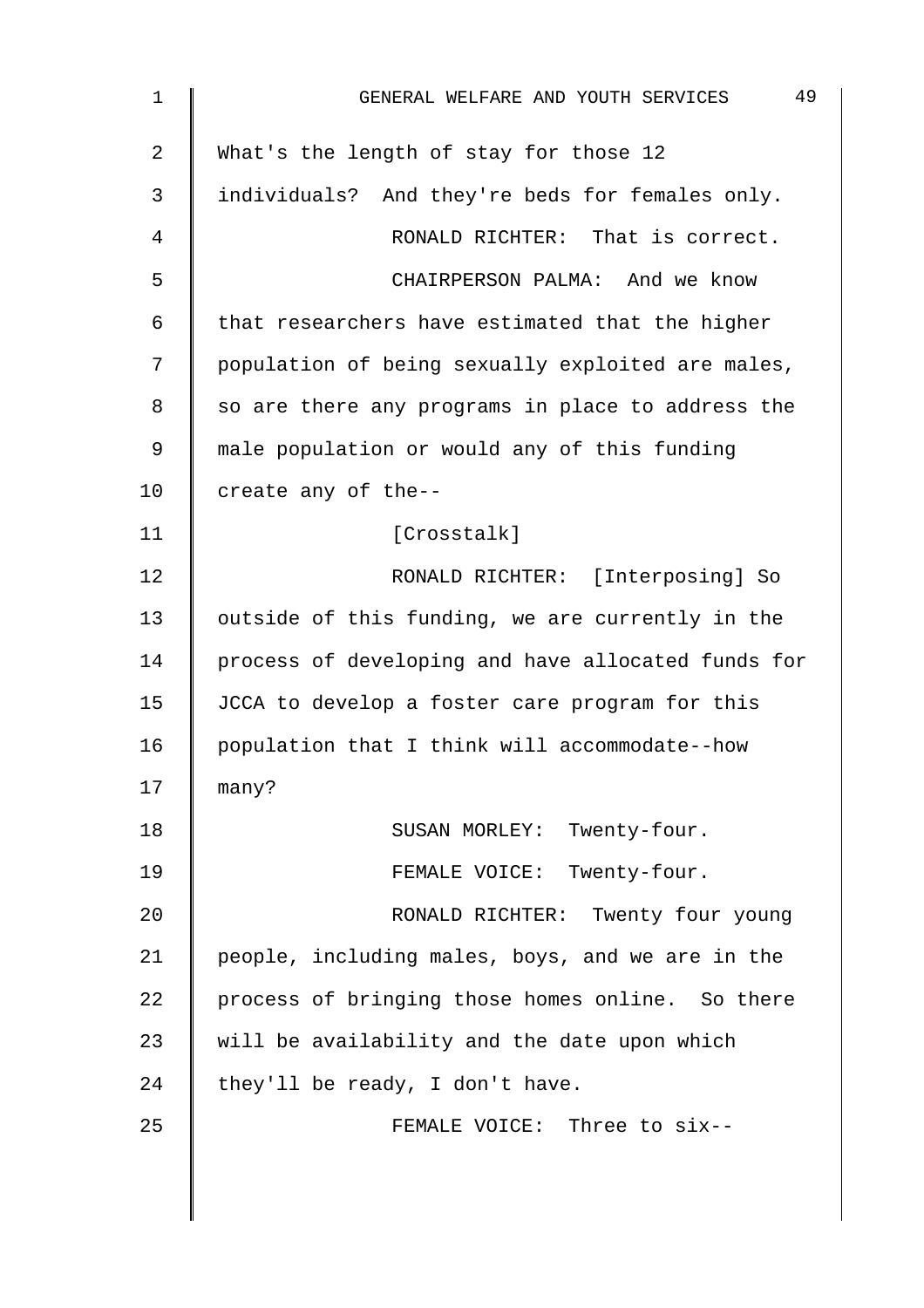| $\mathbf 1$ | 50<br>GENERAL WELFARE AND YOUTH SERVICES           |
|-------------|----------------------------------------------------|
| 2           | [background noise]                                 |
| 3           | RONALD RICHTER: We expect them to                  |
| 4           | be ready within three to six months.               |
| 5           | CHAIRPERSON PALMA: And this is                     |
| 6           | going to be funds allocated directly to JCCA or    |
| 7           | it's not--                                         |
| 8           | RONALD RICHTER: [Interposing] Yes,                 |
| 9           | we are contracting with JCCA for those and that    |
| 10          | has nothing to do with this \$622,000.             |
| 11          | CHAIRPERSON PALMA: Okay.                           |
| 12          | RONALD RICHTER: That's out of                      |
| 13          | ACS's budget separate and apart from this.         |
| 14          | CHAIRPERSON PALMA: Okay. And I                     |
| 15          | will ask the same questions in regards to the LGBT |
| 16          | youth. Are there any dedicated services            |
| 17          | specifically for the LGBT youth that are being     |
| 18          | sexually exploited as well?                        |
| 19          | RONALD RICHTER: So the expectation                 |
| 20          | is that these programs would accommodate--         |
| 21          | CHAIRPERSON PALMA: Capture--                       |
| 22          | RONALD RICHTER: --any youth,                       |
| 23          | whether they're LGBTQ identifying or not.          |
| 24          | So I also want to say that my hope                 |
| 25          | is clearly for the boys, which is an issue that    |
|             |                                                    |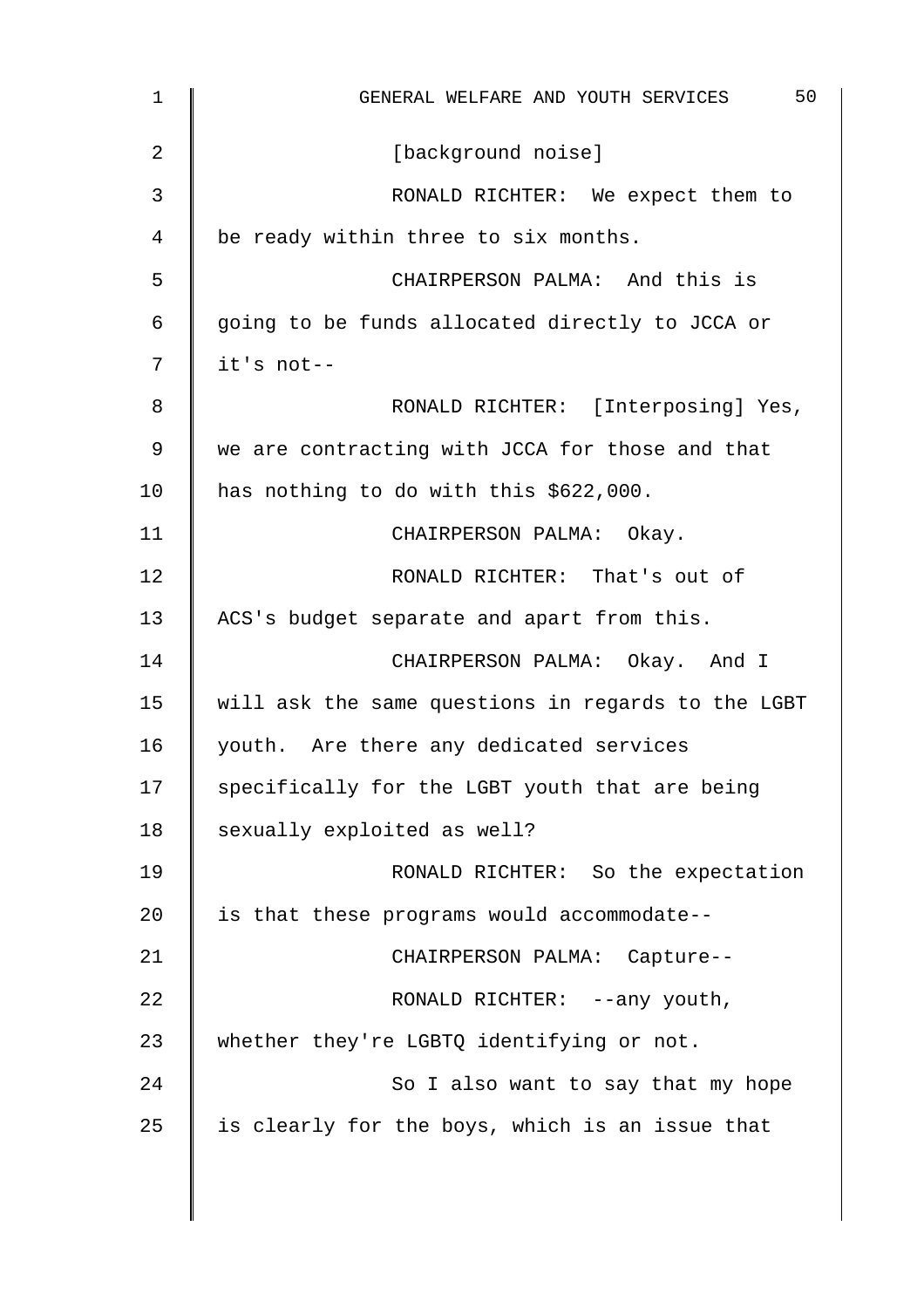| $\mathbf 1$ | 51<br>GENERAL WELFARE AND YOUTH SERVICES           |
|-------------|----------------------------------------------------|
| 2           | is--you've identified, that Chair Fidler           |
| 3           | identified, that's a real issue, that our          |
| 4           | therapeutic foster boarding homes, you know, can   |
| 5           | work with St. Luke's and other programs to take    |
| 6           | care of our boys in a, you know, in a foster home  |
| 7           | setting appropriately because we shouldn't have to |
| 8           | wait three to six months for Gateways to get these |
| 9           | foster homes--                                     |
| 10          | CHAIRPERSON PALMA: Right.                          |
| 11          | RONALD RICHTER: --up and running.                  |
| 12          | And so that would be what I would hope our plan    |
| 13          | would be at this point when we encounter a         |
| 14          | sexually exploited boy, which, clearly, we have in |
| 15          | New York, there's no question about that.          |
| 16          | CHAIRPERSON PALMA: Commissioner--                  |
| 17          | RONALD RICHTER: [Interposing] I                    |
| 18          | mean, I think that what's critical about this      |
| 19          | opportunity for us though is that most sexually    |
| 20          | exploited young people that I think we encounter   |
| 21          | in the child welfare area, in detention, they're   |
| 22          | detained so we have a much better opportunity to   |
| 23          | work with them because they're captive, obviously, |
| 24          | they're--                                          |
| 25          | CHAIRPERSON PALMA: Right.                          |
|             |                                                    |
|             |                                                    |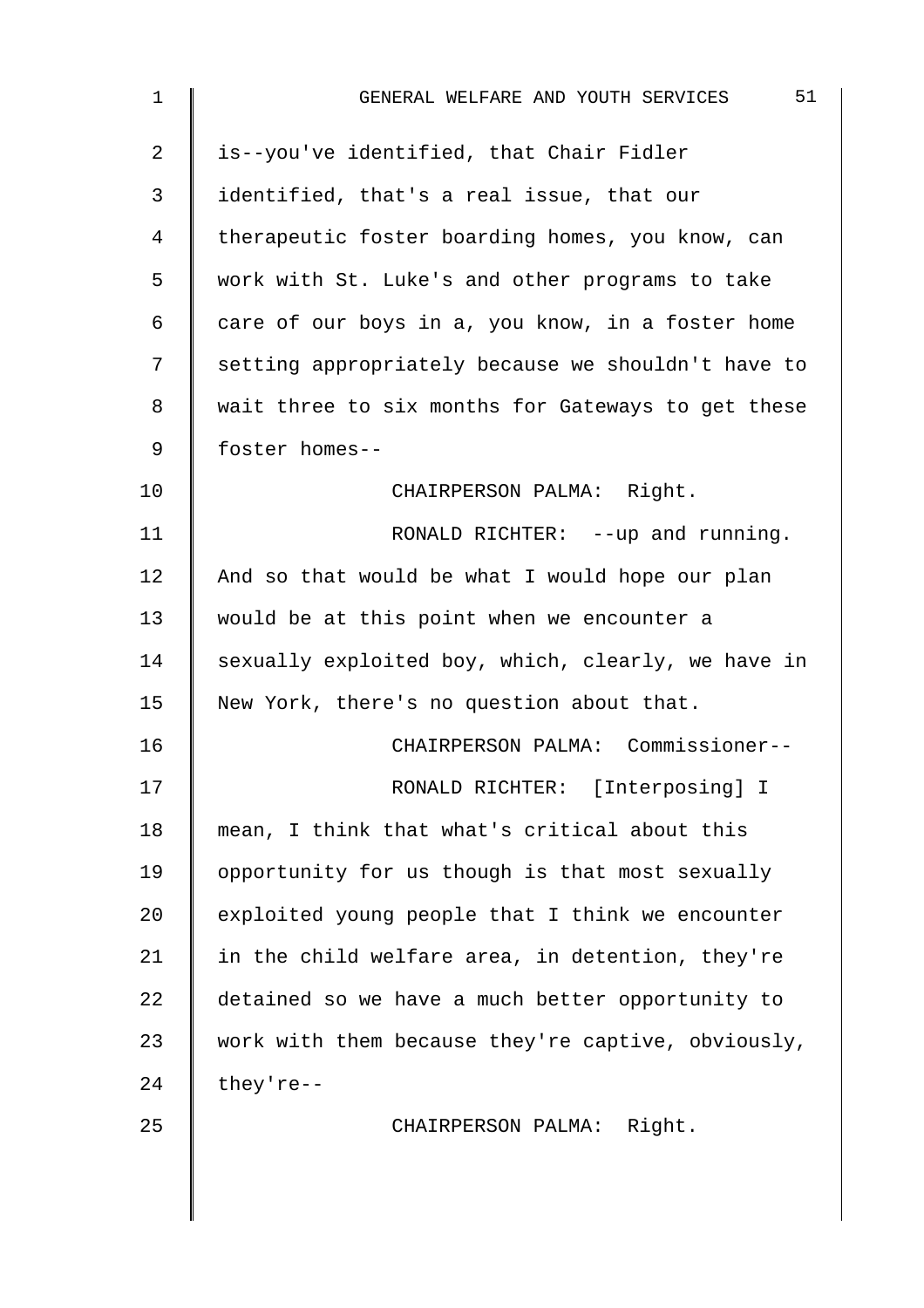| $\mathbf 1$    | 52<br>GENERAL WELFARE AND YOUTH SERVICES           |
|----------------|----------------------------------------------------|
| $\overline{2}$ | RONALD RICHTER: --it's a captive                   |
| 3              | audience. In child welfare, I think that a lot of  |
| 4              | these young people are using the Children's Center |
| 5              | as a place to get a hot meal and a shower and then |
| 6              | they walk right out the door and, because of the   |
| 7              | law, we don't really have much opportunity other   |
| 8              | than our social work ability to sit with these     |
| 9              | young people and talk to them. And I don't think   |
| 10             | that we have taken advantage of that. For          |
| 11             | example, we have medical services at the           |
| 12             | Children's Center and I don't think that our       |
| 13             | nursing staff has been adequately trained to take  |
| 14             | the opportunity of those young people accessing    |
| 15             | medical services there to really connect with      |
| 16             | those young people and talk to them. And so we     |
| 17             | have to really up the ante in terms of what we're- |
| 18             | -how we're working with them at the Children's     |
| 19             | Center to really provide a lot of information      |
| 20             | about why we're not a negative system, but there   |
| 21             | might be opportunities for them with us.           |
| 22             | CHAIRPERSON PALMA: And so if this                  |
| 23             | legislation is passed, how does DYCD plan to       |
| 24             | implement it? What's going to be the methods used  |
| 25             | to do the tracking and to make sure that there's   |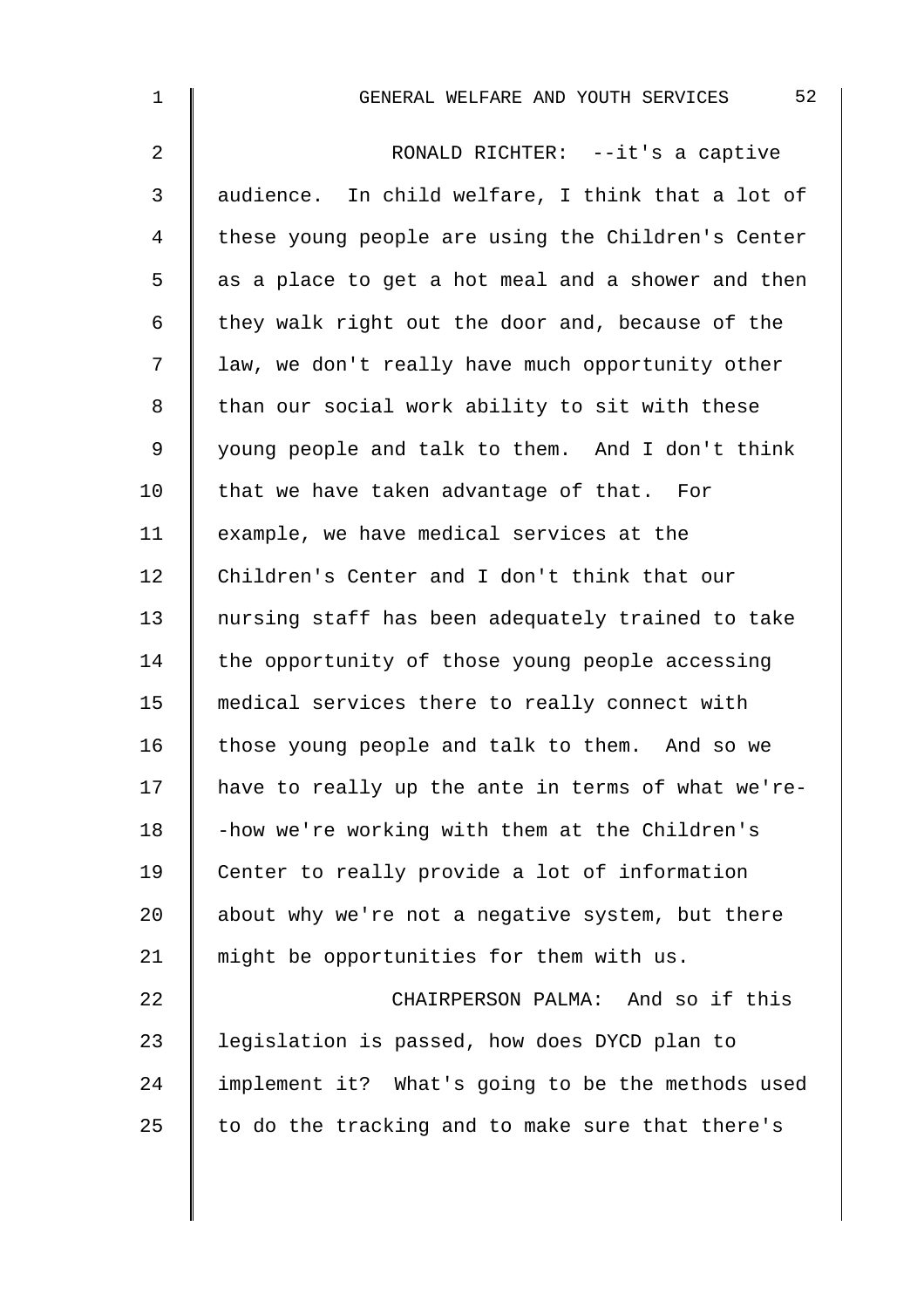| 1  | 53<br>GENERAL WELFARE AND YOUTH SERVICES           |
|----|----------------------------------------------------|
| 2  | collaboration with DYCD?                           |
| 3  | RONALD RICHTER: How will we work                   |
| 4  | together? Well I mean part of what we're doing     |
| 5  | already is setting up a working group that will    |
| 6  | have membership from both ACS and DYCD and other   |
| 7  | agencies in order to ensure that the plan that     |
| 8  | we've submitted and was approved by OCFS is        |
| 9  | actually effective. So we want to try to see if    |
| 10 | these approaches to identifying and training work. |
| 11 | And so, as Chair Fidler, said, like in year two,   |
| 12 | will we know a lot more than we knew in year one,  |
| 13 | and then what will we do with the information we   |
| 14 | have.                                              |
| 15 | In terms of working collaboratively                |
| 16 | with DYCD, I think that the development of this    |
| 17 | plan is a reflection of our collaboration around   |
| 18 | these young people. We made sure that we shared    |
| 19 | information and that we are going to do that on an |
| 20 | ongoing basis with respect to these young people,  |
| 21 | and we've been in pretty much constant             |
| 22 | communication. If I understand your question is--  |
| 23 | CHAIRPERSON PALMA: [Interposing]                   |
| 24 | That's exactly--                                   |
| 25 | [Crosstalk]                                        |
|    |                                                    |
|    |                                                    |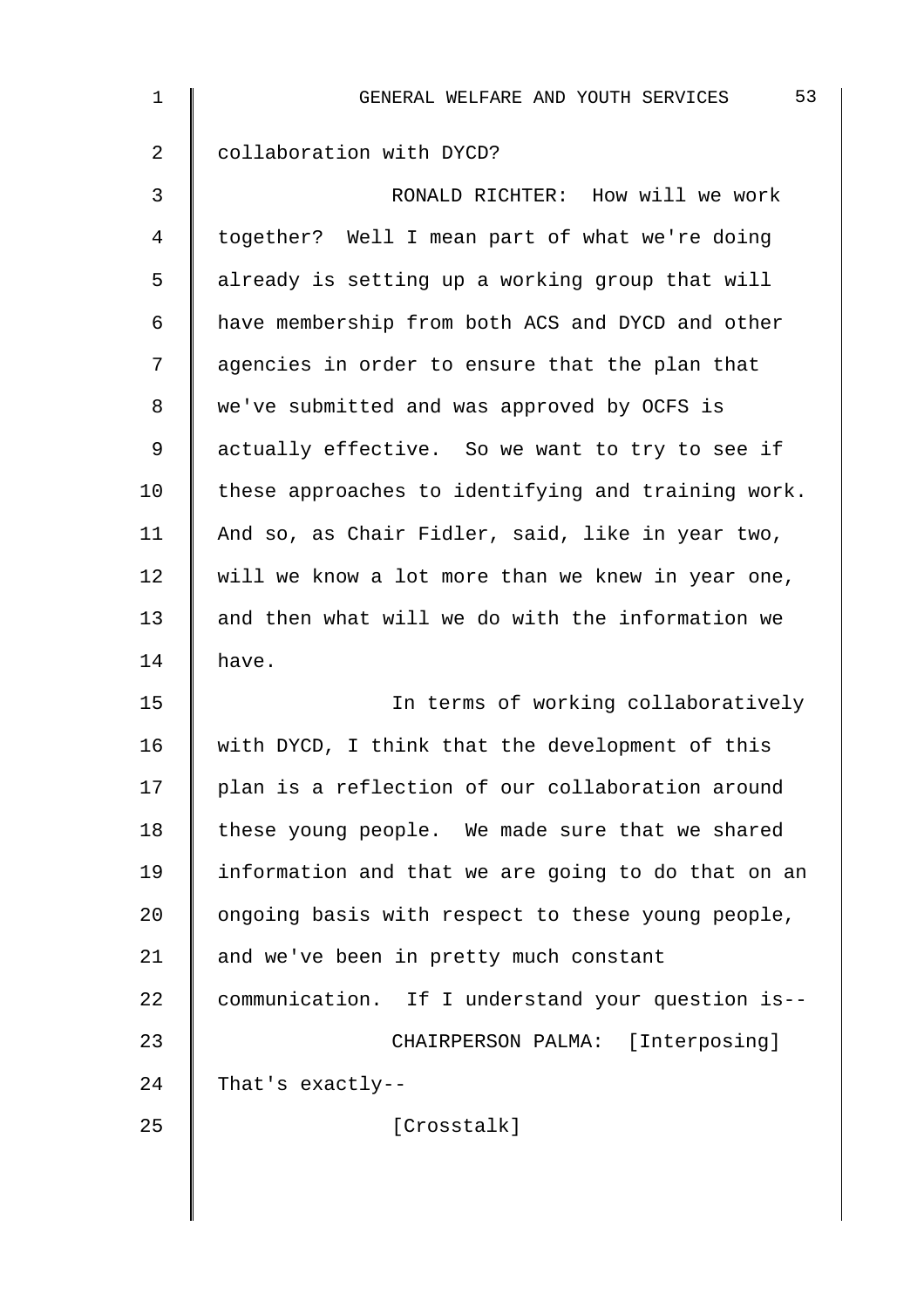| $\mathbf 1$    | 54<br>GENERAL WELFARE AND YOUTH SERVICES           |
|----------------|----------------------------------------------------|
| $\overline{a}$ | RONALD RICHTER: Yeah, we intend to                 |
| 3              | continue to do so. I mean, I think that the        |
| 4              | Summer Youth Employment opportunity for this       |
| 5              | population is one concrete example of how we think |
| 6              | that our agency, for example, in detention this    |
| 7              | past summer had young people in detention who had  |
| 8              | summer youth employment opportunities, we think    |
| 9              | that this was another example of connecting in     |
| 10             | that way for our agencies.                         |
| 11             | CHAIRPERSON PALMA: And I know                      |
| 12             | that, you know, this counts under the leadership   |
| 13             | of Council Member Lew, every year we're asking     |
| 14             | DYCD and those--and the administration to make     |
| 15             | sure not to reduce the funding for the summer      |
| 16             | youth programs. When you talk about these 47       |
| 17             | slots that are going to be carved out for this     |
| 18             | population, are we talking about the slots that    |
| 19             | are now always in, you know, that continue to be   |
| 20             | in danger on a yearly basis to be reduced?         |
| 21             | ANDREW MILLER: So Andrew Miller                    |
| 22             | from DYCD, thank you for the question. As you      |
| 23             | know, the mayor has committed to SYEP, in fact,    |
| 24             | we're pleased that he has continued to add \$20.5  |
| 25             | million into the budget, and we also just received |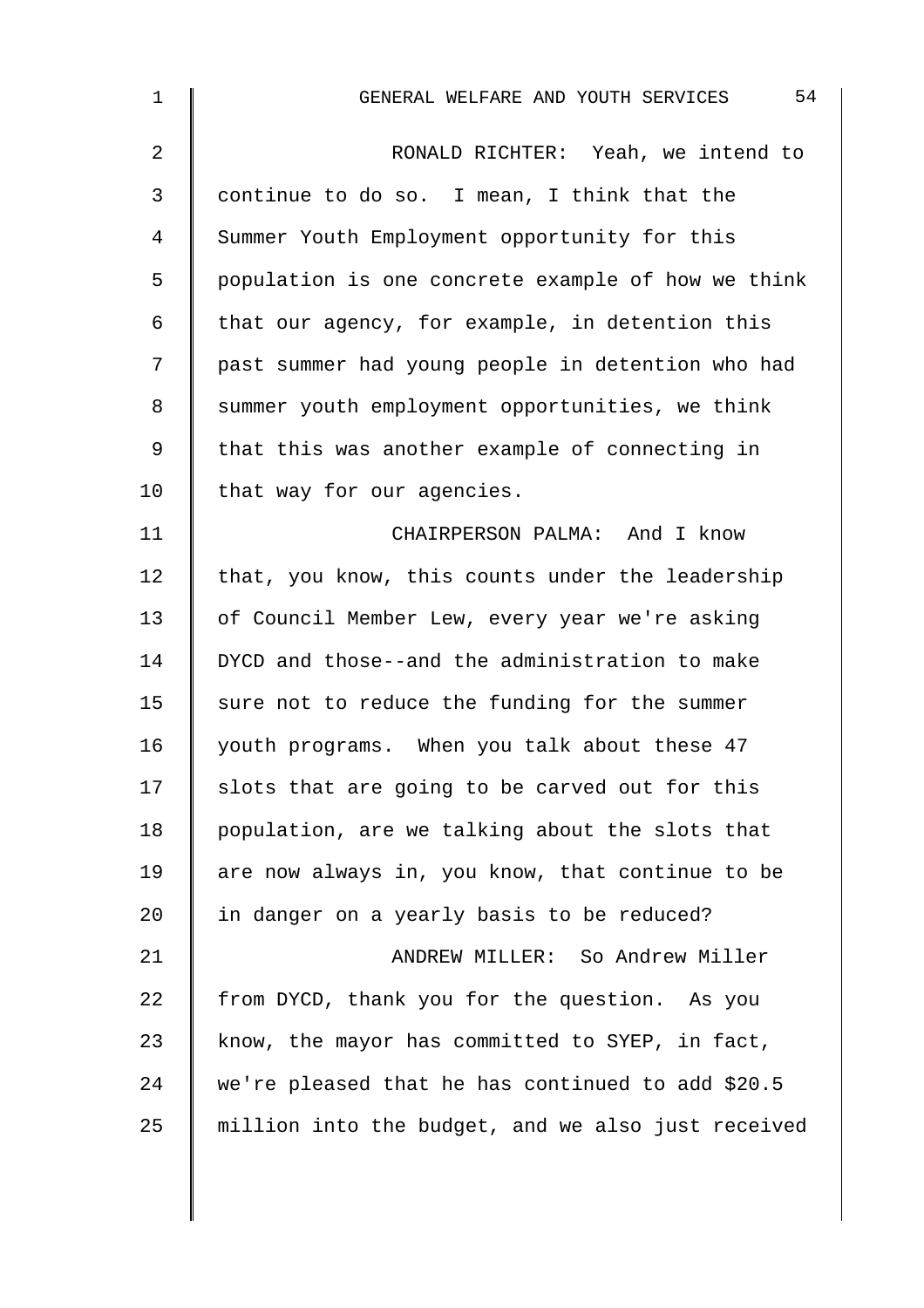| $\mathbf 1$    | 55<br>GENERAL WELFARE AND YOUTH SERVICES           |
|----------------|----------------------------------------------------|
| $\overline{2}$ | good news that the state included about \$25       |
| 3              | million statewide into SYEP, of which we           |
| 4              | anticipated getting about \$13.5 million. So in    |
| 5              | total, right now, we estimate serving about 29,000 |
| 6              | young people. We recently had a request for        |
| 7              | proposals for a new competition and one of the     |
| 8              | competitions happens to be with vulnerable young   |
| 9              | people and that would include 1,000 slots. And     |
| 10             | this would actually enable us to hire 40           |
| 11             | additional young people through referral through   |
| 12             | ACS.                                               |
| 13             | CHAIRPERSON PALMA: So there will                   |
| 14             | be newly created slots.                            |
| 15             | ANDREW MILLER: Newly created                       |
| 16             | slots, yes.                                        |
| 17             | CHAIRPERSON PALMA: Thank you.<br>And               |
| 18             | I just have one more question. In your testimony,  |
| 19             | Commissioner, the 480 youth per month that you     |
| 20             | reference, then the next sentence said through the |
| 21             | training, the street outreach will serve           |
| 22             | approximately 4,300 more children. Will that be    |
| 23             | per month or?                                      |
| 24             | RONALD RICHTER: I think that's                     |
| 25             | year.                                              |
|                |                                                    |
|                |                                                    |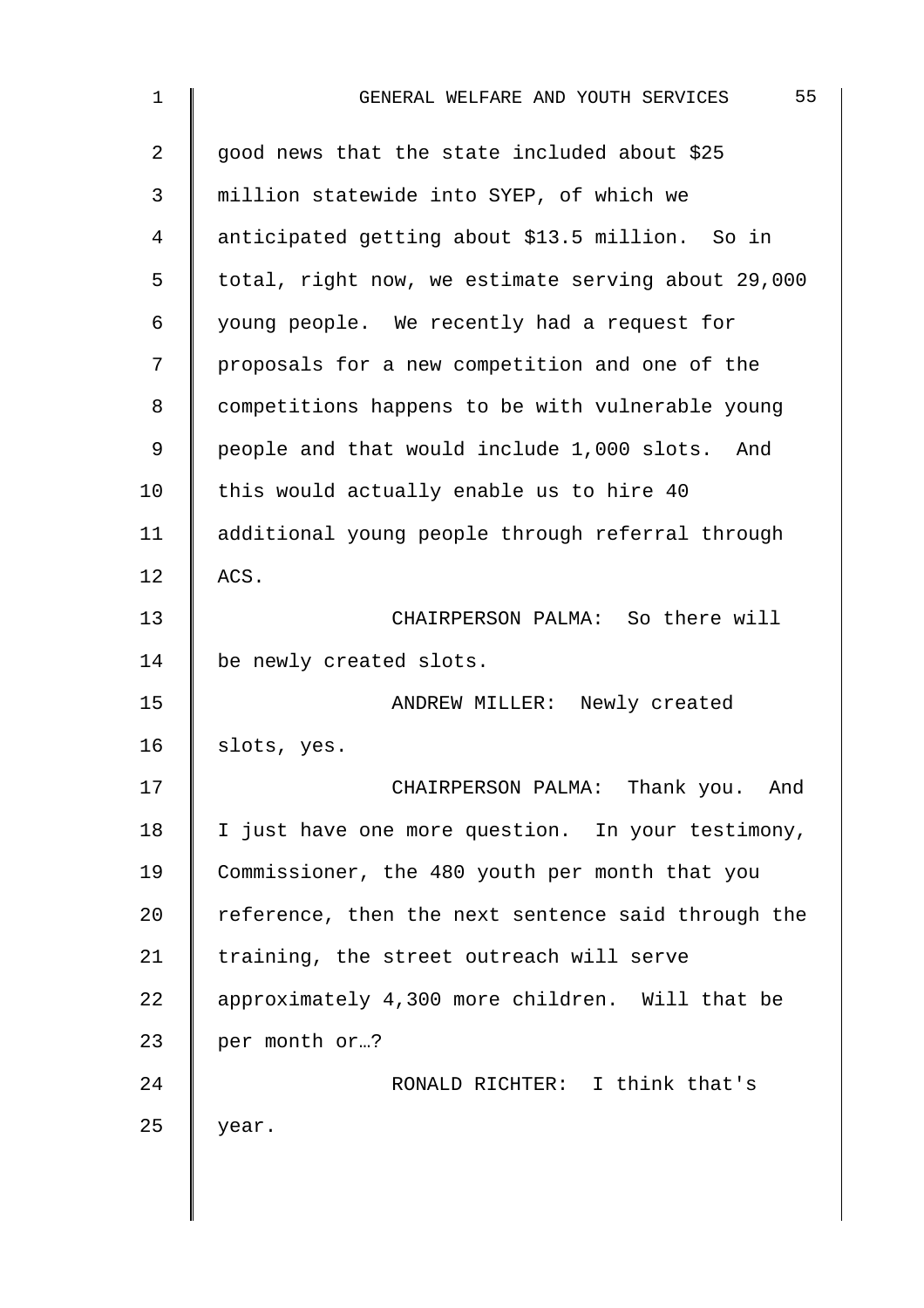| $\mathbf 1$ | 56<br>GENERAL WELFARE AND YOUTH SERVICES           |
|-------------|----------------------------------------------------|
| 2           | CHAIRPERSON PALMA: Yearly, okay.                   |
| 3           | RONALD RICHTER: Yeah, I think                      |
| 4           | that's annually.                                   |
| 5           | CHAIRPERSON PALMA: Okay. So the                    |
| 6           | expectation is to be able to serve 4,300 annually. |
| 7           | RONALD RICHTER: With the street                    |
| 8           | outreach, that's correct.                          |
| 9           | CHAIRPERSON PALMA: Okay. Thank                     |
| 10          | you. I don't have any further questions at this    |
| 11          | time.                                              |
| 12          | CHAIRPERSON FIDLER: Okay. We have                  |
| 13          | a number of Council Members who have questions.    |
| 14          | Begin with Council Member Arroyo, followed by      |
| 15          | Council Member King.                               |
| 16          | [Pause]                                            |
| 17          | COUNCIL MEMBER ARROYO: Okay. We                    |
| 18          | were just trying to sort that out, thank you.      |
| 19          | Thank you, Mr. Chair.                              |
| 20          | Good morning, Commissioner, your                   |
| 21          | staff. You referenced the drop-in--the centers,    |
| 22          | the drop-in centers, I'm assuming is what you're   |
| 23          | referring to. For runway youth. Homeless,          |
| 24          | runaway youth who come into these centers for a    |
| 25          | shower and then they leave, they don't want to     |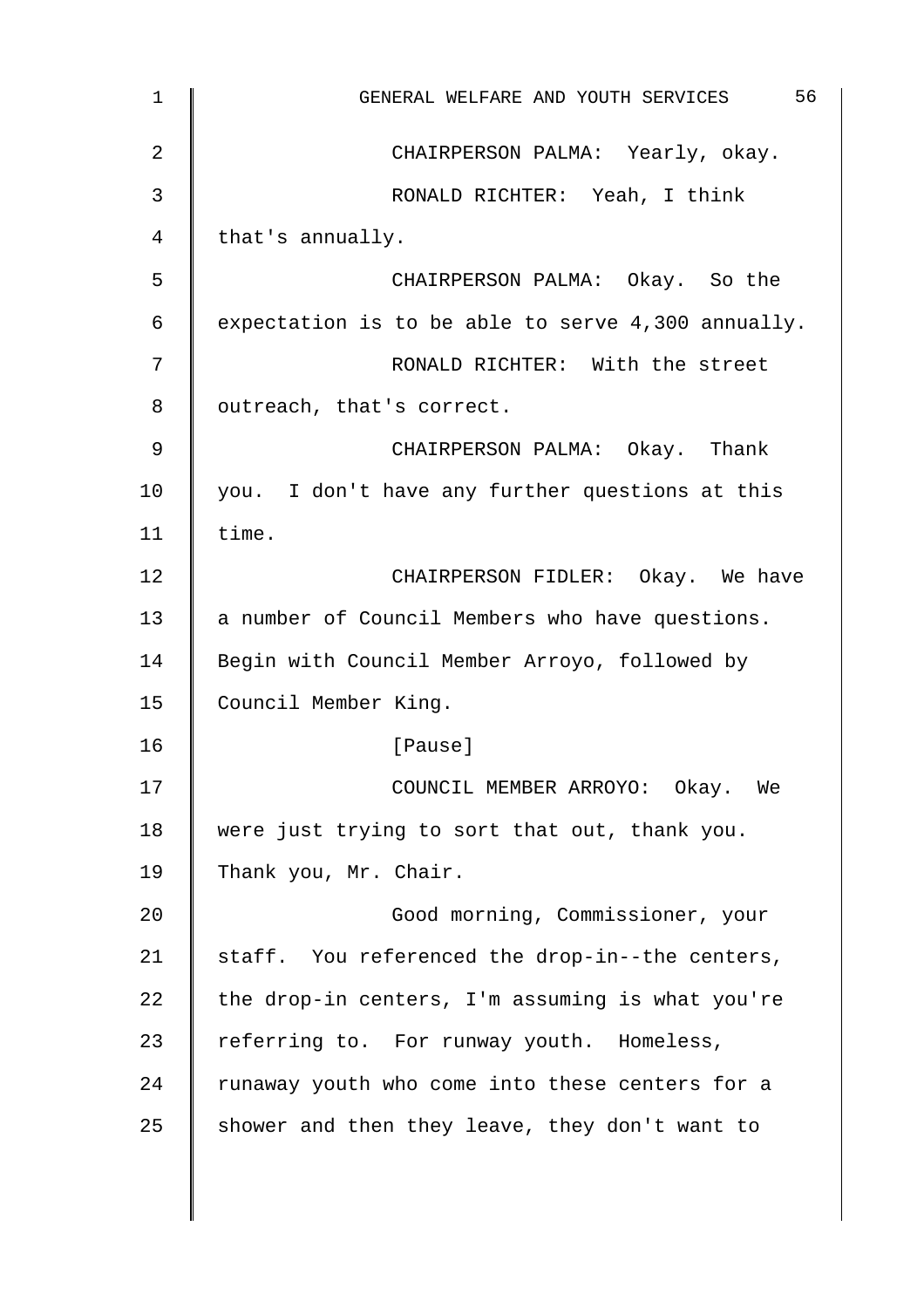| $\mathbf 1$ | 57<br>GENERAL WELFARE AND YOUTH SERVICES           |
|-------------|----------------------------------------------------|
| 2           | hang around.                                       |
| 3           | RONALD RICHTER: I was referring to                 |
| 4           | our Children's Center.                             |
| 5           | COUNCIL MEMBER ARROYO: Children's                  |
| 6           | Center.                                            |
| 7           | RONALD RICHTER: On 28th Street and                 |
| 8           | First Avenue, the Children's Center where, you     |
| 9           | know, many young people--we use the center for our |
| 10          | placements into foster care, but--                 |
| 11          | COUNCIL MEMBER ARROYO:                             |
| 12          | [Interposing] Okay. So I then--thank you for the   |
| 13          | correction, but I want to talk about those         |
| 14          | providers that we fund to provide a safe place for |
| 15          | young people who are homeless to engage either a   |
| 16          | shower or So what is the expectation,              |
| 17          | contractual or otherwise, that you have of         |
| 18          | providers that provide services for runaway youth  |
| 19          | and identifying those who might fit the sexually   |
| 20          | exploited category?                                |
| 21          | DEBORAH HARPER: Okay. I guess                      |
| 22          | you're referring to the RHY drop-in centers.       |
| 23          | COUNCIL MEMBER ARROYO: I don't                     |
| 24          | know what you call them.                           |
| 25          | DEBORAH HARPER: Right, oh.                         |
|             |                                                    |
|             |                                                    |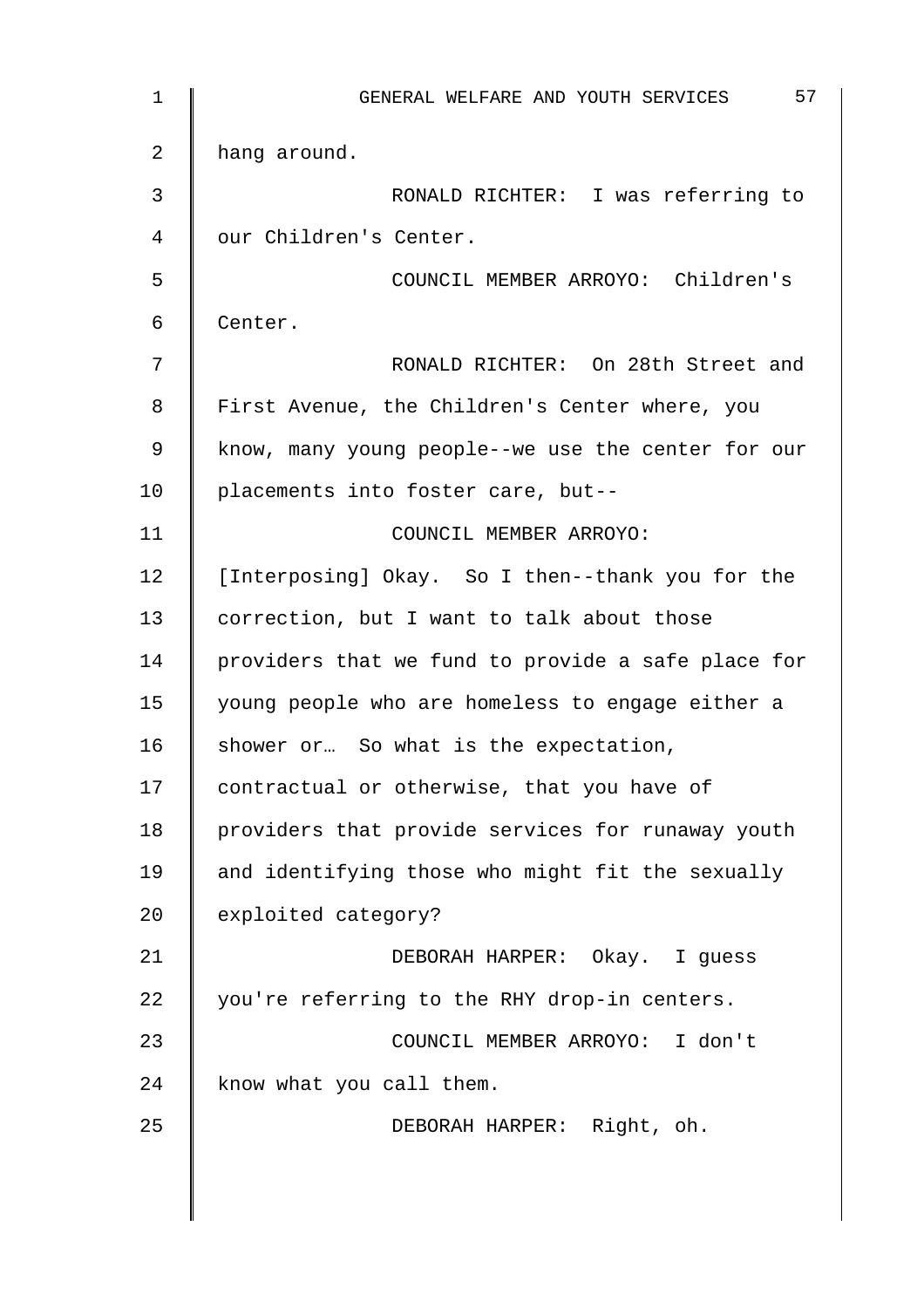| 1              | 58<br>GENERAL WELFARE AND YOUTH SERVICES           |
|----------------|----------------------------------------------------|
| $\overline{2}$ | COUNCIL MEMBER ARROYO: But there                   |
| 3              | are centers that you fund--there are providers     |
| 4              | that you fund across the city--                    |
| 5              | DEBORAH HARPER: Yes.                               |
| 6              | COUNCIL MEMBER ARROYO: -- whose                    |
| 7              | responsibility is to provide services for          |
| 8              | individuals who are out of a permanent home        |
| 9              | situation.                                         |
| 10             | DEBORAH HARPER: Right, those would                 |
| 11             | be the DYCD funded drop-in centers which are       |
| 12             | located in--there's at least one in every borough. |
| 13             | COUNCIL MEMBER ARROYO: So DYCD's                   |
| 14             | not here with you?                                 |
| 15             | DEBORAH HARPER: I'm DYCD.                          |
| 16             | COUNCIL MEMBER ARROYO: Okay.<br>So                 |
| 17             | what's your expectation of providers who you've    |
| 18             | contracted to provide services to this particular  |
| 19             | population with regards to helping to identify,    |
| 20             | because I think the ACS Commissioner's statement   |
| 21             | that they're hard to identify, what's your         |
| 22             | expectation of those providers who are dealing     |
| 23             | with a population that we can guess there might be |
| 24             | a high propensity for sexual exploitation?         |
| 25             | DEBORAH HARPER: Well our                           |
|                |                                                    |
|                |                                                    |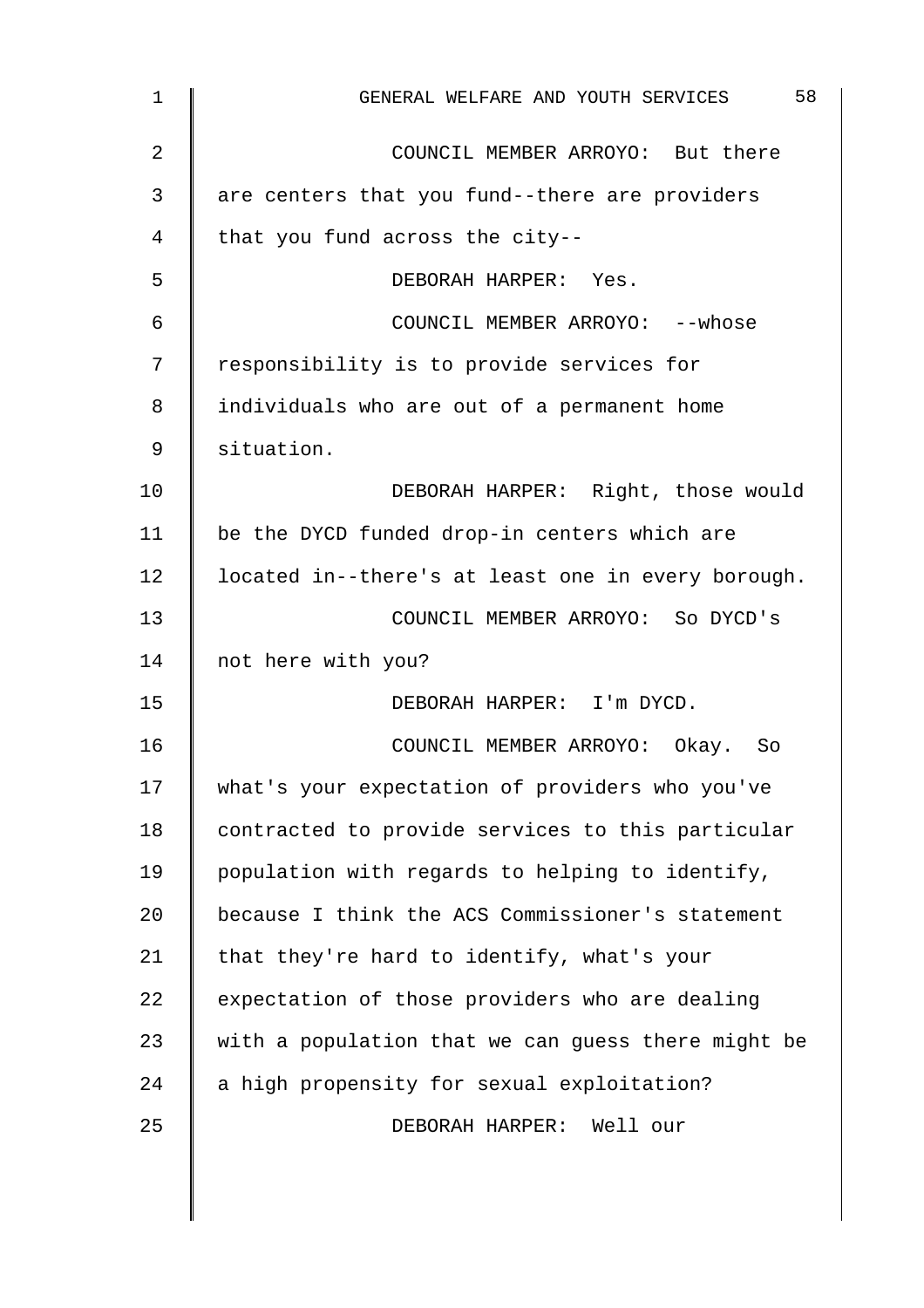2  $\parallel$  expectation is that the youth will be properly 3 assessed at the drop-in centers. Each one of the 4 DYCD sites is staffed with at least one full-time 5 MSW staff person, and so if a young person is 6  $\parallel$  coming into a drop-in center on a repeated basis 7 | for the same type of services, you know, like 8 | coming in to get a shower and there's other 9 | things, you know, they can look at the person's 10 | physical appearance and make assessments on that. 11  $\parallel$  So what's expected is that they do take the steps 12  $\parallel$  to identify that whether or not a young person is 13 | being sexually exploited, and then to take the  $14$  steps to engage them in some counseling, and then 15 eventually get them to move into our residential 16  $\parallel$  continuum. So that's the expectation that they  $17$   $\parallel$  will be alerted to those identifiers so that they  $18$   $\parallel$  can get the proper services. 19 | COUNCIL MEMBER ARROYO: 20 | [Interposing] So how many have been identified 21 | under that expectation? 22 DEBORAH HARPER: In fiscal year  $23$  | '12, we had 56 young people who were identified as 24 being sexually exploited. 25 **COUNCIL MEMBER ARROYO:** And at what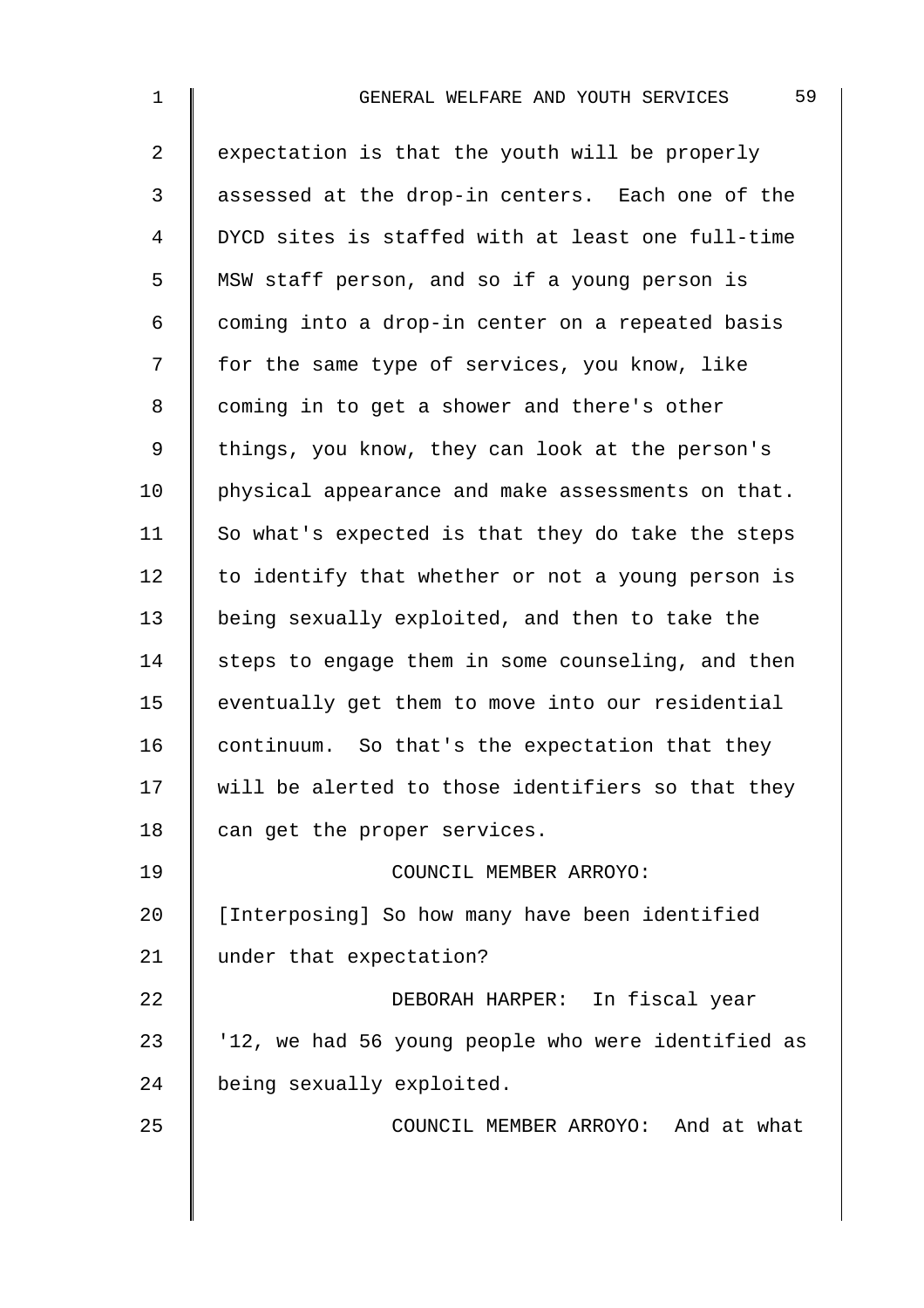| 1  | 60<br>GENERAL WELFARE AND YOUTH SERVICES           |
|----|----------------------------------------------------|
| 2  | point does ACS become involved, DYCD contracting   |
| 3  | for the runaway youth or homeless youth, ACS,      |
| 4  | being a different arm of the city administration,  |
| 5  | I'd like to believe you guys talk to each other,   |
| 6  | but my experience is that sometimes that doesn't   |
| 7  | happen. So where's the collaboration between the   |
| 8  | two agencies to make sure that we get this         |
| 9  | individual or this \$622,000 to touch that life?   |
| 10 | DEBORAH HARPER: Okay. Well there                   |
| 11 | is interaction between the two agencies. We don't  |
| 12 | see a overwhelming number of young people under    |
| 13 | the age of 18 so it's not--                        |
| 14 | [Crosstalk]                                        |
| 15 | COUNCIL MEMBER ARROYO:                             |
| 16 | [Interposing] You do not.                          |
| 17 | DEBORAH HARPER: No, we do not.                     |
| 18 | Most of our young people are 18 and over, so when  |
| 19 | there are--                                        |
| 20 | COUNCIL MEMBER ARROYO:                             |
| 21 | [Interposing] So where does the 15-year old who is |
| 22 | homeless go?                                       |
| 23 | DEBORAH HARPER: A 15-year old, if                  |
| 24 | they show up at any of our provider agencies, the  |
| 25 | provider agency is responsible to contact the      |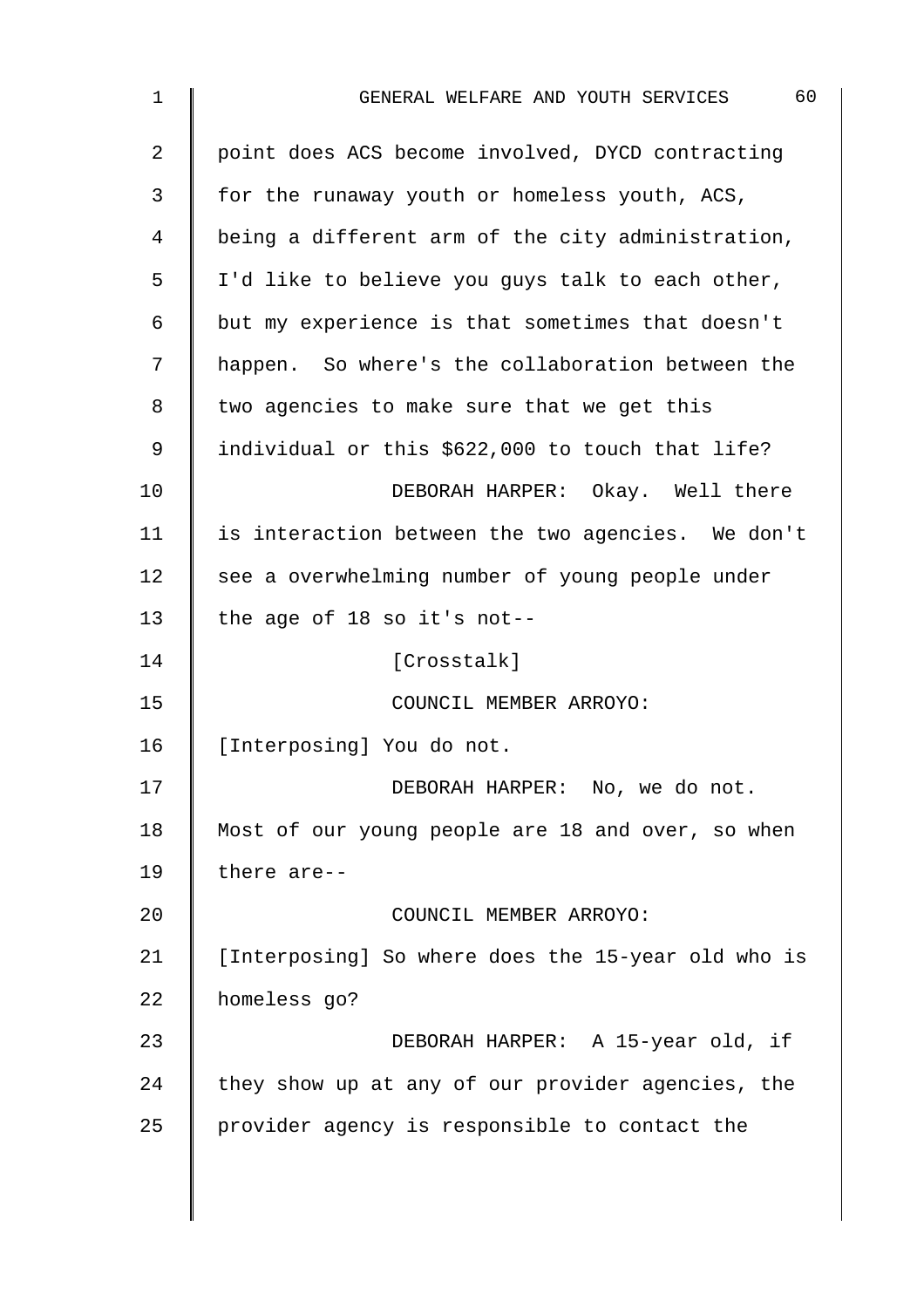| 1  | 61<br>GENERAL WELFARE AND YOUTH SERVICES           |
|----|----------------------------------------------------|
| 2  | parent or legal guardian, if available, if         |
| 3  | appropriate, depending on what the young person is |
| 4  | telling us, and ACS. And so that would be when an  |
| 5  | ACS contact would definitely be made, if a young   |
| 6  | person under the age of 16 was to appear.          |
| 7  | But any young person under the age                 |
| 8  | of 18 would also go through that same protocol.    |
| 9  | COUNCIL MEMBER ARROYO: Do we know                  |
| 10 | how many we lose because of this policy?           |
| 11 | DEBORAH HARPER: That we lose?                      |
| 12 | COUNCIL MEMBER ARROYO: Mm-hmm.                     |
| 13 | DEBORAH HARPER: When ACS is                        |
| 14 | contacted, you know, our experience so far is that |
| 15 | they do respond and, you know                      |
| 16 | COUNCIL MEMBER ARROYO: So maybe                    |
| 17 | one of the indicators in this data report should   |
| 18 | be the number of children under 18 that show up to |
| 19 | the drop-in centers, or I'm not sure what you call |
| 20 | them, but--and then what happens to them, and what |
| 21 | happens when ACS comes in and takes over the work  |
| 22 | to help get this individual to a permanent         |
| 23 | situation.                                         |
| 24 | Many are running away because their                |
| 25 | home situation is not safe or extremely            |
|    |                                                    |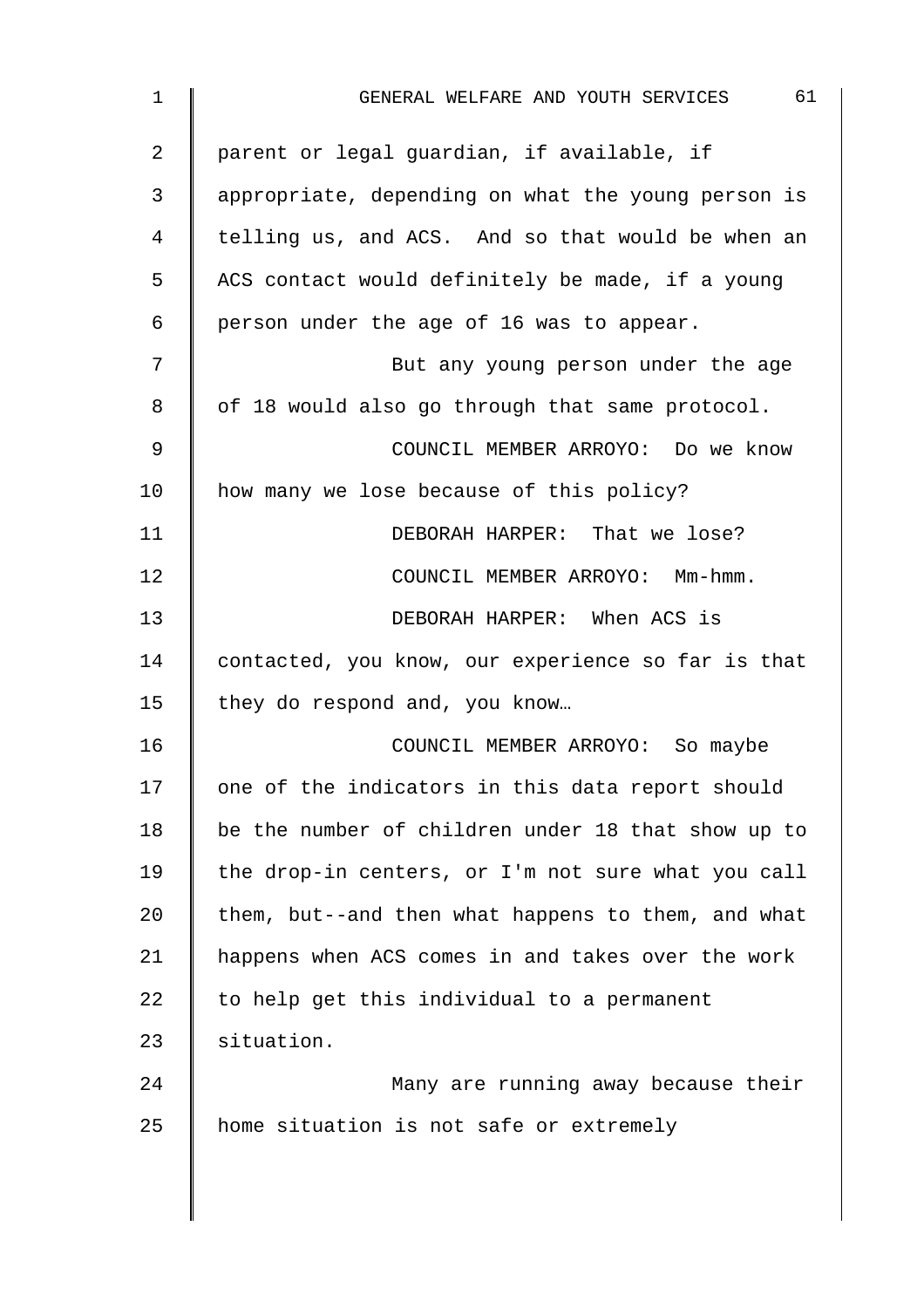| 1              | 62<br>GENERAL WELFARE AND YOUTH SERVICES           |
|----------------|----------------------------------------------------|
| $\overline{a}$ | conflicting between parent and young person        |
| 3              | because of whatever the circumstances are. We      |
| 4              | also know that a majority of those are LGBT youth. |
| 5              | So, you know, I'm hopeful that this data and once  |
| 6              | this is adopted and we include indicators that     |
| 7              | help us understand DYCD is not the one that's      |
| 8              | going to follow up on this individual's            |
| 9              | permanency, but then how many of them were         |
| 10             | referred to ACS, ACS became involved, and what the |
| 11             | outcome of that individual's living situation,     |
| 12             | placement, et cetera, is something that we should  |
| 13             | be looking for as well.                            |
| 14             | I'm going to talk about those in                   |
| 15             | detention, and I'm, Commissioner Richter, I had a  |
| 16             | conversation with your staff and I don't remember  |
| 17             | her name, but she was very helpful and I believe   |
| 18             | it was on Friday and she might be in the room.     |
| 19             | What's your name?                                  |
| 20             | FEMALE VOICE: Jill.                                |
| 21             | COUNCIL MEMBER ARROYO: Jill?                       |
| 22             | Thank you, Jill. A case in my district of a young  |
| 23             | man who is being released from detention who does  |
| 24             | not want to go back home because he's afraid for   |
| 25             | his life. And as we engage in this process of      |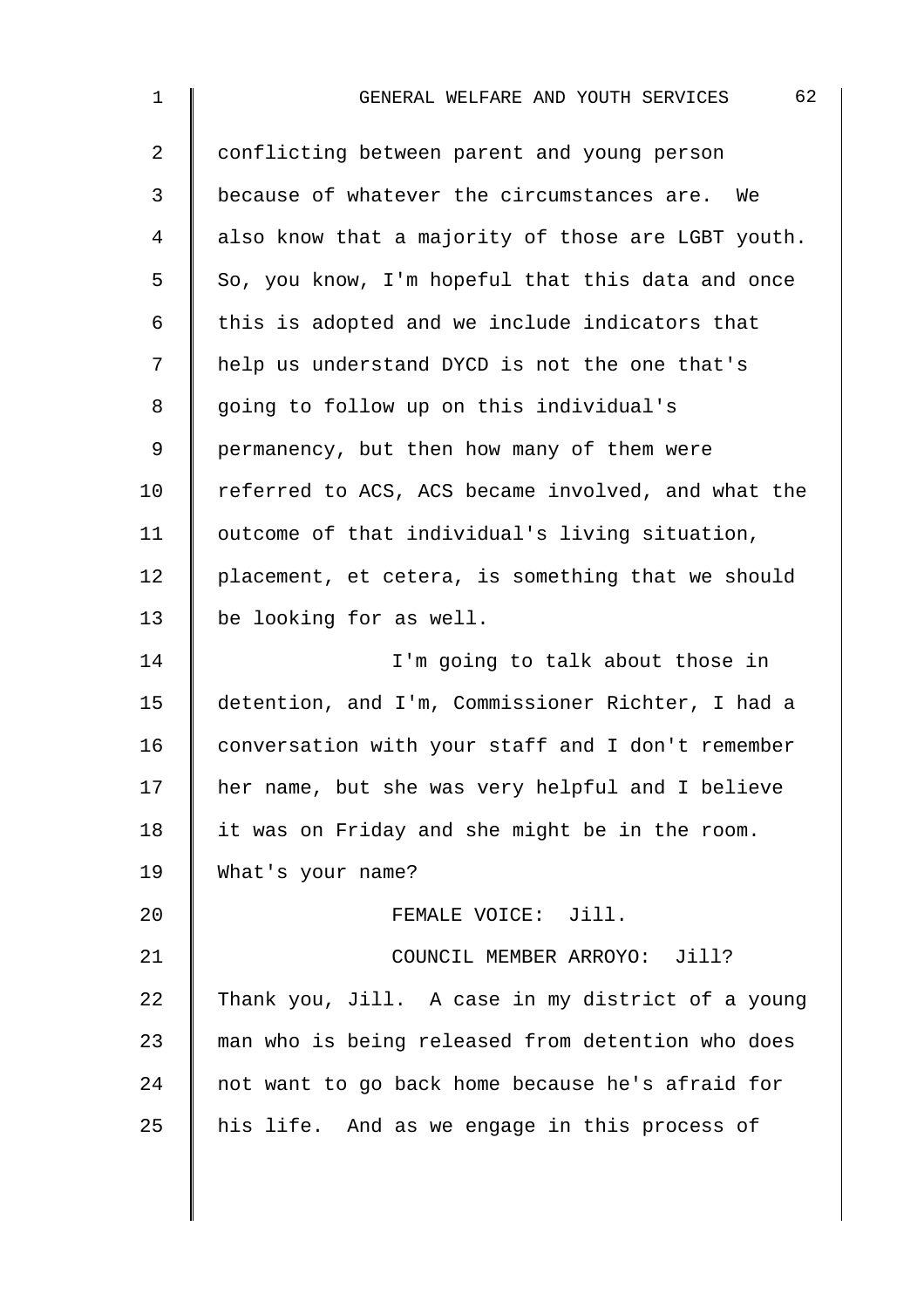| $\mathbf 1$    | 63<br>GENERAL WELFARE AND YOUTH SERVICES           |
|----------------|----------------------------------------------------|
| $\overline{2}$ | reintegrating young people back into the community |
| 3              | what kind of alternatives we're offering or are    |
| 4              | available. And I want to engage in a               |
| 5              | conversation. The young man was released Friday    |
| 6              | and by Sunday, he had been attacked and hurt       |
| 7              | really, really bad, almost killed, because he knew |
| 8              | that the minute he went back on the block that     |
| $\mathsf 9$    | something was going to happen.                     |
| 10             | And I'm really concerned about                     |
| 11             | those, in particular, the first time offenders who |
| 12             | are looking for an alternative because they know   |
| 13             | that if they get back into the environment they    |
| 14             | came from, or the circumstances they came from,    |
| 15             | they will more than likely end up back in the      |
| 16             | system. And that is something that I think we      |
| 17             | need to spend a little bit of time talking about   |
| 18             | and see how we can carve out services for          |
| 19             | individuals who are self-identifying, I really     |
| 20             | cannot go back because I know what waits for me is |
| 21             | something that's going to be detrimental to me and |
| 22             | will probably keep them in that repeat offender    |
| 23             | list. So I look forward to that conversation with  |
| 24             | you.                                               |
| 25             | Thank you, Mr. Chair.                              |
|                |                                                    |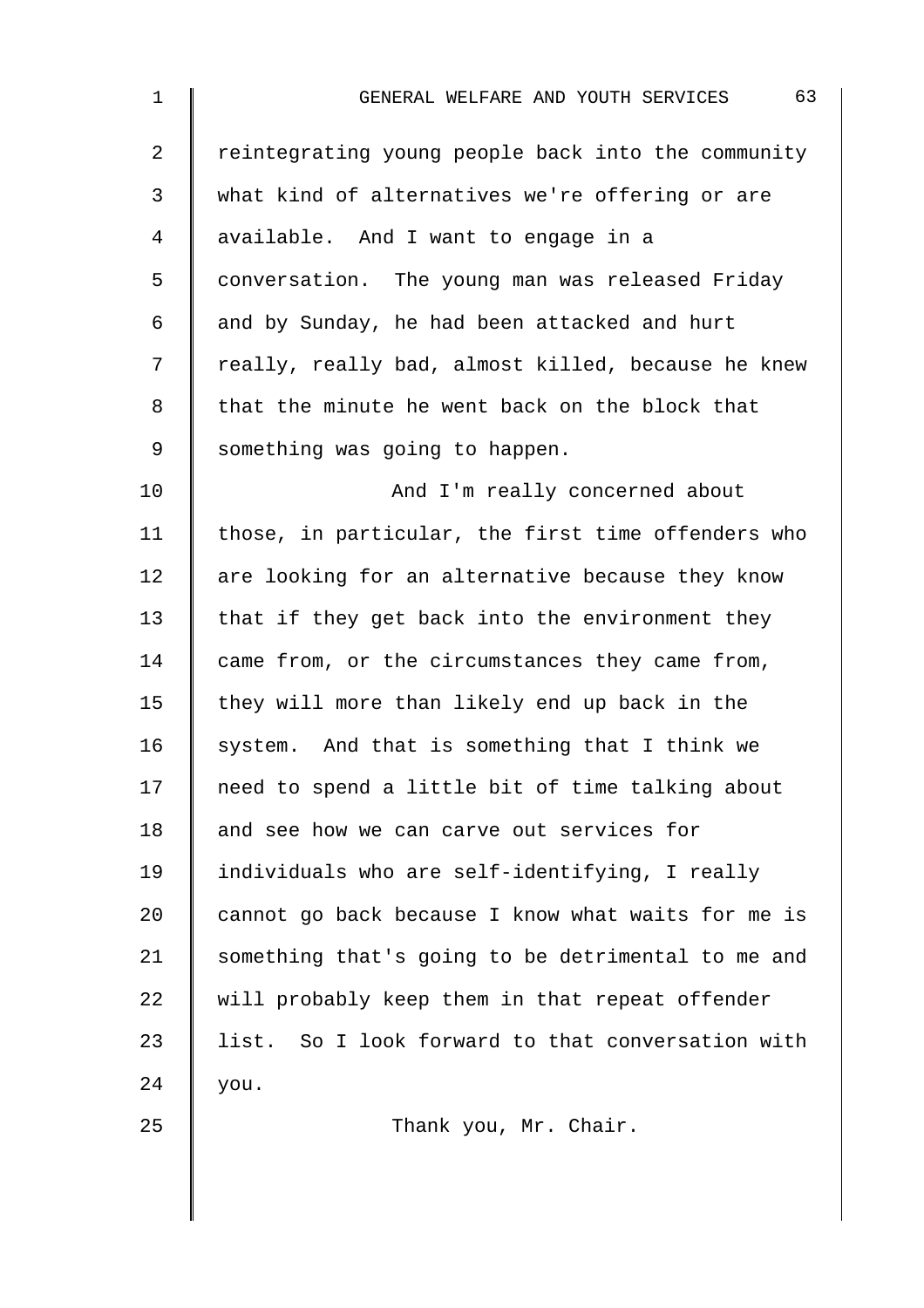| 1  | 64<br>GENERAL WELFARE AND YOUTH SERVICES           |
|----|----------------------------------------------------|
| 2  | CHAIRPERSON FIDLER: Thank you.                     |
| 3  | Council Member King.                               |
| 4  | Sorry, we've been joined by Council                |
| 5  | Members Mark-Viverito, Levin, and Williams.        |
| 6  | COUNCIL MEMBER KING: Thank you,                    |
| 7  | Mr. Chairman and Madam Chair. And I thank you,     |
| 8  | ACS and DYCD, being here for today's conversation, |
| 9  | I appreciate it.                                   |
| 10 | As a ex-CPS worker, I understand                   |
| 11 | the challenges that ACS goes through when it comes |
| 12 | to dealing with certain populations and certain    |
| 13 | families, but I do have a couple of questions that |
| 14 | I want to get some clarity and which might be      |
| 15 | added to the data that we want to incur.           |
| 16 | When we talk about young people                    |
| 17 | engaging in sexual behavior, it just doesn't start |
| 18 | when they turn 17, 18, 15, or 14. So I will like   |
| 19 | to know what would you say right now is the time   |
| 20 | of first sexual contact or any type of sexual      |
| 21 | contact to the time they're coming to service to   |
| 22 | ACS, there--is there any type of data that can     |
| 23 | have been putting together. If not, maybe we       |
| 24 | might want to start tracking, say, a 7-year old    |
| 25 | who might have encountered something but it        |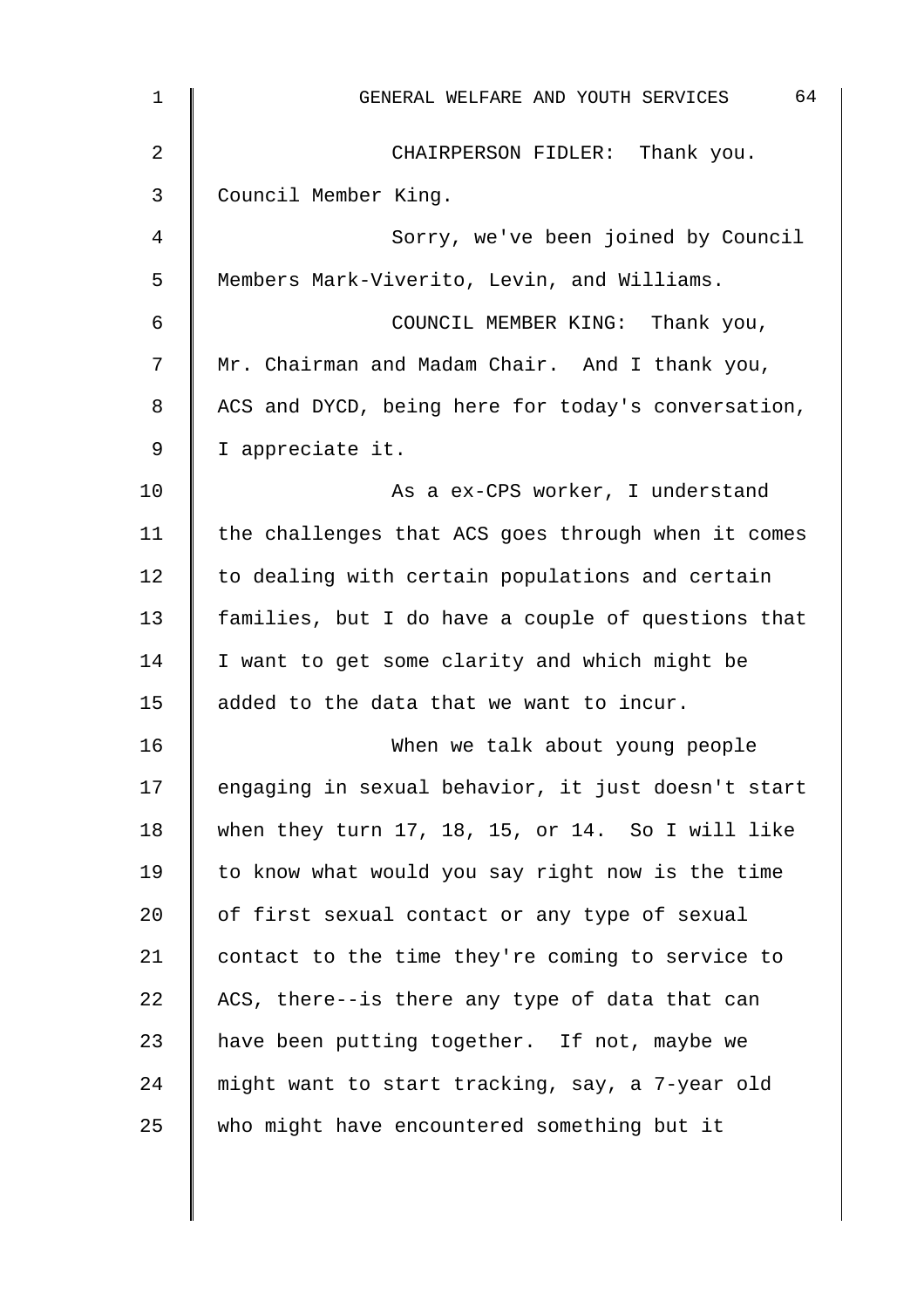| $\mathbf 1$    | 65<br>GENERAL WELFARE AND YOUTH SERVICES           |
|----------------|----------------------------------------------------|
| $\overline{2}$ | doesn't play out 'til their 13 or 14. That puts    |
| 3              | them on the road to being sexually exploited by    |
| $\overline{4}$ | the time they become later on in life. Start       |
| 5              | having those conversations.                        |
| 6              | And what kind of assessments are                   |
| 7              | being done when a family does encounter ACS to     |
| 8              | find out if a 7-year old, even though we're        |
| $\mathsf 9$    | dealing with the 14-year old in the house, are we  |
| 10             | touching base with the 7-year old or the 8-year    |
| 11             | old to find out what else is going on? Because,    |
| 12             | like I said, a child doesn't just all of a sudden, |
| 13             | 14-year olds don't know how to read, something     |
| 14             | happen when they was in third grade that they      |
| 15             | didn't know how to start it, and it's the same     |
| 16             | thing with this type of behavior also.             |
| 17             | My next question would be are                      |
| 18             | there--and I think I might have heard something    |
| 19             | similar that Council Member Palma touched on--are  |
| 20             | there any sweeps being done where we know where    |
| 21             | this activity is occurring throughout the city to  |
| 22             | stop that activity? Because if there aren't any    |
| 23             | demand, the supply we can kind of eliminate.<br>Is |
| 24             | that being happening right now, sweeps of those    |
| 25             | areas that they're high prostitution areas? I      |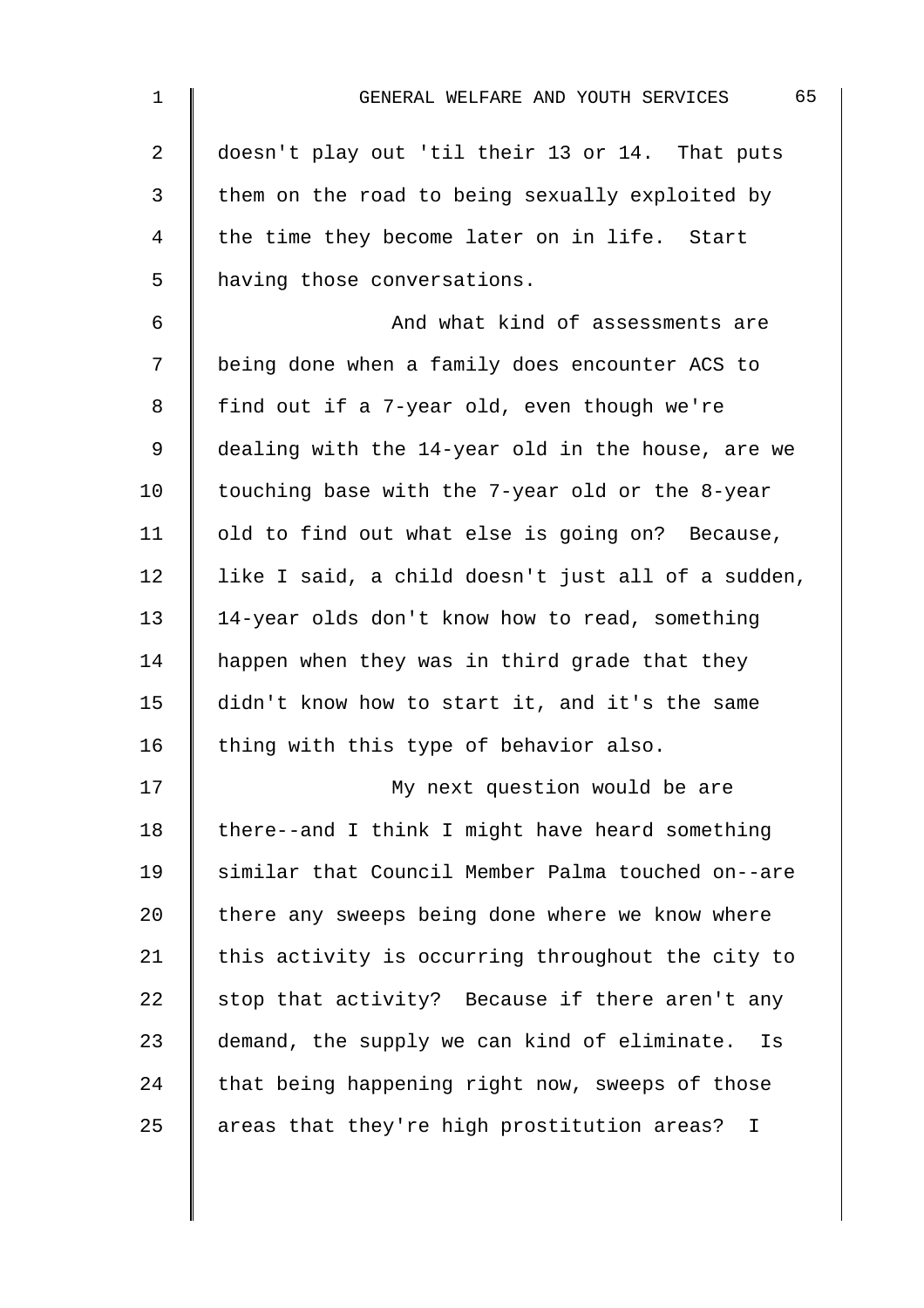| 1  | 66<br>GENERAL WELFARE AND YOUTH SERVICES           |
|----|----------------------------------------------------|
| 2  | know I saw something about working with the        |
| 3  | district attorney and NYPD, but how is that really |
| 4  | having an impact?                                  |
| 5  | Also, for those young people who                   |
| 6  | don't want help--it's hard to help somebody who    |
| 7  | doesn't want to be helped--how do we get through   |
| 8  | to them to let them know that, you know, you're    |
| 9  | not going to be that 17-year old being exploited,  |
| 10 | you don't have to live this way, you know, what is |
| 11 | life going to look for you at 25. How is DYCD,     |
| 12 | those agencies servicing these young people to     |
| 13 | help them pull themselves out of that? So I'm      |
| 14 | going to stop right there and just to hear what    |
| 15 | you have to say on that. Thank you.                |
| 16 | RONALD RICHTER: So with respect                    |
| 17 | to--and I guess I'll start by saying it's always   |
| 18 | helpful to have someone who has been a child       |
| 19 | protective specialist, because I haven't done the  |
| 20 | job, but I know that I've been working with child  |
| 21 | protective specialists my whole career and, unless |
| 22 | you have done the job, you can't possibly know how |
| 23 | hard it is. And so adding this, you know, I        |
| 24 | handed Chair Palma the desk aid, you know how many |
| 25 | desk aids our CPS have and how much is in their    |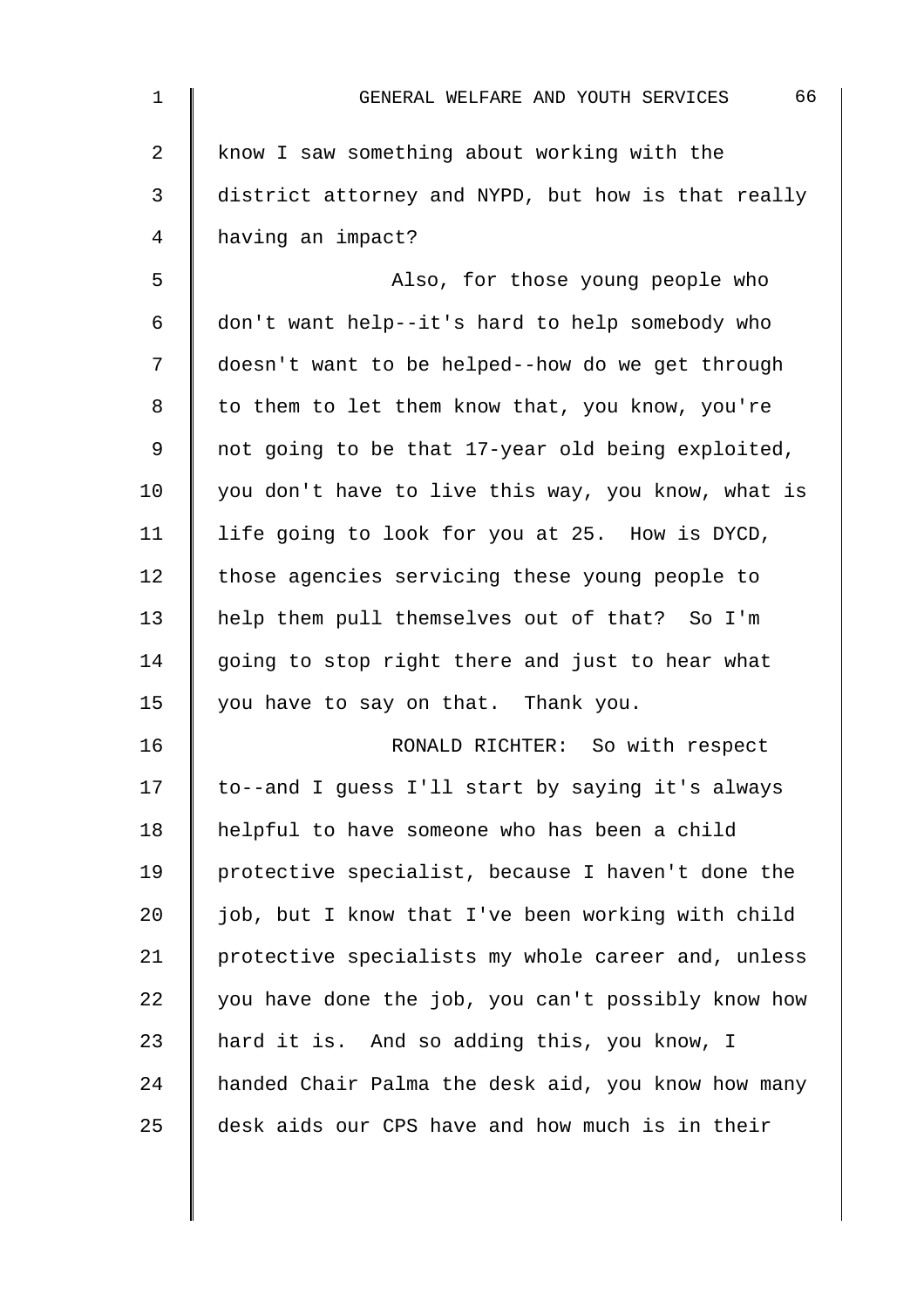| $\mathbf{1}$   | 67<br>GENERAL WELFARE AND YOUTH SERVICES             |
|----------------|------------------------------------------------------|
| $\overline{2}$ | head when they're trying to do this job of           |
| 3              | assessing safety and it's a very hard job so         |
| 4              | COUNCIL MEMBER KING: It is.                          |
| 5              | RONALD RICHTER: So to answer your                    |
| 6              | question, the profile of the sexually exploited      |
| 7              | child, if you will--you know, Sue Morley knows a     |
| 8              | lot more about it than I do--but generally           |
| 9              | speaking, more often than not--and this is a         |
| 10             | generalization--the young person has been sexually   |
| 11             | abused at some point in their life, probably when    |
| 12             | they were younger, and the prostitution, I think     |
| 13             | you said the studies show started in between 12      |
| 14             | and 14 years old, the trafficking, if you will,      |
| 15             | started between 12 and 14, I think this is for       |
| 16             | young people who we know in the United States        |
| 17             | young people who have been sexually exploited.<br>So |
| 18             | there are signs that we can look for. So if a        |
| 19             | child was sexually abused when they were younger,    |
| 20             | there is a greater likelihood that they might be     |
| 21             | sexually exploited and something that we should be   |
| 22             | thinking about that is part of our training in       |
| 23             | terms of identifying sexually exploited young        |
| 24             | people. And so it gives us something to go on.       |
| 25             | And I do think that the more that                    |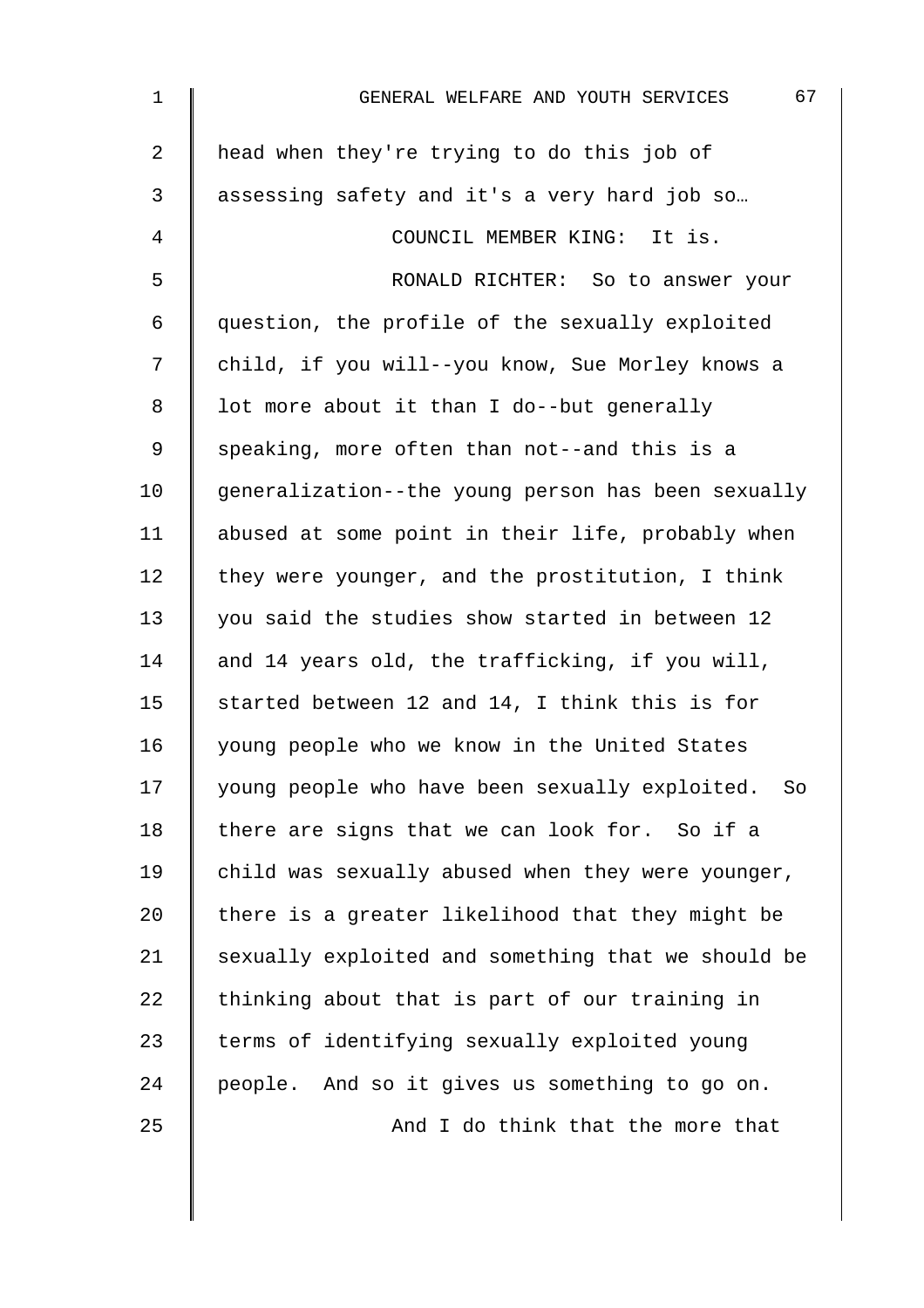| 1  | 68<br>GENERAL WELFARE AND YOUTH SERVICES           |
|----|----------------------------------------------------|
| 2  | we know about what we can provide to our staff,    |
| 3  | the better we'll do at identifying who these young |
| 4  | people are.                                        |
| 5  | So in terms of the street outreach,                |
| 6  | we do know that there are particular parts of the  |
| 7  | city where young people tend to congregate at      |
| 8  | night, hot spots for sexually exploited youth and  |
| 9  | we are working with Streetworks, in particular,    |
| 10 | which is a part of Safe Horizons, to target those  |
| 11 | parts of the city in order to do the best job we   |
| 12 | can at providing services to young people who are  |
| 13 | being sexually exploited. So there is some         |
| 14 | knowledge here in the city about where these kids  |
| 15 | are.                                               |
| 16 | And I don't know, Sue, do you want                 |
| 17 | to add to either of those answers?                 |
| 18 | SUSAN MORLEY: Actually, one of the                 |
| 19 | conversations I had with the vice coordinator is   |
| 20 | to asked him for a training for the investigative  |
| 21 | consultants to start with on what they're seeing   |
| 22 | and what are the areas, just to keep us updated.   |
| 23 | I mean, we know the typical areas that a lot of    |
| 24 | the kids come through the Port Authority and they  |
| 25 | get victimized there. But we're also fighting      |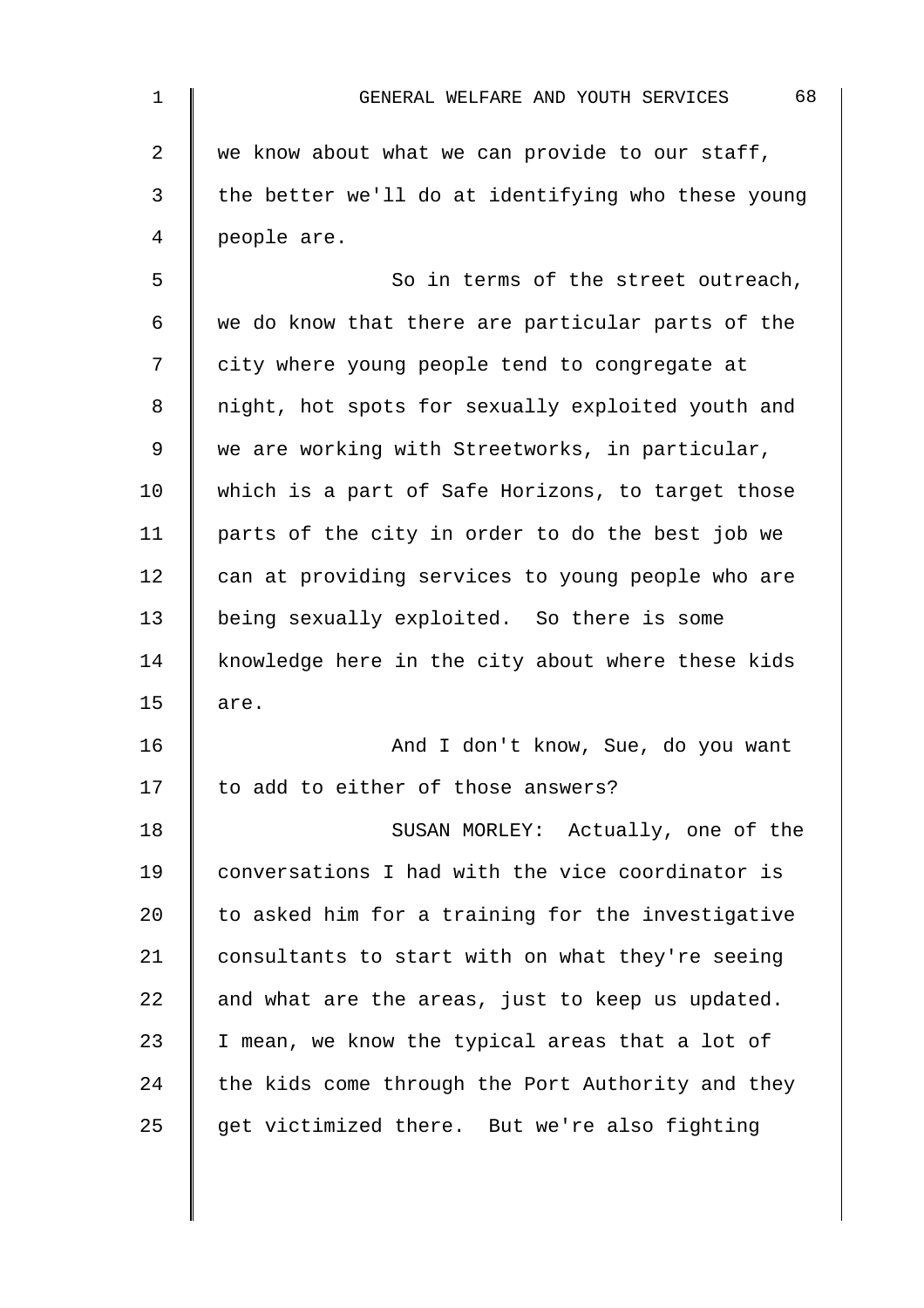| 1              | 69<br>GENERAL WELFARE AND YOUTH SERVICES           |
|----------------|----------------------------------------------------|
| $\overline{2}$ | technology now. The kids have iPhones, it's not    |
| 3              | always on the street like years ago, there are     |
| 4              | still some on the street, but with technology,     |
| 5              | that's the other thing that we have to keep up on. |
| $\epsilon$     | And it also sometimes helps us find the kids too,  |
| 7              | though, so                                         |
| 8              | COUNCIL MEMBER KING: So let me                     |
| 9              | just follow up.                                    |
| 10             | RONALD RICHTER: You had a third                    |
| 11             | question, I think--                                |
| 12             | COUNCIL MEMBER KING: Yes, okay,                    |
| 13             | please.                                            |
| 14             | RONALD RICHTER: --is more for                      |
| 15             | DYCD.                                              |
| 16             | DEBORAH HARPER: Right. In terms                    |
| 17             | of identifying the young people and helping them   |
| 18             | to understand that this isn't a lifestyle that you |
| 19             | want to keep and one day you will be 25 and this   |
| 20             | isn't what you want to be doing, we provide as     |
| 21             | much information at every entry point within our   |
| 22             | continuum as we can. So the street outreach        |
| 23             | workers, they have literature with them about      |
| 24             | sexual exploitation and, you know, and the gamut   |
| 25             | of youth services within New York City. And also   |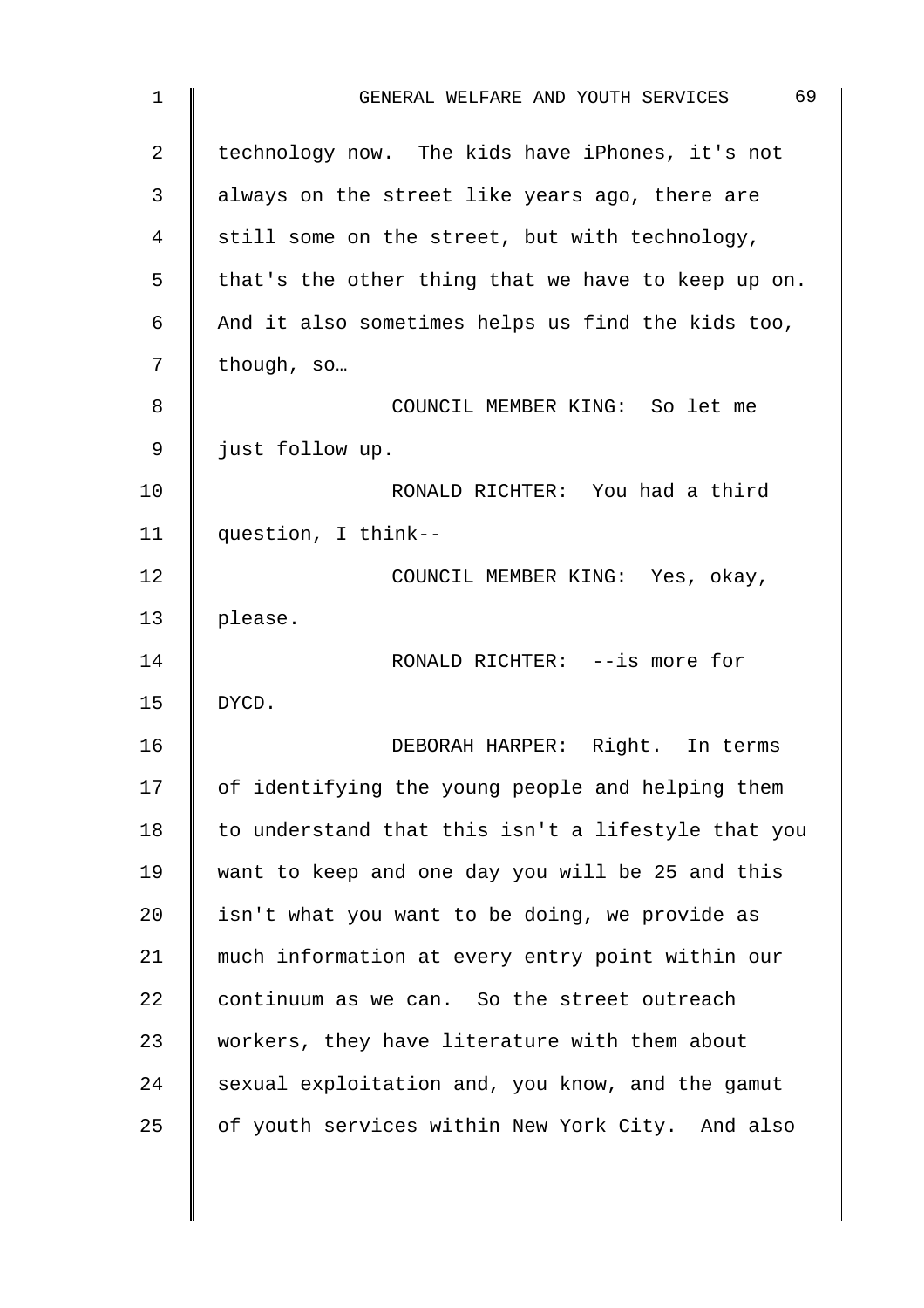| 1  | 70<br>GENERAL WELFARE AND YOUTH SERVICES           |
|----|----------------------------------------------------|
| 2  | they're given information of where our drop-in     |
| 3  | centers are. If they do not want to be             |
| 4  | transported when the street outreach team          |
| 5  | encounters them, they are given information and    |
| 6  | directions on how to get to one of our drop-in     |
| 7  | centers so that if they want to do that at another |
| 8  | time, in the morning, you know, they are given     |
| 9  | that information.                                  |
| 10 | So there's but so much that you can                |
| 11 | do when the youth is not willing to come in and    |
| 12 | receive services, but we do try to inundate them   |
| 13 | with the information so that when they do have     |
| 14 | that moment that they wake up and say, hey, this   |
| 15 | is it for me, they know exactly where they can go  |
| 16 | for services.                                      |
| 17 | COUNCIL MEMBER KING: Okay. Thank                   |
| 18 | you. Just two more. Just want to follow up, you    |
| 19 | mentioned that you all do know where the hotspots  |
| 20 | are, a number of hotspots are, so what is the plan |
| 21 | to kind of shut down those hotspots?               |
| 22 | DEBORAH HARPER: Well DYCD's role                   |
| 23 | is really to get the young person out of that      |
| 24 | hotspot into a safe space. I think that maybe      |
| 25 | what you're asking is in terms of law enforcement? |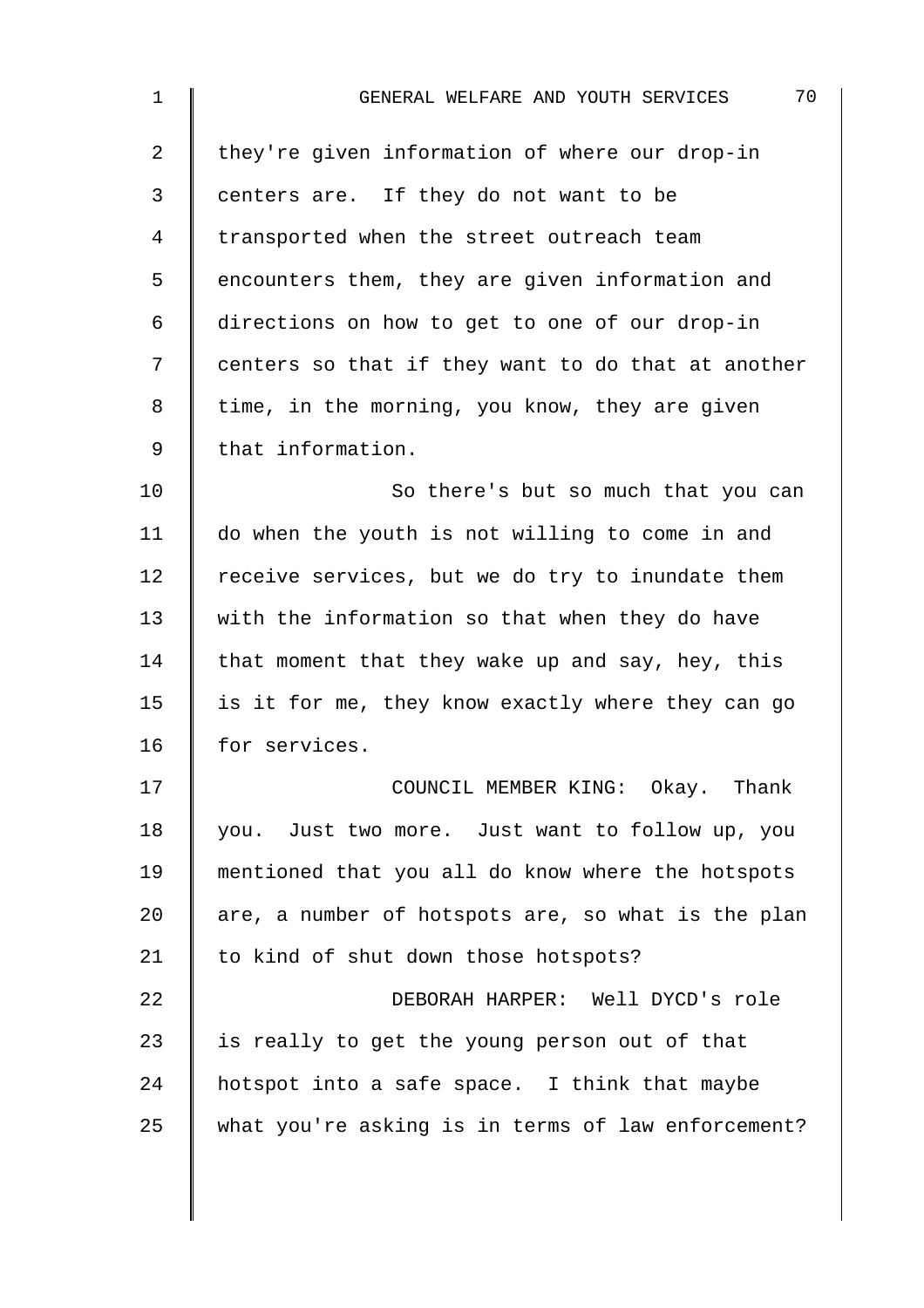| $\mathbf 1$ | 71<br>GENERAL WELFARE AND YOUTH SERVICES           |
|-------------|----------------------------------------------------|
| 2           | COUNCIL MEMBER KING: Yeah, I'm                     |
| 3           | just trying to hear because if we know there's a   |
| 4           | drug spot here, we try to shut it down. So now if  |
| 5           | we know this is a spot where prostitution, what's  |
| 6           | the plan to try to shut it down and, you know,     |
| 7           | pull those kids out of there into safety?          |
| 8           | RONALD RICHTER: Well so I use the                  |
| $\mathsf 9$ | expression hotspot, it's more--it's a place where  |
| 10          | kids hang out so it's not like they're out         |
| 11          | breaking the law where they're hanging out,        |
| 12          | they're--it's where kids congregate, so--          |
| 13          | COUNCIL MEMBER KING: I see.                        |
| 14          | RONALD RICHTER: --they're not                      |
| 15          | doing anything bad while they're hanging out other |
| 16          | than being, you know, kids. So it's an issue of    |
| 17          | the opportunity to go out and talk to kids and     |
| 18          | educate kids where they are and where they're at,  |
| 19          | and so we have to take advantage of that           |
| 20          | opportunity more than we have been doing. Because  |
| 21          | a lot of those young people, we think, are         |
| 22          | actually in foster care and so they go from where  |
| 23          | they're hanging out and get involved in bad stuff, |
| 24          | whether it's through activity they're involved in  |
| 25          | on the Internet or through pimps that they know,   |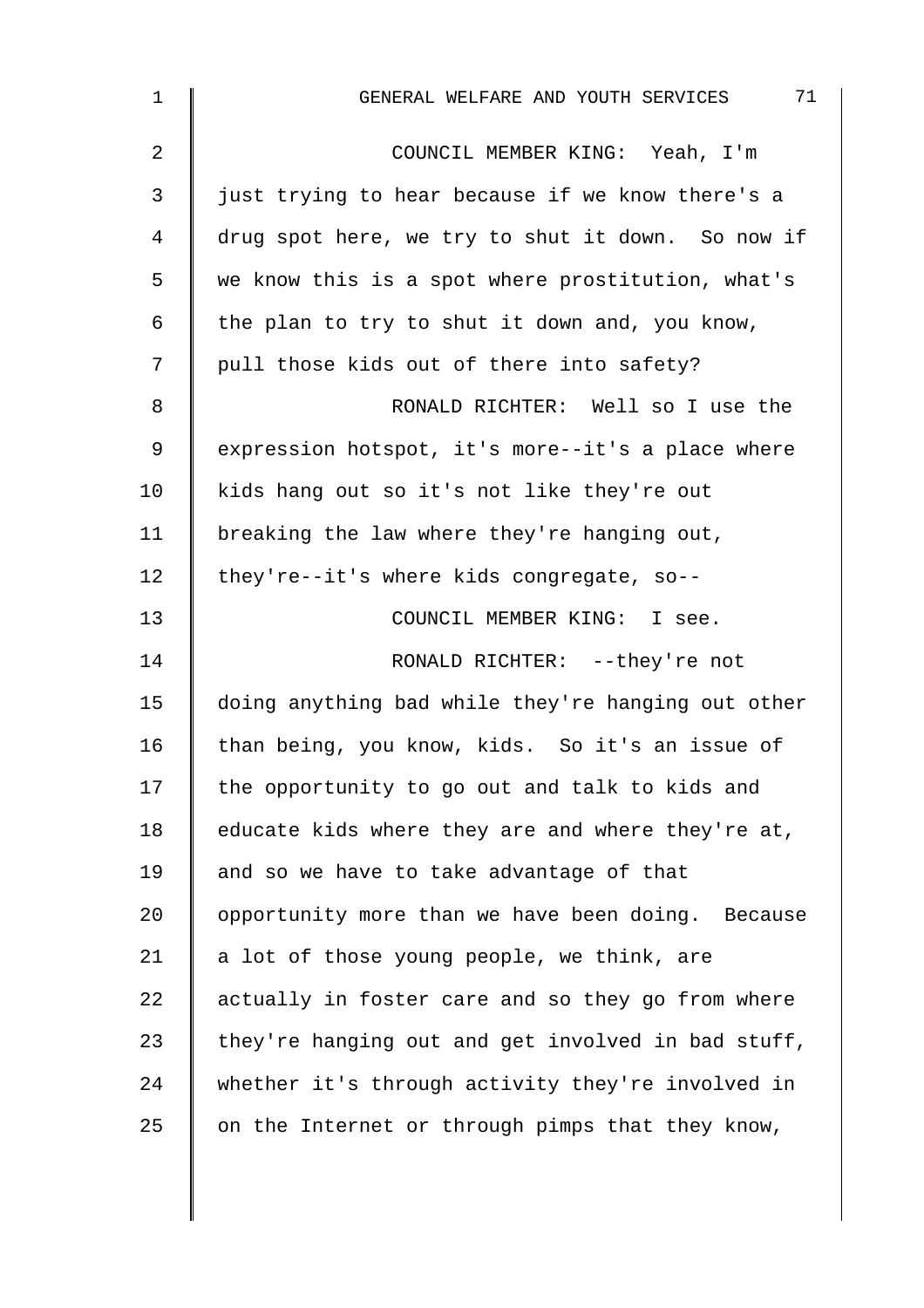| 1  | 72<br>GENERAL WELFARE AND YOUTH SERVICES           |
|----|----------------------------------------------------|
| 2  | et cetera. And so we know where they're hanging    |
| 3  | out and--                                          |
| 4  | COUNCIL MEMBER KING: Okay.                         |
| 5  | RONALD RICHTER: -- we need to do a                 |
| 6  | better job of providing them with information on a |
| 7  | wavelength that they can connect with and we       |
| 8  | haven't, I don't think, been doing that as         |
| 9  | effectively as we could be.                        |
| 10 | COUNCIL MEMBER KING: Okay. So it                   |
| 11 | leads me to my next question, just if you just     |
| 12 | bear with me.                                      |
| 13 | RONALD RICHTER: [Interposing] And                  |
| 14 | I do want to answer your other question as well,   |
| 15 | which is I think what makes this the most          |
| 16 | challenging issue maybe we have, which is that,    |
| 17 | you know, the Gateways program, which is a         |
| 18 | fantastic program that JCCA runs for this          |
| 19 | population works when a young person is ready to   |
| 20 | sort of give up the life, they've sort of had this |
| 21 | epiphany and they say I'm ready to work towards    |
| 22 | changing my life. Many of these young people are   |
| 23 | not there--                                        |
| 24 | COUNCIL MEMBER KING: Right.                        |
| 25 | RONALD RICHTER: --they're very                     |
|    |                                                    |
|    |                                                    |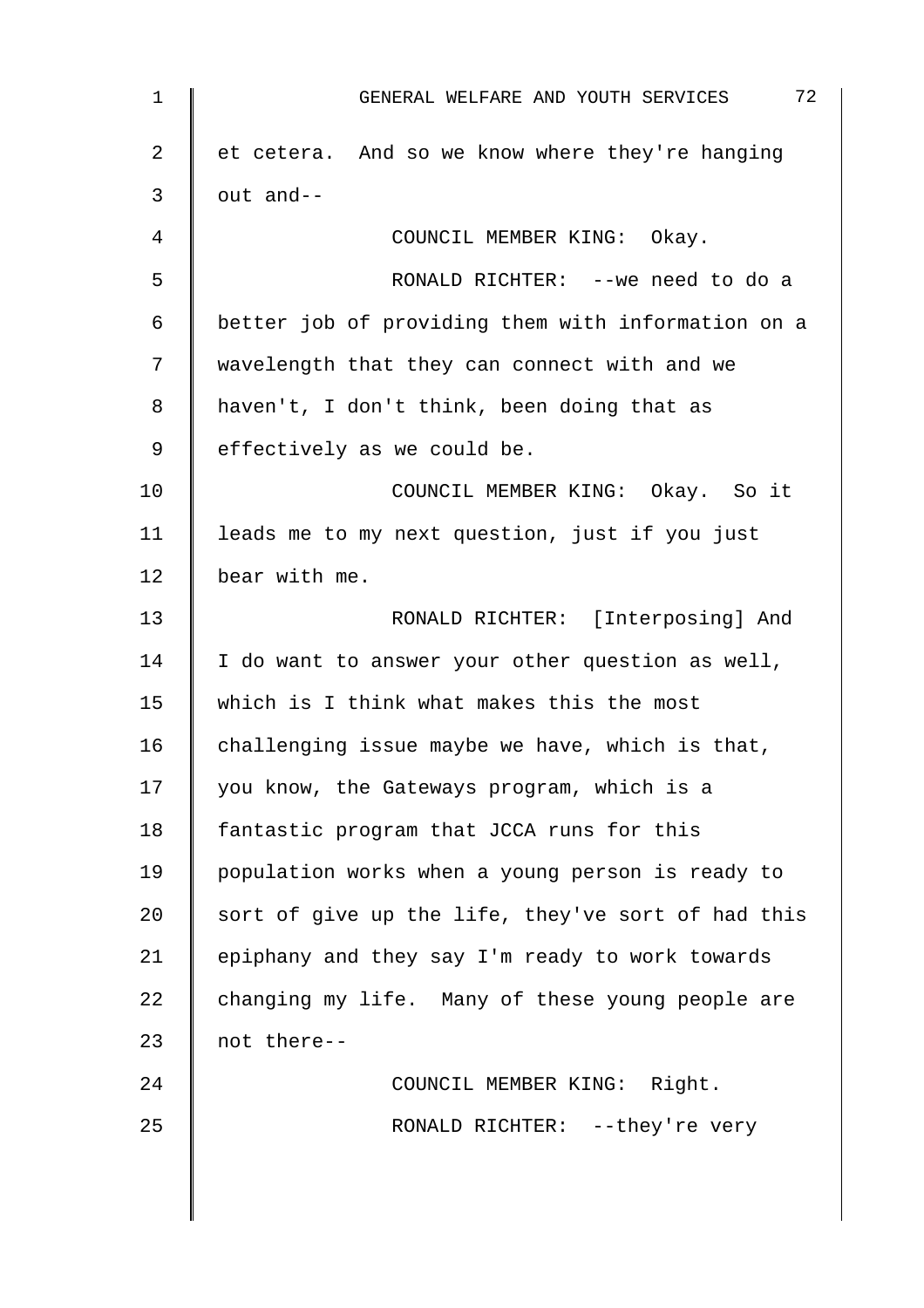| 1              | 73<br>GENERAL WELFARE AND YOUTH SERVICES           |
|----------------|----------------------------------------------------|
| $\overline{2}$ | happy with this life: They're getting money,       |
| 3              | they're experiencing going out to restaurants and  |
| 4              | living a life that they've never had before. And   |
| 5              | the best comparison I can make from when I was a   |
| $\epsilon$     | teenager is people who I knew who got involved in  |
| 7              | a cult and they were sort of living this life      |
| 8              | where they had to be deprogrammed--                |
| $\mathsf 9$    | COUNCIL MEMBER KING: Right.                        |
| 10             | RONALD RICHTER: --and our kids                     |
| 11             | really do need to be deprogrammed when they--      |
| 12             | COUNCIL MEMBER KING: True.                         |
| 13             | RONALD RICHTER: --get involved in                  |
| 14             | this because it's a total separate thing from what |
| 15             | their home life is about and they've made a very   |
| 16             | deliberate choice to be a part of it, and getting  |
| 17             | them out of it is really about deprogramming.      |
| 18             | COUNCIL MEMBER KING: Yeah. So I                    |
| 19             | don't want to beat the foster care system over the |
| 20             | head, I don't want to do that because I know it's  |
| 21             | challenging enough, but what do you do when you    |
| 22             | have programs that you find that are ineffective-- |
| 23             | and I'm not just talking about the kids that need  |
| 24             | to be deprogrammed, but if you have programs that  |
| 25             | you find that are ineffective or even if you have  |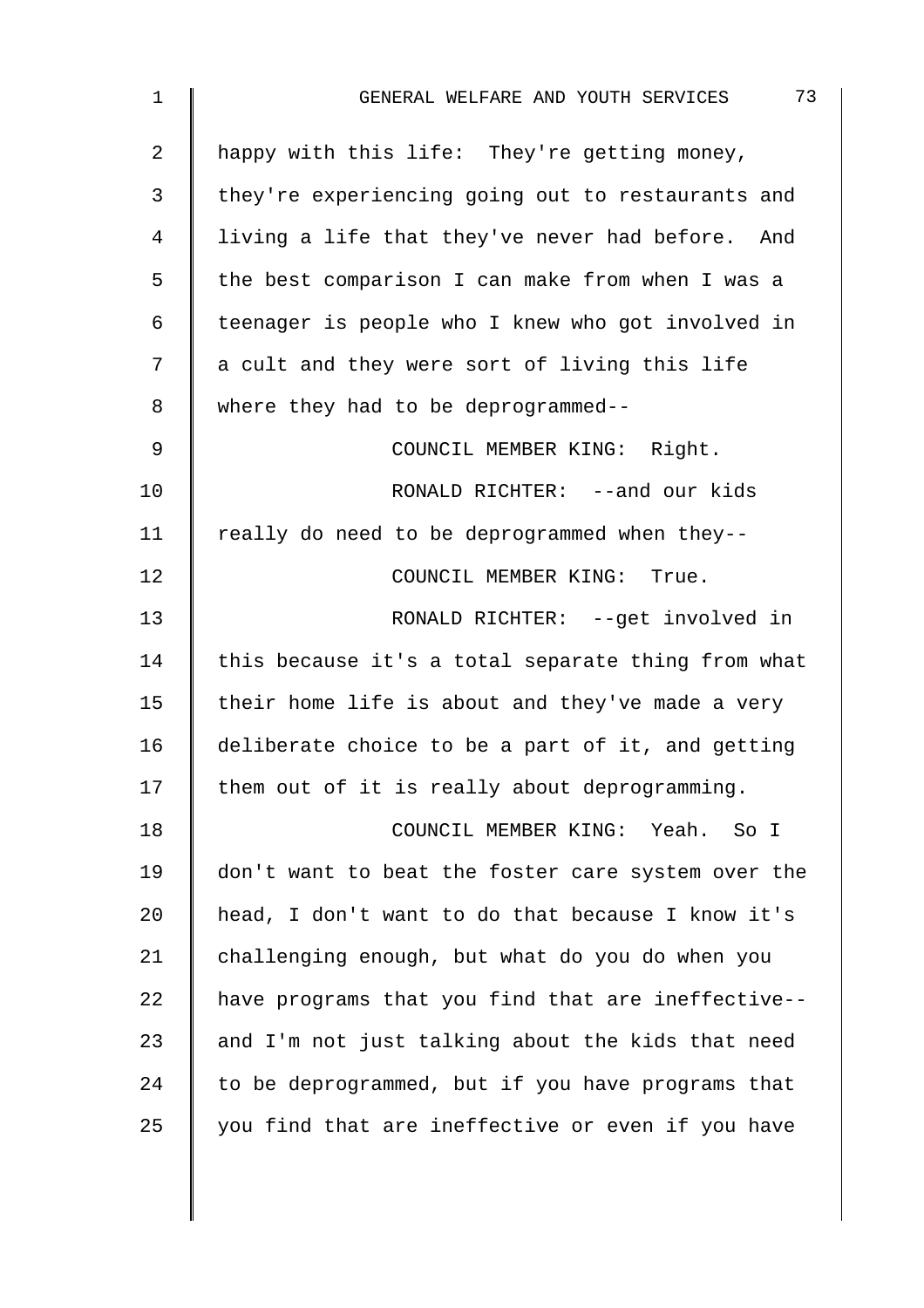| $\mathbf 1$    | 74<br>GENERAL WELFARE AND YOUTH SERVICES          |
|----------------|---------------------------------------------------|
| 2              | workers who, no matter how amount of training     |
| 3              | they've gone through, they just can't seem to     |
| $\overline{4}$ | deliver young people to sanity again, what do we  |
| 5              | do with that team that you have in place? How do  |
| 6              | you deal with that?                               |
| 7              | RONALD RICHTER: So we have, at ACS                |
| 8              | we have monitors that monitor our programs and we |
| $\mathsf 9$    | have a scorecard is what we call it that scores   |
| 10             | our agencies, and we have a whole range of ways   |
| 11             | that we go about ensuring that our programs are   |
| 12             | delivering the outcomes that we expect. We        |
| 13             | currently have programs that are on heightened    |
| 14             | monitoring that are on different levels of        |
| 15             | probation, and we take their contracts away if    |
| 16             | they don't perform the way that they're supposed  |
| 17             | to perform.                                       |
| 18             | I mean, we obviously give programs                |
| 19             | an opportunity to improve. We have an Agency      |
| 20             | Program Assistance department that goes out and   |
| 21             | helps programs try to improve. We shut down       |
| 22             | intake for programs that are not performing       |
| 23             | properly. But we ultimately take away contracts.  |
| 24             | COUNCIL MEMBER KING: Okay.                        |
| 25             | RONALD RICHTER: Is that your                      |
|                |                                                   |
|                |                                                   |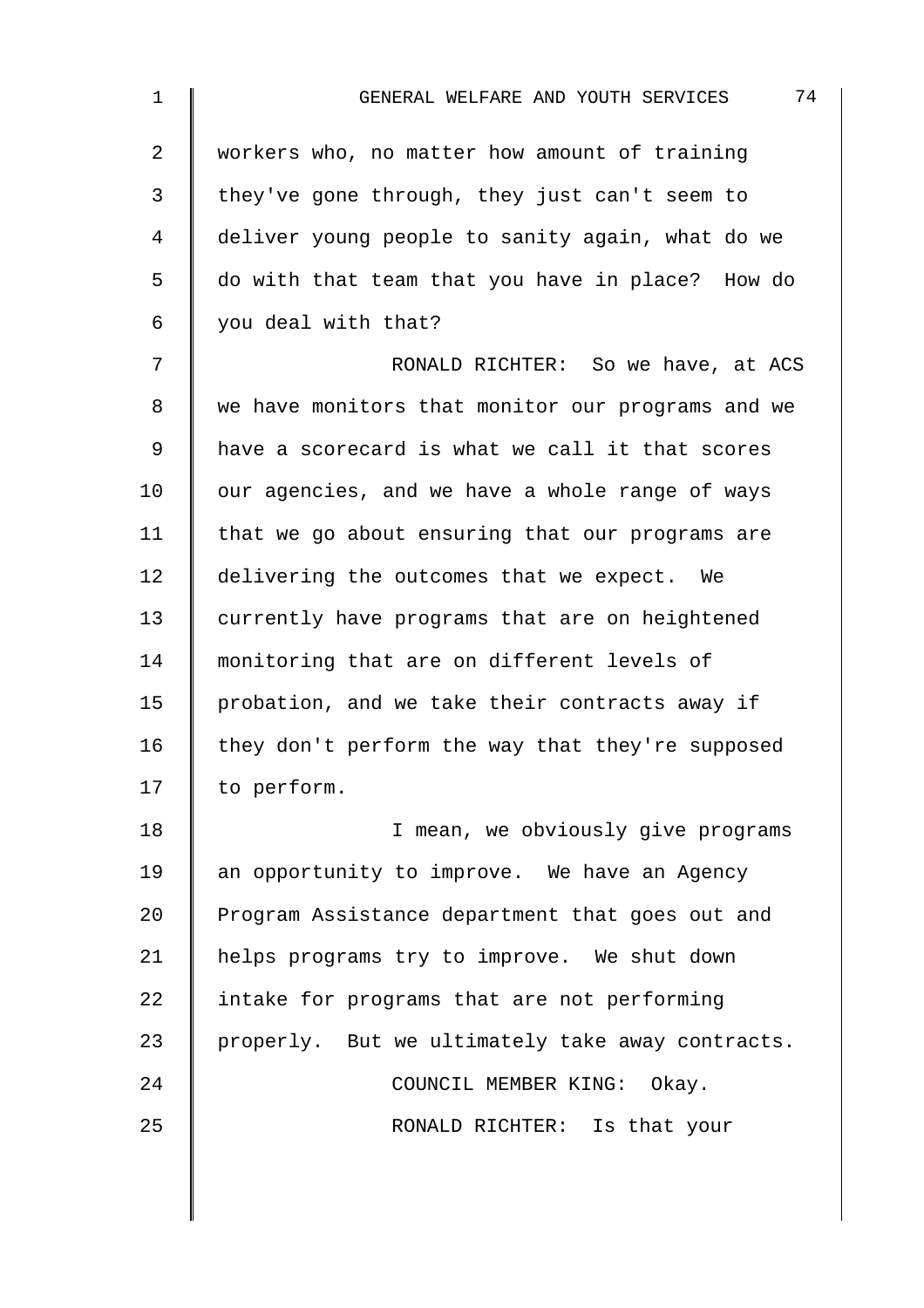| 1  | 75<br>GENERAL WELFARE AND YOUTH SERVICES           |
|----|----------------------------------------------------|
| 2  | question?                                          |
| 3  | COUNCIL MEMBER KING: Well thank                    |
| 4  | you because that's good to know because I've been  |
| 5  | in the foster care system or working in it and     |
| 6  | I've seen how some of them just aren't doing what  |
| 7  | these children need to get done--                  |
| 8  | RONALD RICHTER: Yeah.                              |
| 9  | COUNCIL MEMBER KING: -- but still                  |
| 10 | they get the contract, they still get the funding, |
| 11 | and at the end of the day, our kids are the ones   |
| 12 | that still struggle. So thank you, thank you for   |
| 13 | answering my questions, and I appreciate--         |
| 14 | [Crosstalk]                                        |
| 15 | CHAIRPERSON FIDLER: [Interposing]                  |
| 16 | Thank you, Council Member. And we've been joined   |
| 17 | by Council Members Lander and Brewer.              |
| 18 | And Council Member King actually                   |
| 19 | touched on a couple of the areas that I was going  |
| 20 | to follow up on, so let's just go with that last   |
| 21 | one. You know, what happens when you identify a    |
| 22 | sexually exploited young person and the problem is |
| 23 | at their foster care placement? It's either if     |
| 24 | another young person there or, God, even worse, a  |
| 25 | supervisor, what do you do then?                   |
|    |                                                    |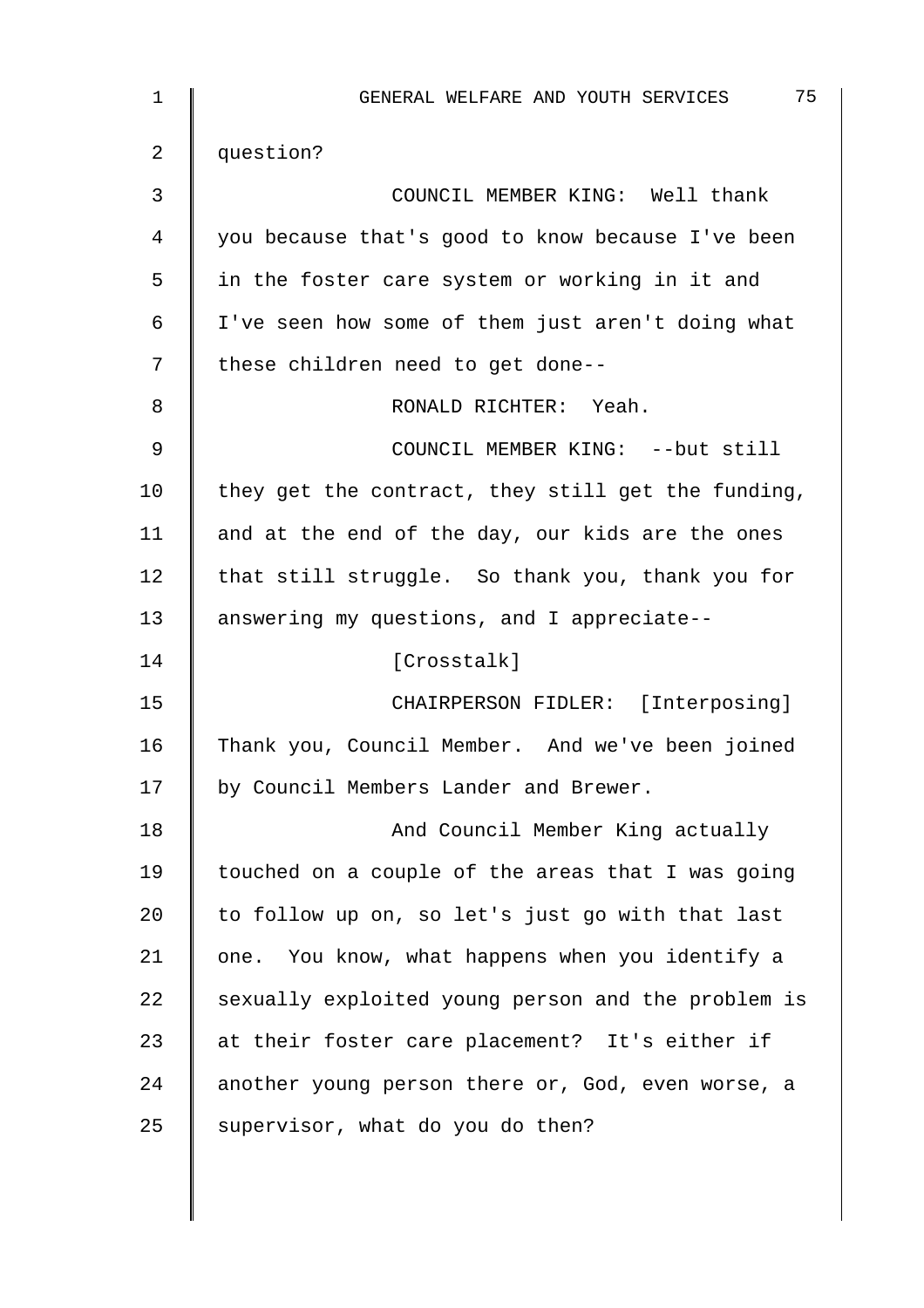| 1  | 76<br>GENERAL WELFARE AND YOUTH SERVICES           |
|----|----------------------------------------------------|
| 2  | RONALD RICHTER: Okay. So if it's                   |
| 3  | a--first of all, if a crime is occurring, the      |
| 4  | police are called. And I have found myself saying  |
| 5  | that to a foster care provider, you know, if       |
| 6  | there's criminal activity afoot, then the police   |
| 7  | are contacted because that's what should happen.   |
| 8  | CHAIRPERSON FIDLER: Do you have                    |
| 9  | any statistics on how often that happens in your   |
| 10 | system?                                            |
| 11 | RONALD RICHTER: I don't have it at                 |
| 12 | the ready, but--                                   |
| 13 | CHAIRPERSON FIDLER: [Interposing]                  |
| 14 | But you compile those?                             |
| 15 | RONALD RICHTER: Do we compile data                 |
| 16 | $on--$                                             |
| 17 | CHAIRPERSON FIDLER: [Interposing]                  |
| 18 | Right, do you know how often one of your providers |
| 19 | calls the police because there's criminal activity |
| 20 | going on?                                          |
| 21 | RONALD RICHTER: [Interposing] I                    |
| 22 | don't think I do, I don't think I do.              |
| 23 | Fortunately, I don't think it's something that's-- |
| 24 | [Crosstalk]                                        |
| 25 | CHAIRPERSON FIDLER: [Interposing]                  |
|    |                                                    |
|    |                                                    |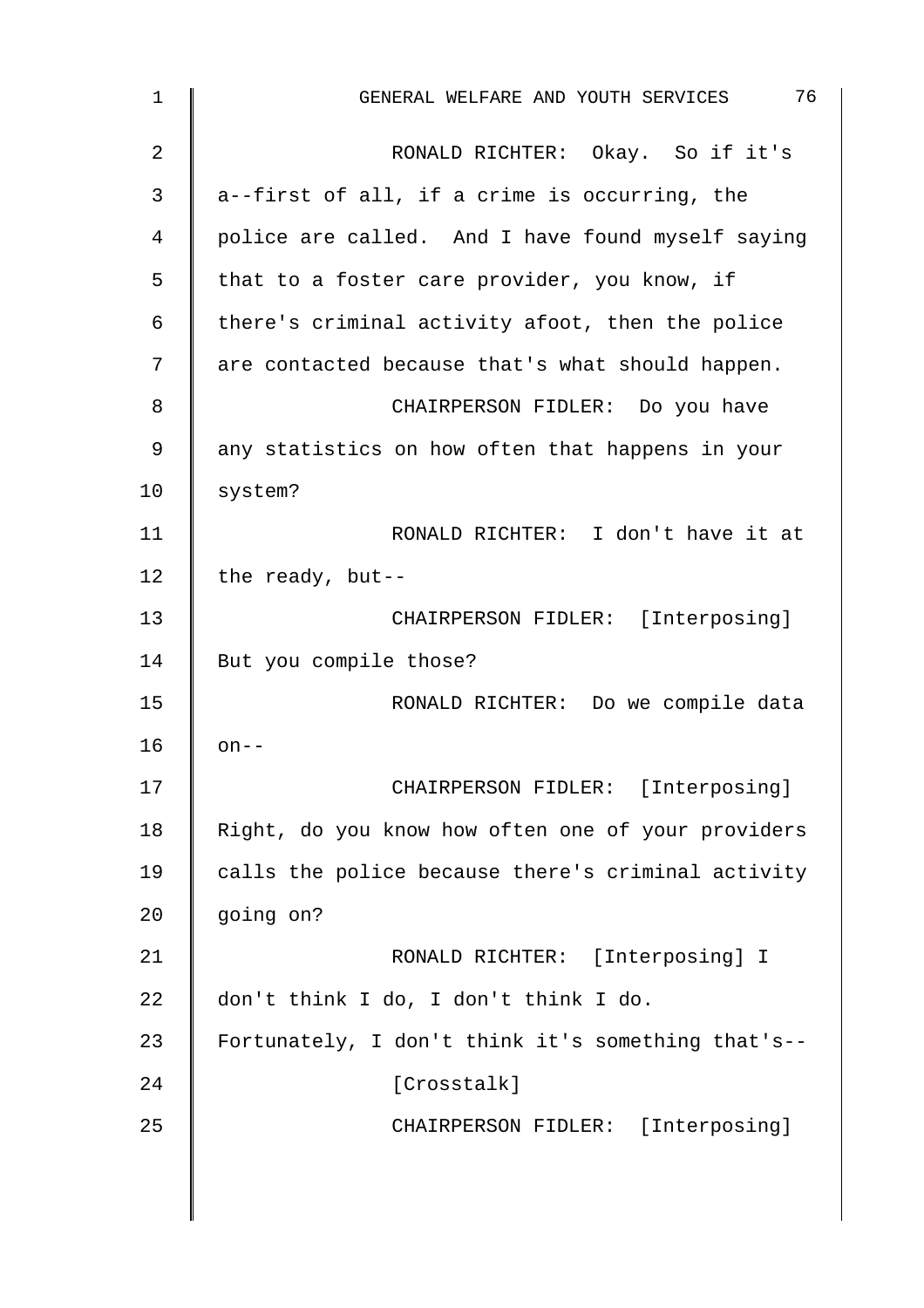| $\mathbf 1$ | 77<br>GENERAL WELFARE AND YOUTH SERVICES           |
|-------------|----------------------------------------------------|
| 2           | Commissioner, wouldn't you think that's something  |
| 3           | you'd want to know? I mean, each time it happens-  |
| 4           |                                                    |
| 5           | [Crosstalk]                                        |
| 6           | RONALD RICHTER: [Interposing] Yes,                 |
| 7           | and I'm sure--                                     |
| 8           | CHAIRPERSON FIDLER: I mean, if                     |
| 9           | there's one provider that has a repeated--         |
| 10          | [Crosstalk]                                        |
| 11          | RONALD RICHTER: Absolutely.                        |
| 12          | CHAIRPERSON FIDLER: -- history.                    |
| 13          | RONALD RICHTER: And I'm sure I do                  |
| 14          | know because they're required to tell me, but      |
| 15          | whether--your question was do I compile it, and I  |
| 16          | don't believe I compile it but I am required to    |
| 17          | know, as the commissioner, when something like     |
| 18          | that happens, so the answer is, of course, I know  |
| 19          | about it. The--                                    |
| 20          | CHAIRPERSON FIDLER: [Interposing]                  |
| 21          | Would you object if this bill required you as well |
| 22          | to compile criminal complaints of a sexual nature, |
| 23          | a sexual exploitation nature at your facilities?   |
| 24          | RONALD RICHTER: You mean with our                  |
| 25          | providers or because, I mean, I think that some    |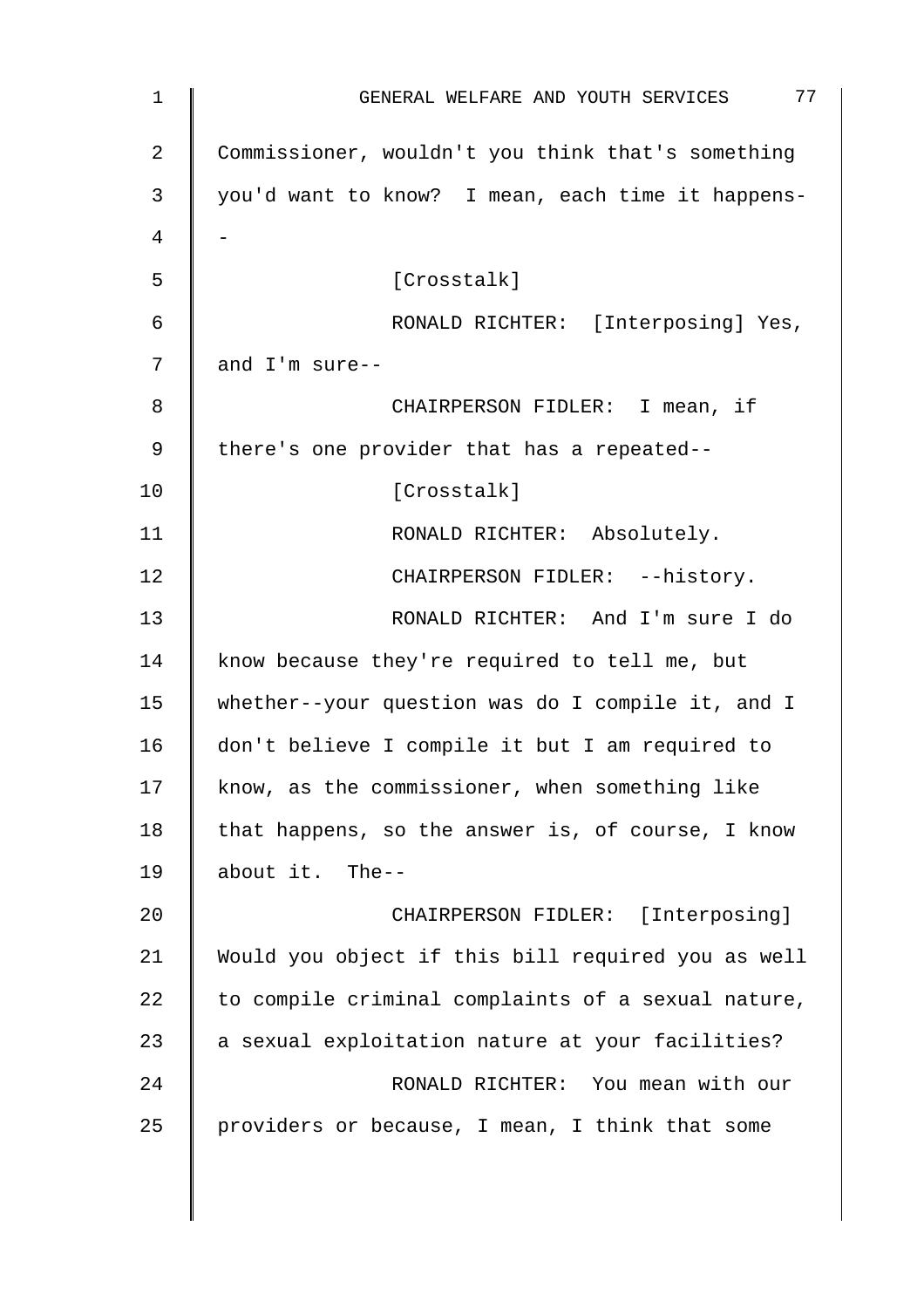| 1  | 78<br>GENERAL WELFARE AND YOUTH SERVICES           |
|----|----------------------------------------------------|
| 2  | data is actually collected with respect to our     |
| 3  | secure facilities and published, if I'm correct.   |
| 4  | CHAIRPERSON FIDLER: [Interposing]                  |
| 5  | Well with respect to your providers in secured--   |
| 6  | you know, all the programs that are housing young  |
| 7  | people, I mean--                                   |
| 8  | RONALD RICHTER: [Interposing]                      |
| 9  | Yeah, I mean, I would--                            |
| 10 | CHAIRPERSON FIDLER: -- have a                      |
| 11 | problem with that, that'd be--                     |
| 12 | [Crosstalk]                                        |
| 13 | RONALD RICHTER: I would be happy                   |
| 14 | to review any language that you want to share with |
| 15 | me and, obviously, I think this is a very          |
| 16 | important issue for sure.                          |
| 17 | CHAIRPERSON FIDLER: Well I'm not                   |
| 18 | asking you to review language we haven't written   |
| 19 | yet, but I'm just asking whether the concept is    |
| 20 | okay with you.                                     |
| 21 | RONALD RICHTER: I mean, I think                    |
| 22 | this is a really important issue, I think that     |
| 23 | kids being the victims of crimes in foster care is |
| 24 | something that we all should take seriously, and   |
| 25 | so I would be happy to look at what you're         |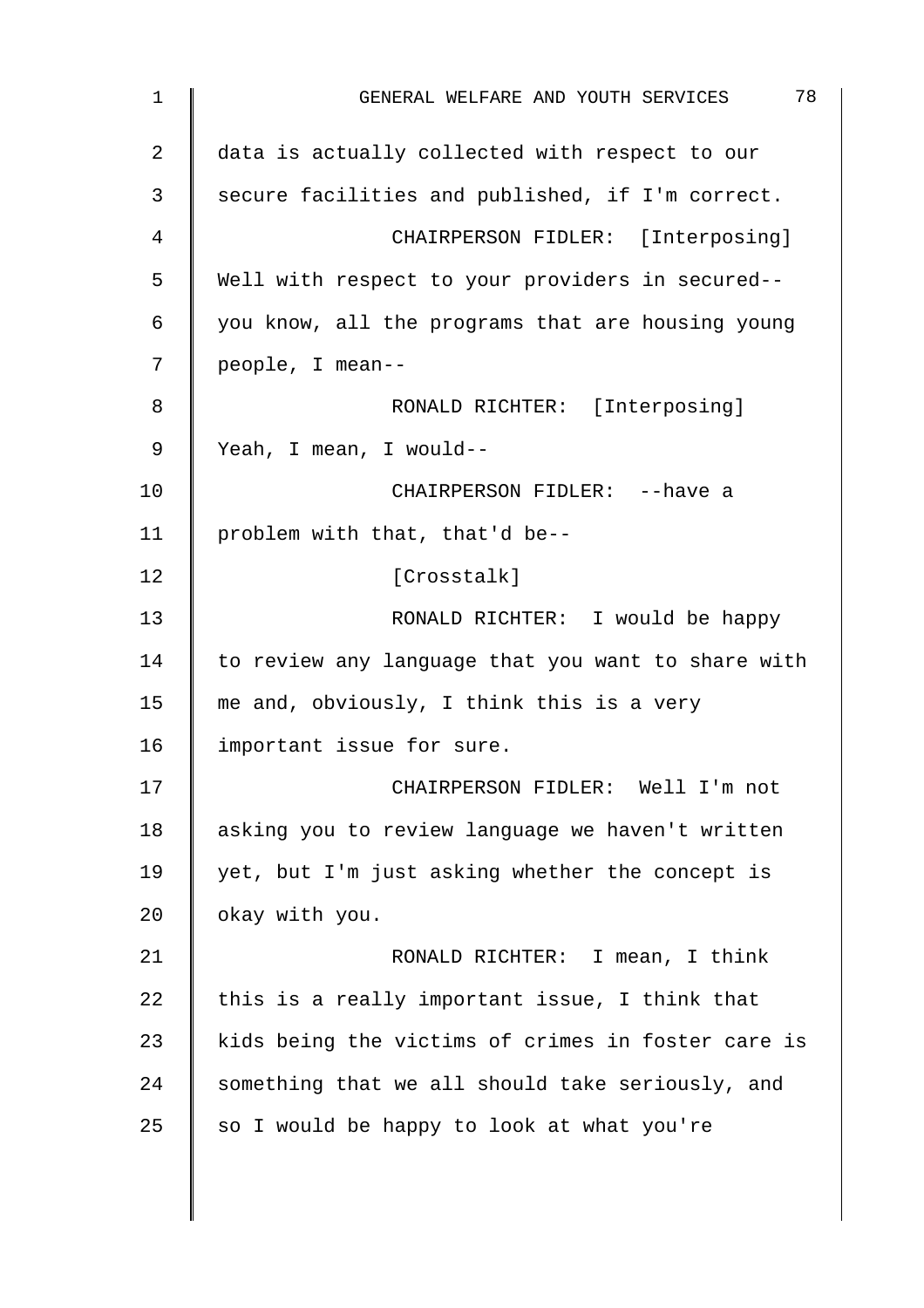| 1  | 79<br>GENERAL WELFARE AND YOUTH SERVICES           |
|----|----------------------------------------------------|
| 2  | interested in collecting data on and talk about    |
| 3  | for sure.                                          |
| 4  | CHAIRPERSON FIDLER: Okay.                          |
| 5  | RONALD RICHTER: Getting on to your                 |
| 6  | next question though, when a child on child issue  |
| 7  | occurs in a foster care setting, it should be      |
| 8  | reported because everyone who works in these       |
| 9  | settings are mandated reporters under the social   |
| 10 | services law and that prompts an investigation by  |
| 11 | our Office of Special Investigations and then      |
| 12 | there is a child protective investigation that is  |
| 13 | conducted, and then a determination is made as to  |
| 14 | whether that investigation results in a finding of |
| 15 | some credible evidence of abuse or maltreatment,   |
| 16 | and so there's an investigation.                   |
| 17 | CHAIRPERSON FIDLER: I'm also sure                  |
| 18 | there's a fine line in the child on child          |
| 19 | situation, that may be difficult even--            |
| 20 | RONALD RICHTER: [Interposing] With                 |
| 21 | $statf--$                                          |
| 22 | CHAIRPERSON FIDLER: -- to know when                |
| 23 | someone is consenting--                            |
| 24 | RONALD RICHTER: -- with staff as                   |
| 25 | well.                                              |
|    |                                                    |
|    |                                                    |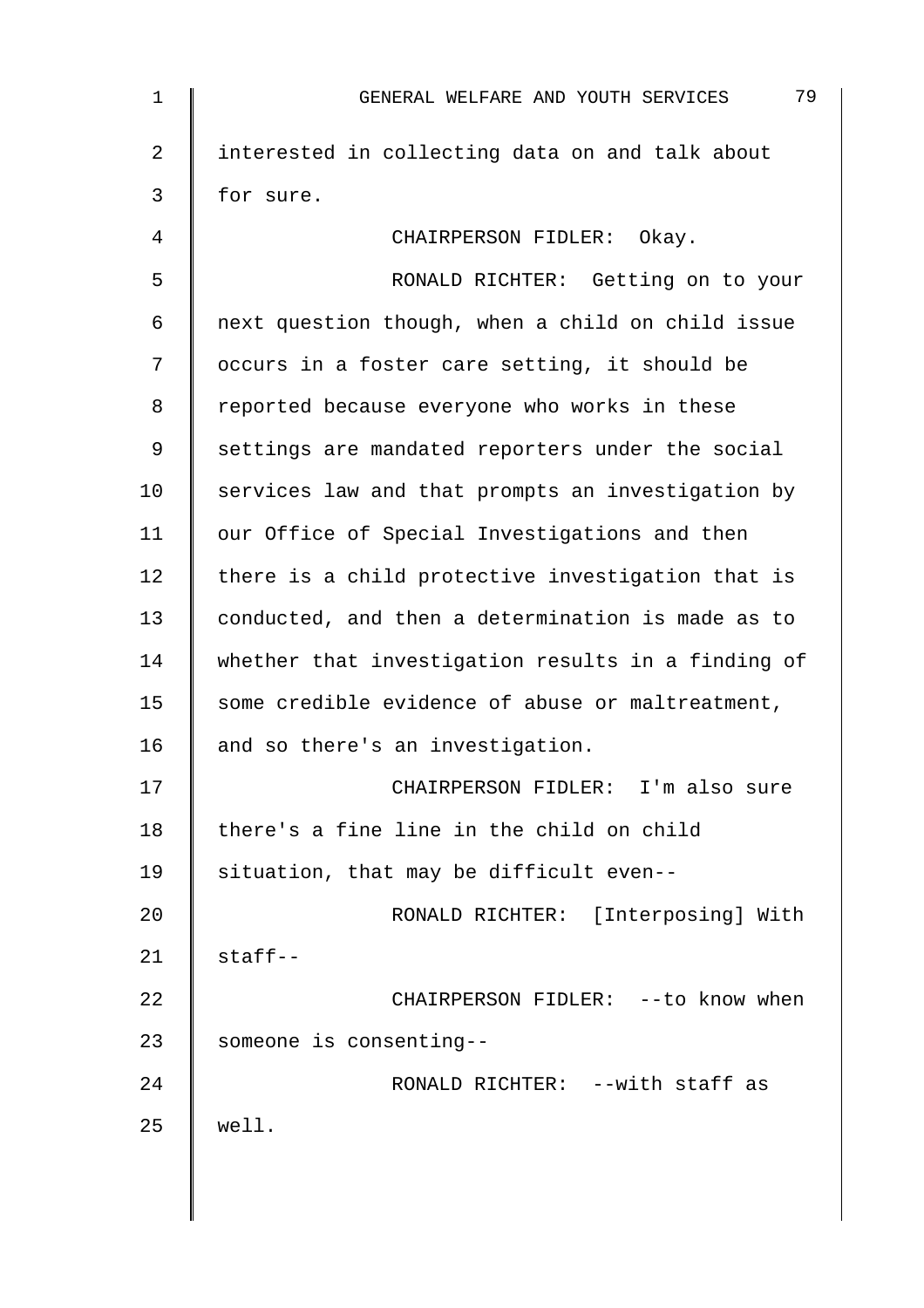| $\mathbf 1$ | 80<br>GENERAL WELFARE AND YOUTH SERVICES           |
|-------------|----------------------------------------------------|
| 2           | CHAIRPERSON FIDLER: --and someone                  |
| 3           | $is--$                                             |
| 4           | RONALD RICHTER: [Interposing] I                    |
| 5           | mean, I just want to make clear that what happens  |
| 6           | in those situations in any case, whether there is  |
| 7           | a criminal investigation or not, there is a child  |
| 8           | protective investigation.                          |
| 9           | CHAIRPERSON FIDLER: Well but where                 |
| 10          | I was going was that there may be activity that    |
| 11          | appears consensual but really is more subject to   |
| 12          | peer pressure or bullying of some kind that can be |
| 13          | much more subtle.                                  |
| 14          | The other topic that Council Member                |
| 15          | King touched on was the NYPD. About four years     |
| 16          | ago, we had a hearing where we had someone from    |
| 17          | the Dallas PD participate and talked about, you    |
| 18          | know, what they do in Dallas which sounded         |
| 19          | strikingly progressive. And the question I have,   |
| 20          | I assume that this interagency task force you      |
| 21          | described in your testimony, the NYPD sits on      |
| 22          | that?                                              |
| 23          | SUSAN MORLEY: There is the                         |
| 24          | criminal justice coordinators task force that the  |
| 25          | NYPD is on as well as ACS, as well as a lot of the |
|             |                                                    |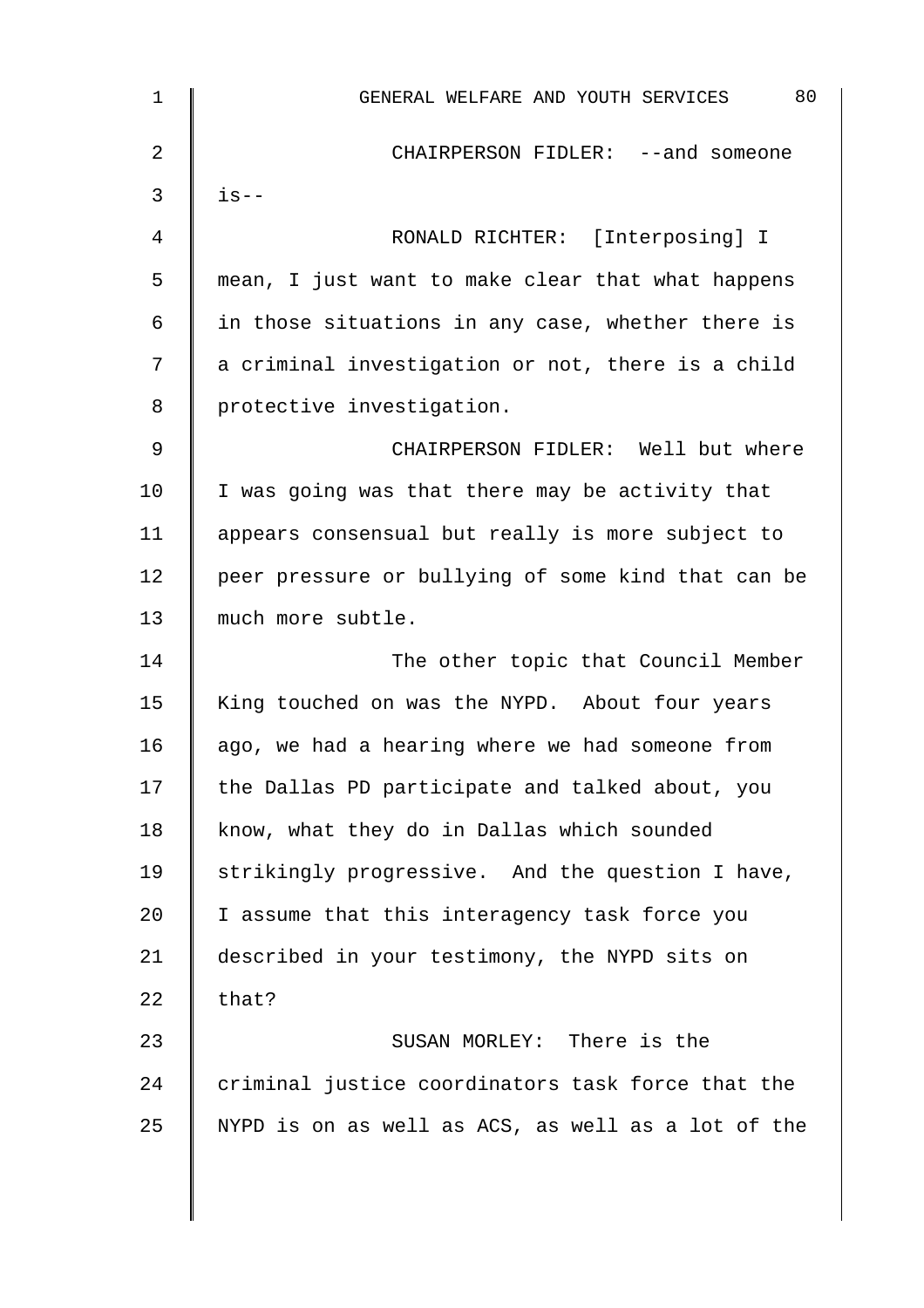| 1              | 81<br>GENERAL WELFARE AND YOUTH SERVICES           |
|----------------|----------------------------------------------------|
| $\overline{2}$ | provider agencies. The task force the              |
| 3              | commissioner mentioned is more a high-level task   |
| 4              | force that the deputy mayor runs. So there's       |
| 5              | different levels of task forces in the city.       |
| 6              | CHAIRPERSON FIDLER: [Interposing]                  |
| 7              | Oh, on that high-level task force, do we have the  |
| 8              | NYPD--                                             |
| 9              | [Crosstalk]                                        |
| 10             | SUSAN MORLEY: [Interposing] Well                   |
| 11             | yeah, she does, she--                              |
| 12             | CHAIRPERSON FIDLER: Okay.                          |
| 13             | SUSAN MORLEY: --she does, yes.                     |
| 14             | CHAIRPERSON FIDLER: All right. So                  |
| 15             | regardless of who runs it, it would strike me that |
| 16             | a properly and fully trained police force would be |
| 17             | the best--well not the best, but a valuable        |
| 18             | supplement to any street outreach that we're able  |
| 19             | to fund and I just want to encourage you to        |
| 20             | include them in. The cops see a lot of stuff that  |
| 21             | our very, very limited street outreach team can't  |
| 22             | possibly get to. And certainly I assume that       |
| 23             | their handbook does tell them that when they pick  |
| 24             | up a 16-year old or a 17-year old and they know    |
| 25             | that they're 16 or 17 for street work, that they   |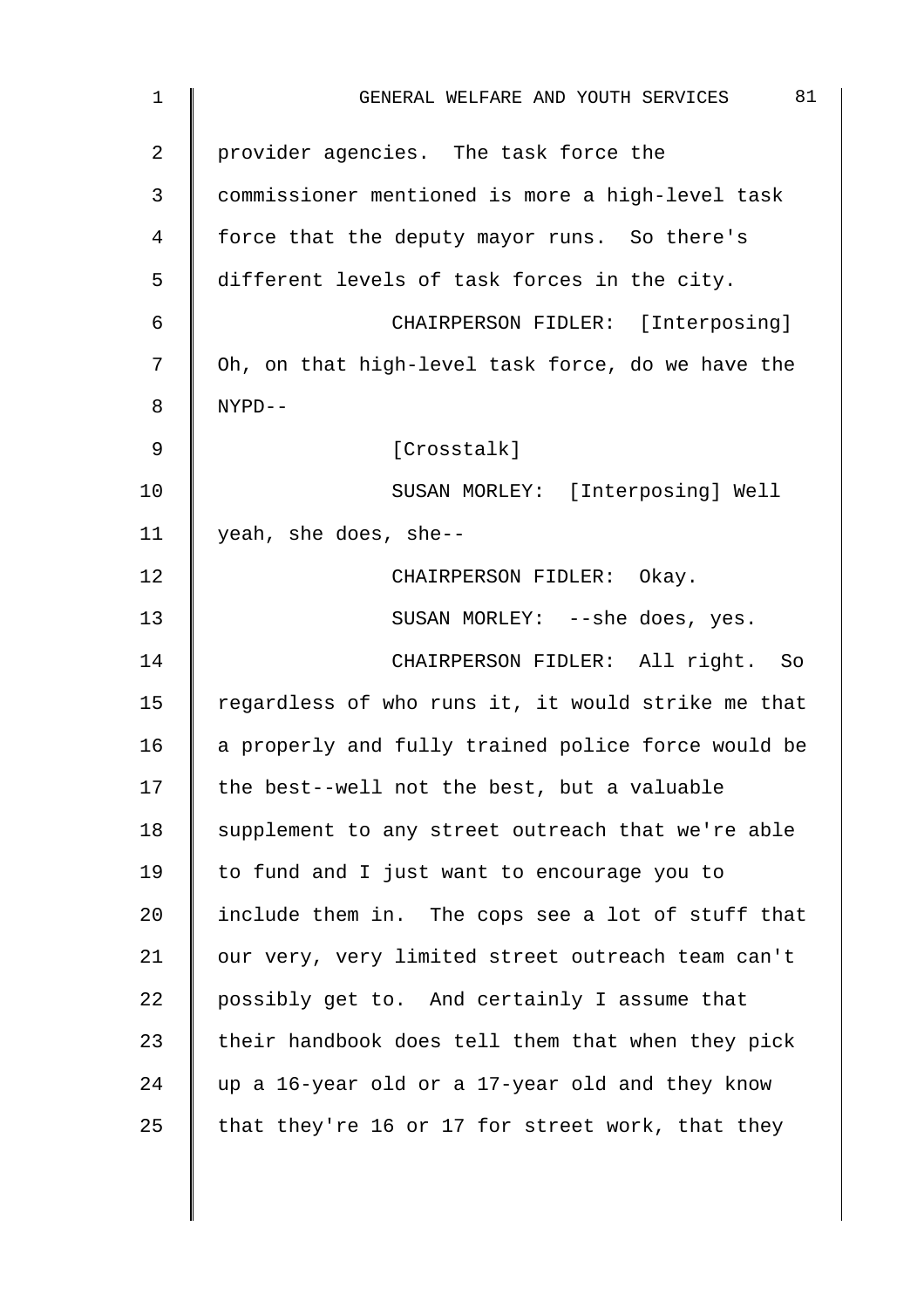| 1           | 82<br>GENERAL WELFARE AND YOUTH SERVICES           |
|-------------|----------------------------------------------------|
| 2           | know right away to treat them as a victim and not  |
| 3           | as a criminal. I certainly hope that is            |
| 4           | happening.                                         |
| 5           | RONALD RICHTER:<br>I mean, I want to               |
| 6           | say that we work very closely with the police      |
| 7           | department on our cases and, you know, the issue   |
| 8           | for us is always what's the best approach to the   |
| $\mathsf 9$ | individual case that we're working on; and         |
| 10          | sometimes the police department can be very        |
| 11          | helpful in an investigation, depending on where we |
| 12          | are, and other times, that may not be the case.    |
| 13          | But we've had a very collaborative relationship    |
| 14          | with the police department in terms of some of the |
| 15          | specific cases that our investigative consultants  |
| 16          | have been working on to sometimes to very positive |
| 17          | results for young people.                          |
| 18          | CHAIRPERSON FIDLER: Okay. Now let                  |
| 19          | me follow up just on a question that Council       |
| 20          | Member Arroyo, she kind of brought the topic up in |
| 21          | general. I know that some studies that we've done  |
| 22          | on runaway and homeless youth, we've had           |
| 23          | identifiers put in so we knew we weren't counting  |
| 24          | the same person multiple times without crossing    |
| 25          | the line of disclosing their personal identities.  |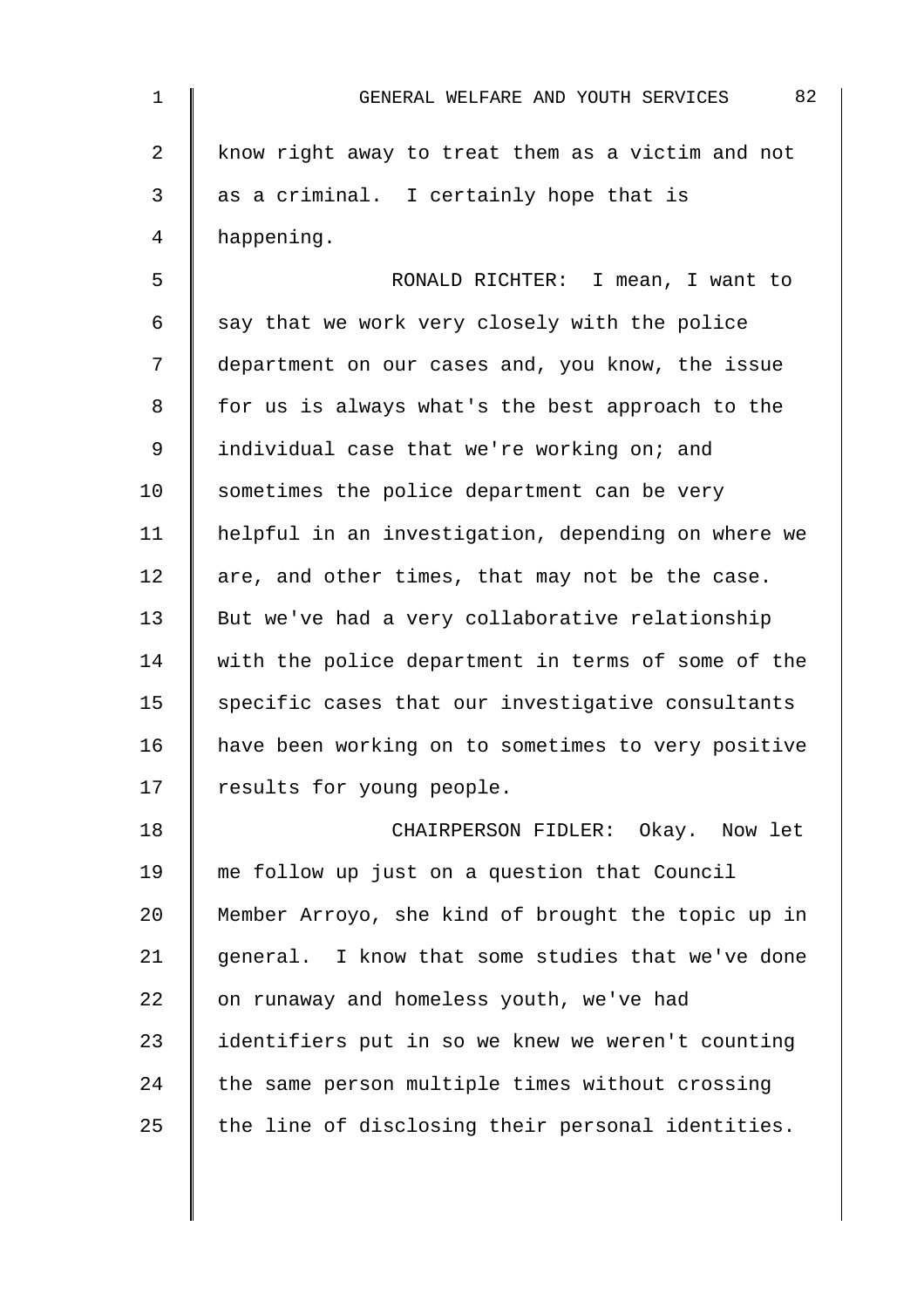| $\mathbf 1$    | 83<br>GENERAL WELFARE AND YOUTH SERVICES           |
|----------------|----------------------------------------------------|
| $\overline{2}$ | In Intro 866-A, will you guys know whether or not  |
| 3              | the person that you're reporting as having had     |
| 4              | contact with ACS is the same or different from     |
| 5              | someone who had contact with DYCD?                 |
| 6              | RONALD RICHTER: So part of the                     |
| 7              | reason that we want to have somebody look at this, |
| 8              | a consultant look at this, is that's one of the    |
| 9              | reasons that we're interested in that. That you    |
| 10             | raise one of the issues that we're concerned. In   |
| 11             | other words, the quality of the data. Because      |
| 12             | young people sometimes use aliases, our own        |
| 13             | systems sometimes don't capture information        |
| 14             | correctly. This is an area around which we want    |
| 15             | to be cautious so that the data is actually        |
| 16             | reliable.                                          |
| 17             | CHAIRPERSON FIDLER: Oh, so if the                  |
| 18             | legislation were to use the words unique           |
| 19             | individuals or something like that and leave the   |
| 20             | process of how you work towards making sure that   |
| 21             | those individuals unique without disclosing their  |
| 22             | personal identity, that would be something that    |
| 23             | we--you could look at it.                          |
| 24             | But I'm also more concerned or as                  |
| 25             | much concerned with knowing which individuals have |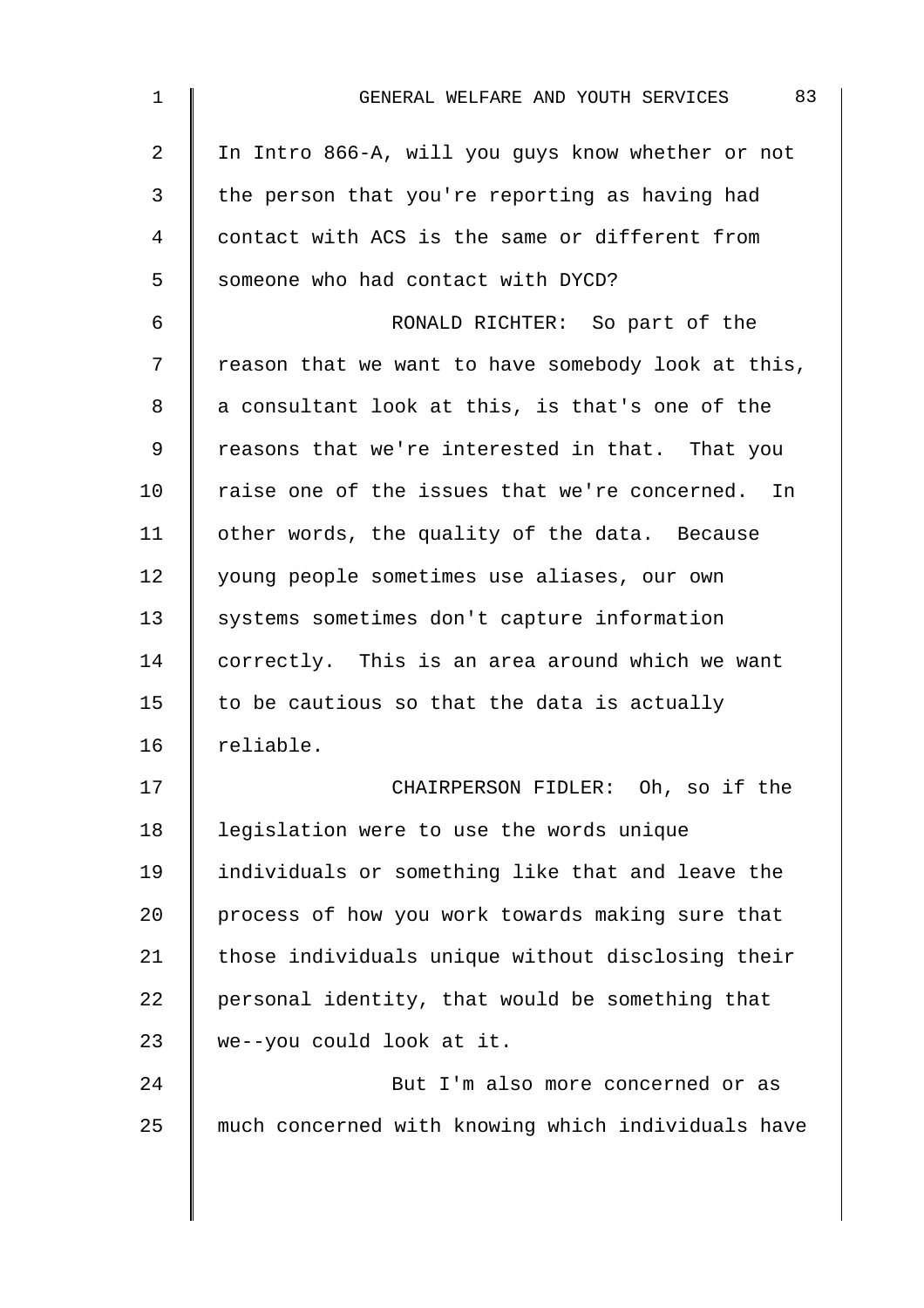| $\mathbf 1$    | 84<br>GENERAL WELFARE AND YOUTH SERVICES           |
|----------------|----------------------------------------------------|
| $\overline{a}$ | passed through both of your systems. I'm sure,     |
| $\mathfrak{Z}$ | well your predecessor would know that, I certainly |
| 4              | have commented on the fact that foster care is     |
| 5              | frequently the biggest spigot onto the runaway and |
| 6              | homeless youth population are the kids aging out   |
| 7              | or kids leaving or kids being driven out of their  |
| 8              | foster care home the same way they were driven out |
| 9              | of their home. So knowing which of these           |
| 10             | individuals have been in contact with both of you, |
| 11             | I think the biggest tragedy of all would be        |
| 12             | someone who does come into a DYCD street outreach  |
| 13             | program, they're sent over to ACS, put into a      |
| 14             | foster care system, and gets abused there. That    |
| 15             | is just, you know, like double tragic. So I think  |
| 16             | we want to try and work this bill to the point     |
| 17             | where we can capture that data, is that something  |
| 18             | you'd be happy to look at or? Okay.                |
| 19             | RONALD RICHTER: Yes.                               |
| 20             | CHAIRPERSON FIDLER: Yes, terrific.                 |
| 21             | Anything?                                          |
| 22             | CHAIRPERSON PALMA: Commissioner,                   |
| 23             | on the sex trafficking desk aid, the sex           |
| 24             | trafficking resources, for JCCA Gateways, youth    |
| 25             | have to have referrals to enter these programs,    |
|                |                                                    |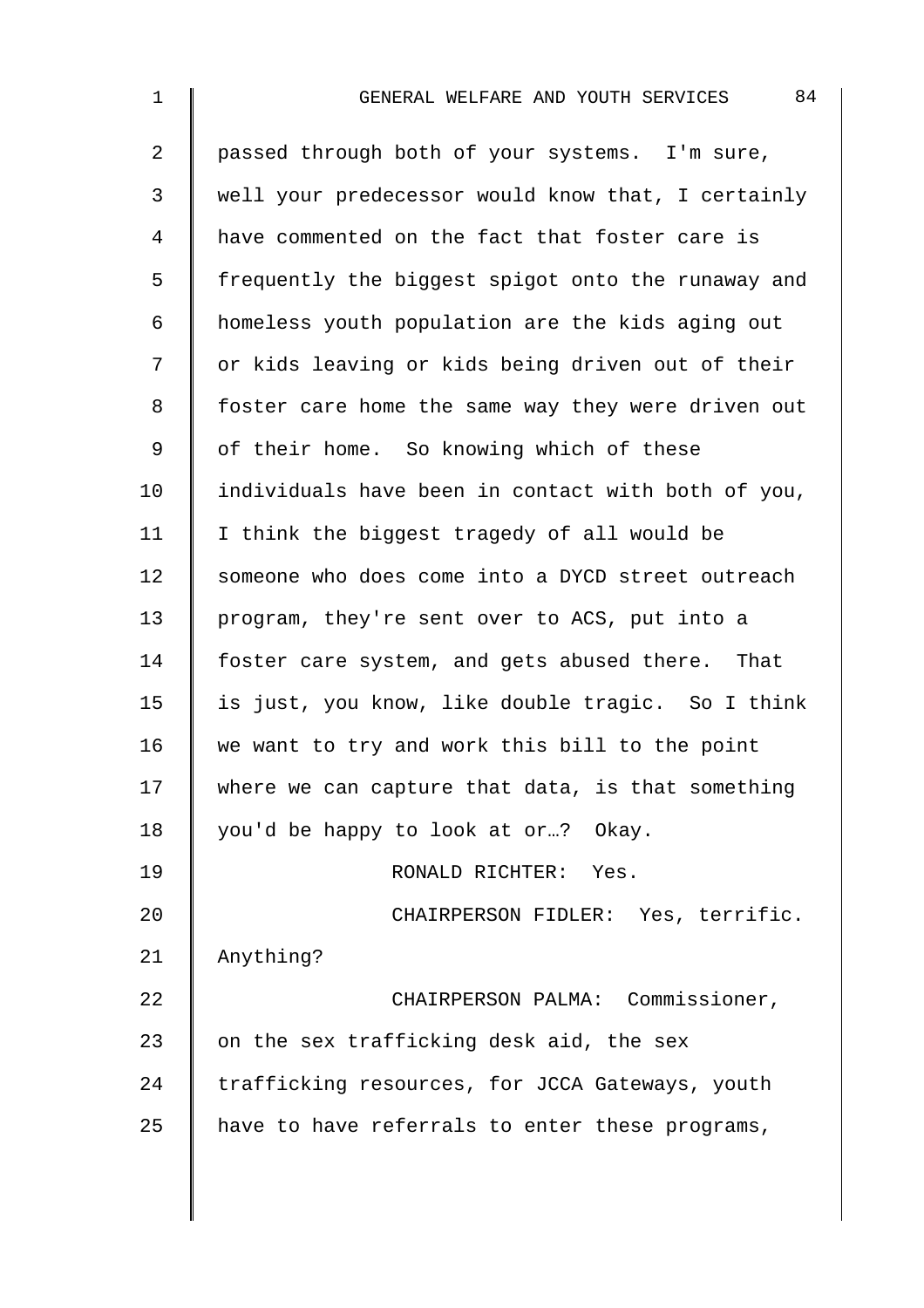| $\mathbf 1$ | 85<br>GENERAL WELFARE AND YOUTH SERVICES          |
|-------------|---------------------------------------------------|
| 2           | they can't just call up.                          |
| 3           | RONALD RICHTER: So I think the                    |
| 4           | answer to your question is yes. In other words, a |
| 5           | worker needs to make a referral, is that what     |
| 6           | you're asking?                                    |
| 7           | CHAIRPERSON PALMA: Yes.                           |
| 8           | RONALD RICHTER: Yes.                              |
| $\mathsf 9$ | CHAIRPERSON PALMA: And are the 12                 |
| 10          | beds that JCCA operate, are--they're outside of   |
| 11          | the city?                                         |
| 12          | RONALD RICHTER: Yes. Yes, they're                 |
| 13          | located outside the city.                         |
| 14          | CHAIRPERSON PALMA: Oh, why is                     |
| 15          | that? Just                                        |
| 16          | RONALD RICHTER: So JCCA, I think--                |
| 17          | and they would answer this question better than I |
| 18          | would--I think that's actually deliberate as part |
| 19          | of their model, that--                            |
| 20          | CHAIRPERSON PALMA: To help them--                 |
| 21          | RONALD RICHTER: -- there is a sense               |
| 22          | that--a geographic separation for this particular |
| 23          | population helps the process of recovery.         |
| 24          | CHAIRPERSON PALMA: Okay. All                      |
| 25          | right, I just--                                   |
|             |                                                   |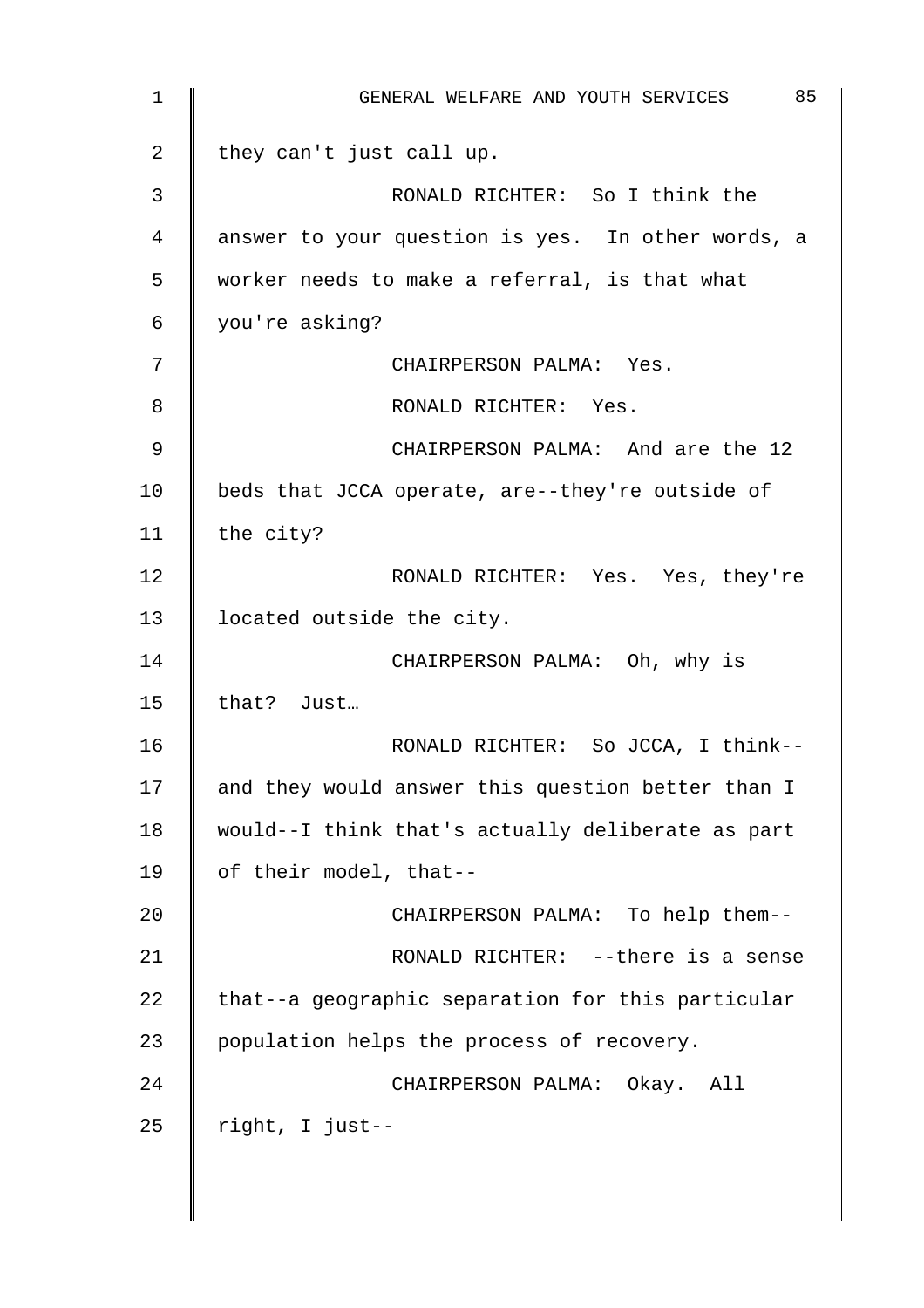| $\mathbf 1$ | 86<br>GENERAL WELFARE AND YOUTH SERVICES           |
|-------------|----------------------------------------------------|
| 2           | [Crosstalk]                                        |
| 3           | RONALD RICHTER: [Interposing]                      |
| 4           | Probably because there's less of a temptation and  |
| 5           | it makes the rehabilitation process easier in the  |
| 6           | beginning, I'm sure.                               |
| 7           | CHAIRPERSON PALMA: Thank you.                      |
| 8           | [Pause]                                            |
| 9           | CHAIRPERSON FIDLER: Council Member                 |
| 10          | Gonzalez.                                          |
| 11          | COUNCIL MEMBER GONZALEZ: Thank                     |
| 12          | you, Chair. I'll make it real quick in the         |
| 13          | interest of time. Commissioner, thank you. In      |
| 14          | your testimony, I believe it's on page five, you   |
| 15          | spoke about the training in respect to sexual      |
| 16          | exploitation and that there would be training      |
| 17          | available for employees, as well as the work with  |
| 18          | DYCD. The question I have for you, is there going  |
| 19          | to be availability of ongoing training throughout  |
| 20          | the year? Is there not just one training, because  |
| 21          | models of behavior change on and so forth and even |
| 22          | approaches. Is that something that you will        |
| 23          | consider? Is there an outside or maybe internal    |
| 24          | entity that trains employees ongoing or need be?   |
| 25          | For example, to identify different things in       |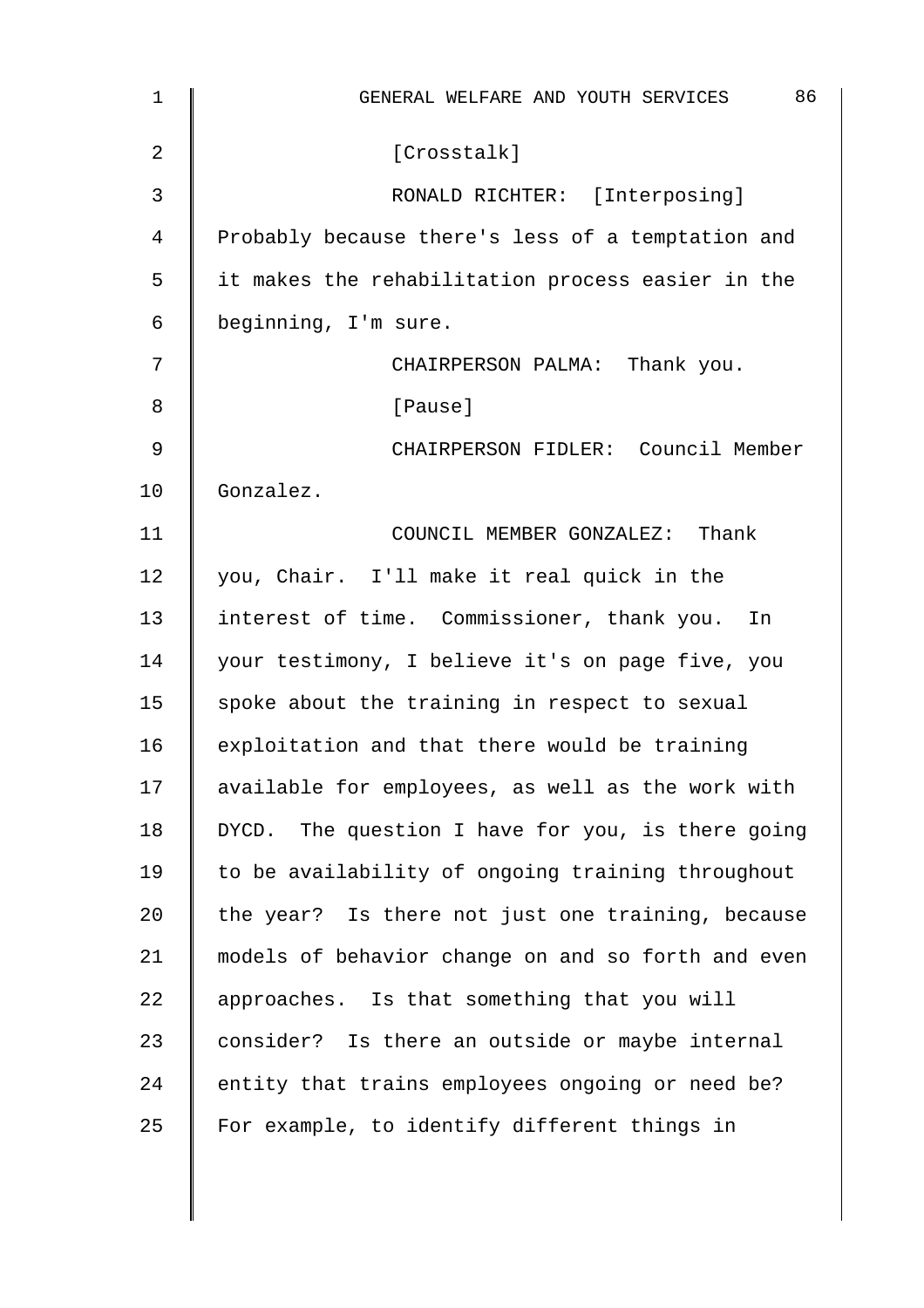| 1  | 87<br>GENERAL WELFARE AND YOUTH SERVICES          |
|----|---------------------------------------------------|
| 2  | different populations. I mean, there are seasoned |
| 3  | clinical people, but you still have to go for     |
| 4  | updates and you still have to stay in touch with  |
| 5  | new So I'm wondering, is that something that      |
| 6  | you've considered?                                |
| 7  | RONALD RICHTER: So I want to say                  |
| 8  | that our goal is to train trainers so that there  |
| 9  | can be ongoing training--                         |
| 10 | COUNCIL MEMBER GONZALEZ:                          |
| 11 | [Interposing] Available on site?                  |
| 12 | RONALD RICHTER: Exactly. And that                 |
| 13 | that will be an ongoing capacity that we will     |
| 14 | build with this money so that we will continue to |
| 15 | be able to do it at ACS going forward, not just   |
| 16 | this year, but going forward.                     |
| 17 | COUNCIL MEMBER GONZALEZ: Okay. So                 |
| 18 | those folks would have availability of other      |
| 19 | training--                                        |
| 20 | RONALD RICHTER: Correct.                          |
| 21 | COUNCIL MEMBER GONZALEZ: -- that                  |
| 22 | they can come internally and train your team.     |
| 23 | RONALD RICHTER: Correct.                          |
| 24 | COUNCIL MEMBER GONZALEZ: And also,                |
| 25 | the folks at DYCD, I would imagine, it's the same |
|    |                                                   |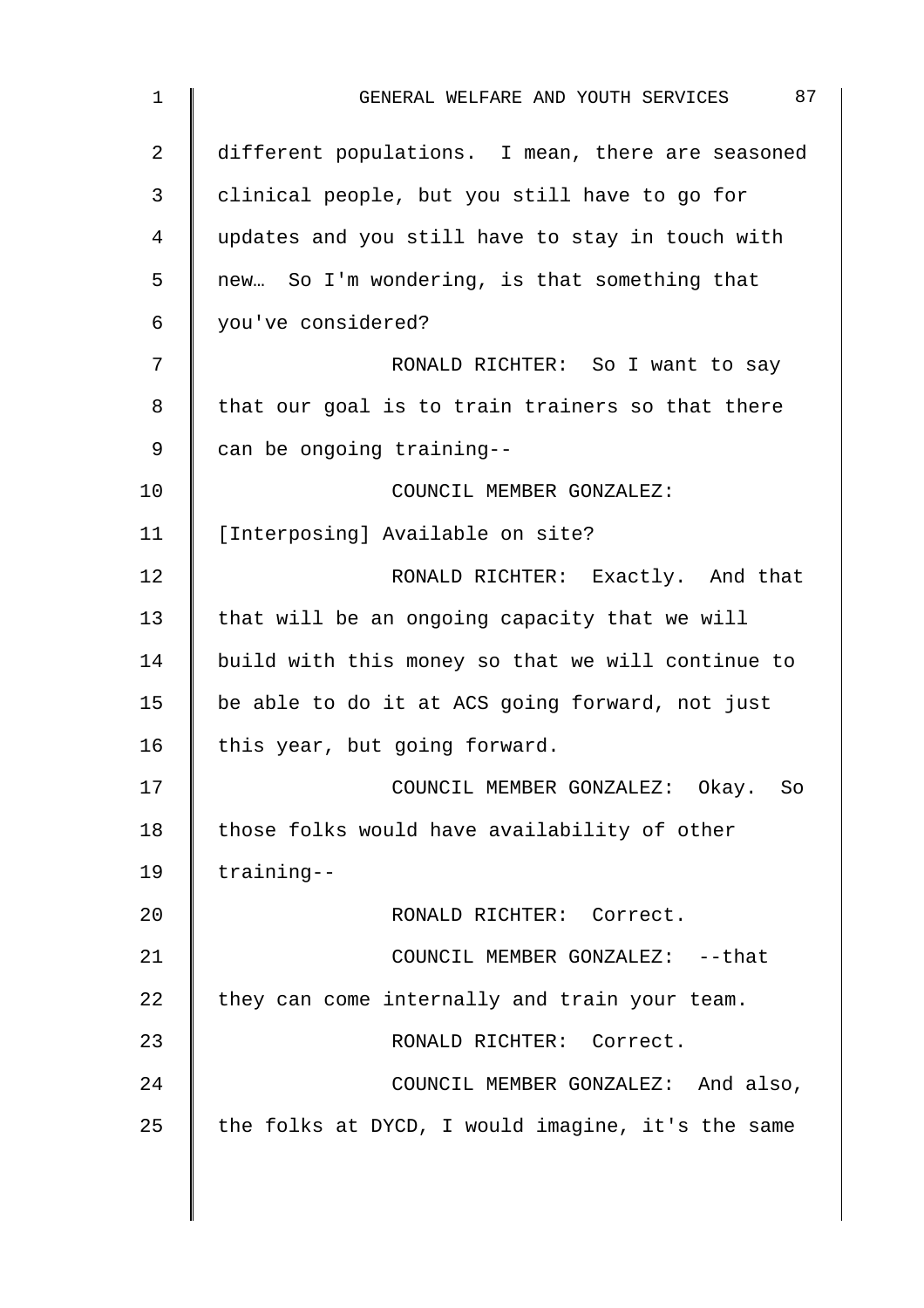| $\mathbf 1$ | 88<br>GENERAL WELFARE AND YOUTH SERVICES           |
|-------------|----------------------------------------------------|
| 2           | thing?                                             |
| 3           | RONALD RICHTER: Right, we also                     |
| 4           | have what we will call Program Champions that we   |
| 5           | are going to develop within the agency who will    |
| 6           | develop expertise in these issues so that we will  |
| 7           | have knowledge, we will grow knowledge within ACS  |
| 8           | and those people will be required to become our    |
| 9           | subject matter experts in the agency and they will |
| 10          | get significant training on these issues. And we   |
| 11          | will have at least one in each division who will   |
| 12          | be the repository of this information.             |
| 13          | COUNCIL MEMBER GONZALEZ: Well                      |
| 14          | thank you, you answered both questions, thank you. |
| 15          | Thank you--                                        |
| 16          | [Pause]                                            |
| 17          | CHAIRPERSON FIDLER: Council Member                 |
| 18          | Brewer.                                            |
| 19          | COUNCIL MEMBER BREWER: Thank you.                  |
| 20          | I'm sure you probably trace this, but that in that |
| 21          | some young people may have been in school at one   |
| 22          | point, may still be in school, it's the same       |
| 23          | question I asked everybody, and you know probably  |
| 24          | what it is, but when are we ever going to get and  |
| 25          | do you support culturally appropriate mental       |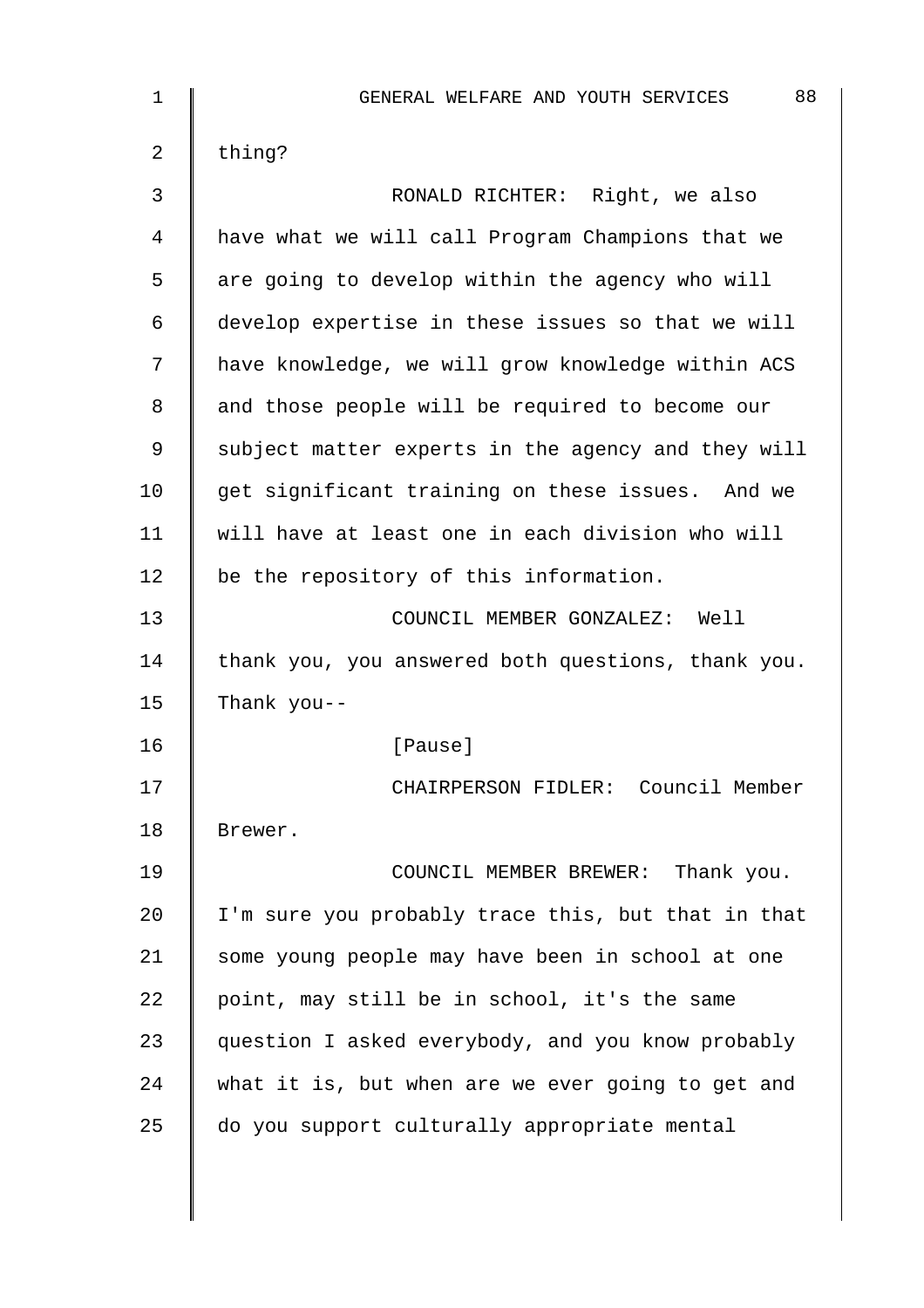| $\mathbf 1$    | 89<br>GENERAL WELFARE AND YOUTH SERVICES           |
|----------------|----------------------------------------------------|
| $\overline{2}$ | health services in the school so if these young    |
| 3              | people could perhaps have somebody to talk to so   |
| 4              | they don't end up? So how do we talk about         |
| 5              | prevention before we get in this situation? And    |
| 6              | does that come up in your task force? How do we    |
| 7              | stop it? Would mental health culturally            |
| 8              | appropriate services help in the schools, and is   |
| 9              | anybody advocating for them, except for me?        |
| 10             | SUSAN MORLEY: Task force is very                   |
| 11             | concerned about the schools and there has been     |
| 12             | conversations about how to get some training to    |
| 13             | the teachers, training to the guidance counselors, |
| 14             | and there's work going on in that area.            |
| 15             | COUNCIL MEMBER BREWER: And                         |
| 16             | guidance counselors can't do it all, you need      |
| 17             | social workers. To be honest with you, the         |
| 18             | guidance counselors are swamped. So would the      |
| 19             | discussion of what I just described come up maybe  |
| 20             | in the future?                                     |
| 21             | SUSAN MORLEY: Yeah, we certainly                   |
| 22             | will bring it back, but it is one of the areas     |
| 23             | that perhaps is the toughest to tackle and the     |
| 24             | conversations are going on in the task force on    |
| 25             | that.                                              |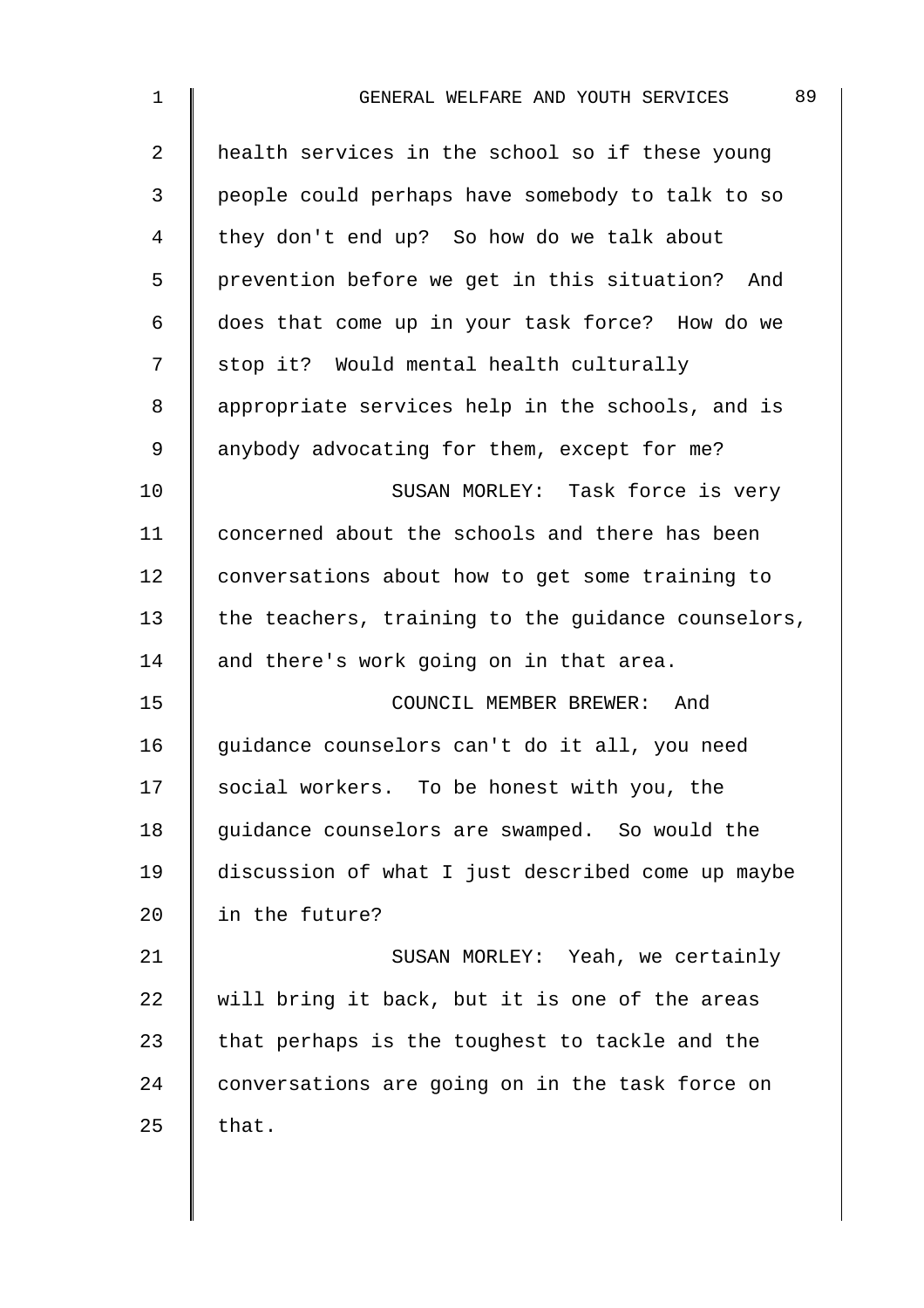| $\mathbf 1$    | 90<br>GENERAL WELFARE AND YOUTH SERVICES           |
|----------------|----------------------------------------------------|
| $\overline{2}$ | COUNCIL MEMBER BREWER: I won't                     |
| 3              | belabor it, but you get the point. Thank you, Mr.  |
| $\overline{4}$ | Chair.                                             |
| 5              | CHAIRPERSON FIDLER: That is a good                 |
| 6              | point. Thank you for your testimony, I appreciate  |
| 7              | it. We can be sure that our counsels will be in    |
| 8              | touch with you about trying to come to language    |
| $\mathsf 9$    | that includes everything that needs to be included |
| 10             | in a way that you can accept. I'd ask DYCD as      |
| 11             | well to look at any programs within your aegis     |
| 12             | other than drop-ins, crisis shelters, and TILs,    |
| 13             | that it might be appropriate. I don't want to      |
| 14             | paint with too broad a brush but I think if we can |
| 15             | find some others, that'll be great. And I trust    |
| 16             | that all four of you will take back to the Office  |
| 17             | of Management and Budget the point about one-shot  |
| 18             | funding and how that doesn't work for our          |
| 19             | providers in RHY either. So thank you very much.   |
| 20             | DEBORAH HARPER: And thank you.                     |
| 21             | CHAIRPERSON FIDLER: We have three                  |
| 22             | panels, unfortunately, we have to be out of this   |
| 23             | room at 1 o'clock, so I apologize for that. So     |
| 24             | I'm going to ask each of you, even though we don't |
| 25             | actually have a physical clock in the room, to go  |
|                |                                                    |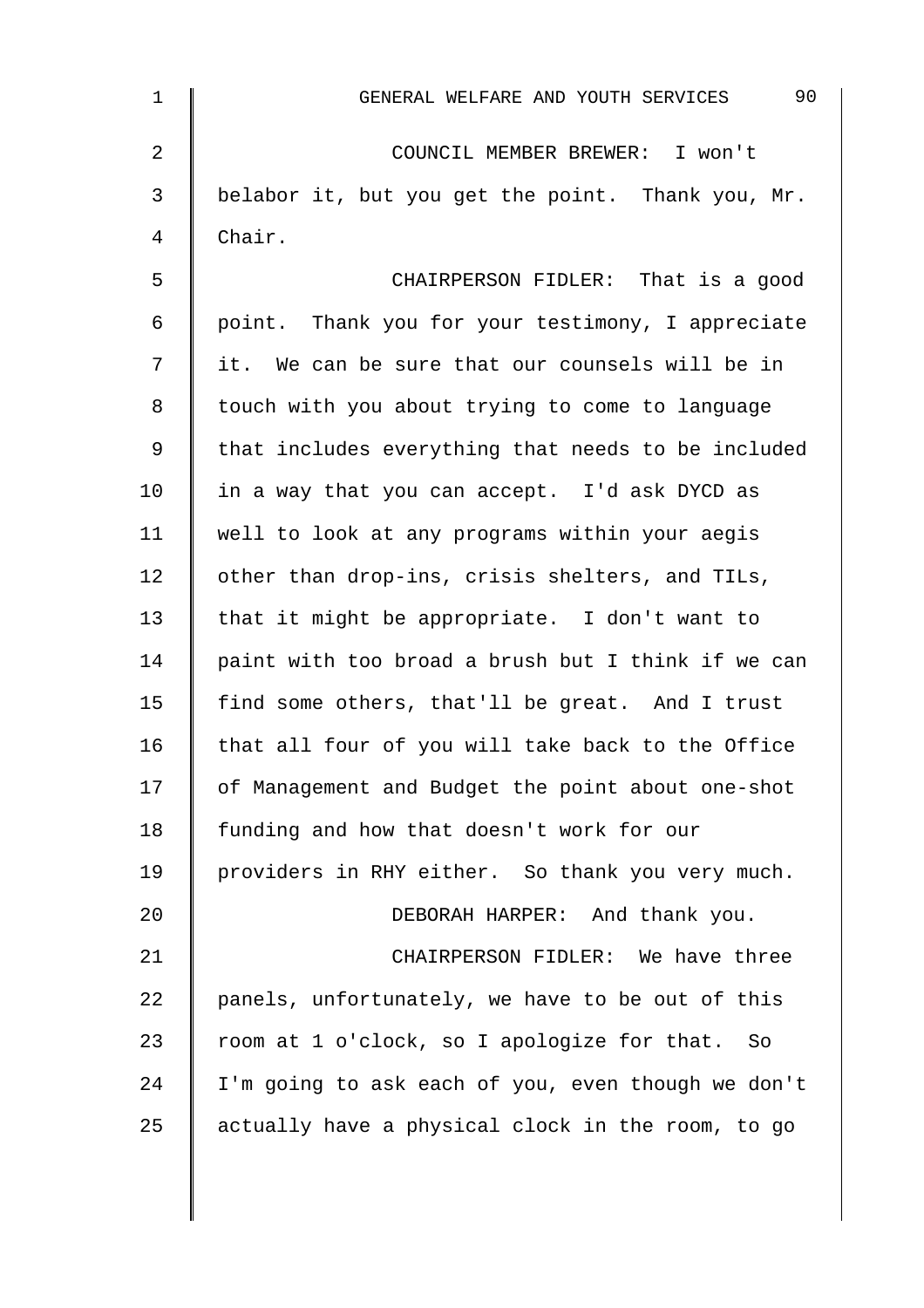| 1              | 91<br>GENERAL WELFARE AND YOUTH SERVICES           |
|----------------|----------------------------------------------------|
| $\overline{2}$ | for about three minutes, please don't read your    |
| 3              | testimony, just submit it, but just hit the high   |
| 4              | points for us. I think that would be the most      |
| 5              | productive use of our time because, otherwise,     |
| 6              | Barbara's going to come upstairs and kill us.      |
| 7              | So our first panel is Janice                       |
| 8              | Holzman from GEMS, Elizabeth Schnur from JCCA, and |
| $\mathsf 9$    | Camelia Tepelus from ECPAT-USA.                    |
| 10             | [Off mic]                                          |
| 11             | CHAIRPERSON FIDLER: And we've been                 |
| 12             | joined by Council Member Mealy.                    |
| 13             | [Pause]                                            |
| 14             | CHAIRPERSON FIDLER: In the                         |
| 15             | interest of time, one of you just jump in there    |
| 16             | and start please, 'cause I want to give every--    |
| 17             | [Pause]                                            |
| 18             | JANICE HOLZMAN: Is that better?                    |
| 19             | Okay.                                              |
| 20             | [Off mic]                                          |
| 21             | JANICE HOLZMAN: Okay, great. Good                  |
| 22             | afternoon, I'd like to extend a thank you to the   |
| 23             | City Council for convening this hearing and an     |
| 24             | opportunity to testify about reporting data        |
| 25             | related to sexually exploited youth.               |
|                |                                                    |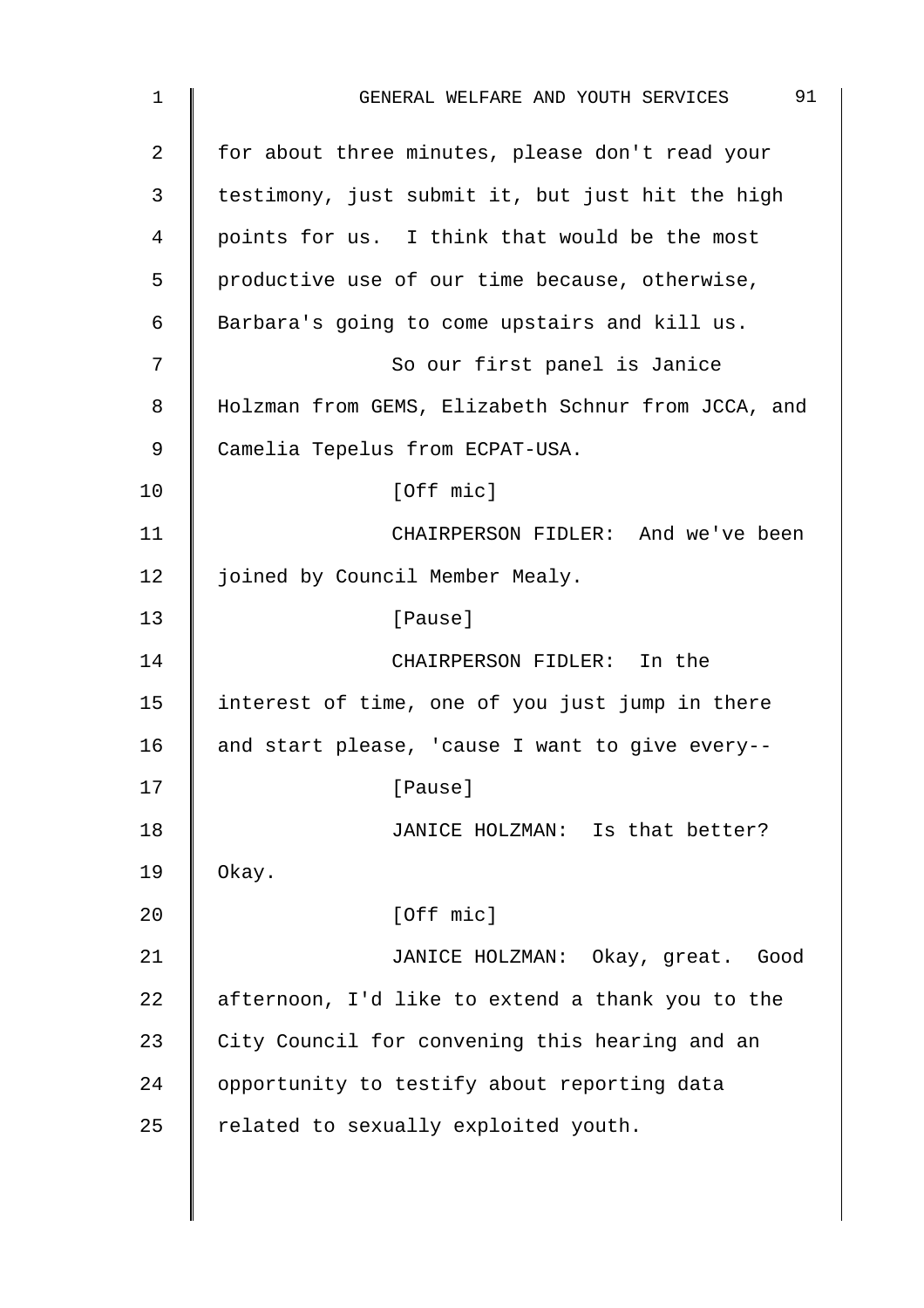| $\mathbf 1$ | 92<br>GENERAL WELFARE AND YOUTH SERVICES          |
|-------------|---------------------------------------------------|
| 2           | I'm Janice Holzman, I'm the chief                 |
| 3           | development and communications officer at Girls   |
| 4           | Education and Mentoring Services, GEMS. I'm going |
| 5           | to skip over our mission, I've got to cut the     |
| 6           | testimony down a little bit.                      |
| 7           | So I think most people know what                  |
| 8           | GEMS does: W serve girls between 12 and 24 who    |
| 9           | have been victims of commercial sexual            |
| 10          | exploitation. We're the largest agency of our     |
| 11          | kind in the United States, and we are the only    |
| 12          | nonprofit in New York dedicated to serving this   |
| 13          | population exclusively. We were founded in 1998   |
| 14          | by Rachel Lloyd, a survivor of commercial sexual  |
| 15          | exploitation--                                    |
| 16          | CHAIRPERSON FIDLER: [Interposing]                 |
| 17          | I thought we were going to skip over the--        |
| 18          | JANICE HOLZMAN: Yeah, I am, I was-                |
| 19          |                                                   |
| 20          | CHAIRPERSON FIDLER: --CV.                         |
| 21          | JANICE HOLZMAN: Okay. Of the 350                  |
| 22          | girls and young women GEMS serves every year,     |
| 23          | approximately 75% have had some form of child     |
| 24          | welfare involvement. In calendar year 2012, we    |
| 25          | received a total of 57 housing referrals for the  |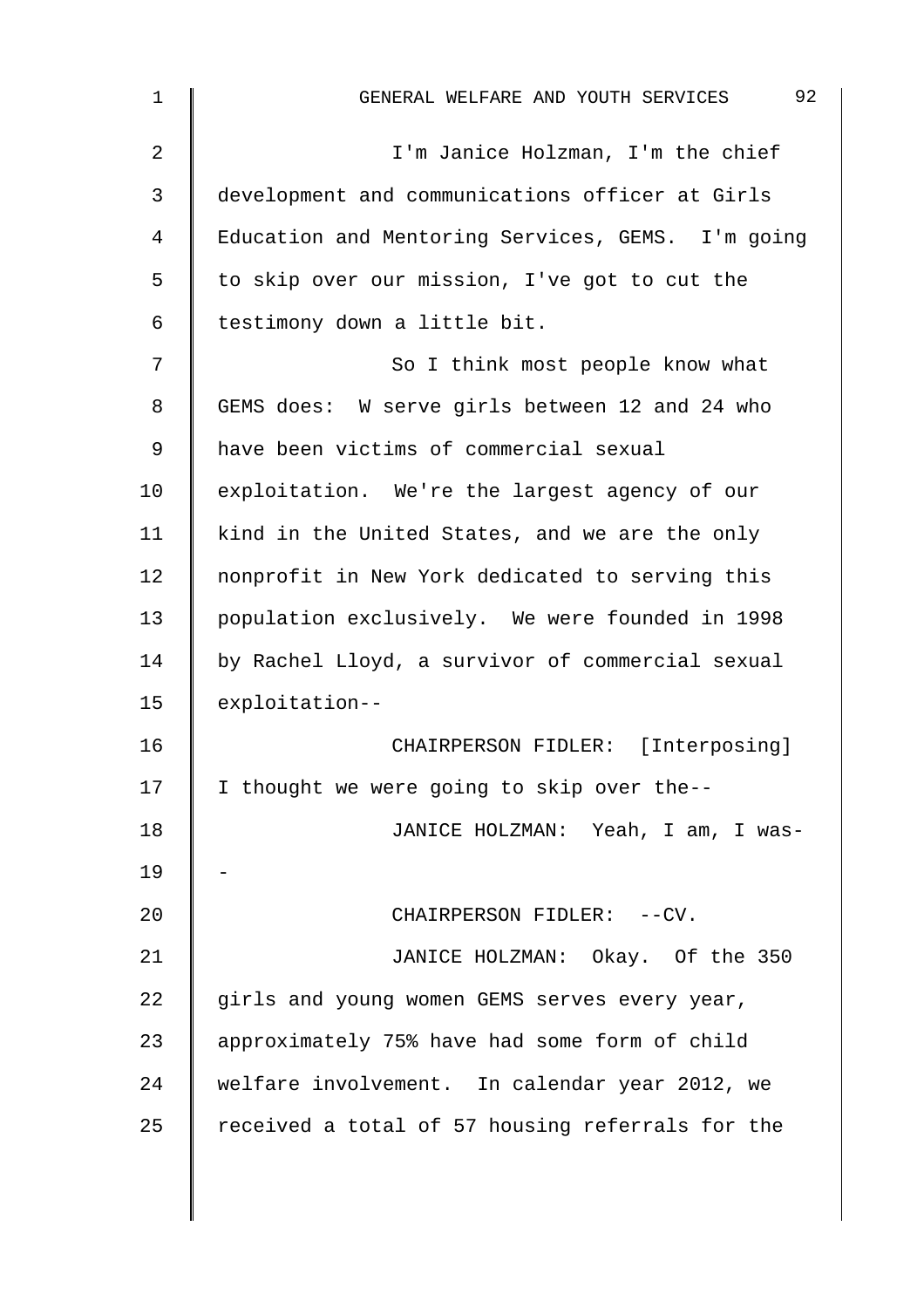| $\mathbf{1}$ | 93<br>GENERAL WELFARE AND YOUTH SERVICES           |
|--------------|----------------------------------------------------|
| 2            | eight beds funded through DYCD; and that's just    |
| 3            | for our population that we serve under 21. We      |
| 4            | received a total of 74 housing referrals that      |
| 5            | year.                                              |
| 6            | We've witnessed a significant                      |
| 7            | increase in public awareness over the last five    |
| 8            | years and a dramatic improvement in the City's     |
| 9            | response to the issue. But I think we all know     |
| 10           | that this is a pivotal moment and what we do at    |
| 11           | this moment is really going to impact how we       |
| 12           | address this issue going forward.                  |
| 13           | Documenting the number of youth in                 |
| 14           | contact with ACS is a great step forward.          |
| 15           | Training the staff, providing technical            |
| 16           | assistance, and supporting ACS in ongoing direct   |
| 17           | service work and crisis response service is        |
| 18           | something that GEMS has been doing for ten years   |
| 19           | with ACS. If documentation or counting is going    |
| 20           | to be required, the methodology is really          |
| 21           | critical. Without survivor-informed support in     |
| 22           | developing the systems to gather this information, |
| 23           | we're certain to miss youth. Only with survivor-   |
| 24           | led and informed support that service providers    |
| 25           | will be able to create an environment where young  |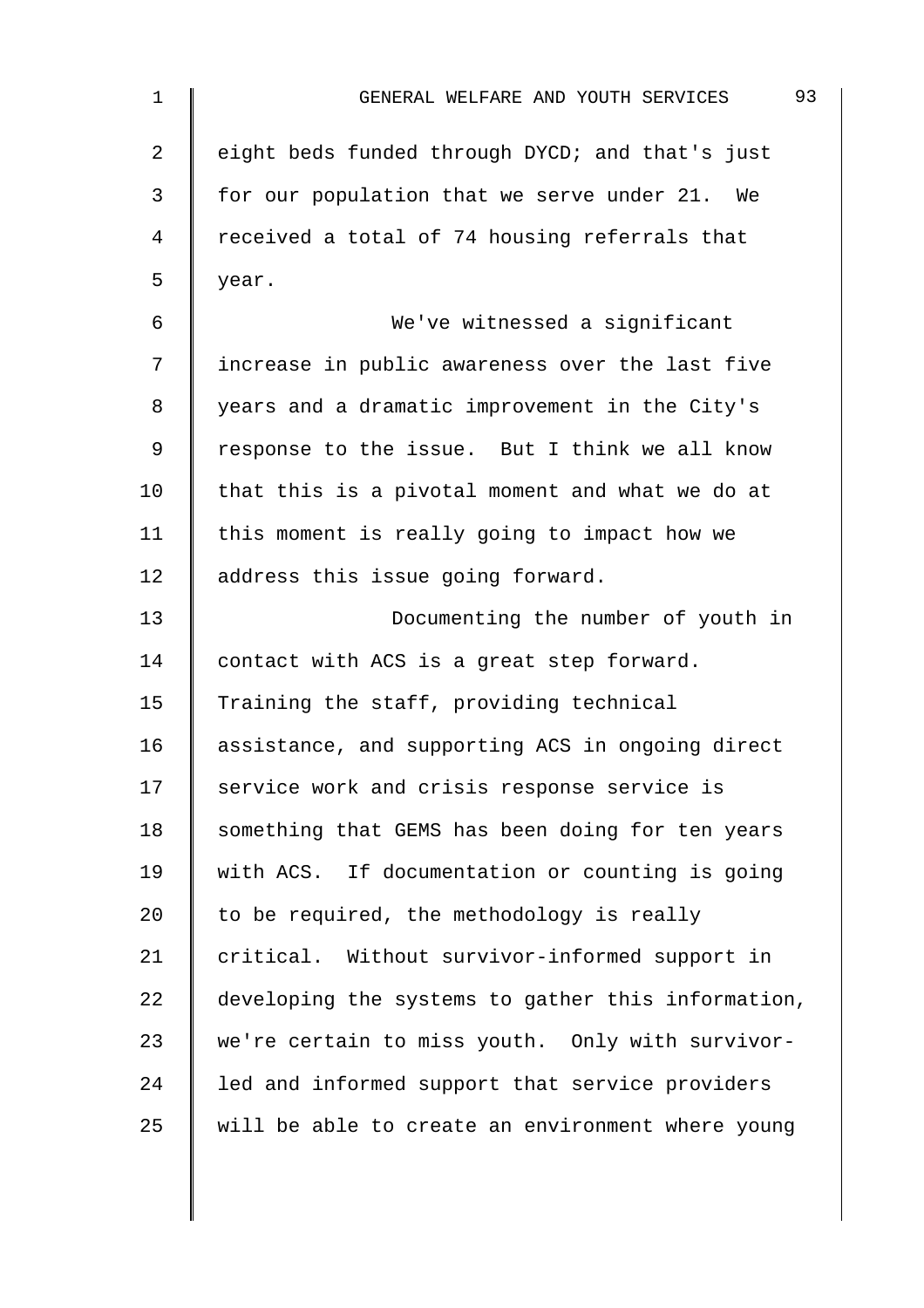| $\mathbf 1$    | 94<br>GENERAL WELFARE AND YOUTH SERVICES          |
|----------------|---------------------------------------------------|
| $\overline{2}$ | people feel that they can disclose a history of   |
| 3              | commercial sexual exploitation without            |
| $\overline{4}$ | experiencing stigmatization.                      |
| 5              | The proposal raised a few questions               |
| 6              | for GEMS. Obviously, where are the funds going to |
| 7              | come from to pay for training of case workers?    |
| 8              | What's the cost associated with this? Does this   |
| $\mathsf 9$    | really mean that hundreds of thousands of dollars |
| 10             | designated for counting while direct services by  |
| 11             | providers go unfunded year after year? Does the   |
| 12             | count happen at initial intake? If so, do they go |
| 13             | back afterwards to amend records? How does one    |
| 14             | achieve unduplicated accounts, which was          |
| 15             | mentioned? And will a young person's disclosure   |
| 16             | follow him or her through the system? What        |
| 17             | happens when someone is counted? Where is he or   |
| 18             | she referred? What services do they receive and   |
| 19             | how are those services funded? And what about     |
| 20             | youth who are already counted? As I mentioned,    |
| 21             | GEMS serves a significant number of ACS-involved  |
| 22             | young people. Where is the support to serve those |
| 23             | who are already in services and need food,        |
| 24             | transportation, shelter?                          |
| 25             | At this time, there is still no                   |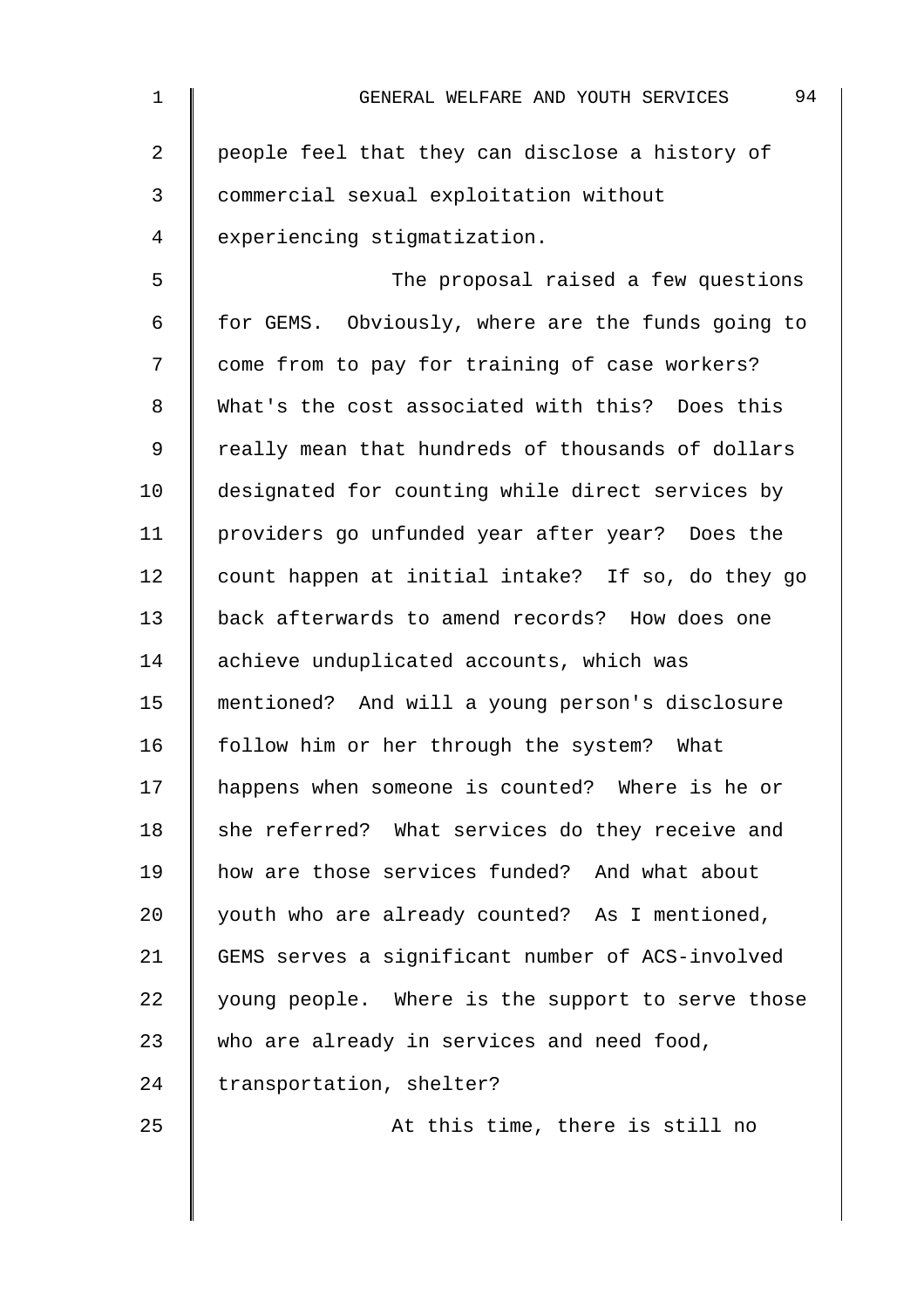| 1  | 95<br>GENERAL WELFARE AND YOUTH SERVICES           |
|----|----------------------------------------------------|
| 2  | designated crisis beds for commercially sexually   |
| 3  | exploited youth in New York City. Most             |
| 4  | critically, are the services going to be in line   |
| 5  | with survivor-informed models? While there is no   |
| 6  | evidence-based models, there are survivor-led      |
| 7  | models that work and have documented successes,    |
| 8  | like My Life My Choice in Boston, MISSSEY in       |
| 9  | Oakland, California.                               |
| 10 | We can't emphasize enough that                     |
| 11 | survivor leadership is critical in the creation    |
| 12 | and the development of implementation of services. |
| 13 | And GEMS' own survivor-led training victim         |
| 14 | survivor leader is being trained on all over the   |
| 15 | country, but not in New York City, except for      |
| 16 | external service providers.                        |
| 17 | Separate, but related, we're                       |
| 18 | focusing a lot of energy on this aspect of it, but |
| 19 | what's happening to the boys who are in the        |
| 20 | system? And not just those who need services, but  |
| 21 | how are we helping young men not become exploiters |
| 22 | themselves who are ACS involved?                   |
| 23 | In order to gather information                     |
| 24 | that's accurate, city agencies will need           |
| 25 | widespread training and technical assistance to    |
|    |                                                    |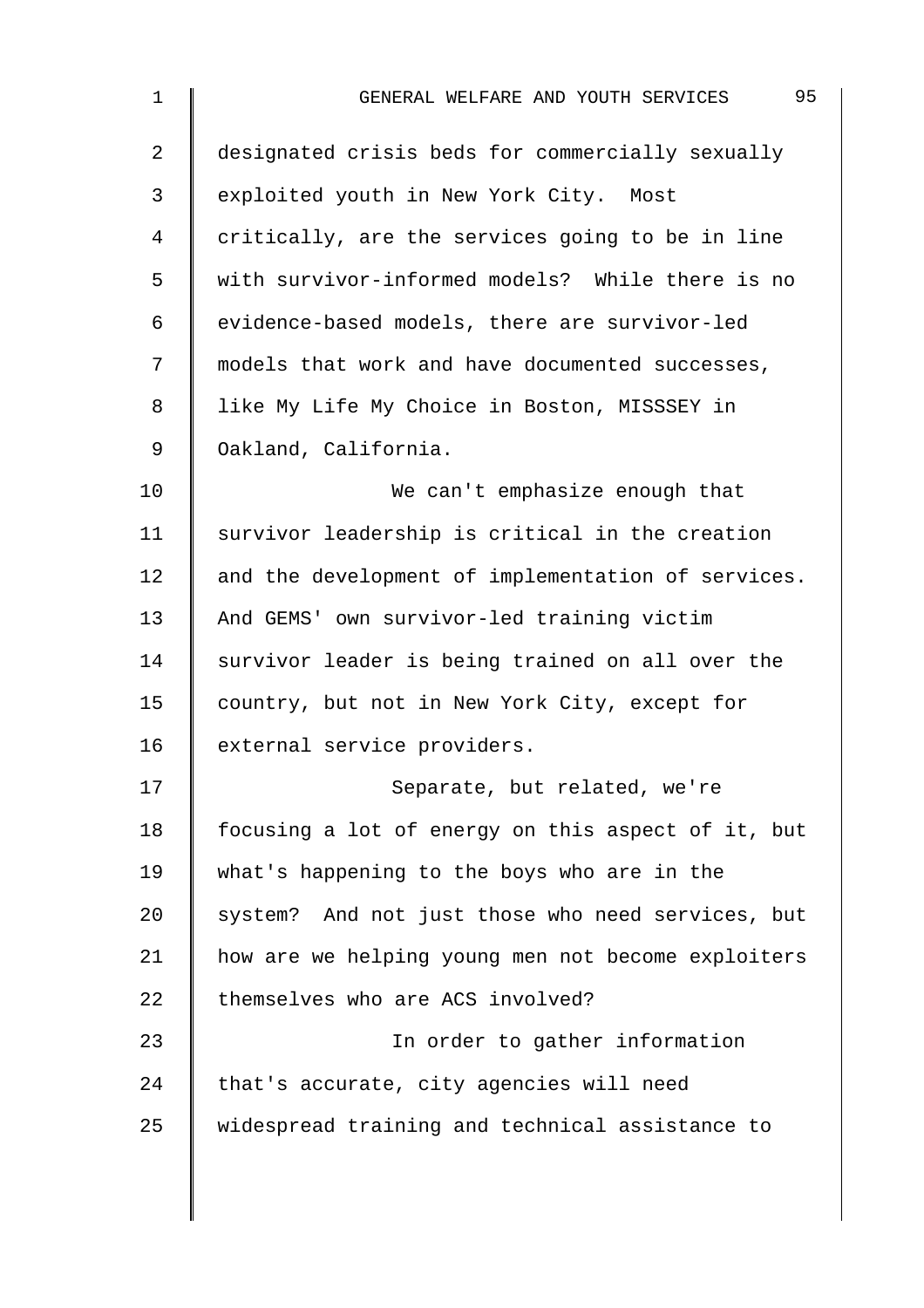| 1  | 96<br>GENERAL WELFARE AND YOUTH SERVICES           |
|----|----------------------------------------------------|
| 2  | develop a supportive and judgment-free environment |
| 3  | throughout youth services to create an environment |
| 4  | where young people do feel like they can disclose  |
| 5  | this information. ACS needs a tolerant policy      |
| 6  | beyond a resource guide that would, you know,      |
| 7  | reflect appropriate language. Education on the     |
| 8  | issue that's beyond case workers and               |
| 9  | administration believing that young people would   |
| 10 | like to do this, or actually enjoy commercial      |
| 11 | sexual exploitation. And understand that a young   |
| 12 | person with a trafficker does not have access to   |
| 13 | money and that the opportunity to go out to dinner |
| 14 | probably means a trip to McDonald's.               |
| 15 | They also need materials that are                  |
| 16 | available to young people that are youth friendly, |
| 17 | that will create an environment and a culture      |
| 18 | where it is okay to share this information.        |
| 19 | Because the idea that a young person is going to   |
| 20 | share this information to someone they've just met |
| 21 | is really unrealistic.                             |
| 22 | We appreciate the urgency to bring                 |
| 23 | this issue to the forefront and to start           |
| 24 | documenting the scale of it. At GEMS, we've been   |
| 25 | waiting for this kind of acknowledgment for a long |
|    |                                                    |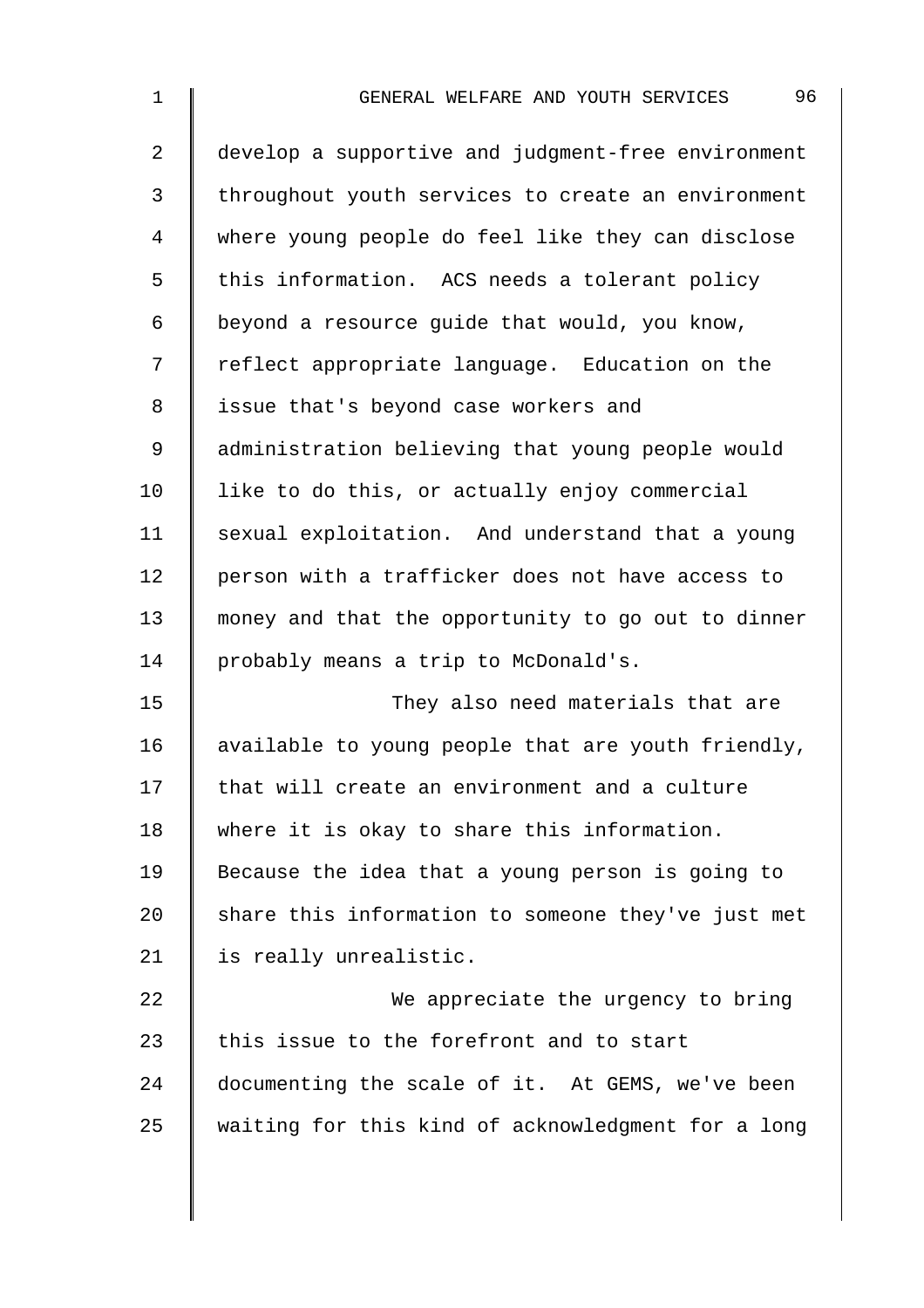| 1              | 97<br>GENERAL WELFARE AND YOUTH SERVICES           |
|----------------|----------------------------------------------------|
| $\overline{2}$ | time, but we need to slow this process down and    |
| $\mathfrak{Z}$ | bring major stakeholders, not simply as part-time  |
| 4              | case managers, but as leaders to create a system   |
| 5              | that young people will benefit from. Survivors     |
| 6              | are being left out this conversation. There are    |
| 7              | no magic questions you can ask that are going to   |
| 8              | ensure a young person will disclose a history of   |
| 9              | abuse to someone they've just met. An answer of    |
| 10             | yes will likely mean yes, but a response of no is  |
| 11             | by no means a definitive no. If we start this      |
| 12             | project without survivor input, we run the risk of |
| 13             | developing a system that misses the majority of    |
| 14             | exploited youth and creates a false perception     |
| 15             | that there isn't a problem.                        |
| 16             | We would caution against focusing                  |
| 17             | so closely on counting that youth aren't being     |
| 18             | served or aren't being served well. That's why     |
| 19             | we're all here and the young people need to be     |
| 20             | remain central to this conversation. Thank you     |
| 21             | again.                                             |
| 22             | CHAIRPERSON FIDLER: Thank you.                     |
| 23             | And before we go to the next--                     |
| 24             | [background noise]                                 |
| 25             | CHAIRPERSON FIDLER: --I just want                  |
|                |                                                    |
|                |                                                    |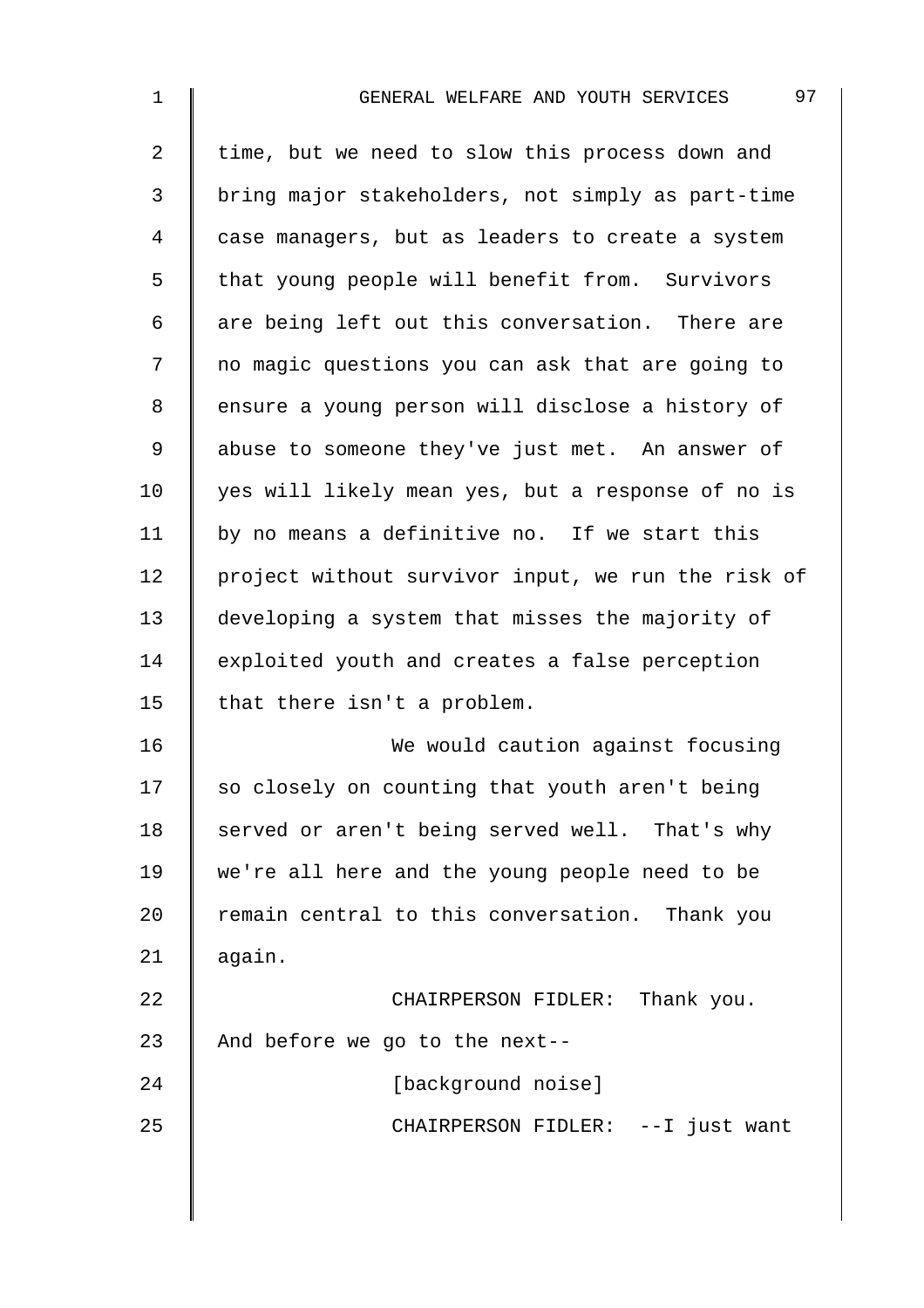| 1  | 98<br>GENERAL WELFARE AND YOUTH SERVICES           |
|----|----------------------------------------------------|
| 2  | to point out that I think everyone who is familiar |
| 3  | with this is aware of the fact that whatever       |
| 4  | numbers come out of this will be an undercount.    |
| 5  | JANICE HOLZMAN: Right.                             |
| 6  | CHAIRPERSON FIDLER: It's obvious                   |
| 7  | to anyone who's been working on this problem for   |
| 8  | five minutes. The motivation behind this bill is   |
| 9  | to establish empirically the inadequacy of         |
| 10 | services for this population, that's the point.    |
| 11 | Because I can get anecdotal testimony from any     |
| 12 | provider about the length of their waiting list,   |
| 13 | but we will never move beyond the service capacity |
| 14 | that we have now, particularly with the ridiculous |
| 15 | funding that we get from the state and the virtual |
| 16 | absence of funding from the federal government, to |
| 17 | meet the actual need unless we can prove it, and   |
| 18 | that's the point.                                  |
| 19 | So next, please.                                   |
| 20 | DR. ELIZABETH SCHNUR: Hi, good                     |
| 21 | afternoon, my name is Dr. Elizabeth Schnur and I'm |
| 22 | the chief strategy officer at Jewish Child Care    |
| 23 | Association, JCCA, and I welcome the opportunity   |
| 24 | to address you all. And I thank Council Member     |
| 25 | Fidler and Palma and all the members of the Youth  |
|    |                                                    |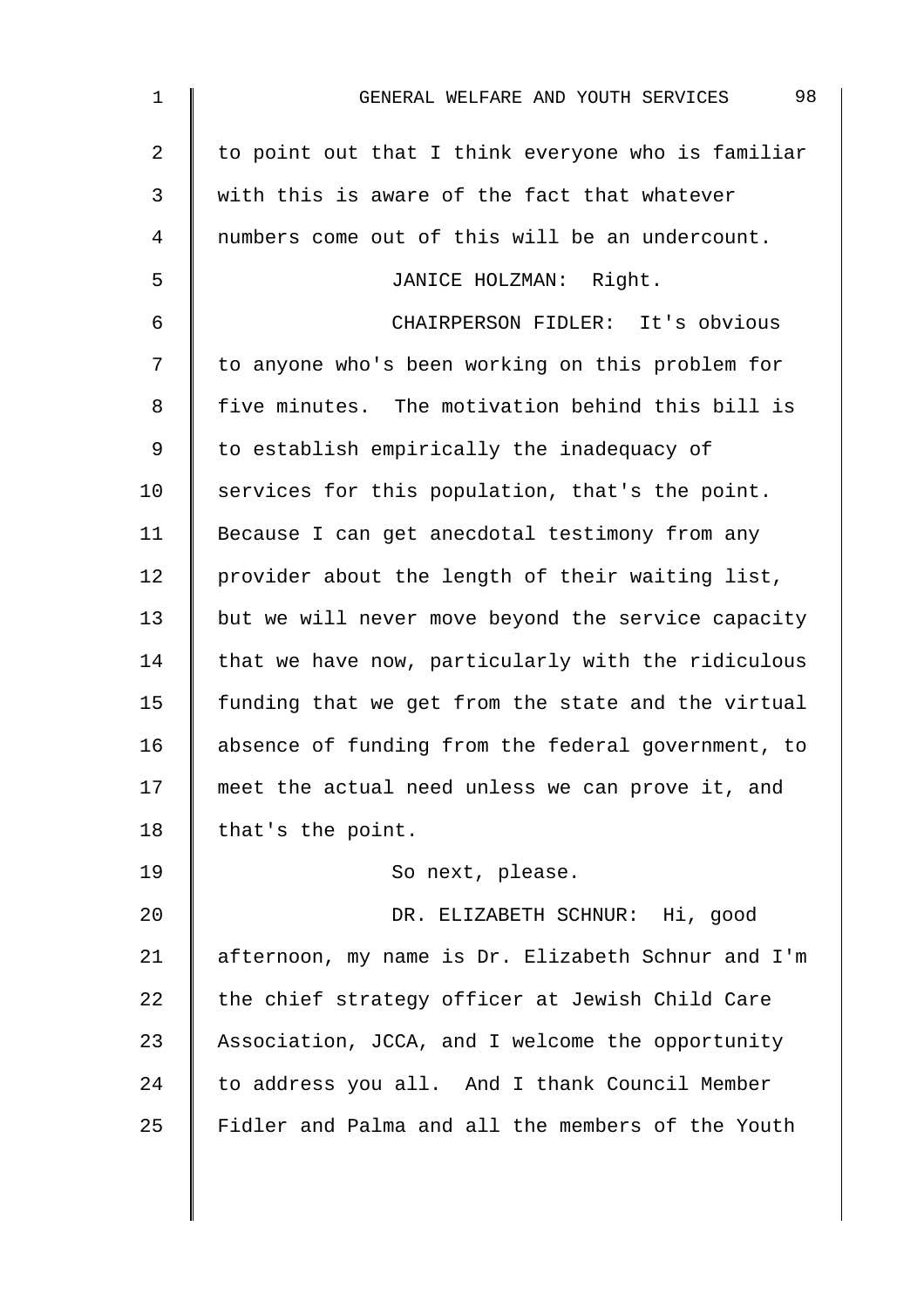1 GENERAL WELFARE AND YOUTH SERVICES 99 2 Services-- 3 | Pause] 4 DR. ELIZABETH SCHNUR: It's not on. 5 [Pause] 6 DR. ELIZABETH SCHNUR: Is that 7 better? 8 CHAIRPERSON FIDLER: Please don't 9 cread your testimony--10 | Crosstalk] 11 | DR. ELIZABETH SCHNUR: 12 | [Interposing] Okay. I thanked you all, you're all 13 wonderful for supporting this important 14 | initiative, thank you. 15 | So I'm going to try and skip about 16 the agency, you've heard a lot about our programs, 17 | our Gateways program, which actually now, because 18  $\parallel$  of the expansion with NSP, is serving 19 young 19 Women at a time so--or ten, that's our capacity. 20 So the continued need for services 21 | with this population, obviously, can't be 22 | overstated. The Justice Department estimates that 23  $\parallel$  there are between 100,000 and 3 million 24 adolescents who are sexually exploited each year 25  $\parallel$  in this country. And I want to point out that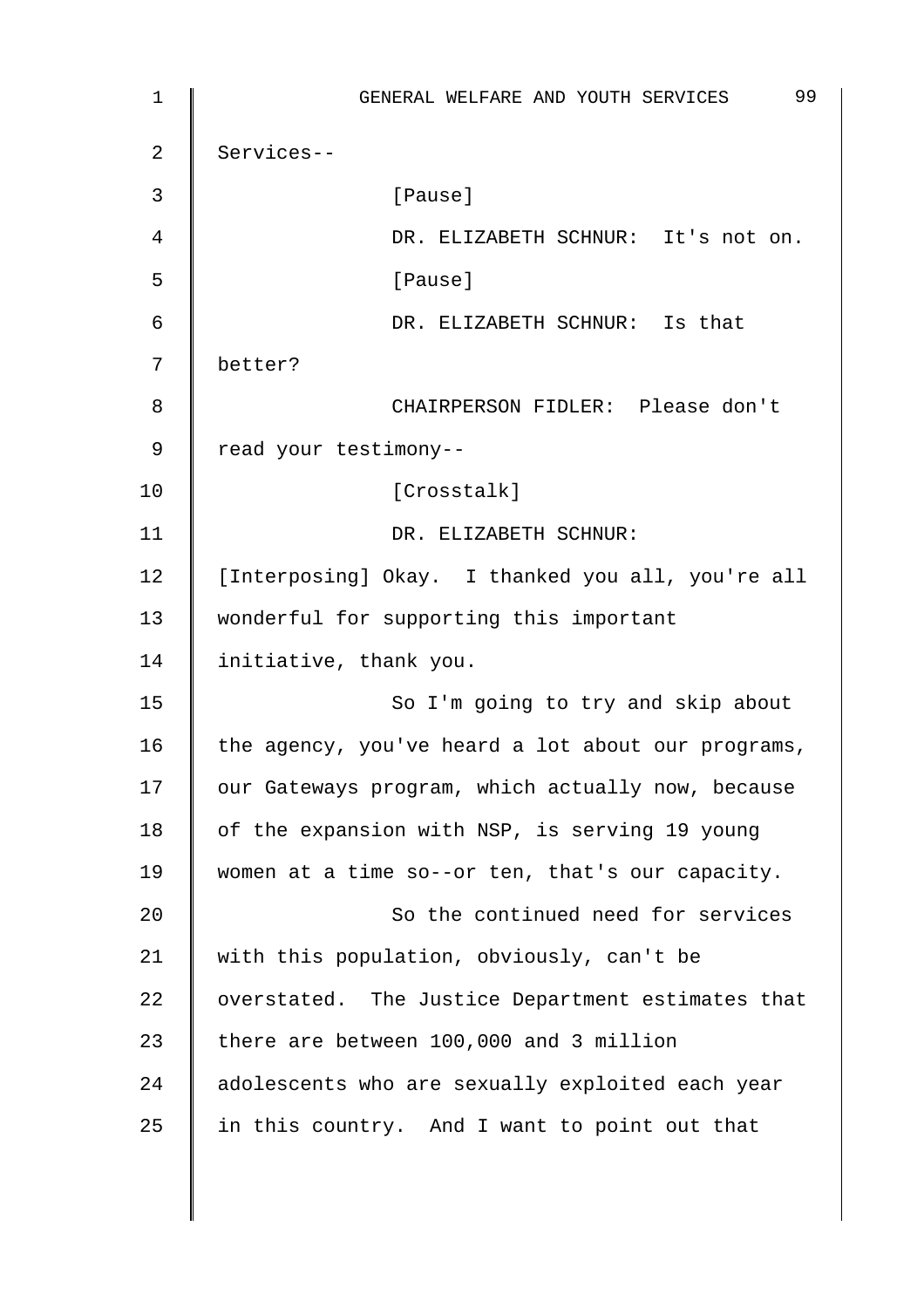| $\mathbf 1$    | 100<br>GENERAL WELFARE AND YOUTH SERVICES          |
|----------------|----------------------------------------------------|
| $\overline{a}$ | this huge range in the estimate, that's like--I'm  |
| 3              | a researcher, and that's like a ridiculous range,  |
| 4              | and I think that's a really a good indicator of    |
| 5              | why this kind of enterprise is important to get    |
| 6              | some kind of estimate--better estimate of what the |
| 7              | problem is and what it looks like.                 |
| 8              | Just 16% of the girls in JCCA's                    |
| 9              | Gateways program are under the age of 14, and we   |
| 10             | have served girls as young as 11 in this program.  |
| 11             | So I'm not going to tell you about                 |
| 12             | my credentials, I'm a researcher, I just want to   |
| 13             | put that out there because what I mostly want to   |
| 14             | say is some concerns we have and some              |
| 15             | recommendations we have about how the data are     |
| 16             | collected. And so first we want to encourage       |
| 17             | whomever--ACS and NYPD--in collecting the data to  |
| 18             | consider the individuals who are going to provide  |
| 19             | the information. The service line staff members    |
| 20             | are often the ones we go to and they're the ones   |
| 21             | who are the most overtaxed with work, so to the    |
| 22             | extent that we have existing data, it would be     |
| 23             | really good to mine that data for the kind of      |
| 24             | information we need.                               |
| O E.           | $\frac{1}{2}$                                      |

25 **And, as my colleague pointed out,**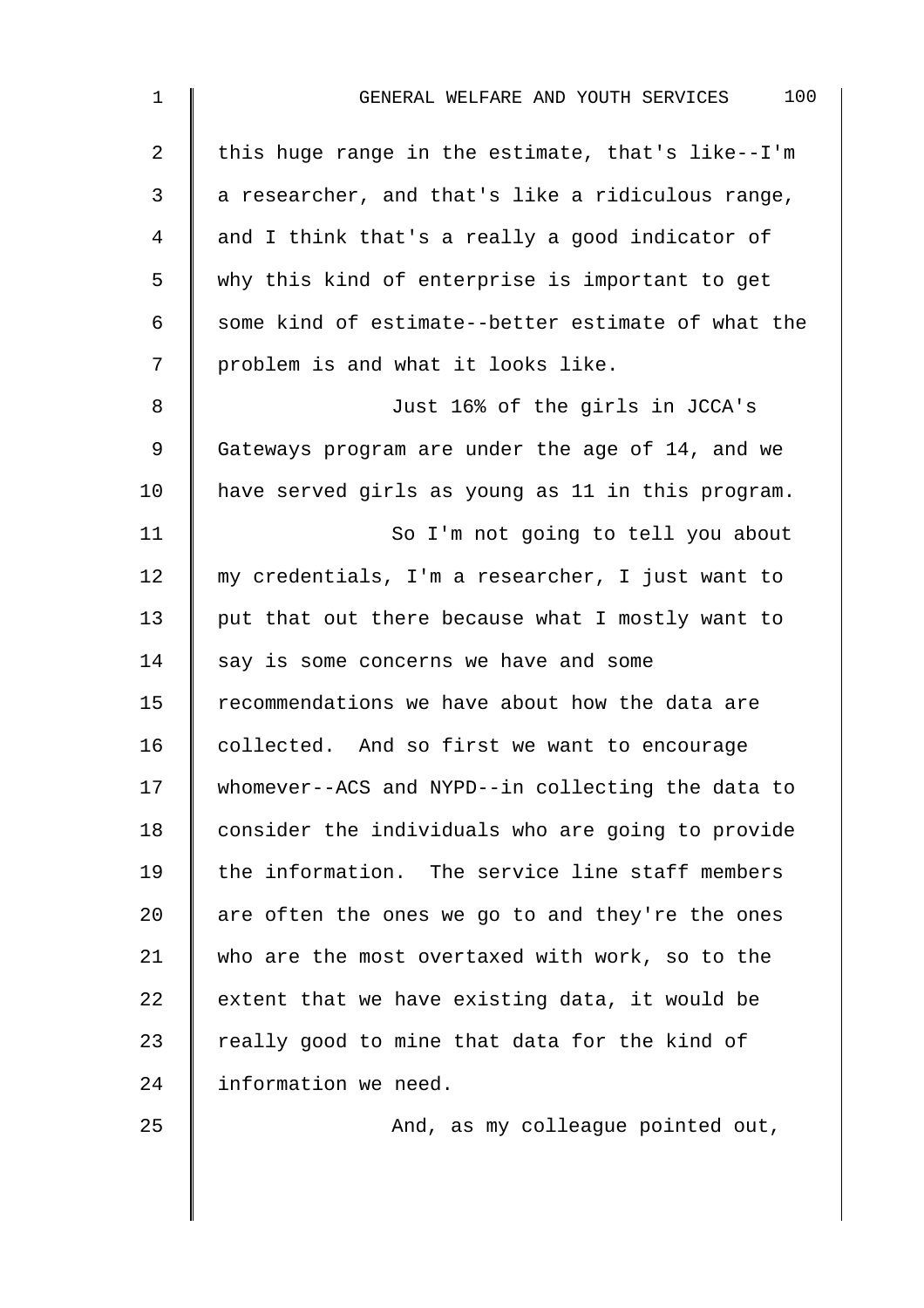| $\mathbf{1}$   | 101<br>GENERAL WELFARE AND YOUTH SERVICES          |
|----------------|----------------------------------------------------|
| $\overline{2}$ | they will need technical assistance, whomever is-- |
| 3              | are the people to whom we're going. I think I      |
| 4              | agree with you that we need to consult with a      |
| 5              | large set of stakeholders, including staff at      |
| 6              | direct service organizations who are working with  |
| 7              | these young people, researchers to help really     |
| 8              | understand how you get an accurate estimate,       |
| 9              | representatives from juvenile justice, and the     |
| 10             | youth themselves to create a thoughtful and        |
| 11             | meaningful data collection tool and ensure an      |
| 12             | appropriate sampling. And the sampling question    |
| 13             | is a huge one, so that's why you need researchers. |
| 14             | It's obviously inadequate to                       |
| 15             | collect data based solely on youth who have been   |
| 16             | referred for services specifically for this        |
| 17             | population given the dearth of programs, both      |
| 18             | citywide and nationwide, this will necessarily     |
| 19             | result in an undercount. Many youth also present   |
| 20             | signs of CSEC [phonetic] involvement well after    |
| 21             | initial intake--I think this was part of what your |
| 22             | point was--so suggesting that an initial screening |
| 23             | tool when people come in the front door, which I   |
| 24             | heard some discussion of, will--it will yield      |
| 25             | significant underestimates of prevalence, it's     |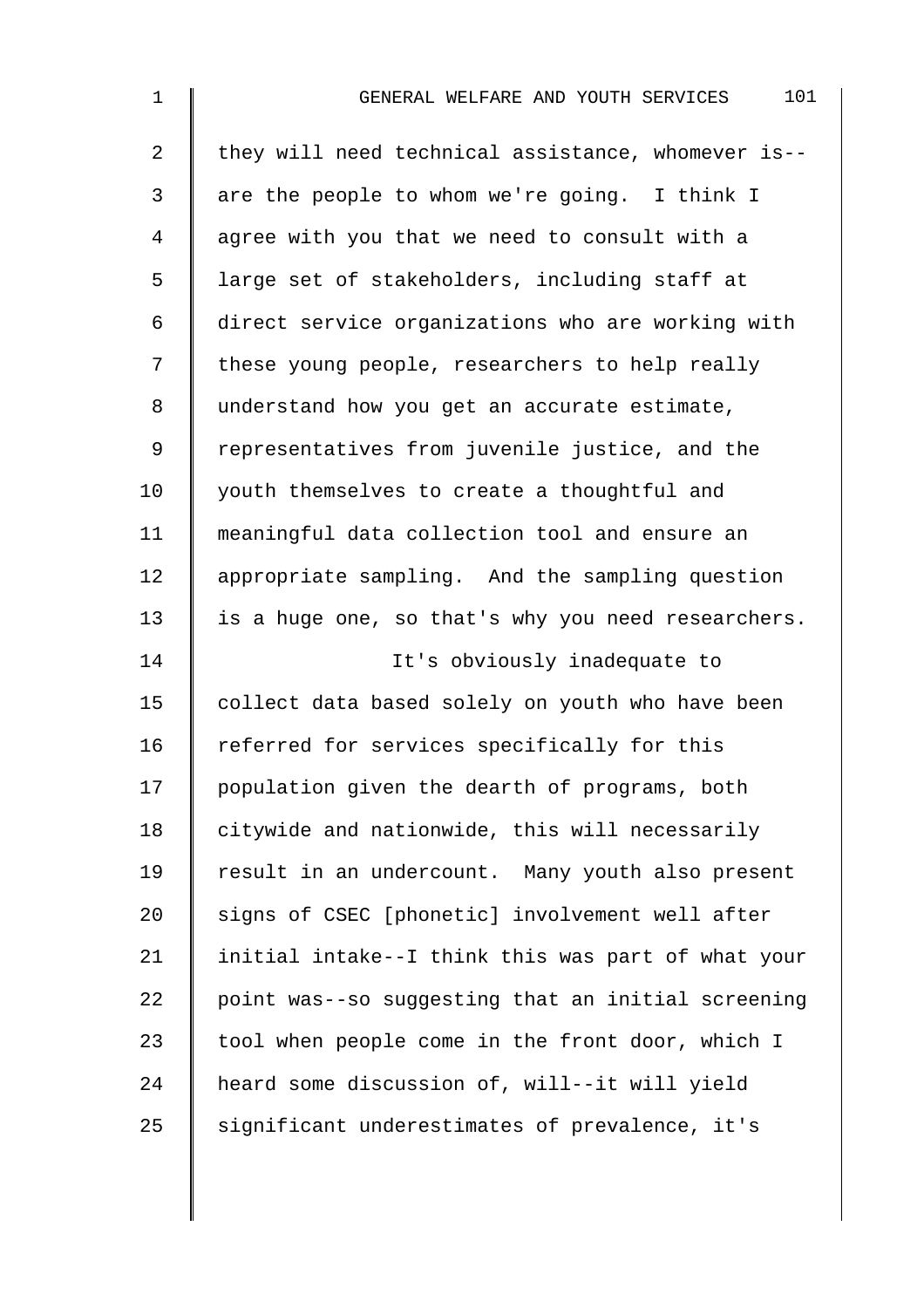| $\mathbf{1}$   | 102<br>GENERAL WELFARE AND YOUTH SERVICES          |
|----------------|----------------------------------------------------|
| 2              | really a problematic way to go.                    |
| 3              | Perhaps more importantly, we                       |
| $\overline{4}$ | believe that the greatest number of youth involved |
| 5              | in CSEC are not easily identifiable and will not   |
| 6              | self-identify, and also are represented in a large |
| 7              | range of non-specialized, non-referred settings,   |
| 8              | including schools. Many youth involved in CSEC     |
| $\mathsf 9$    | are invisible and unknown to any law enforcement   |
| 10             | or child welfare systems, but they were the ones   |
| 11             | who ultimately will come into the systems.         |
| 12             | So we need to think about how these                |
| 13             | tools will engage and count youth who exist        |
| 14             | outside these systems. For example, although JCCA  |
| 15             | runs programs specifically for CSEC survivors, a   |
| 16             | recent quick survey of staff in our agency         |
| 17             | programs that do not explicitly serve this         |
| 18             | population demonstrated the presence of a fairly   |
| 19             | large number of children who staff strongly        |
| 20             | suspect have been or are currently involved in     |
| 21             | CSEC activity.                                     |
| 22             | We also need to understand that                    |
| 23             | there's not a defined set of standards or symptoms |
| 24             | to identify a youth who has been involved with     |
| 25             | commercial sexual exploitation. This term covers   |
|                |                                                    |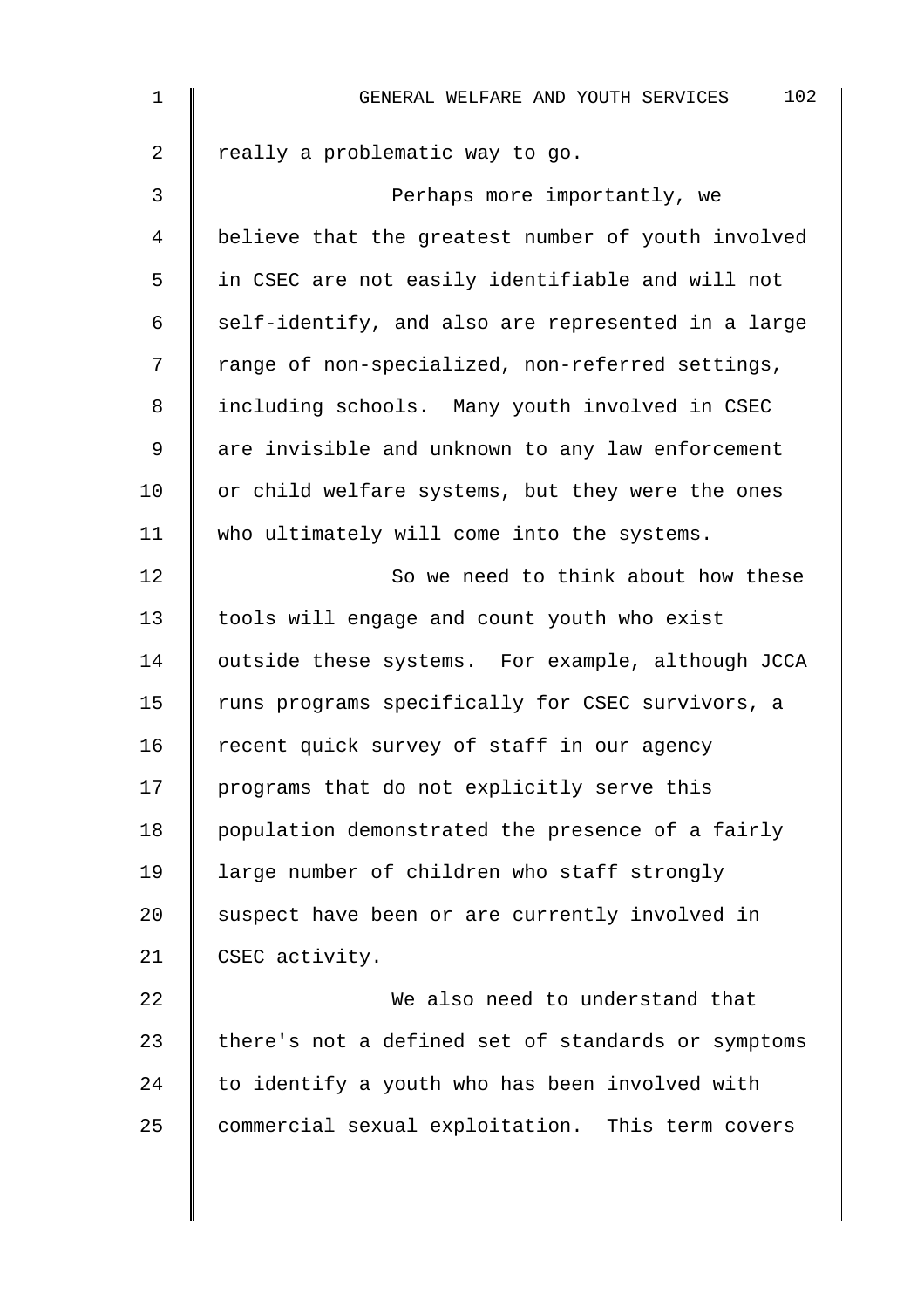| $\mathbf 1$    | 103<br>GENERAL WELFARE AND YOUTH SERVICES          |
|----------------|----------------------------------------------------|
| $\overline{2}$ | a spectrum of experience and needs and we need to  |
| 3              | clarify what is actually included, rather than     |
| $\overline{4}$ | lumping everybody together.                        |
| 5              | Similarly, when developing                         |
| 6              | estimates, we need to be clear that we are all     |
| 7              | using the same criteria to define this population. |
| 8              | For example, although many young people involved   |
| $\mathsf 9$    | in commercial sexual exploitation have also been   |
| 10             | sexually abused, these terms are not synonymous    |
| 11             | and have different treatment implications, really  |
| 12             | different treatment implications. And I can just   |
| 13             | tell you that we--our campus in Westchester County |
| 14             | has about 250 young people on it, I would estimate |
| 15             | 80% of them have experienced sexual abuse, a much  |
| 16             | smaller number have been involved or are involved  |
| 17             | in sexual exploitation. So just So we need to      |
| 18             | address the fact that the populations of sexually  |
| 19             | exploited youth may vary dramatically in terms of  |
| 20             | identification and treatment need and ideally the  |
| 21             | data will reflect this diversity.                  |
| 22             | The trajectory and needs of boys                   |
| 23             | and young men who are sexually exploited--and      |
| 24             | other people have raised this--may differ          |
| 25             | dramatically. We believe they do from those of     |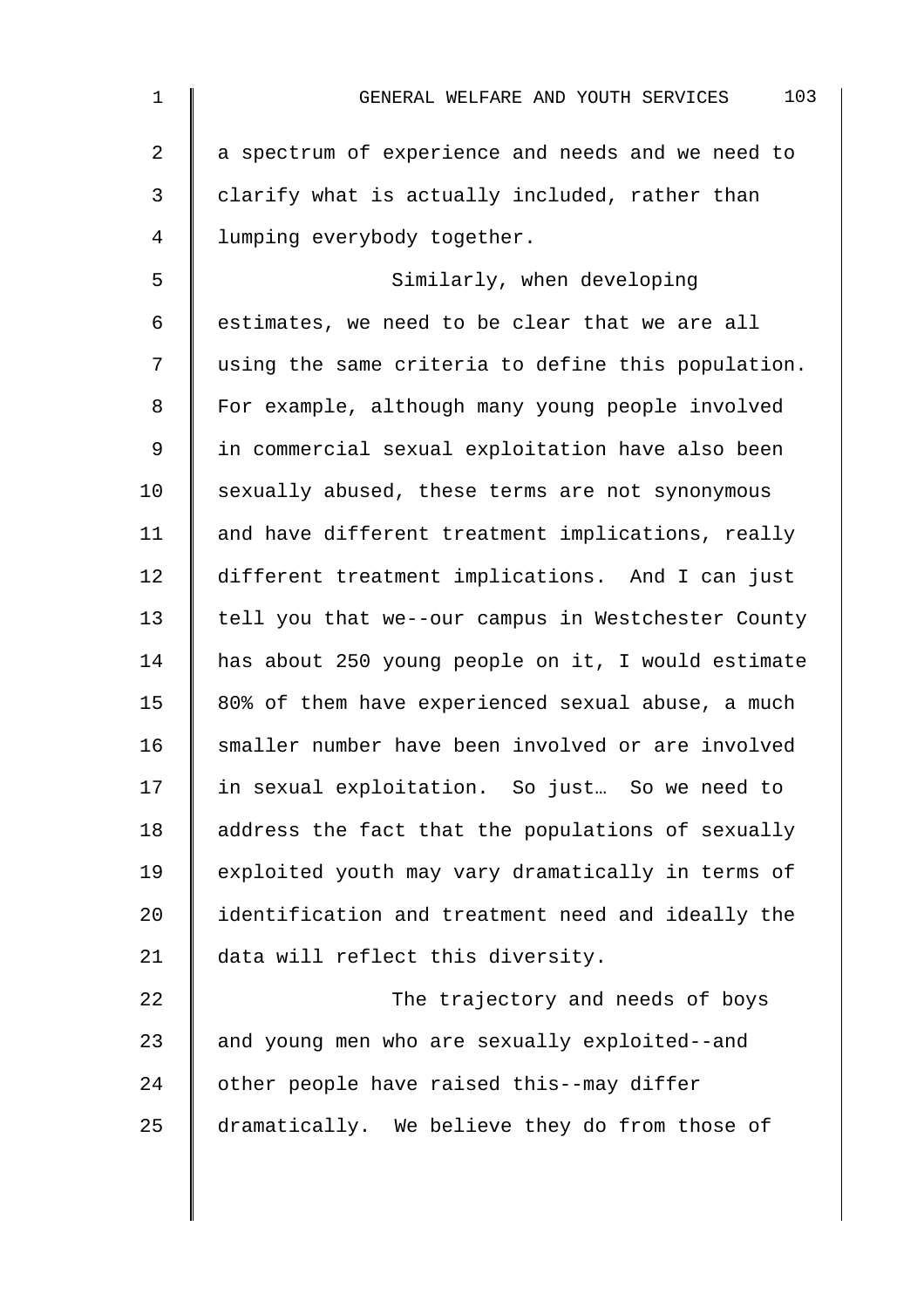| $\mathbf 1$    | 104<br>GENERAL WELFARE AND YOUTH SERVICES         |
|----------------|---------------------------------------------------|
| $\overline{2}$ | girls and young women. And age is an important    |
| 3              | variable as well. We've seen in our program that  |
| 4              | working with 11 and 12 and 13-year olds is very   |
| 5              | different than working with the 15 and 16-year    |
| 6              | olds.                                             |
| 7              | The more we are able to accurately                |
| 8              | characterize the population in the estimates, the |
| 9              | more we ultimately will be able to target         |
| 10             | effective interventions. And I really want to     |
| 11             | stress interventions because there's a lot of     |
| 12             | discussion about identifying the kid, finding the |
| 13             | problem, and then there's not a lot of treatment, |
| 14             | specialized treatment, out there designed to work |
| 15             | with this population. And generic therapy,        |
| 16             | generic counseling is not an effective tool.      |
| 17             | CHAIRPERSON FIDLER: Which is why                  |
| 18             | the funding of the Safe Harbor Act at the level   |
| 19             | that it's being funded at is so outrageous.       |
| 20             | DR. ELIZABETH SCHNUR: Exactly.                    |
| 21             | Exactly. So--                                     |
| 22             | CHAIRPERSON FIDLER: [Interposing]                 |
| 23             | Ask you to sum up though, I'm sorry.              |
| 24             | DR. ELIZABETH SCHNUR: Beg pardon?                 |
| 25             | CHAIRPERSON FIDLER: Have to ask                   |
|                |                                                   |
|                |                                                   |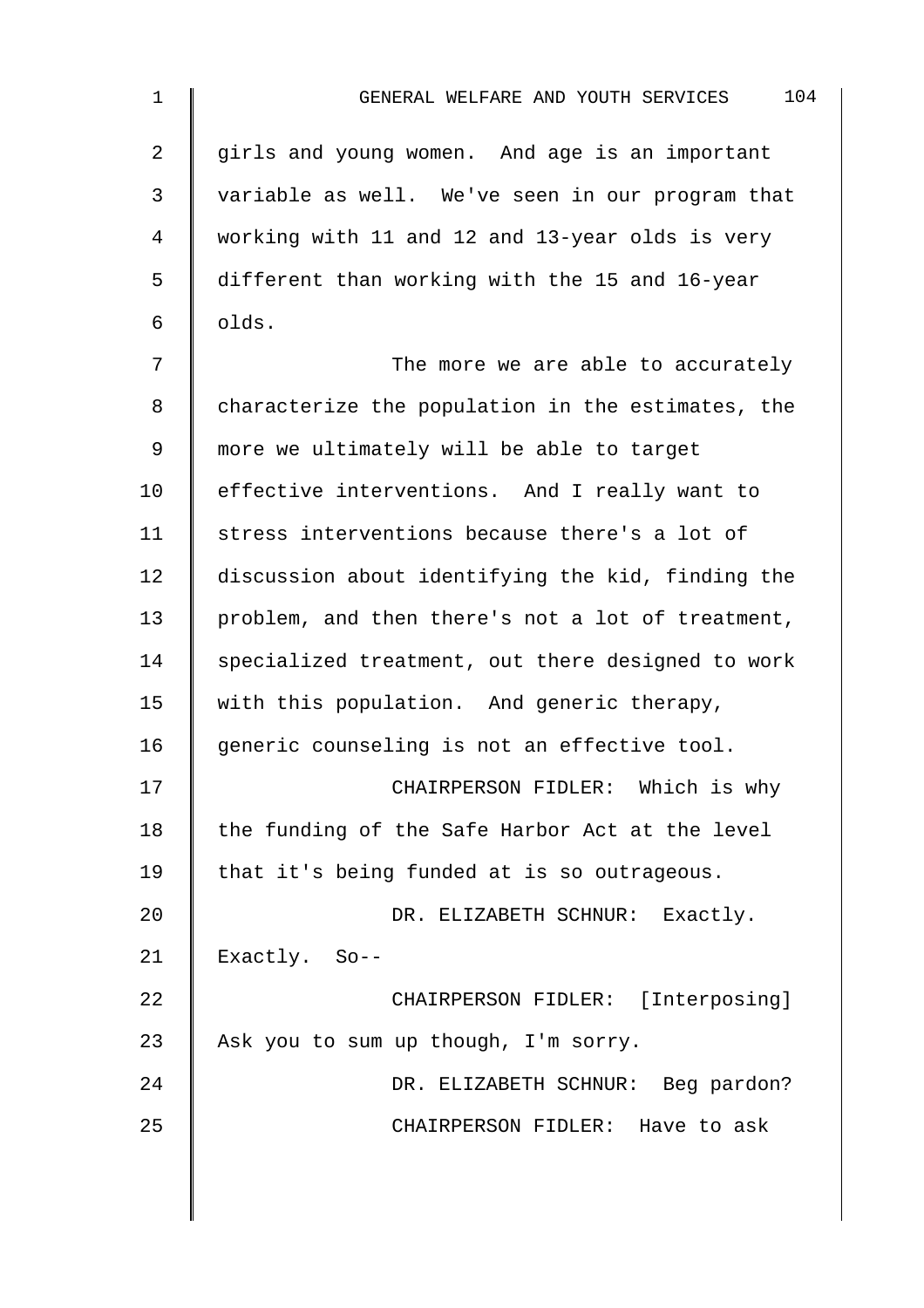| 1  | 105<br>GENERAL WELFARE AND YOUTH SERVICES          |
|----|----------------------------------------------------|
| 2  | you to sum up, I'm sorry.                          |
| 3  | DR. ELIZABETH SCHNUR: I'm summing                  |
| 4  | up, I'm done. Basically, we want to reiterate our  |
| 5  | enthusiastic support for data collection and       |
| 6  | encourage the City Council to use this information |
| 7  | to support direct service and specialized          |
| 8  | treatment to this populations. The most immediate  |
| 9  | way to help this population is to get youth off    |
| 10 | the street and into crisis beds, of which there    |
| 11 | are shamefully few in the city, and to provide     |
| 12 | them with specialized treatment, which is even     |
| 13 | scarcer.                                           |
| 14 | Thank you for your interest in the                 |
| 15 | issue, and we look forward to working together.    |
| 16 | And I just want to add really quickly, if anybody  |
| 17 | wants me to talk a little bit about Gateways and   |
| 18 | why it makes sense for it not to be in the city, I |
| 19 | would be happy to do that, but I'll wait until     |
| 20 | someone asks--                                     |
| 21 | CHAIRPERSON FIDLER: [Interposing]                  |
| 22 | You can do that offline.                           |
| 23 | DR. ELIZABETH SCHNUR: Okay.                        |
| 24 | CAMELIA TEPELUS: May I? Yeah.                      |
| 25 | Hello, good morning, many thanks to Council Member |
|    |                                                    |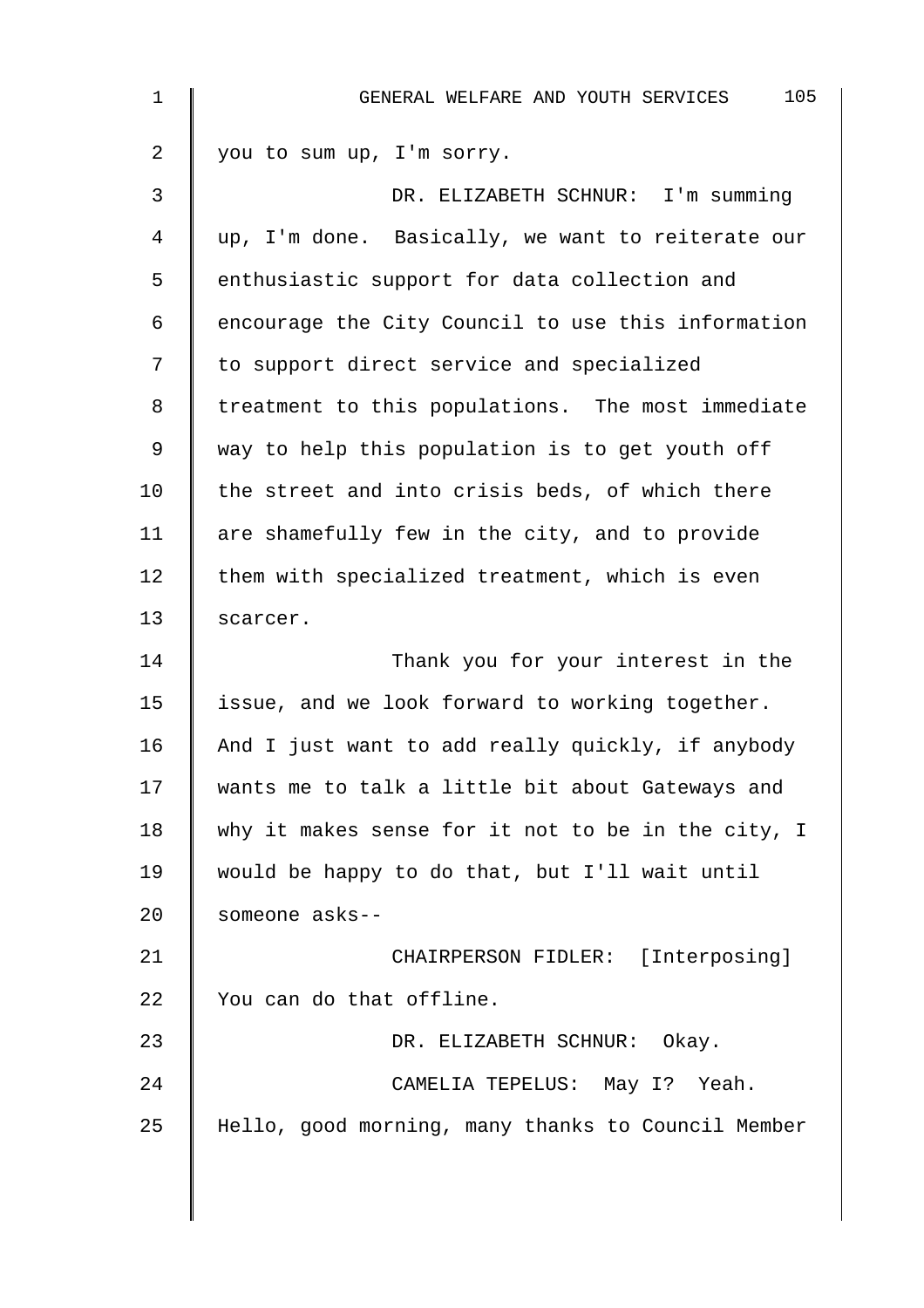| $\mathbf 1$ | 106<br>GENERAL WELFARE AND YOUTH SERVICES         |
|-------------|---------------------------------------------------|
| 2           | Fidler and Palma for convening this important     |
| 3           | hearing. ECPAT-USA is a 22-year old agency,       |
| 4           | international known for working exclusively on    |
| 5           | protecting children from sexual exploitation. We  |
| 6           | carried out over the last 22 years research       |
| 7           | advocacy for policy and legislative changes and   |
| 8           | implementing a wide range of programs to protect  |
| 9           | sexually exploited children in New York and       |
| 10          | nationally. We also work closely with the private |
| 11          | sector, especially the travel industry, to        |
| 12          | implement corporate policies to ensure travel     |
| 13          | businesses are not facilitating, willingly or     |
| 14          | unwillingly, child sexual exploitation on their   |
| 15          | premises.                                         |
| 16          | Lack of adequate--accurate--                      |
| 17          | [Crosstalk]                                       |
| 18          | CHAIRPERSON FIDLER: [Interposing]                 |
| 19          | Again--                                           |
| 20          | CAMELIA TEPELUS: --information--                  |
| 21          | CHAIRPERSON FIDLER: --I apologize                 |
| 22          | but I have to ask you not to read two pages of    |
| 23          | testimony--                                       |
| 24          | CAMELIA TEPELUS: [Interposing] I                  |
| 25          | will not, I will--                                |
|             |                                                   |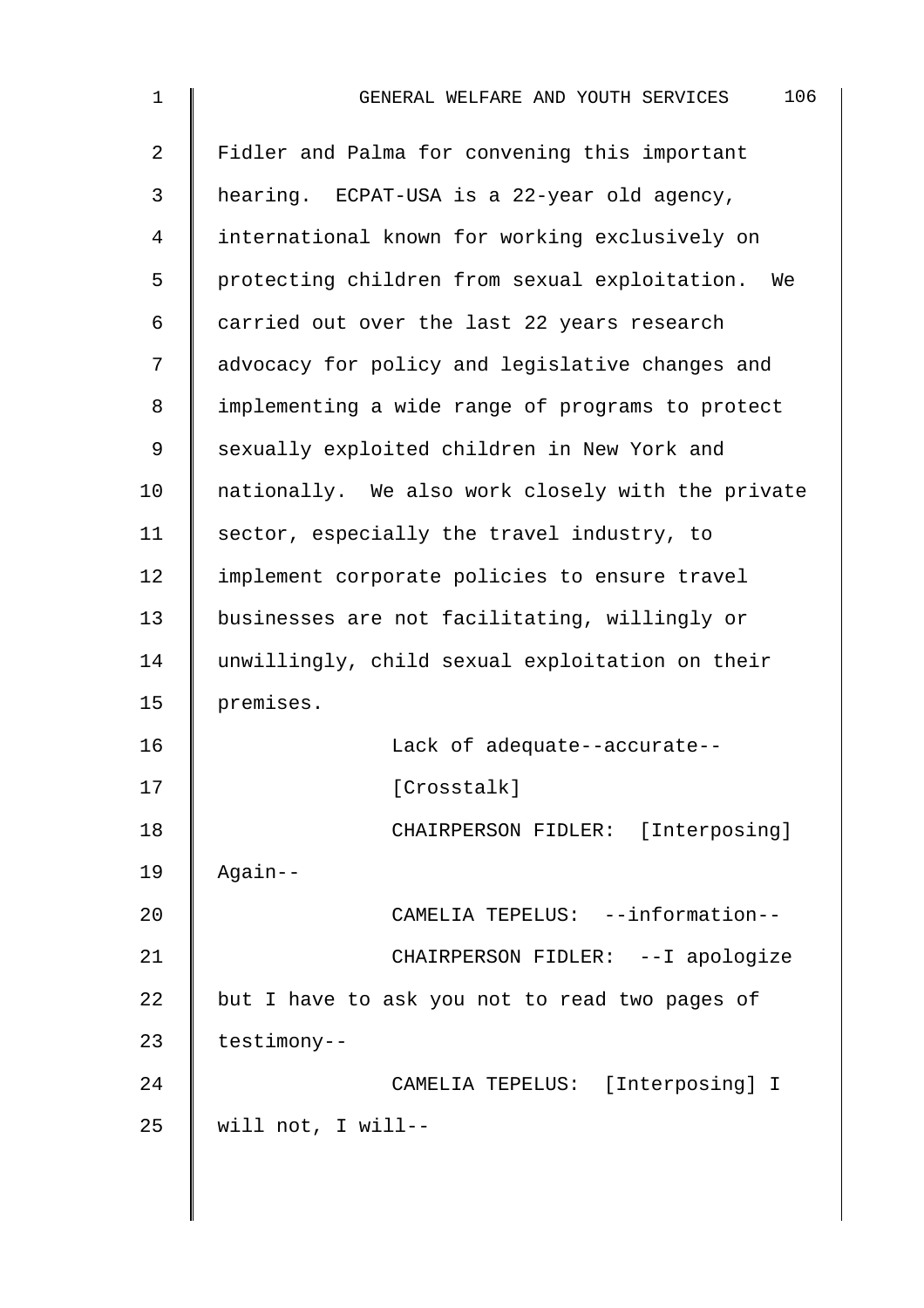| $\mathbf{1}$ | 107<br>GENERAL WELFARE AND YOUTH SERVICES          |
|--------------|----------------------------------------------------|
| 2            | CHAIRPERSON FIDLER: -- just hit the                |
| 3            | highlights.                                        |
| 4            | CAMELIA TEPELUS: --skip half of                    |
| 5            | $it--$                                             |
| 6            | CHAIRPERSON FIDLER: Thank you.                     |
| 7            | CAMELIA TEPELUS: --do not worry.                   |
| 8            | Lack of adequate information is often referred to  |
| 9            | as a reason why existing child protection laws and |
| 10           | related child welfare services are insufficiently  |
| 11           | funded. ECPAT-USA expresses its strong support     |
| 12           | for the proposed Local Law 0886 that would request |
| 13           | ACS to submit yearly reports to the City Council   |
| 14           | documenting the number of sexually exploited       |
| 15           | children.                                          |
| 16           | In 2008, ECPAT-USA actively                        |
| 17           | advocated for New York Safe Harbor law aimed to    |
| 18           | protect minors, victims of sexual exploitation     |
| 19           | from criminal prosecution and ensuring specialized |
| 20           | services for them. Since its enactment in New      |
| 21           | York in 2010, based on ACS information, as of      |
| 22           | November 2012, 29 minors have been processed as    |
| 23           | trafficking victims in the state. Several          |
| 24           | loopholes and weaknesses of Safe Harbor became     |
| 25           | apparent. Failure of accurately identifying        |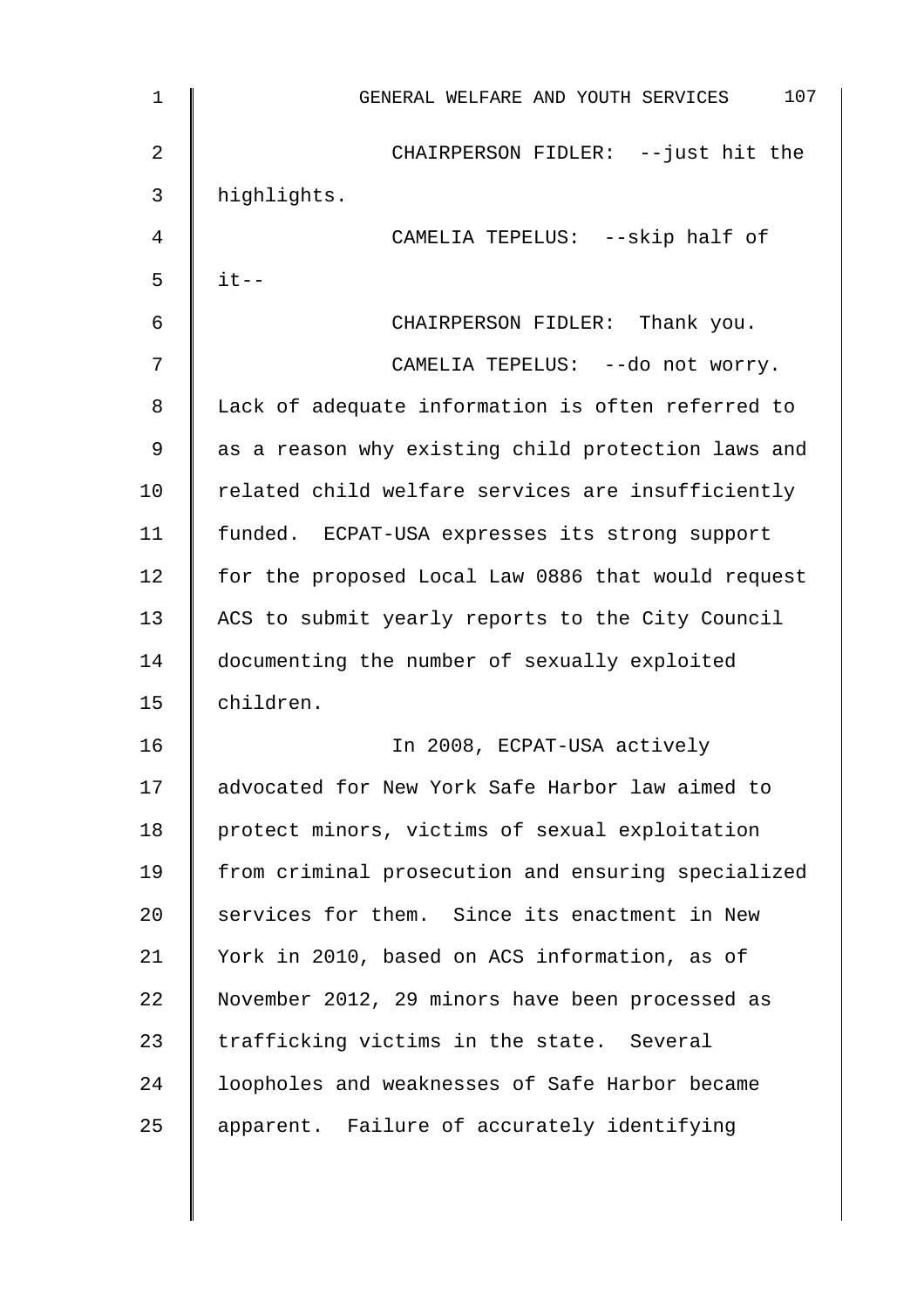| 108<br>GENERAL WELFARE AND YOUTH SERVICES          |
|----------------------------------------------------|
| victims still remains a primary barrier, and I     |
| think ACS, in their testimony, explained what they |
| will do to address this matter.                    |
| A very important point from the                    |
| ECPAT-USA point of view is that although federal   |
| legislation define all children younger than 18    |
| years old as trafficking victims in need of        |
| protection, New York State law enforcement and     |
| courts still identify children younger than 18 as  |
| delinquent prostitutes, considering them criminals |
| instead of [off mic] them on a rehabilitative      |
| child welfare course. There is no minimum age for  |
| arresting a child for prostitution in New York     |
| which makes it possible for exploited children 14, |
| 15 years old and sometimes younger to be detained  |
| for a crime for which they technically have no     |
| capacity to consent to. Based on these             |
| considerations, ECPAT-USA would like to convey to  |
| New York City Council its strong support for the   |
| proposed Local Law 0886 to improve accountability  |
| and support better informed decision-making        |
| policies to protect children in New York.          |
| Our request to pass the resolution                 |
| in support of the recently introduced New York     |
|                                                    |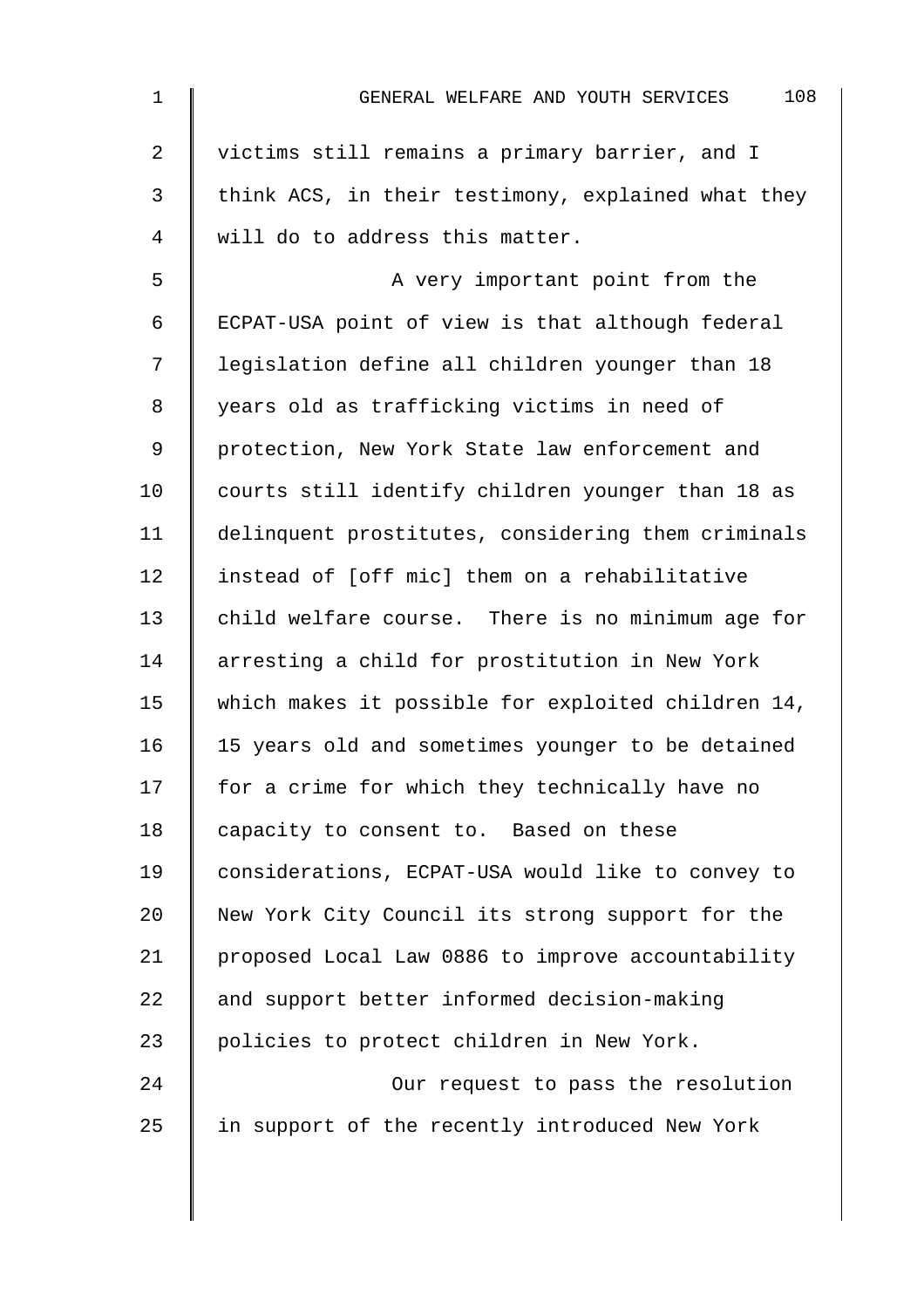| $\mathbf 1$ | 109<br>GENERAL WELFARE AND YOUTH SERVICES          |
|-------------|----------------------------------------------------|
| 2           | State Paulin Lanza bill Trafficking Victims        |
| 3           | Protection and Justice Act that will support       |
| 4           | correcting an important problem in Safe Harbor     |
| 5           | legislation that the criminal justice system still |
| 6           | treats 16 and 17 year old victims as criminal      |
| 7           | defendants, not as victims of trafficking, support |
| 8           | increased funding for available specialized        |
| 9           | services to commercially sexually exploited        |
| 10          | children, and in particular, long-term safe        |
| 11          | housing options.                                   |
| 12          | We would also like to call for the                 |
| 13          | City Council's support to the raise the age        |
| 14          | legislative initiative of New York Chief Judge     |
| 15          | Lippman to raise the age of criminal liability in  |
| 16          | the state of New York from 16, as it currently is, |
| 17          | to 18. New York is one of the last two states in   |
| 18          | the country that did not yet reform its juvenile   |
| 19          | justice system to this effect. This change,        |
| 20          | although it will likely involve a long-term phase  |
| 21          | implementation process, will also address          |
| 22          | implicitly important gaps in protection of all     |
| 23          | youth under 18 years old from all forms of sexual  |
| 24          | exploitation.                                      |
| クら          | Once again, many thanks from ECPAT-                |

25 Once again, many thanks from ECPAT-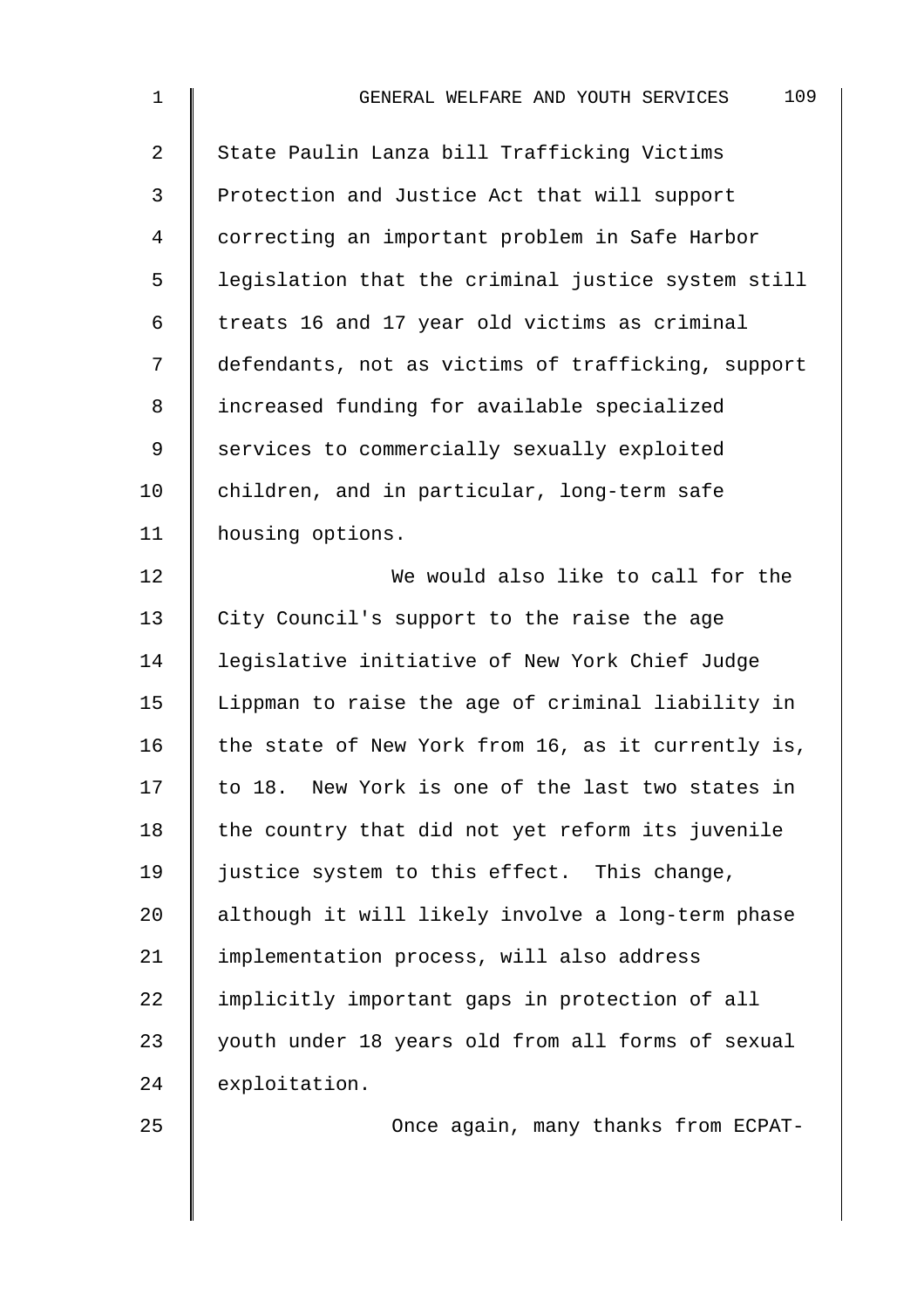| $\mathbf{1}$ | 110<br>GENERAL WELFARE AND YOUTH SERVICES          |
|--------------|----------------------------------------------------|
| 2            | USA to the New York City Council Committee for     |
| 3            | Youth Services and General Welfare for the         |
| 4            | opportunity given to us for testifying to this     |
| 5            | hearing. We, of course, remain available to you    |
| 6            | for further information.                           |
| 7            | One final note, we are in the                      |
| 8            | process of compiling a study specifically          |
| 9            | exploring the situation of boys in commercial      |
| 10           | sexual exploitation of children. There is a stark  |
| 11           | lack of awareness and services at all levels, both |
| 12           | in government as well as for city providers, that  |
| 13           | the [off mic] population that is currently         |
| 14           | unaddressed and just lives in the shadows. Thank   |
| 15           | you.                                               |
| 16           | CHAIRPERSON FIDLER: Thank you very                 |
| 17           | much. And, again, the point of the bill, I mean,   |
| 18           | we know that the data that's being collected is    |
| 19           | going to represent probably even a small           |
| 20           | percentage of the actual number of young people    |
| 21           | that are involved, and the concept here would be   |
| 22           | that the bill would require the two agencies to    |
| 23           | collaborate on regulations, not only to answer     |
| 24           | some of the questions you've raised about          |
| 25           | definitions, but also process. And, obviously,     |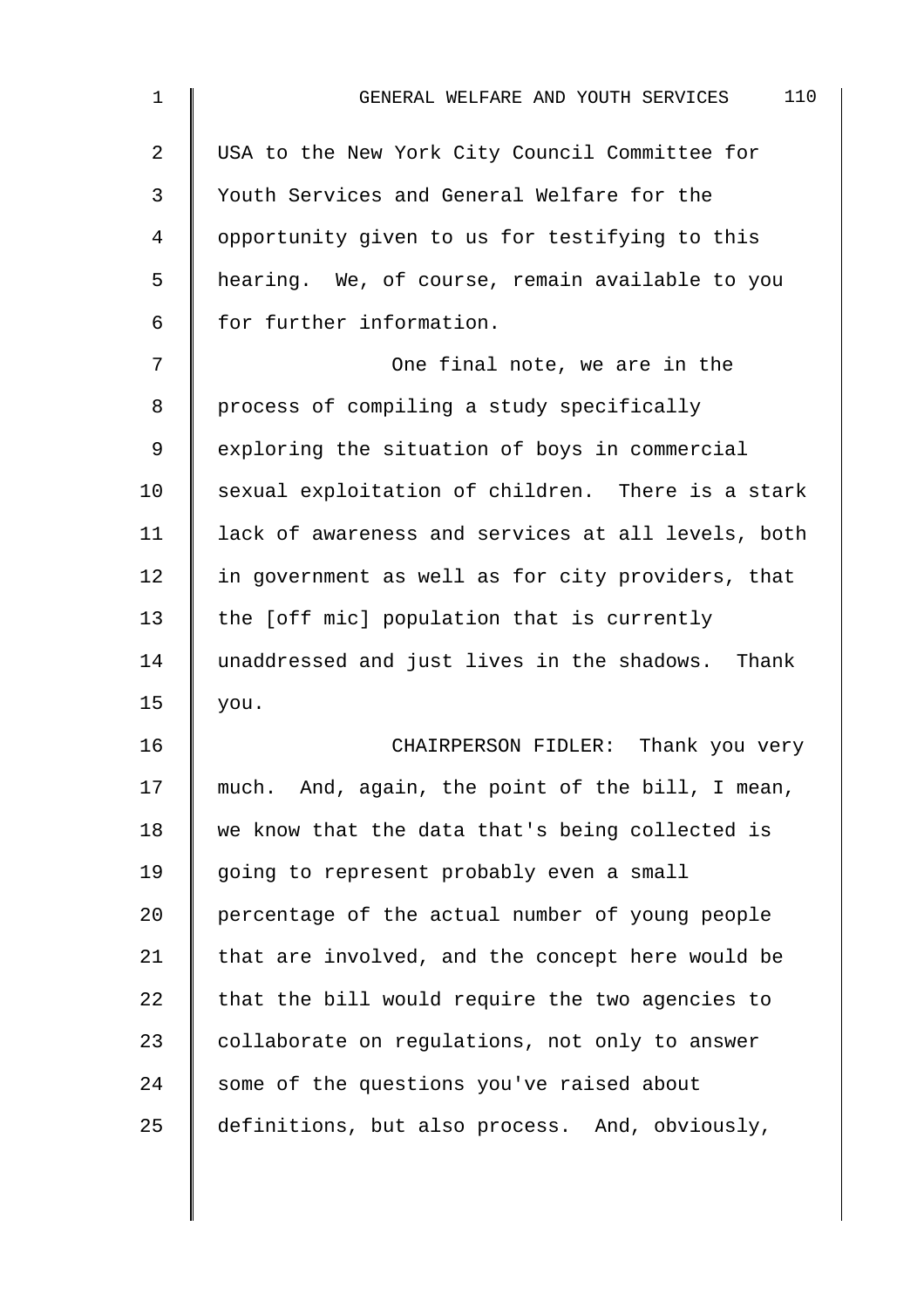| $\mathbf{1}$ | 111<br>GENERAL WELFARE AND YOUTH SERVICES         |
|--------------|---------------------------------------------------|
| 2            | that would be our hope that they would be in      |
| 3            | constantly--consultation with people like you. So |
| 4            | that the issues and difficulties that you all see |
| 5            | could be addressed in that way. I don't think     |
| 6            | it's something that would be appropriate to       |
| 7            | micromanage in the bill itself, but okay?         |
| 8            | CHAIRPERSON PALMA: Just have--                    |
| 9            | CHAIRPERSON FIDLER: Question?                     |
| 10           | CHAIRPERSON PALMA: --one quick                    |
| 11           | question. The 19 beds currently run by JCCA, the  |
| 12           | expansion, are all the beds contracted by ACS or  |
| 13           | only the 12 that the commissioner spoke about in  |
| 14           | his testimony?                                    |
| 15           | DR. ELIZABETH SCHNUR: Actually, I                 |
| 16           | think it's 13 that are the initial contract.      |
| 17           | Those are the NSP beds, the non-secure placement  |
| 18           | beds, the additional six beds. So those are OCFS  |
| 19           | that were transferred to ACS beds, yeah. So the   |
| 20           | answer is yes, they're all ACS--                  |
| 21           | CHAIRPERSON PALMA: [Interposing]                  |
| 22           | Oh, all 19.                                       |
| 23           | DR. ELIZABETH SCHNUR: -- we have                  |
| 24           | the capacity to take a few more youth and not     |
| 25           | every youth is necessarily ACS, but the majority  |
|              |                                                   |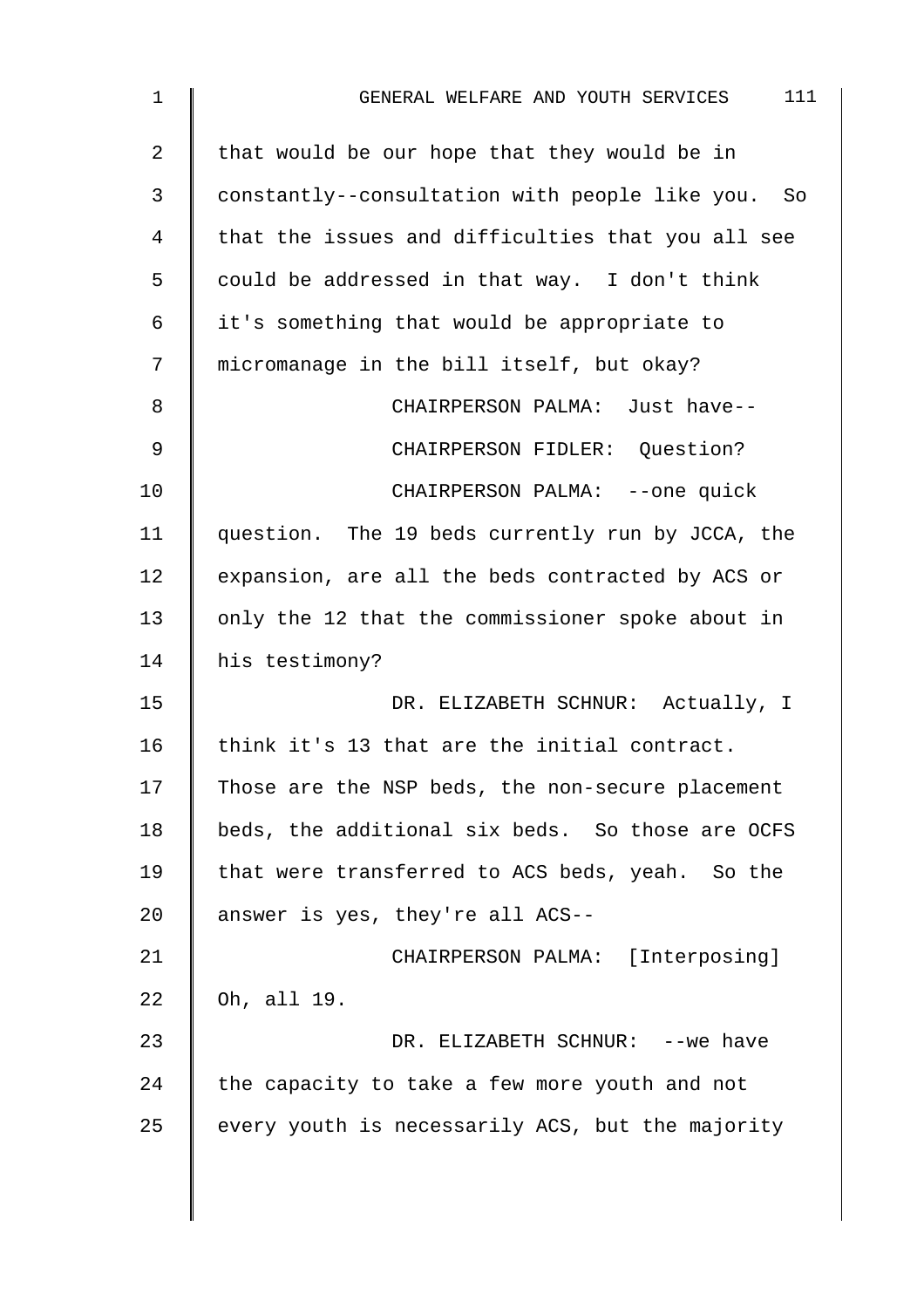| $\mathbf 1$    | 112<br>GENERAL WELFARE AND YOUTH SERVICES          |
|----------------|----------------------------------------------------|
| $\overline{a}$ | are. Some come--we have I think one from           |
| 3              | Westchester DSS.                                   |
| 4              | CHAIRPERSON PALMA: The number, you                 |
| 5              | said we have the capacity to take a few more,      |
| 6              | what's that few more number?                       |
| 7              | DR. ELIZABETH SCHNUR: Well in one                  |
| 8              | of--the cottage that we specialize for NSP, it's   |
| 9              | really licensed for 12, right now we're limiting   |
| 10             | any to six as we roll out the NSP and we keep that |
| 11             | population separate. But ultimately, when we're    |
| 12             | able to mix populations, we can probably expand    |
| 13             | the capacity there.                                |
| 14             | CHAIRPERSON PALMA: And then your                   |
| 15             | expansion to address the need in the male          |
| 16             | population who are sexually exploited, what will   |
| 17             | be the increase or what will be the capacity for   |
| 18             | the male--                                         |
| 19             | DR. ELIZABETH SCHNUR:                              |
| 20             | [Interposing] So we don't currently have a         |
| 21             | contract or a plan for a residential program for   |
| 22             | young men, that population we will be serving in   |
| 23             | our specialized foster care program, and it's      |
| 24             | really--we're rolling it out now and we're         |
| 25             | learning. And we're very excited to learn about    |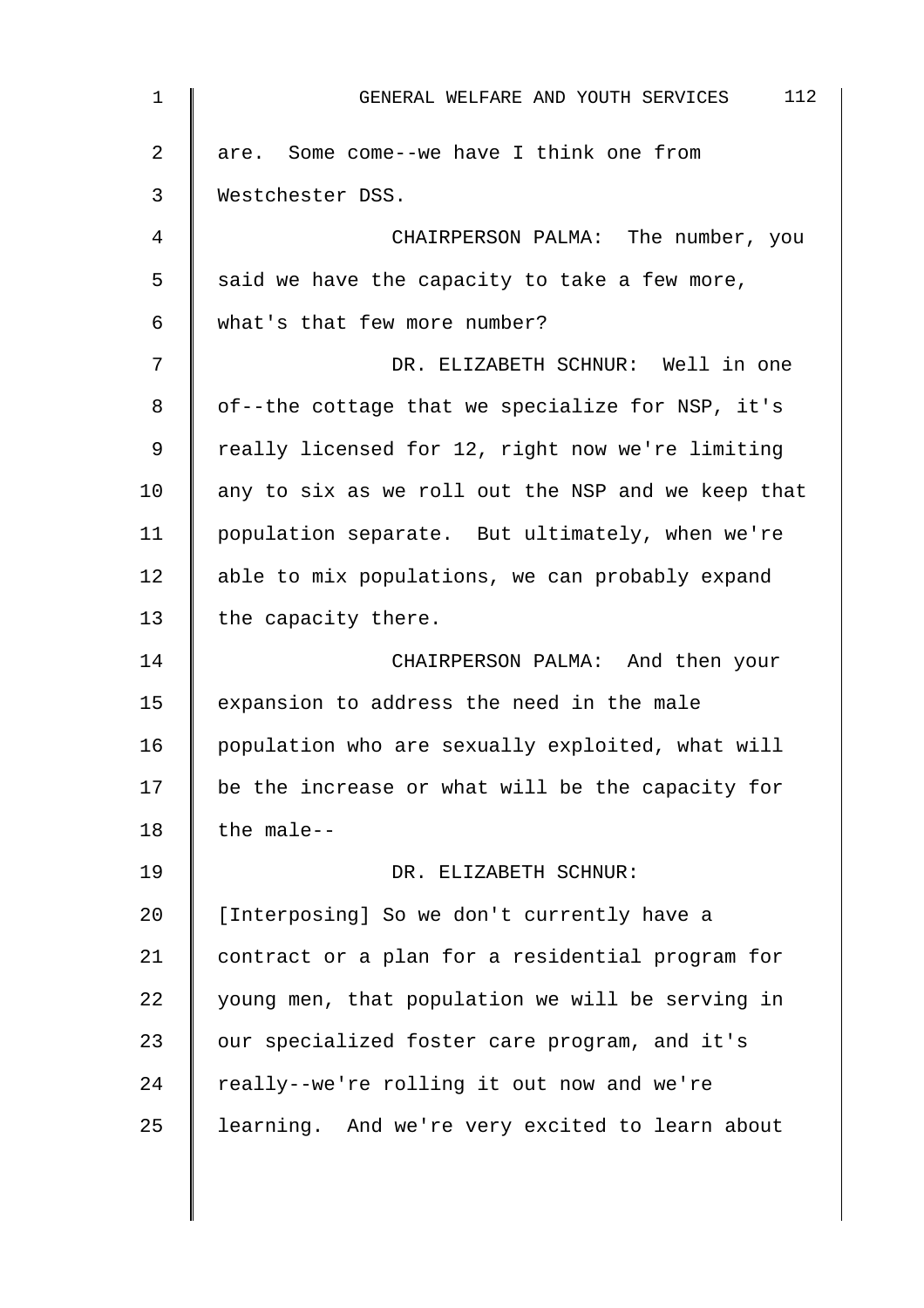| $\mathbf{1}$   | 113<br>GENERAL WELFARE AND YOUTH SERVICES          |
|----------------|----------------------------------------------------|
| $\overline{2}$ | your study because there's just so little          |
| 3              | information out there.                             |
| 4              | CHAIRPERSON PALMA: So there won't                  |
| 5              | be no dedicated beds for the male population,      |
| 6              | $just--$                                           |
| 7              | DR. ELIZABETH SCHNUR:                              |
| 8              | [Interposing] In the specialized foster care,      |
| 9              | there are 24 beds, they are not specialized male   |
| 10             | or female, it's whomever needs them, whoever's     |
| 11             | referred, we'll take both males and females and    |
| 12             | transgender and anyone else who--                  |
| 13             | CHAIRPERSON PALMA: Okay.                           |
| 14             | DR. ELIZABETH SCHNUR: --needs the                  |
| 15             | service.                                           |
| 16             | CHAIRPERSON PALMA: Thank you.                      |
| 17             | CHAIRPERSON FIDLER: Thank you very                 |
| 18             | much. Let me call up our--we have two more         |
| 19             | panels. First is Safe Horizons, we have John       |
| 20             | Welch and Caroline Strudwick [phonetic].           |
| 21             | You know, I know, like, and you and                |
| 22             | those of you who are waiting to testify are, like, |
| 23             | our go-to people, I just really apologize, so      |
| 24             | thanks.                                            |
| 25             | JOHN WELCH: There we go. Okay.                     |
|                |                                                    |
|                |                                                    |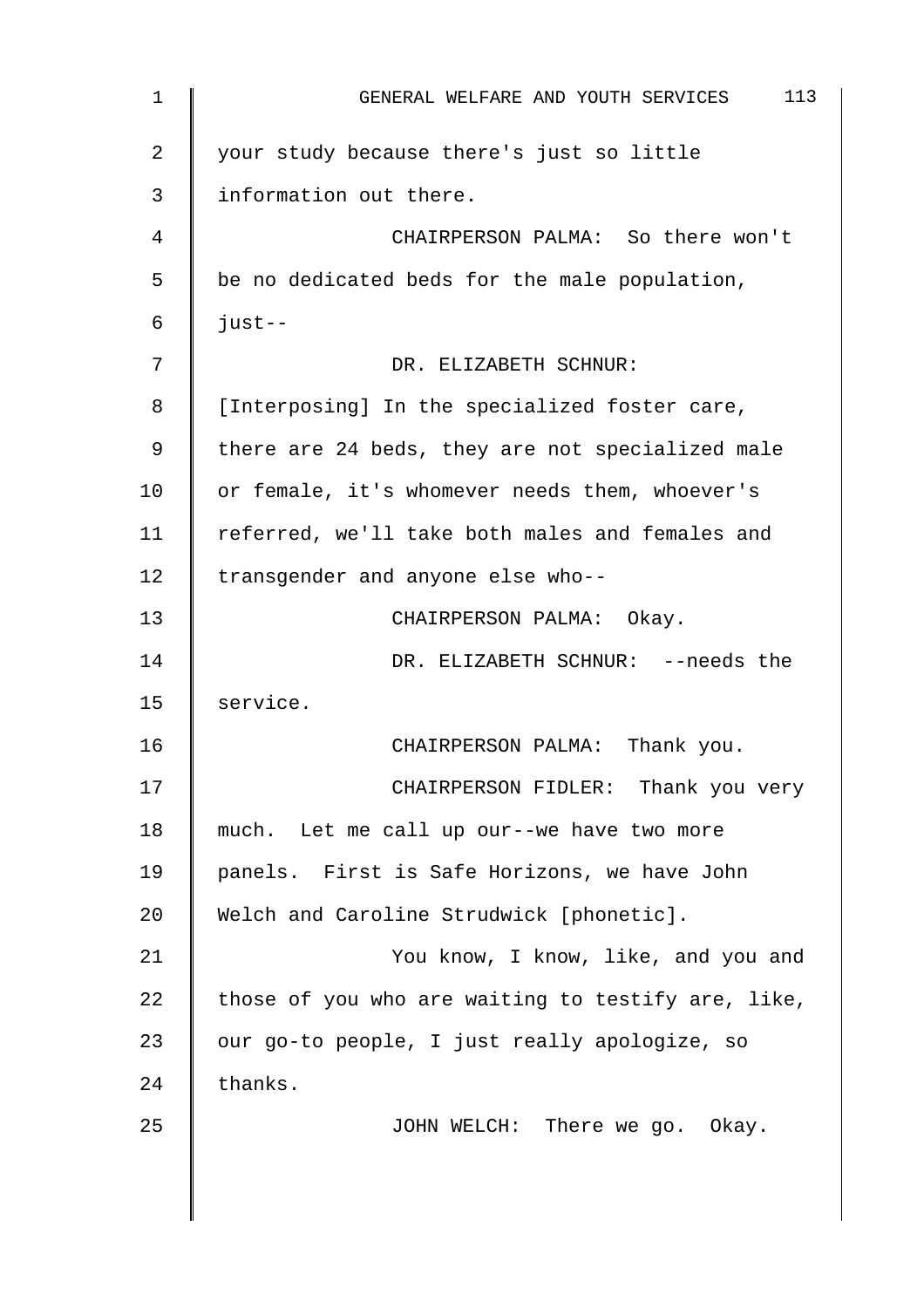| 1              | 114<br>GENERAL WELFARE AND YOUTH SERVICES          |
|----------------|----------------------------------------------------|
| $\overline{2}$ | Hi, I'd like to thank the committee for hearing my |
| $\mathfrak{Z}$ | testimony today. I'm John Welch, senior director   |
| 4              | at Streetwork, a Safe Horizon program for homeless |
| 5              | youth, including shelter, outreach, and drop-in    |
| 6              | centers.                                           |
| 7              | We support the effort to collect                   |
| 8              | data on sexually exploited youth and also wanted   |
| 9              | to offer some cautions. Through working closely    |
| 10             | with homeless youth for nearly three decades,      |
| 11             | we've learned that youth without appropriate       |
| 12             | shelter enter the sex trade. Too often, the only   |
| 13             | alternative to, say, spending a night on the       |
| 14             | subway illegally is to sleep with someone in       |
| 15             | exchange for a place to stay. We know that young   |
| 16             | people are asking for more options because we are  |
| 17             | the ones they're asking, we know that they're      |
| 18             | looking for voluntary, accessible, emergency       |
| 19             | shelter beds because we have a waiting list full   |
| 20             | of names. We believe that the first step to        |
| 21             | addressing this issue is to listen to the young    |
| 22             | people most impacted by it and to respond to their |
| 23             | self-identified needs.                             |
| 24             | The first thing that needs to be                   |
| 25             | said is that there is no typical experience of the |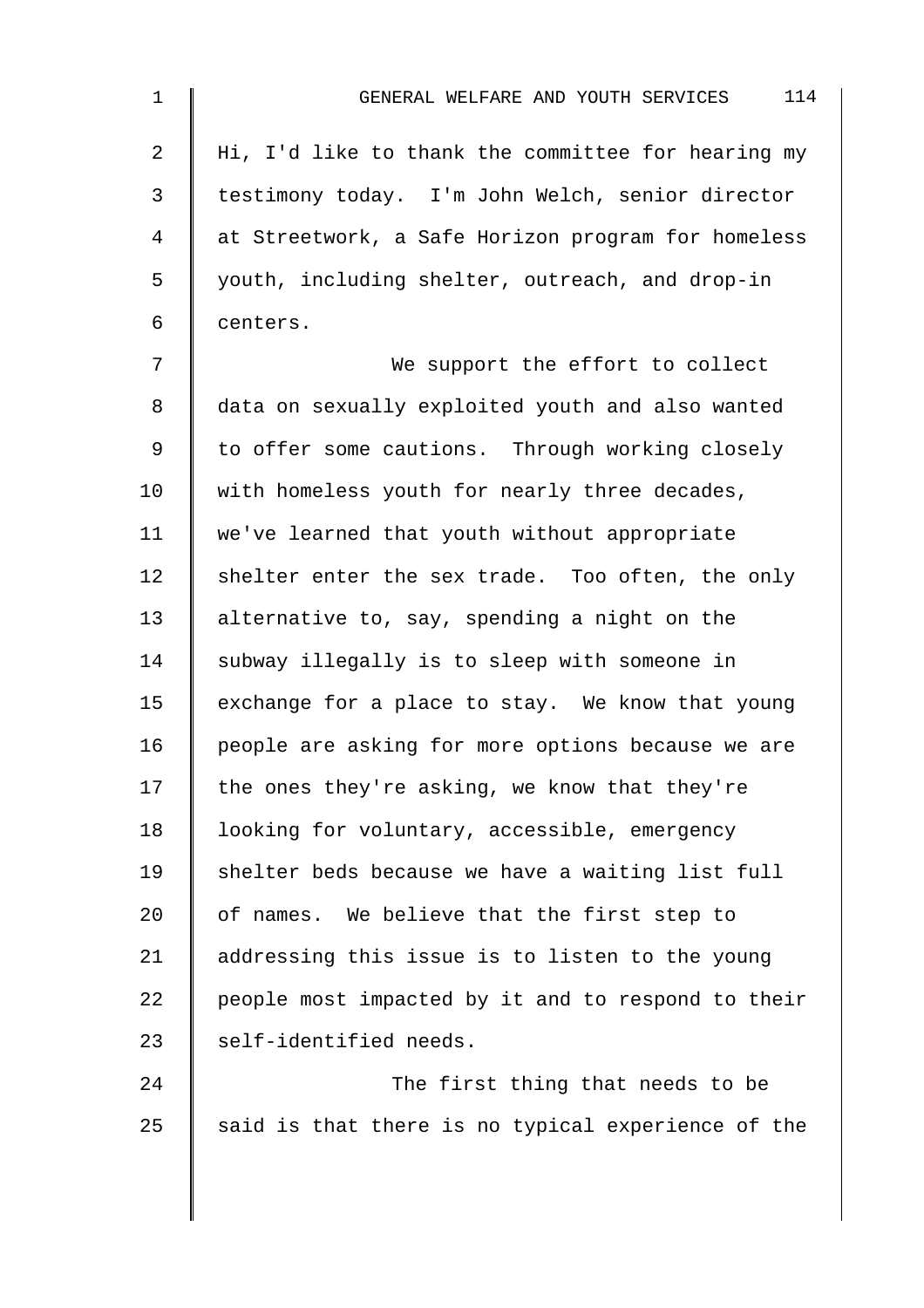| $\mathbf 1$    | 115<br>GENERAL WELFARE AND YOUTH SERVICES          |
|----------------|----------------------------------------------------|
| $\overline{a}$ | sex trade or profile of youth engaged in the sex   |
| 3              | trade. We know this population includes youth of   |
| 4              | all genders, sexual orientations, races,           |
| 5              | ethnicities, citizenship statuses, ages, and       |
| 6              | family backgrounds.                                |
| 7              | It can be very challenging to learn                |
| 8              | whether our clients have been sexually exploited.  |
| 9              | There are many reasons for this. Young people      |
| 10             | choose not to disclose because they have too often |
| 11             | had experience of being judged for their decisions |
| 12             | and circumstances, even by well-meaning service    |
| 13             | providers. As with survivors of all kinds of       |
| 14             | abuse, young people frequently internalize         |
| 15             | feelings of shame, and that also stands in the way |
| 16             | of their sharing their experiences. Many young     |
| 17             | people fear that if they disclose, child           |
| 18             | protective services or the police will get         |
| 19             | involved and they may returned to a placement they |
| 20             | don't consider safe or welcoming, or they may even |
| 21             | be arrested. In fact, young people are so          |
| 22             | reluctant to become involved with ACS that those   |
| 23             | who are under 18 years of age will often lie about |
| 24             | their ages in order to access services or even     |
| 25             | decline service options such as shelter that might |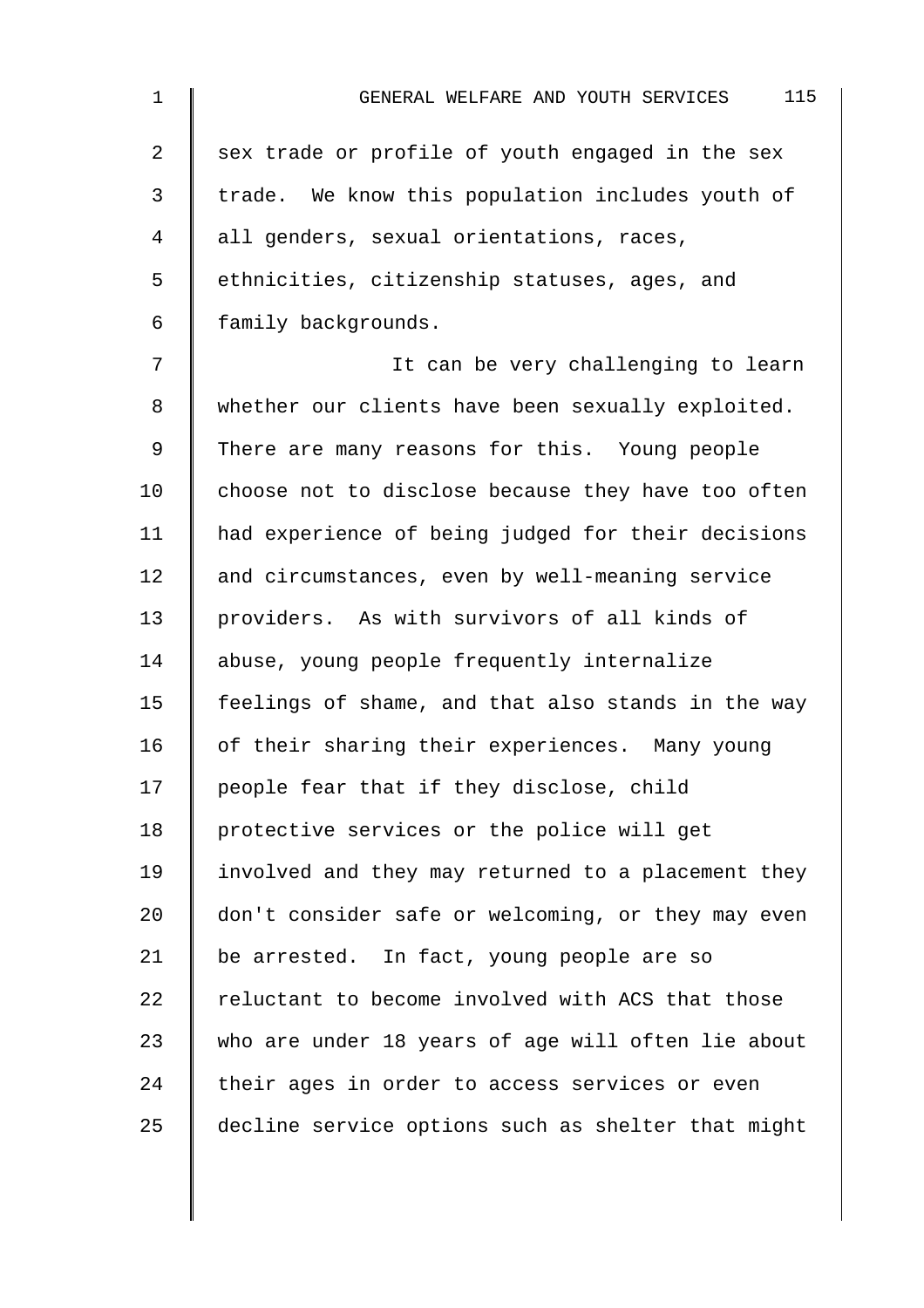| $\mathbf 1$    | 116<br>GENERAL WELFARE AND YOUTH SERVICES          |
|----------------|----------------------------------------------------|
| $\overline{2}$ | lead to ACS involvement.                           |
| 3              | Also, youth do not trust that their                |
| 4              | disclosure will lead to helping them get what they |
| 5              | truly need: Jobs, shelter, housing, and mental     |
| 6              | health care. These are the things that can pull    |
| 7              | people out of the sex trade.                       |
| 8              | Over the past few decades, our                     |
| 9              | working and engaging and providing services to     |
| 10             | vulnerable youth has taught us that youth need     |
| 11             | room to discuss their ongoing struggles without    |
| 12             | feeling that they have failed or fearing that they |
| 13             | could lose access to services.                     |
| 14             | We found that by creating a safe                   |
| 15             | and supportive environment, we can build trust     |
| 16             | with our clients and, over time, learn more about  |
| 17             | their experiences. Our client-centered practice,   |
| 18             | including safety assessment, risk management, and  |
| 19             | a non-judgmental approach, promotes safety,        |
| 20             | increases options, builds trust, creates dialogue, |
| 21             | and helps young people make safer choices for      |
| 22             | themselves. We acknowledge from the very outset    |
| 23             | that our clients are the experts in their own      |
| 24             | experiences and we find that when a relationship   |
| 25             | is built on trust, our clients are more likely to  |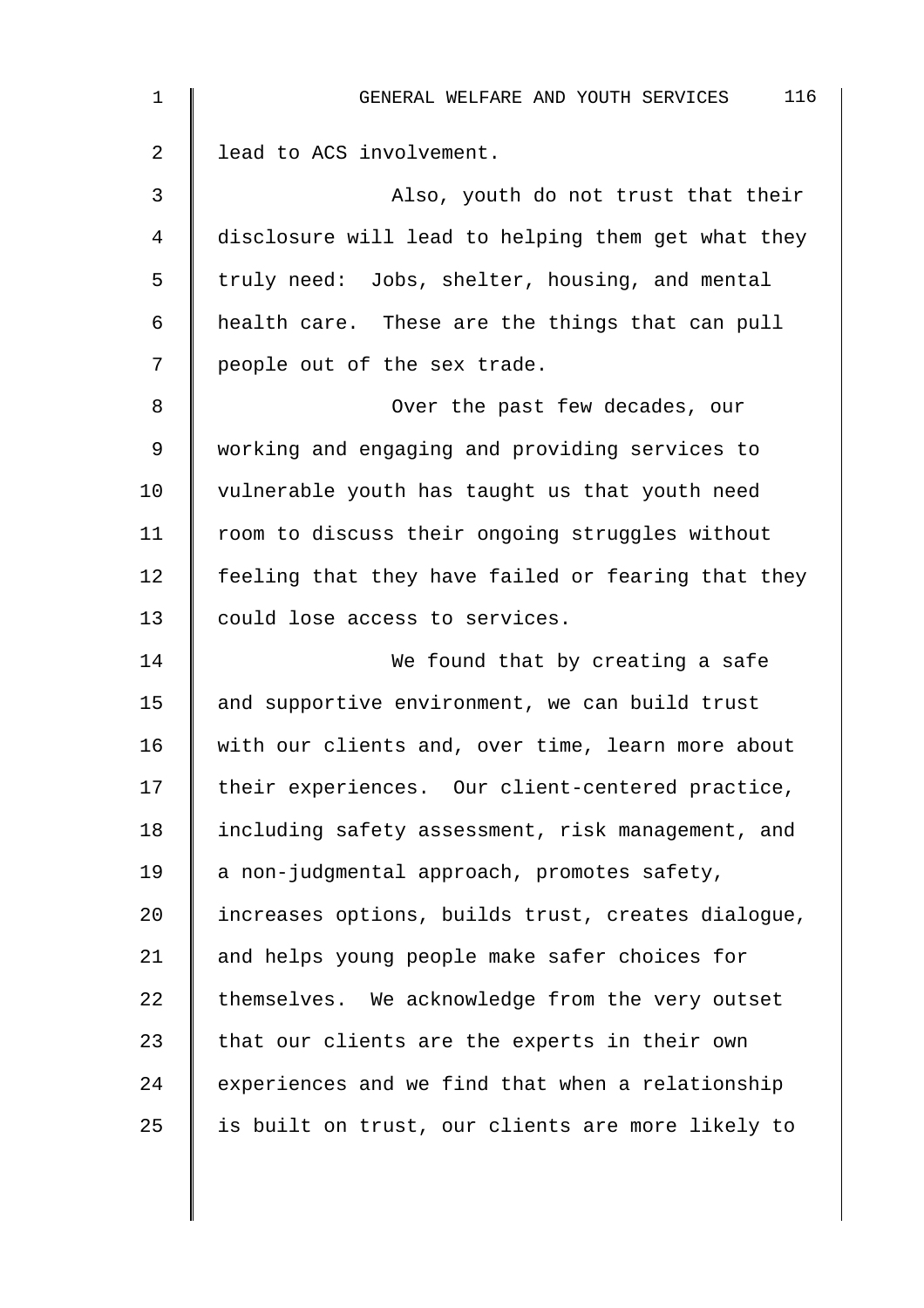| $\mathbf 1$    | 117<br>GENERAL WELFARE AND YOUTH SERVICES          |
|----------------|----------------------------------------------------|
| $\overline{2}$ | feel a sense of ownership on their own path to     |
| 3              | safety.                                            |
| 4              | This is our critical point: We                     |
| 5              | wish to caution the Council as well as our         |
| 6              | partners at DYCD and ACS against data collection   |
| 7              | strategies that place too much reliance on initial |
| 8              | screening of young people before trust has been    |
| 9              | built, and also in the absence of critical         |
| 10             | concrete resources. This may have the unintended   |
| 11             | consequence of driving young people away from the  |
| 12             | very programs that are designed to help them by    |
| 13             | forcing them to answer intrusive questions before  |
| 14             | they're ready.                                     |
| 15             | We agree with the Council that                     |
| 16             | there is a pressing need to learn more about the   |
| 17             | prevalence and impact of sexual exploitation on    |
| 18             | the city's youth and we hope to see city           |
| 19             | government utilizing such information to create    |
| 20             | more comprehensive plans to meet the needs of      |
| 21             | young people who are at risk. We would advise the  |
| 22             | City Council to proceed with care and caution,     |
| 23             | securing advice from experts and from service      |
| 24             | providers who work with this population to ensure  |
| 25             | that the data collected is sound and that the      |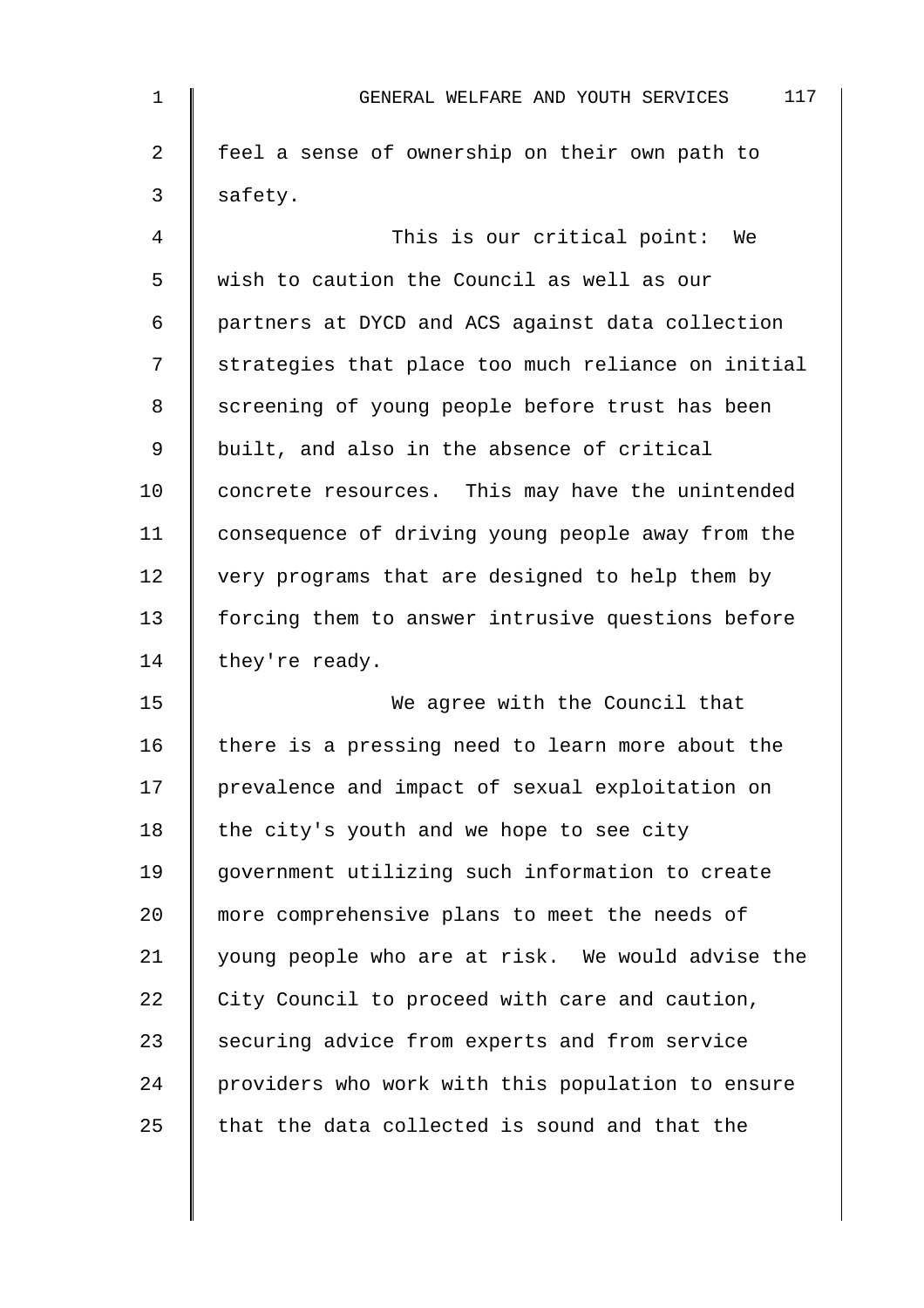| 1  | 118<br>GENERAL WELFARE AND YOUTH SERVICES         |
|----|---------------------------------------------------|
| 2  | process for collecting it does not inadvertently  |
| 3  | harm the very young people we all hope to aid.    |
| 4  | Thank you again for inviting us to                |
| 5  | testify.                                          |
| 6  | CHAIRPERSON FIDLER: Thank you.                    |
| 7  | You testifying as well? Only one of you           |
| 8  | testifying?                                       |
| 9  | JOHN WELCH: Yep.                                  |
| 10 | FEMALE VOICE: Yeah.                               |
| 11 | CHAIRPERSON FIDLER: Oh, okay.                     |
| 12 | $Well1$ --                                        |
| 13 | [Crosstalk]                                       |
| 14 | JOHN WELCH: --someone else on the                 |
| 15 | panel.                                            |
| 16 | CHAIRPERSON FIDLER: Questions?                    |
| 17 | No, thank you, and I've read through your entire  |
| 18 | testimony, so thank you very much.                |
| 19 | JOHN WELCH: Thank you.                            |
| 20 | CHAIRPERSON FIDLER: Our last                      |
| 21 | panel, Margo Hirsch from the Empire State         |
| 22 | Coalition, Stephanie Gendell from the Citizens    |
| 23 | Committee for Children, and Katherine Mullen from |
| 24 | the Legal Aid Society. Thank you all and I,       |
| 25 | again, apologize for rushing you and making you   |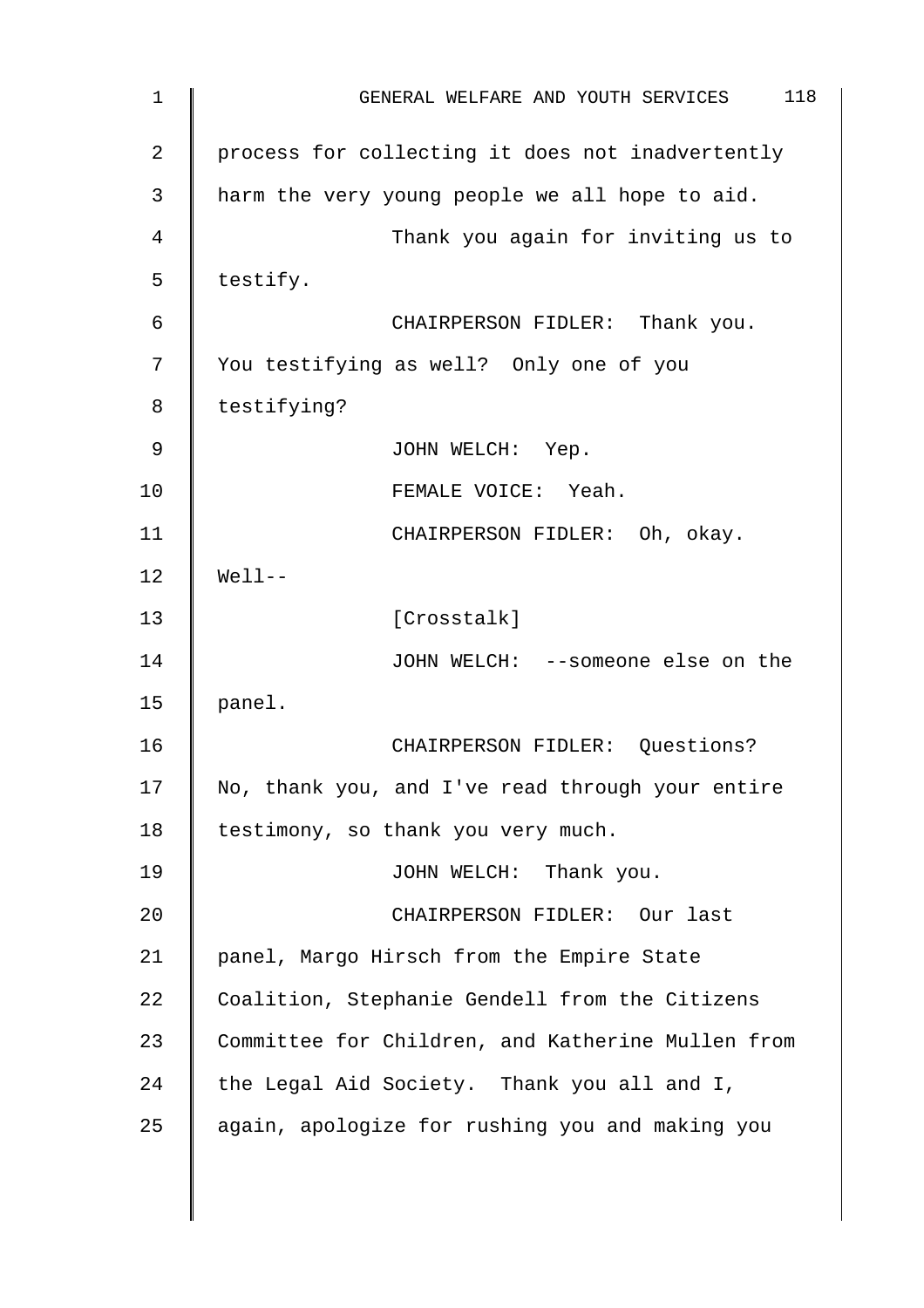| $\mathbf{1}$ | 119<br>GENERAL WELFARE AND YOUTH SERVICES          |
|--------------|----------------------------------------------------|
| 2            | wait.                                              |
| 3            | [Pause]                                            |
| 4            | MARGO HIRSCH: Thank you for these                  |
| 5            | hearings once again. I don't have formal           |
| 6            | testimony, I'm just going to just actually respond |
| 7            | to some of what was said earlier because I had     |
| 8            | some major questions and concerns.                 |
| $\mathsf 9$  | The money that was provided for                    |
| 10           | Safe Harbor, \$1.5 million, about a third of it, a |
| 11           | little less than a third of it went to IOFA        |
| 12           | [phonetic] for training and planning, so I don't   |
| 13           | understand why the city is spending some of their  |
| 14           | very precious money to duplicate those services.   |
| 15           | IOFA got somewhere between 380,000 and 450,000 to  |
| 16           | develop a curriculum to do training, they only     |
| 17           | have to do training in nine counties, five of them |
| 18           | are New York City. So you're talking about a very  |
| 19           | small number of geographic areas where they have   |
| 20           | to do this training, and yet the City is spending  |
| 21           | some of their \$600,000 for training. In addition, |
| 22           | Safe Horizon does training for ACS all the time    |
| 23           | through their rescue and restore, so there's money |
| 24           | that's already here that's going for training so I |
| 25           | would request that that be looked into to see why  |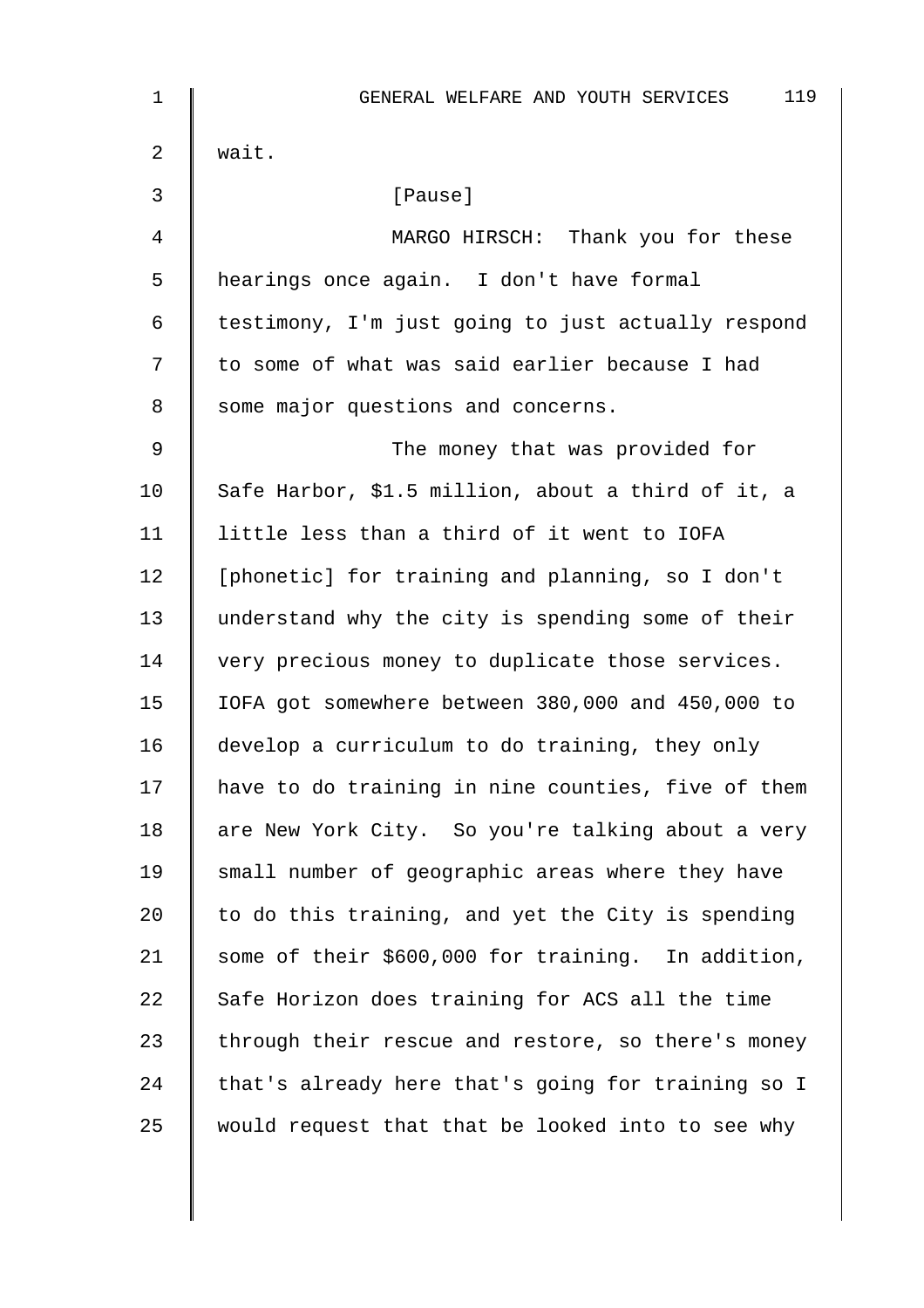| $\mathbf 1$ | 120<br>GENERAL WELFARE AND YOUTH SERVICES          |
|-------------|----------------------------------------------------|
| 2           | we're not funding services, we desperately need    |
| 3           | services.                                          |
| 4           | Which brings me to crisis care,                    |
| 5           | crisis residential services. When there was a      |
| 6           | meeting with OCFS about planning for Safe Harbor   |
| 7           | funds, the biggest need was crisis residential     |
| 8           | care for minors. DYCD seemed to indicate that if   |
| 9           | they get a 15-year old who comes and needs a       |
| 10          | crisis placement, that their only options are to   |
| 11          | call the parent or to call ACS. There is nothing,  |
| 12          | there is absolutely nothing in New York State law  |
| 13          | or federal law that would preclude DYCD to provide |
| 14          | services for minors in a crisis shelter. The law   |
| 15          | is very clear that minors can access shelter at    |
| 16          | any age.                                           |
| 17          | CHAIRPERSON FIDLER: I was under                    |
| 18          | the impression that our providers already are      |
| 19          | doing that so I was a little surprised by her      |
| 20          | answer.                                            |
| 21          | MARGO HIRSCH: Who?                                 |
| 22          | CHAIRPERSON FIDLER: That our                       |
| 23          | providers, our DYCD providers, are already         |
| 24          | providing shelter to children--                    |
| 25          | MARGO HIRSCH: [Interposing] Not                    |
|             |                                                    |
|             |                                                    |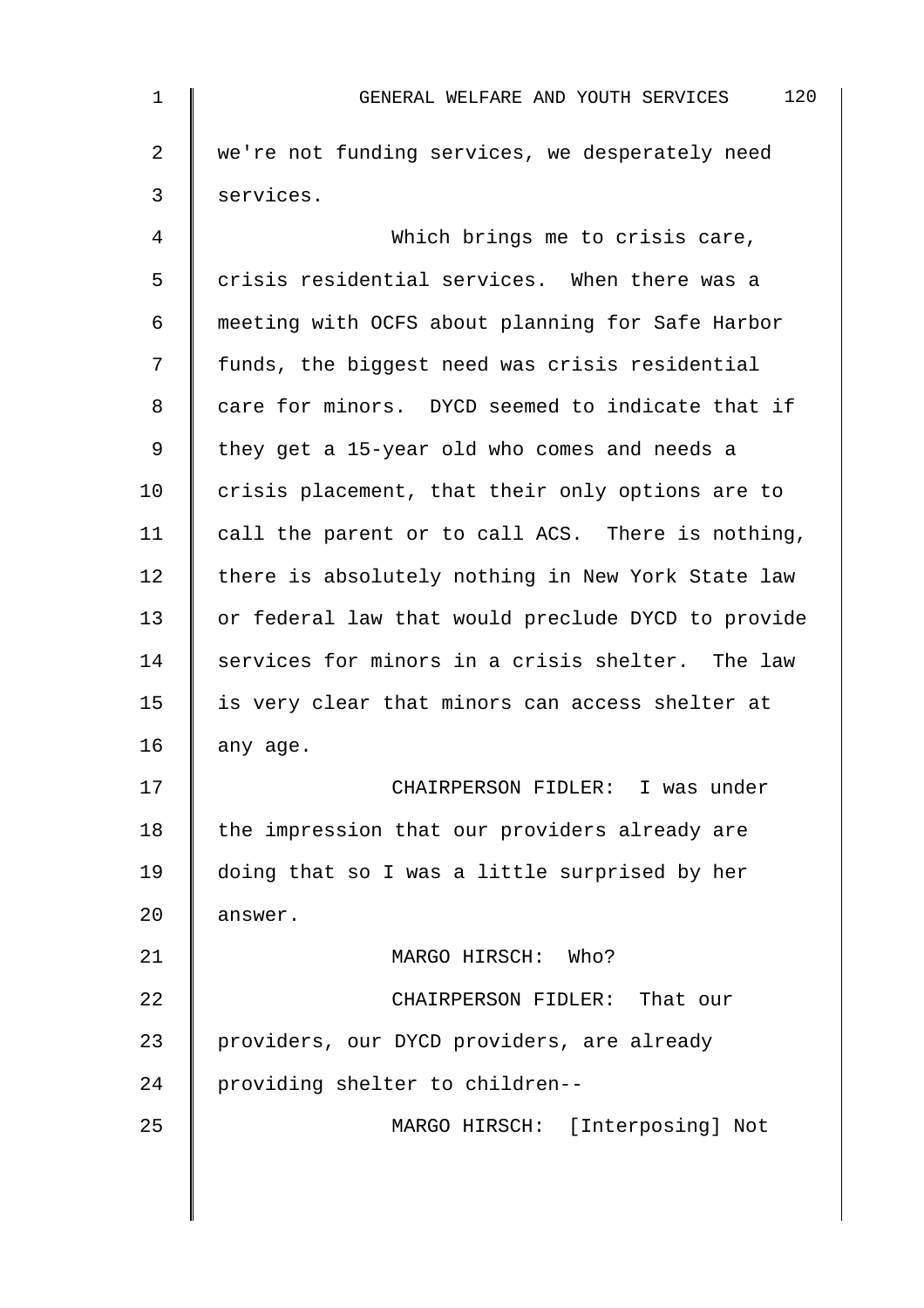1 || GENERAL WELFARE AND YOUTH SERVICES 121 2 | for 15 year olds--3 || CHAIRPERSON FIDLER: --under 18. 4 MARGO HIRSCH: --the only DYCD 5 | funding is for 16 to 21 year olds. 6 CHAIRPERSON FIDLER: Okay. 7 MARGO HIRSCH: So there's a 8 possibility-- 9 || CHAIRPERSON FIDLER: [Interposing]  $10$  So her answer was accurate below the age of 16 but 11 | not above. 12 MARGO HIRSCH: DYCD said if--the 13 question was about a 15-year old-- 14 | CHAIRPERSON FIDLER: Okay. Right. 15 | MARGO HIRSCH: --or 15-year old. 16  $\parallel$  And we--17 || CHAIRPERSON FIDLER: Okay. 18 | MARGO HIRSCH: --know that young 19 people, if they--you know, a lot of young people 20  $\parallel$  run away from foster care, they try to access  $21$  services at a runaway and homeless youth program, 22  $\parallel$  they should be able to have that opportunity. We 23  $\parallel$  need to serve young people at the places where 24  $\parallel$  they choose to be served at those places where 25  $\parallel$  they feel most comfortable where they can get the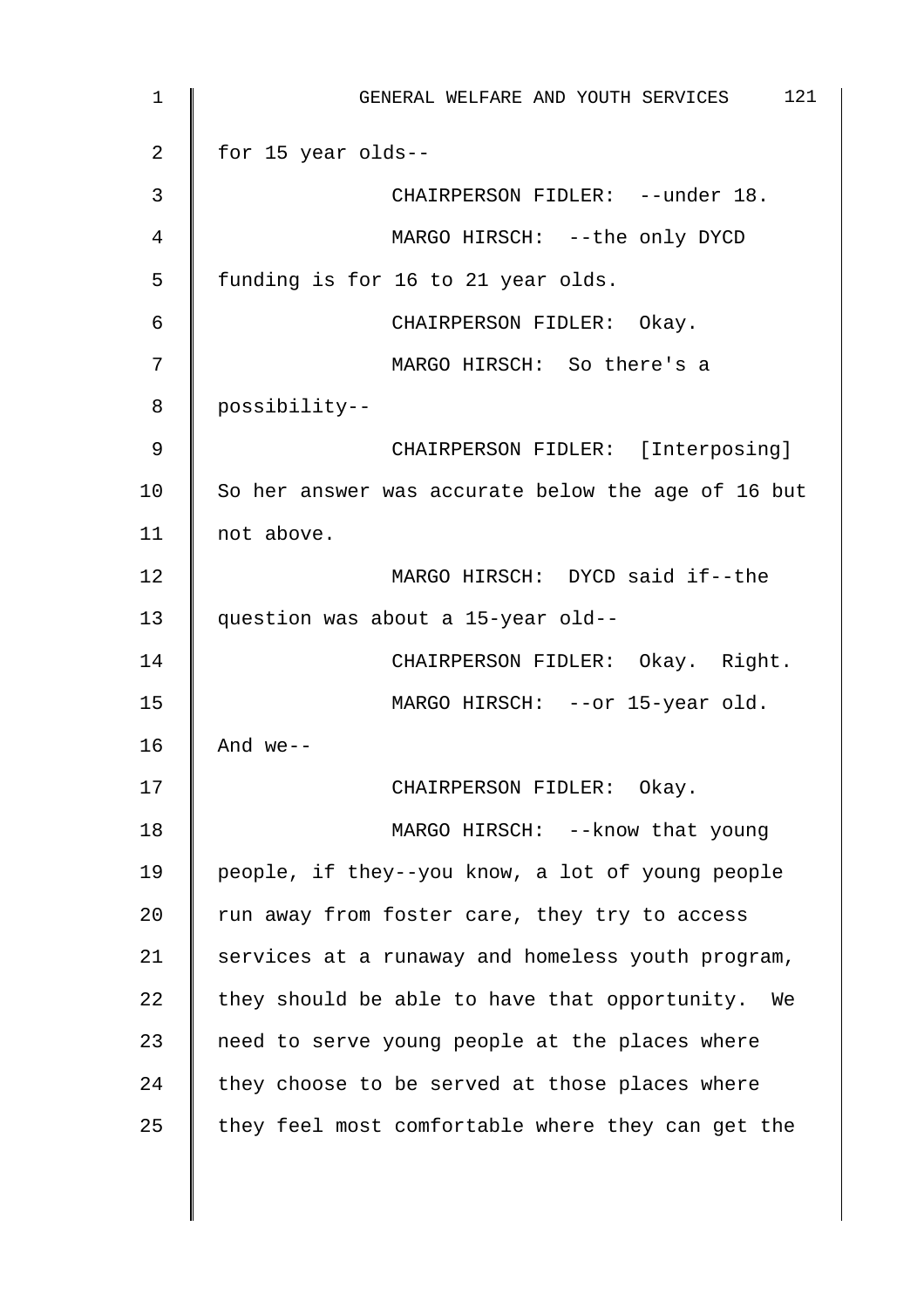| $\mathbf 1$    | 122<br>GENERAL WELFARE AND YOUTH SERVICES          |
|----------------|----------------------------------------------------|
| $\overline{a}$ | best service. So the fact that DYCD has opted not  |
| 3              | to provide funding for a shelter for minors--and   |
| 4              | it can only be a 30-day shelter for the minors--   |
| 5              | but that opportunity is there for them. And        |
| 6              | that's a critical opportunity, especially when     |
| 7              | you're looking at young people who need to get off |
| 8              | the streets as quickly as possible with the least  |
| 9              | bureaucratic red tape as possible to get them off  |
| 10             | the streets, and that is the runaway and homeless  |
| 11             | youth system.                                      |
| 12             | And if a young person has left                     |
| 13             | foster care, they've left foster care, they are    |
| 14             | not going to necessarily go back there right away  |
| 15             | willingly. So that was my second point from the    |
| 16             | testimony today.                                   |
| 17             | Covenant House has done a study--I                 |
| 18             | know nobody from Covenant House is here today,     |
| 19             | unfortunately, because Jayne Bigelsen has not been |
| 20             | well--but I think it's imperative that this        |
| 21             | committee look at that study and look at the       |
| 22             | findings in terms of who is being sexually         |
| 23             | exploited in the runaway and homeless youth        |
| 24             | system, the numbers. They did a study, a blind     |
| 25             | study of 200 young people and 50% of them were     |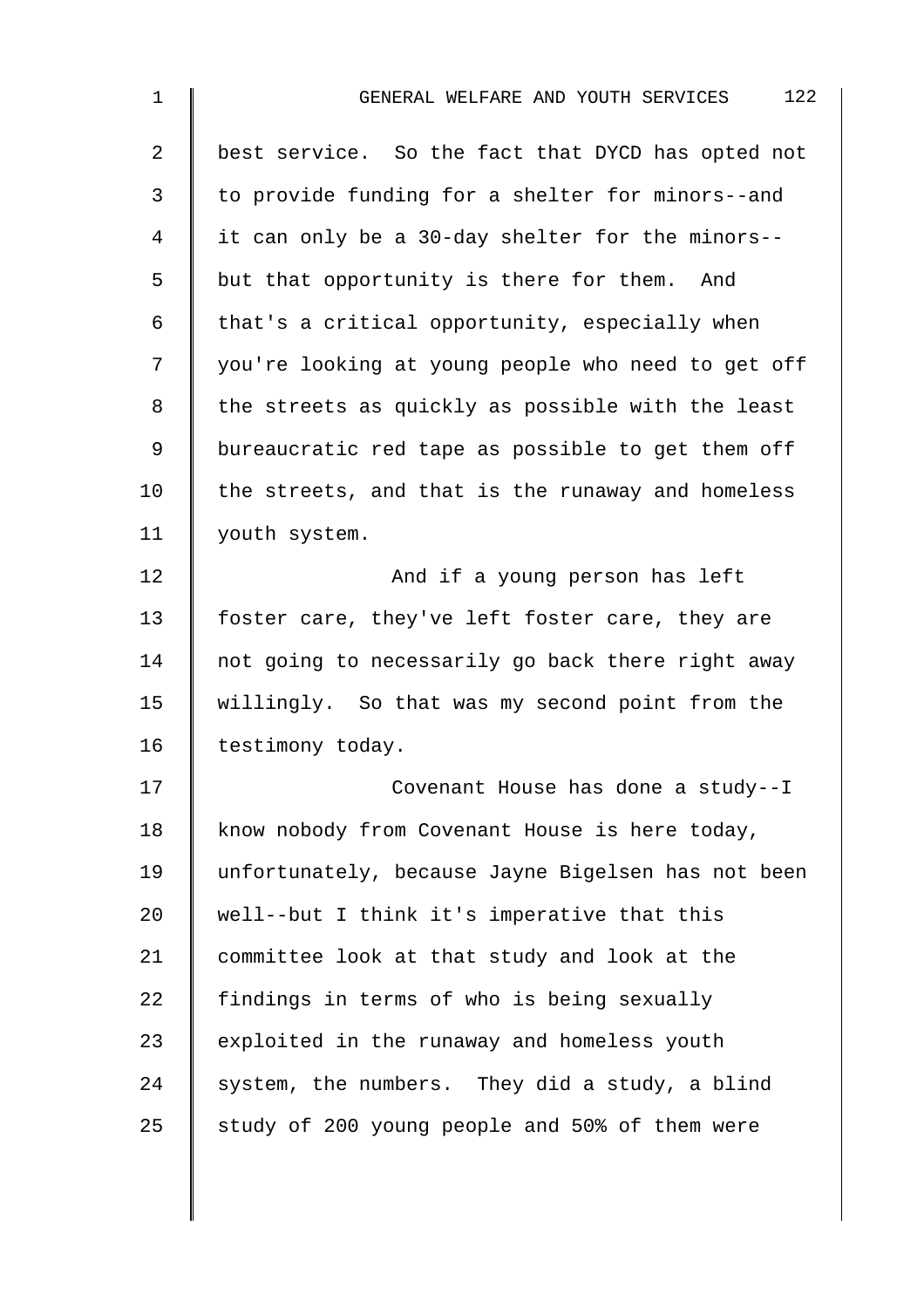| 1              | 123<br>GENERAL WELFARE AND YOUTH SERVICES          |
|----------------|----------------------------------------------------|
| $\overline{2}$ | male, 50% of them female, more or less, about 15%  |
| 3              | of their young people were being exploited, most   |
| 4              | of them were first victimized over the age of 18,  |
| 5              | which is very different than what we hear about.   |
| 6              | So I think the fact that Safe Harbor does not      |
| 7              | provide funding and services for the 18 to 21-year |
| 8              | old population is problematic because we really    |
| 9              | need to make sure--                                |
| 10             | CHAIRPERSON FIDLER: [Interposing]                  |
| 11             | They don't provide funding for services for the    |
| 12             | people under 18 either, so what's the difference?  |
| 13             | I mean, just I mean, I know I'm breaking my own    |
| 14             | rule here--                                        |
| 15             | MARGO HIRSCH: Right.                               |
| 16             | CHAIRPERSON FIDLER: -- but I was                   |
| 17             | concerned that they were using money for training  |
| 18             | that we're really supplanting their own agency     |
| 19             | budget, now when you get down to it, if you just   |
| 20             | take the street outreach van and staff for another |
| 21             | street outreach van, which we can all agree is     |
| 22             | necessary, you're probably talking about \$400,000 |
| 23             | over a year. Now that's enough money not to want   |
| 24             | to waste it, right? But it's not enough money to   |
| 25             | open up shelter beds, not in any significant way.  |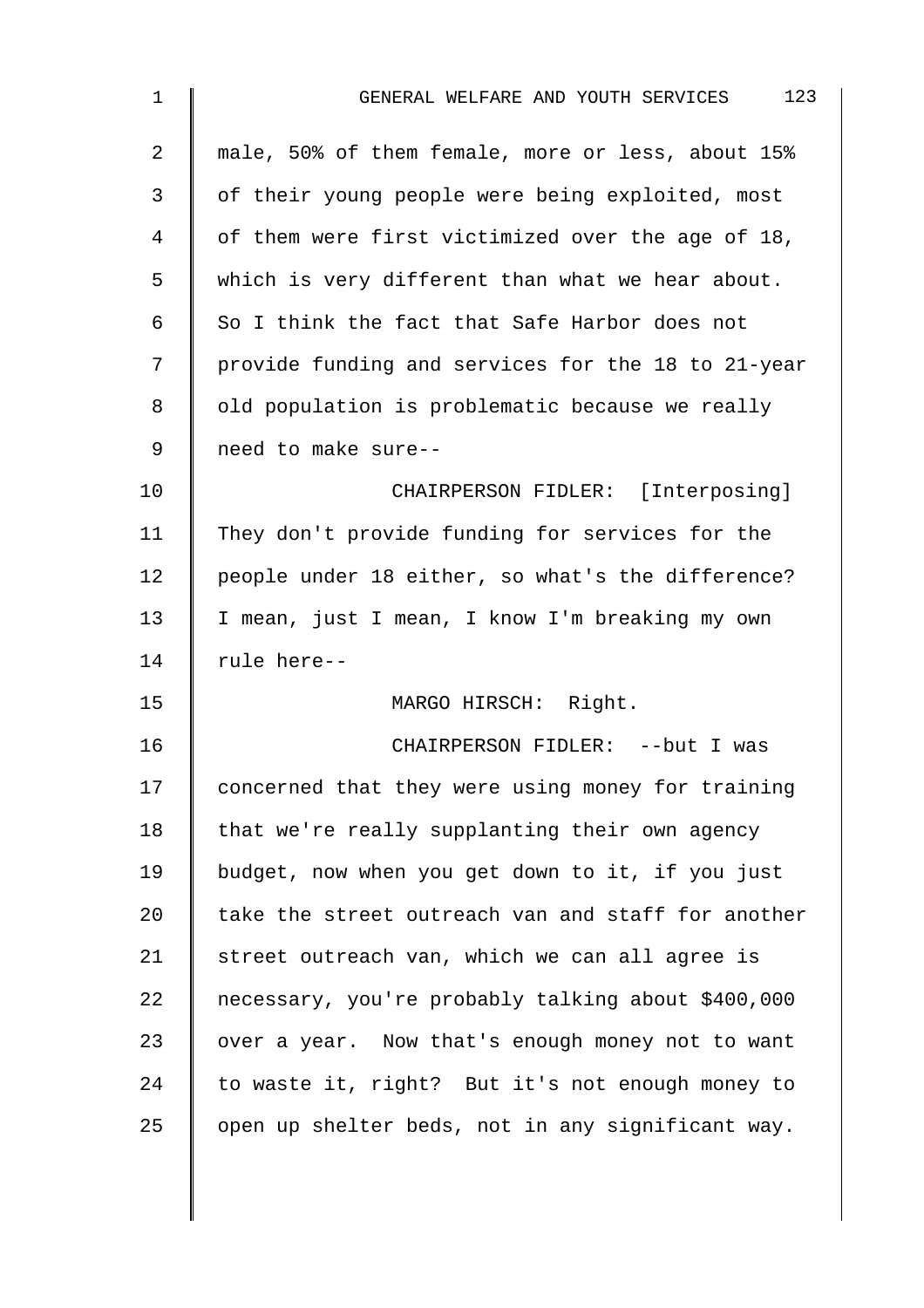| 1              | 124<br>GENERAL WELFARE AND YOUTH SERVICES          |
|----------------|----------------------------------------------------|
| $\overline{a}$ | So, you know, that's why the gross inadequacy of   |
| 3              | this fund--I mean, it's almost a joke to have a    |
| $\overline{4}$ | discussion about it in the overall scheme of       |
| 5              | things. So I'm sorry for blurting that out, but I  |
| 6              | couldn't help myself.                              |
| 7              | MARGO HIRSCH: No, that's fine                      |
| 8              | because I agree, there needs to be a more          |
| 9              | comprehensive plan that looks at not just Safe     |
| 10             | Harbor funding. I think that Safe Harbor funding   |
| 11             | probably will get restored, but it's not going to  |
| 12             | get restored to the levels that is needed          |
| 13             | especially when you're looking at this as a        |
| 14             | statewide issue with statewide funding, 1.5, this  |
| 15             | is not all City money by any means.                |
| 16             | And then the fact that, as Janice                  |
| 17             | brought up, nobody talked survivor-led services, I |
| 18             | mean, that has been a critical element in all of   |
| 19             | the programs that have been effective. So when     |
| 20             | you talk about training--training of staff,        |
| 21             | training of these new investigators--what they're  |
| 22             | not looking at is that resource within their own   |
| 23             | services that really could be critical to helping  |
| 24             | young people disclose and to ask for services and  |
| 25             | to get those services.                             |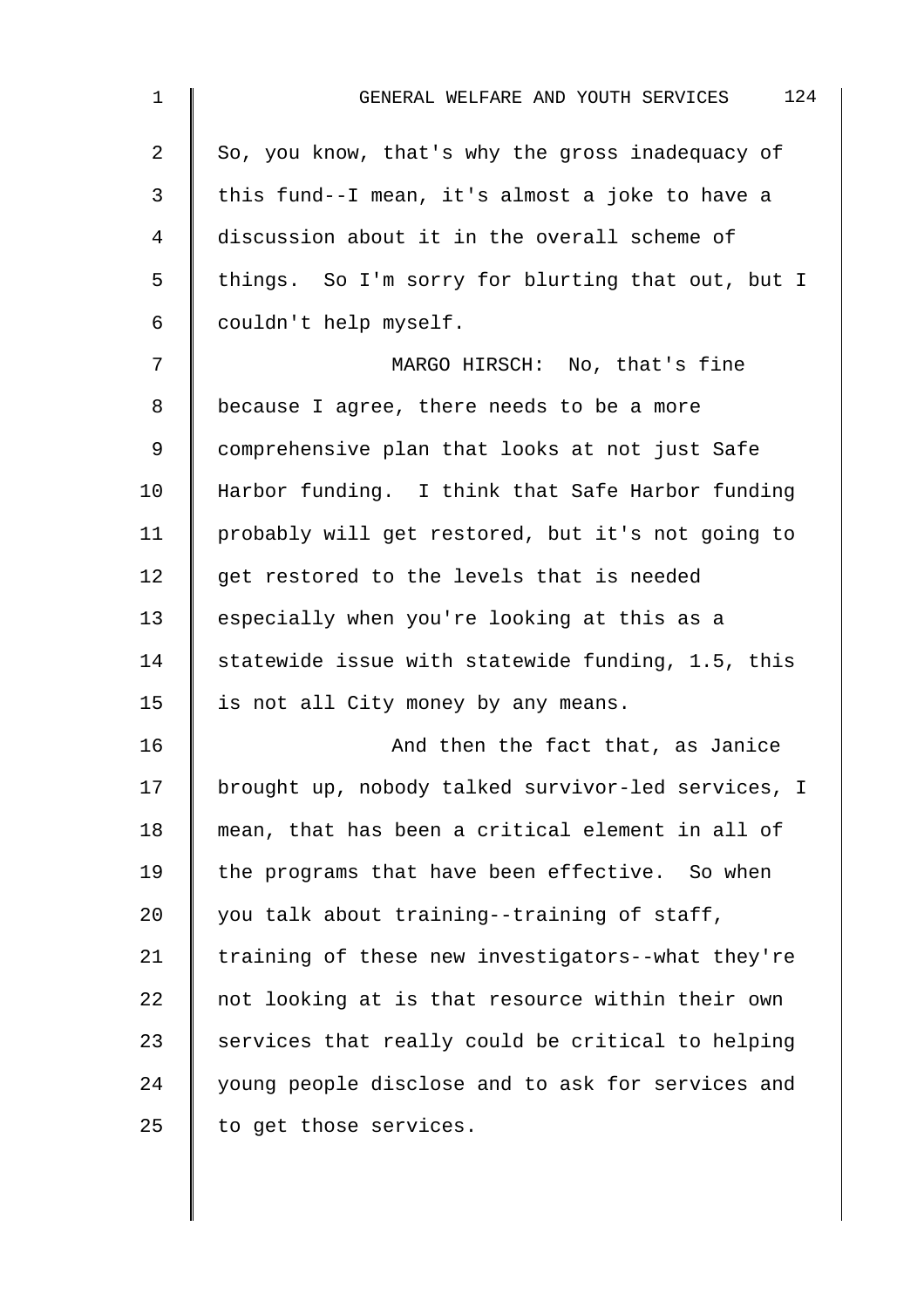| $\mathbf 1$    | 125<br>GENERAL WELFARE AND YOUTH SERVICES         |
|----------------|---------------------------------------------------|
| $\overline{2}$ | Thank you.                                        |
| 3              | CHAIRPERSON FIDLER: Thank you--                   |
| 4              | [Pause]                                           |
| 5              | STEPHANIE GENDELL: Hi, I'm                        |
| 6              | Stephanie Gendell, the associate executive        |
| 7              | director for Policy and Government Relations at   |
| 8              | Citizens Committee for Children. We wanted to     |
| 9              | thank the Council, both for your continued        |
| 10             | interest in this issue and for introducing Intro  |
| 11             | $866 - A.$                                        |
| 12             | CCC is generally supportive of the                |
| 13             | introduction. As you noted, knowing how many New  |
| 14             | York City children and youth have been sexually   |
| 15             | exploited will help agencies like ACS, DYCD, the  |
| 16             | City Council, policy makers, and advocates know   |
| 17             | how much resources we need and what to advocate   |
| 18             | for. While we're generally supportive of the      |
| 19             | legislation, we also strongly believe meeting the |
| 20             | needs of these vulnerable youth needs more than   |
| 21             | tracking and reporting. Notably, we need services |
| 22             | and we need to make sure the tracking and         |
| 23             | reporting is done in a way that protects the      |
| 24             | safety of the young people.                       |
| 25             | With regard to services, I'm not                  |
|                |                                                   |
|                |                                                   |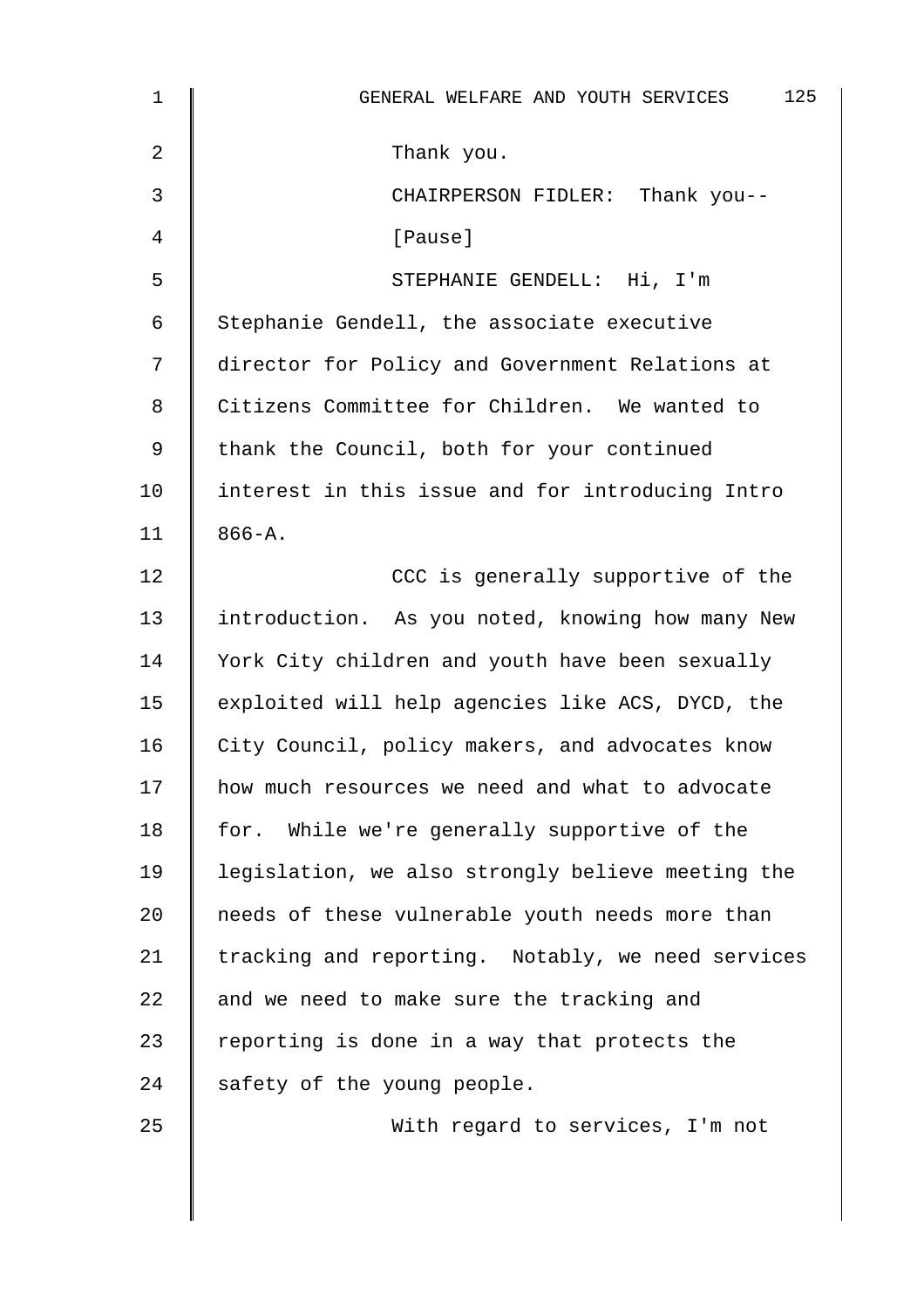| $\mathbf 1$    | 126<br>GENERAL WELFARE AND YOUTH SERVICES          |
|----------------|----------------------------------------------------|
| $\overline{2}$ | going to reiterate, a lot of people have already   |
| 3              | talked about that. Just to mention that we also    |
| 4              | agree we need more services for girls as well as   |
| 5              | for boys.                                          |
| 6              | In addition, if we're going to do a                |
| 7              | lot of training to ensure that the staff coming    |
| 8              | into contact with these young people are able to   |
| 9              | better talk to them about how to disclose, then we |
| 10             | need to have services available after they         |
| 11             | disclose or we've actually made--probably gone     |
| 12             | negative.                                          |
| 13             | Second, not all of the young people                |
| 14             | who are sexually exploited will present themselves |
| 15             | at ACS or DYCD so I think we need a more citywide  |
| 16             | way of tracking and finding these young people.    |
| 17             | Next, when we do the tracking, we                  |
| 18             | need to make sure that we protect the safety of    |
| 19             | the young people. There's a lot of sensitivity in  |
| 20             | these cases and there's a potential danger to the  |
| 21             | children and youth if their identities become      |
| 22             | known, so we would be okay if the tracking was not |
| 23             | 100% accurate in the sake of safety of the child.  |
| 24             | And lastly I wanted to talk about                  |
| 25             | the state. The funding for Safe Harbor has been a  |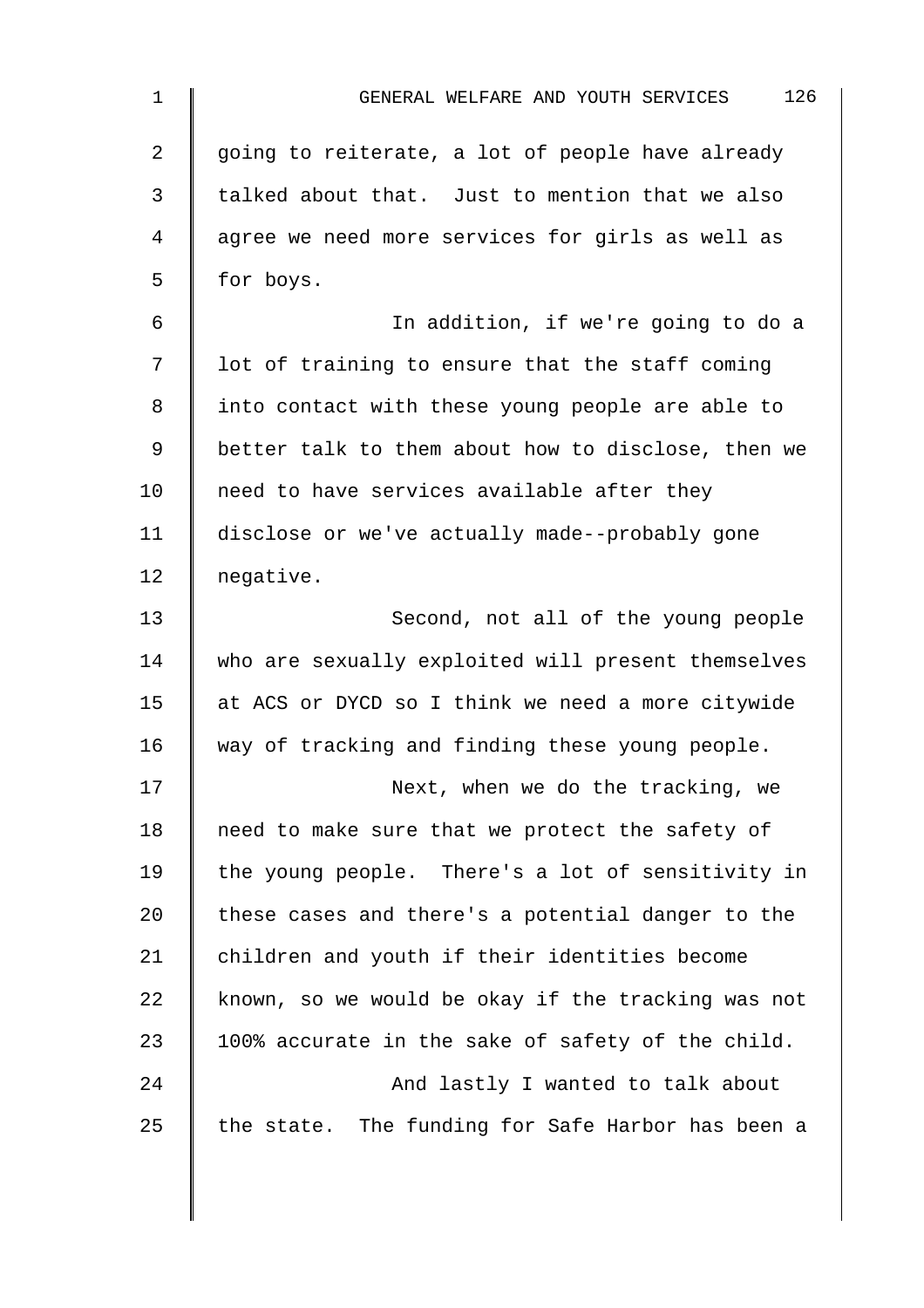| $\mathbf{1}$   | 127<br>GENERAL WELFARE AND YOUTH SERVICES           |
|----------------|-----------------------------------------------------|
| $\overline{2}$ | long and arduous battle, in part due to the         |
| $\mathfrak{Z}$ | state's fiscal problems. We've gone from a cut of   |
| 4              | the \$10 million to \$3 million that was then never |
| 5              | spent. Then we went down to zero dollars and then   |
| 6              | we got \$1.5 million, but now we're once again back |
| 7              | where we're going to have zero dollars.             |
| 8              | OCFS, as we've talked about, has                    |
| 9              | decided to spend about \$500,000 on a contract with |
| 10             | IOFA, which is a statewide cross-system training    |
| 11             | package. According to OCFS, IOFA participated in    |
| 12             | building and implementing this model in Illinois.   |
| 13             | The OCFS contract is supposed to include training   |
| 14             | for participants such as child welfare              |
| 15             | professionals, law enforcement, mental health       |
| 16             | professionals, and the development of a toolkit     |
| 17             | tailored to New York which would include screening  |
| 18             | and assessment tools. IOFA would then be            |
| 19             | conducting an evaluation of the project. The City   |
| 20             | is also then planning to use some of their money    |
| 21             | on training and better ensuring that their staff    |
| 22             | are able to identify these young people.            |
| 23             | So one of our concerns is at the                    |
| 24             | end of all of this training, we will have           |
| 25             | identified a significant number of young people     |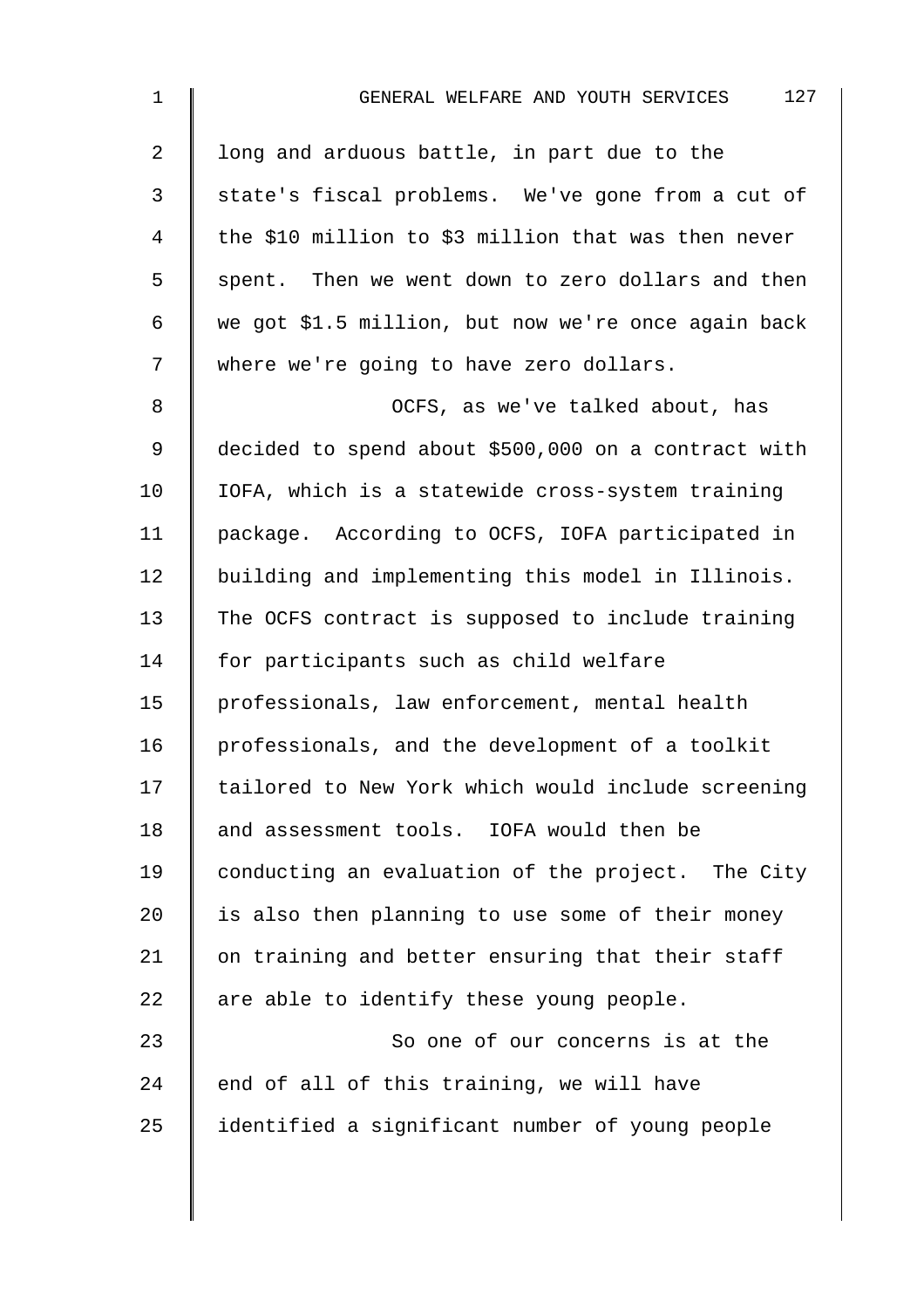| 1  | 128<br>GENERAL WELFARE AND YOUTH SERVICES         |
|----|---------------------------------------------------|
| 2  | that we will not have any services to provide to  |
| 3  | them.                                             |
| 4  | We are then very concerned about                  |
| 5  | losing the \$1.5 million that we've received from |
| 6  | the state for this one year and so we're asking   |
| 7  | respectfully, given the Council's interest in     |
| 8  | commercially sexually exploited youth, that the   |
| 9  | Council reach out to your counterparts in the     |
| 10 | state in your state budget advocacy package or    |
| 11 | write a letter or take what other steps might be  |
| 12 | necessary on your behalf to help these young      |
| 13 | people.                                           |
| 14 | Thank you.                                        |
| 15 | CHAIRPERSON FIDLER: We have done                  |
| 16 | that and we will, and we continue to. My concern  |
| 17 | is that Amy Paulin, Assemblywoman Paulin is no    |
| 18 | longer the chair and I think she was probably     |
| 19 | responsible for getting the funding in the first  |
| 20 | place and--                                       |
| 21 | STEPHANIE GENDELL: Yep.                           |
| 22 | CHAIRPERSON FIDLER: -- that's why I               |
| 23 | screamed on her Facebook page when she took       |
| 24 | another committee.                                |
| 25 | [Pause]                                           |
|    |                                                   |
|    |                                                   |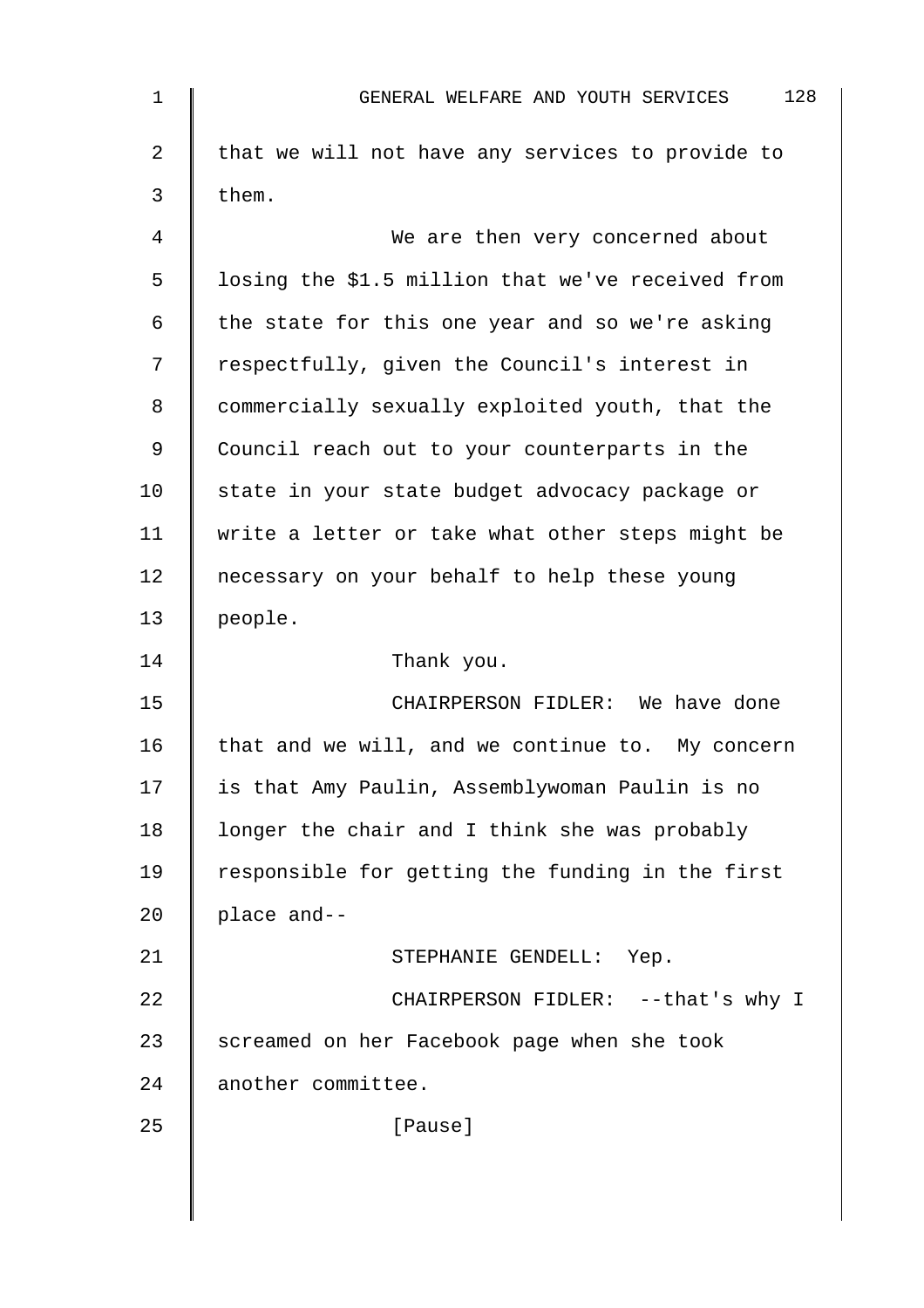| $\mathbf 1$ | 129<br>GENERAL WELFARE AND YOUTH SERVICES          |
|-------------|----------------------------------------------------|
| 2           | KATHERINE MULLEN: Thank you,                       |
| 3           | Chairs Fidler and Palma, my name is Katherine      |
| 4           | Mullen, I'm an attorney with the Juvenile Rights   |
| 5           | Practice of the Legal Aid Society, and I           |
| 6           | appreciate this opportunity to speak with you.     |
| 7           | I've provided written testimony, I won't go over   |
| 8           | the points that I made in the testimony, but I do  |
| 9           | want to raise one nightmare scenario that I think  |
| 10          | is very important to keep in mind.                 |
| 11          | The Family Court is not just a                     |
| 12          | place where services are provided, it's a place of |
| 13          | litigation. And when you have child protective     |
| 14          | proceedings, you have the City as a party, you     |
| 15          | have parent or guardian as a party, you have the   |
| 16          | child as a party. When you have a PINS             |
| 17          | proceeding, you have a parent as a party and you   |
| 18          | have a child as a party. ACS case records are      |
| 19          | discoverable in these proceedings. The worst       |
| 20          | thing in the world would be for some vulnerable    |
| 21          | child to make a disclosure to somebody that they   |
| 22          | have been sexually exploited and have that appear  |
| 23          | in a case record that then is used in the subject  |
| 24          | of litigation. So--                                |
| 25          | CHAIRPERSON FIDLER: [Interposing]                  |
|             |                                                    |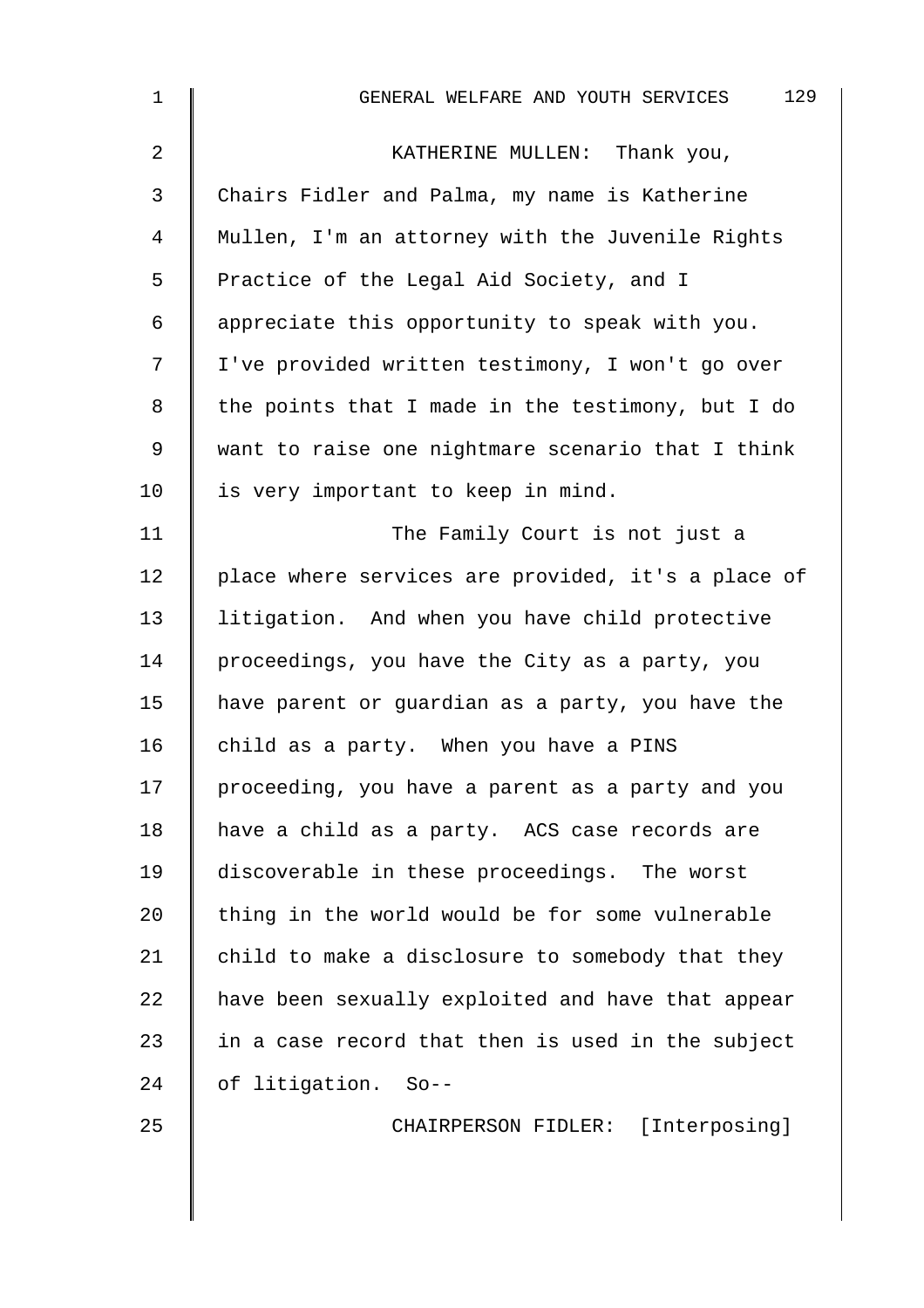| $\mathbf 1$ | 130<br>GENERAL WELFARE AND YOUTH SERVICES          |
|-------------|----------------------------------------------------|
| 2           | Although that wouldn't be the case if we used      |
| 3           | identifiers that protected their--                 |
| 4           | KATHERINE MULLEN: [Interposing] I                  |
| 5           | would hope--                                       |
| 6           | CHAIRPERSON FIDLER: -- that were                   |
| 7           | able to identify them as individuals, but not who  |
| 8           | the individuals are.                               |
| 9           | KATHERINE MULLEN: I think that                     |
| 10          | it's going to be a very difficult protocol to      |
| 11          | manage both respecting anonymity and not           |
| 12          | identifying people, yet making sure that referrals |
| 13          | and services are made available to people who have |
| 14          | disclosed that they have been sexually exploited.  |
| 15          | So in terms of that protocol, I would again        |
| 16          | reiterate what has been said several times, that   |
| 17          | this must be survivor-informed, the voices of      |
| 18          | youth must be heard in this process. And it is an  |
| 19          | extraordinary difficult conversation to have with  |
| 20          | a young person discussing whether or not they've   |
| 21          | been sexually exploited, and the people who can    |
| 22          | best inform a protocol for that are the young      |
| 23          | people.                                            |
| 24          | And one example is the victim                      |
| 25          | survivor leadership manual that's been developed   |
|             |                                                    |
|             |                                                    |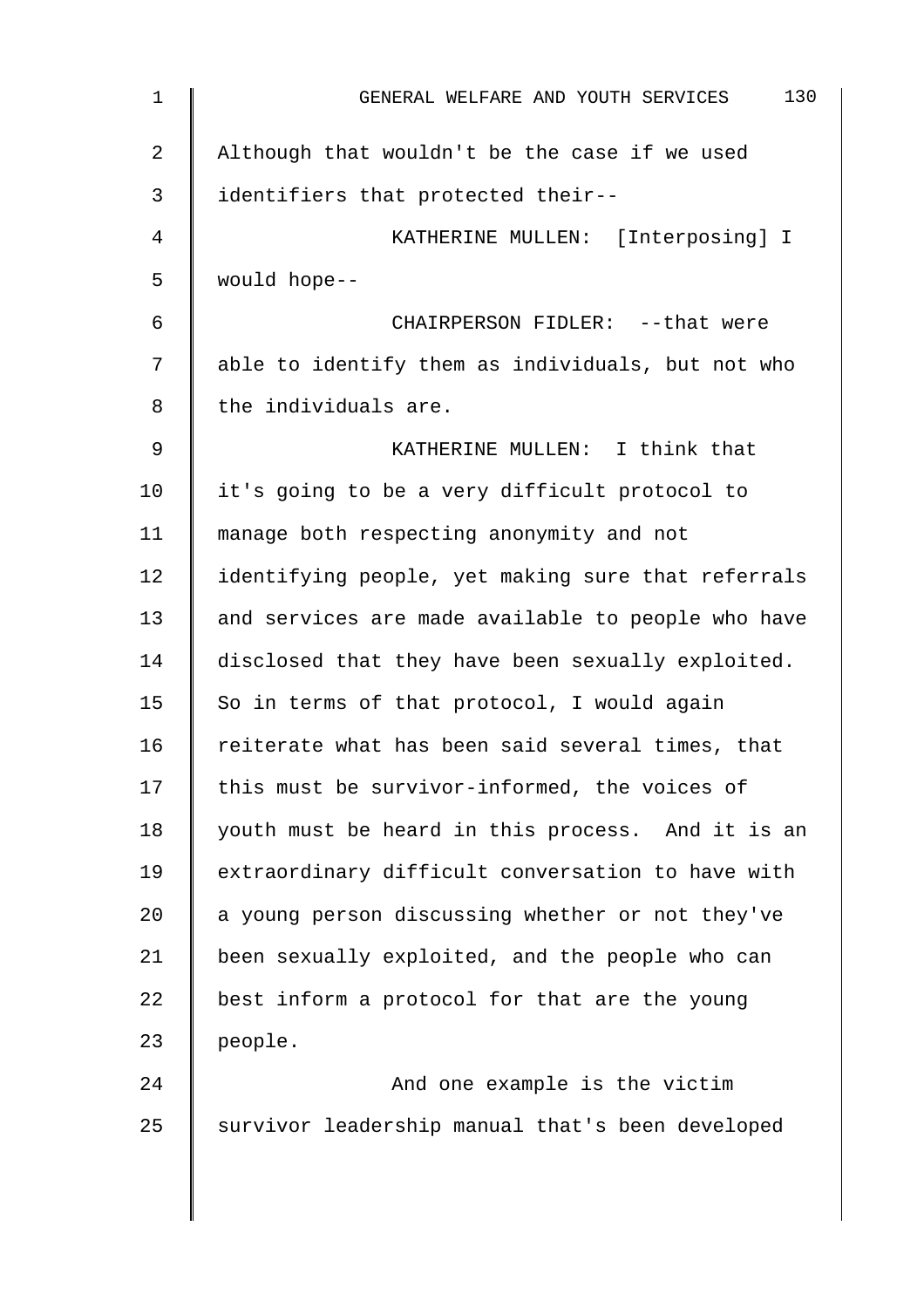| $\mathbf 1$    | 131<br>GENERAL WELFARE AND YOUTH SERVICES          |
|----------------|----------------------------------------------------|
| $\overline{2}$ | by the GEMS program that was the voices of youth   |
| $\mathbf{3}$   | are included and wrote that manual. There are      |
| 4              | other tools available and I would urge the City    |
| 5              | Council to endorse including the voices of youth   |
| 6              | in developing this protocol. The big danger, as    |
| 7              | you've said Chair Fidler over and over again, is   |
| 8              | there are going to be underreporting, there's no   |
| 9              | way that this can be an accurate number. And then  |
| 10             | somehow having that number tied to the provision   |
| 11             | of services would be a disservice to the youth.    |
| 12             | CHAIRPERSON FIDLER: You know, the                  |
| 13             | issue of not identifying the individual but being  |
| 14             | able to count individuals specifically, it has     |
| 15             | been something that we've grappled with, and       |
| 16             | somewhat successfully, I believe. But I would      |
| 17             | just ask you this question: If someone is in a     |
| 18             | PINS proceeding, all right, and someone somehow    |
| 19             | gets from ACS the fact that we're about to return  |
| 20             | a young person to a home where they're being       |
| 21             | sexually exploited, don't you think that should be |
| 22             | made aware regardless of whether or not the young  |
| 23             | person is particularly happy about the fact that   |
| 24             | mommy or daddy or Uncle Joe is abusing them in     |
| 25             | that household?                                    |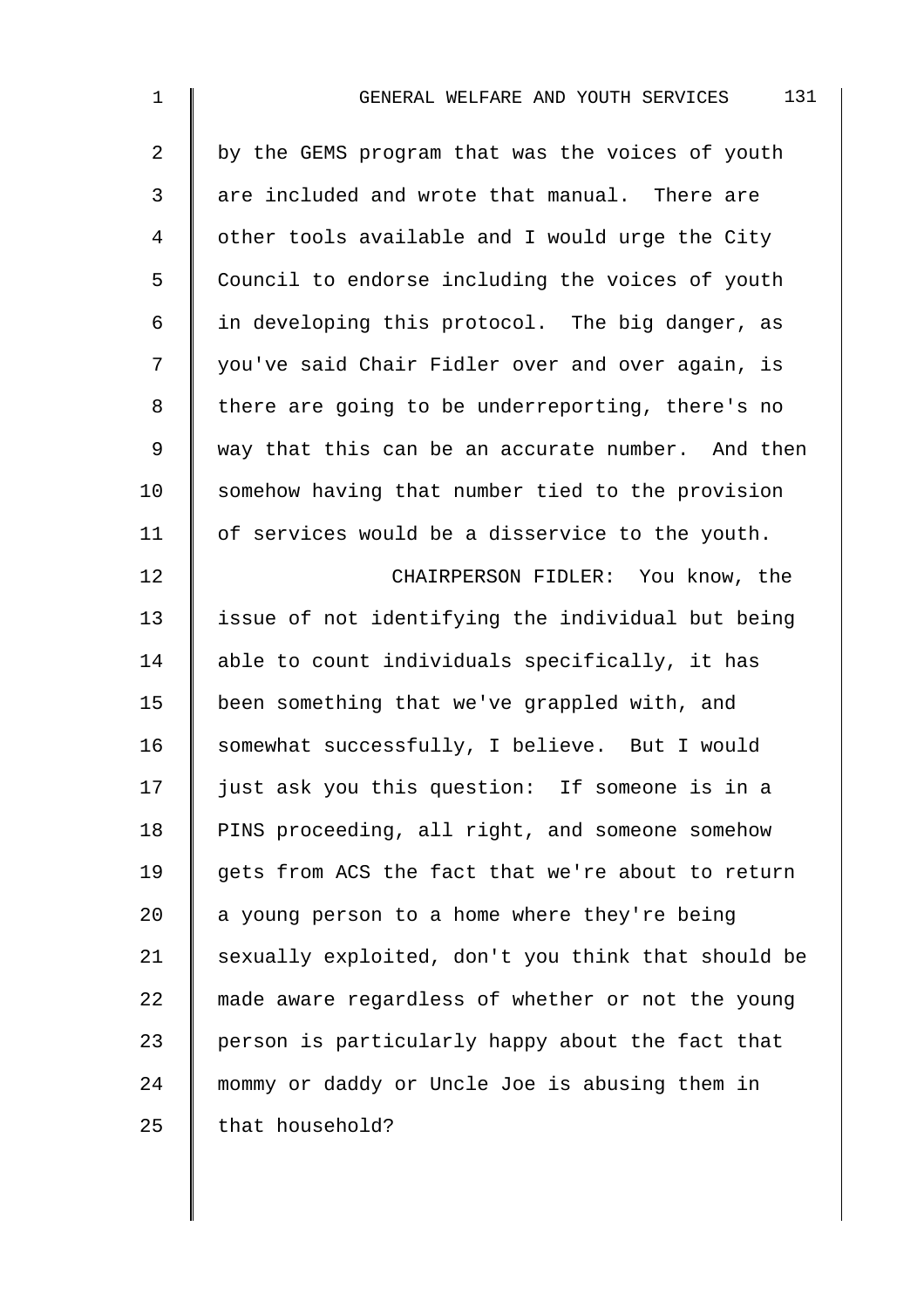| 1  | 132<br>GENERAL WELFARE AND YOUTH SERVICES          |
|----|----------------------------------------------------|
| 2  | KATHERINE MULLEN: I think that                     |
| 3  | that's a different discussion because then they    |
| 4  | would be subject of an abuse proceeding, a child   |
| 5  | abuse proceeding, that they wouldn't be in a PINS  |
| 6  | proceeding. Unfortunately, most frequently, the    |
| 7  | youth who are being sexually exploited have come   |
| 8  | from ACS care themselves--                         |
| 9  | CHAIRPERSON FIDLER: [Interposing]                  |
| 10 | I know that.                                       |
| 11 | KATHERINE MULLEN: --and most                       |
| 12 | frequently, parents and guardians come in and file |
| 13 | PINS petitions and they suspect there might be a   |
| 14 | problem, the problem isn't in their home, it's     |
| 15 | what's going on outside of the home.               |
| 16 | I do think ACS misses an                           |
| 17 | opportunity when parents come in and file PINS     |
| 18 | petitions and children are missing, that they      |
| 19 | don't start working with the parents right away to |
| 20 | train them on that issue.                          |
| 21 | CHAIRPERSON FIDLER: I asked the                    |
| 22 | question really only to point out the fact that it |
| 23 | is a much--it's even more complicated than we've   |
| 24 | discussed because whether it's ACS--you know,      |
| 25 | wherever the household is, you have to balance the |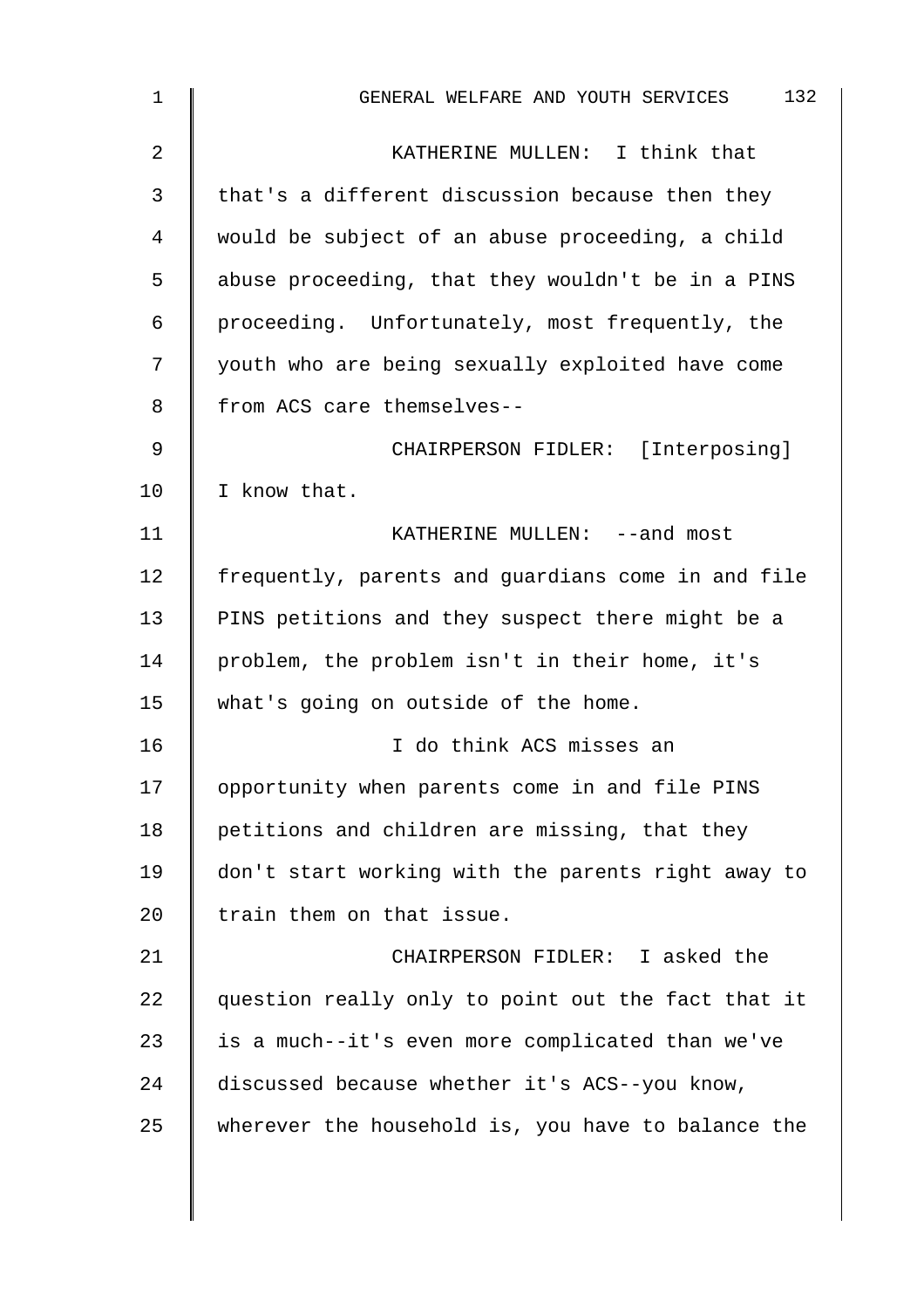| 1  | 133<br>GENERAL WELFARE AND YOUTH SERVICES          |
|----|----------------------------------------------------|
| 2  | child's right not to disclose it with the fact     |
| 3  | that not disclosing it may be harmful to their     |
| 4  | health. And, you know, they may not think it's a   |
| 5  | good idea to say, gee, don't send me back to that  |
| 6  | foster care facility, someone there is abusing me, |
| 7  | with the fact that maybe they're wrong and they    |
| 8  | really need to disclose it because you don't want  |
| 9  | to send them right back into that hell. So, you    |
| 10 | know, I don't think this bill really deals with    |
| 11 | that, but I just I don't want to leave it out      |
| 12 | there that the idea of letting a child not say     |
| 13 | that they're being sent back to an abuser is a     |
| 14 | good thing.                                        |
| 15 | So anybody have any questions?                     |
| 16 | Closing statement? No?                             |
| 17 | CHAIRPERSON PALMA: I just want                     |
| 18 | again to reiterate the points of this bill, and    |
| 19 | thank you once again, Mr. Chair, for putting this  |
| 20 | piece of legislation together. I hope that we can  |
| 21 | bring it to a vote really soon.                    |
| 22 | It's not going to get us to where I                |
| 23 | think we need to be in terms of services and       |
| 24 | really getting the real number of children who are |
| 25 | being abused, but I think getting the agencies     |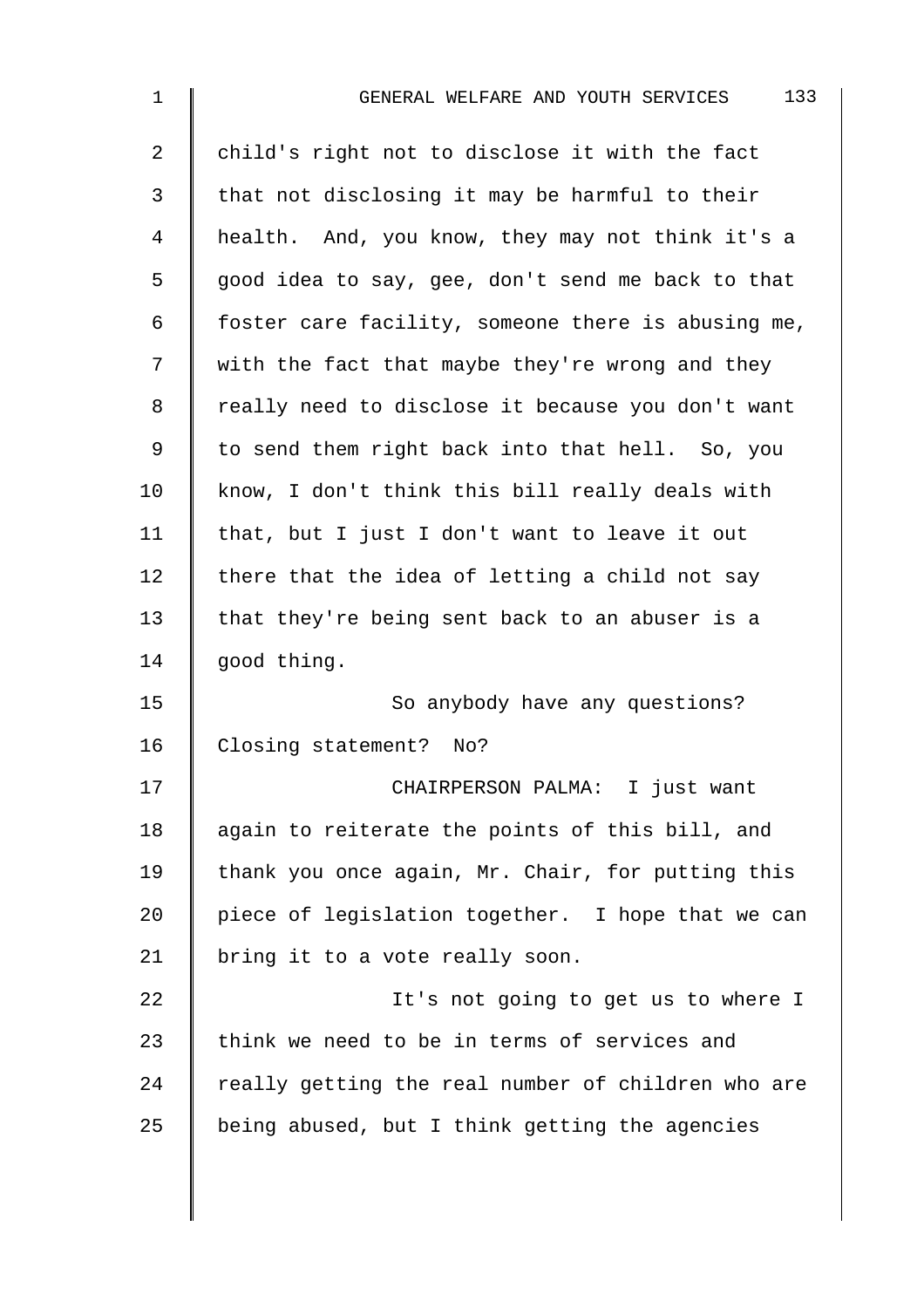| $\mathbf 1$ | 134<br>GENERAL WELFARE AND YOUTH SERVICES          |
|-------------|----------------------------------------------------|
| 2           | used to at least start tracking these children     |
| 3           | that have been sexually exploited is a really      |
| 4           | important first step which will enable us then to  |
| 5           | discuss and have further discussion for greater    |
| 6           | funding to provide these kinds of services to      |
| 7           | really ensure that this doesn't continue to        |
| 8           | happen.                                            |
| $\mathsf 9$ | Thank you.                                         |
| 10          | CHAIRPERSON FIDLER: And I, first,                  |
| 11          | I want to thank you too, Chairwoman Palma. This    |
| 12          | bill came from a prior joint committee hearing     |
| 13          | with General Welfare, and you and the General      |
| 14          | Welfare Committee have been fabulous partners in   |
| 15          | some of this--most of this stuff.                  |
| 16          | Clearly, there is some work that                   |
| 17          | needs to be done on this bill to make sure that it |
| 18          | hits the right note. I've been talking to counsel  |
| 19          | throughout the hearing about some of the points    |
| 20          | that you've all made, we'll try and balance them   |
| 21          | up to the point of regulation because, at that     |
| 22          | point, the agencies have to be responsible and I   |
| 23          | think you'll all make yourselves heard on that.    |
| 24          | The fact of the matter is--and I'll                |
| 25          | reiterate this as a conclusion--is that the        |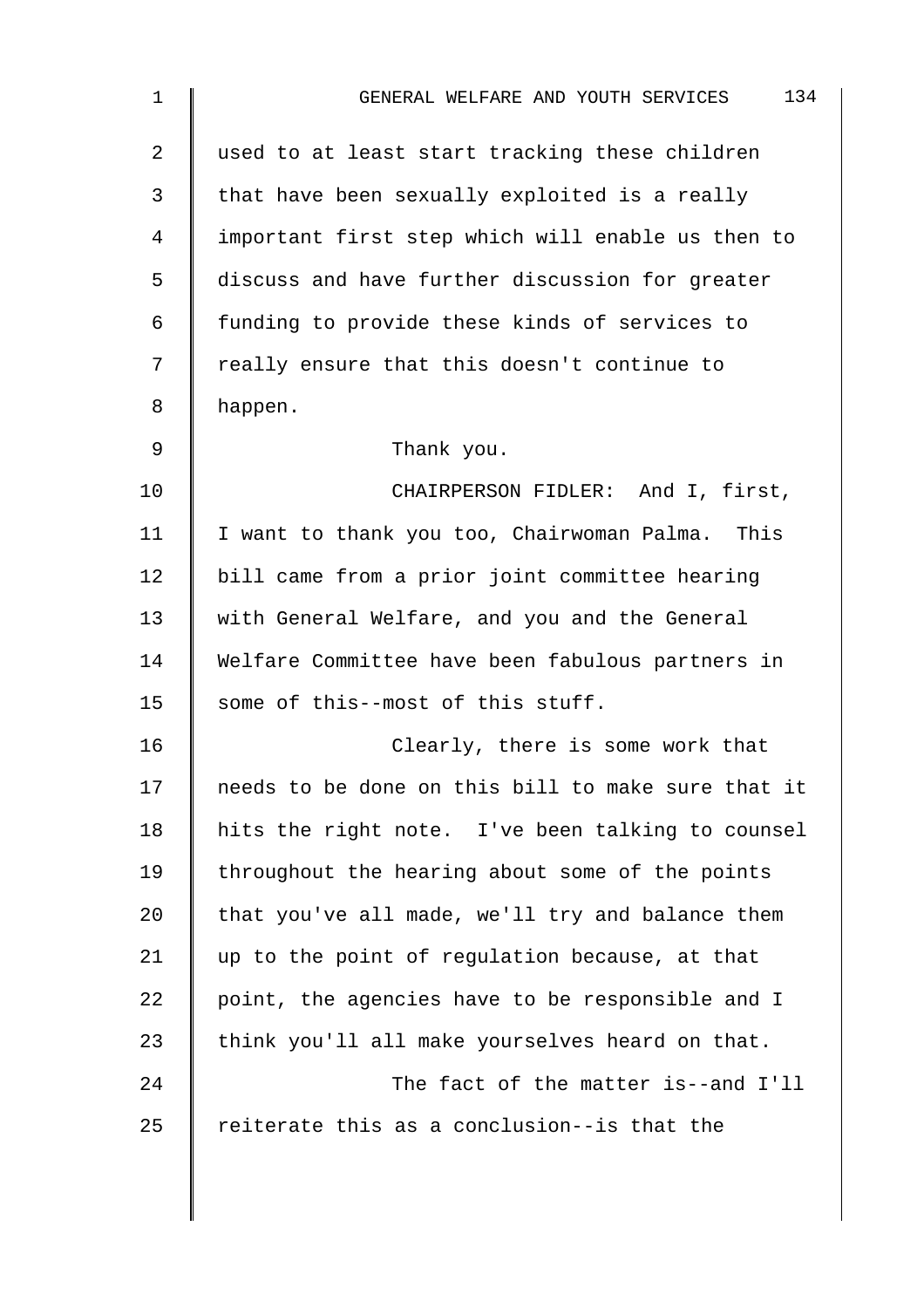| $\mathbf 1$ | 135<br>GENERAL WELFARE AND YOUTH SERVICES          |
|-------------|----------------------------------------------------|
| 2           | purpose of this bill is to give all of us, you     |
| 3           | over there and us over here, the weapons that we   |
| 4           | need to fight for more adequate funding because    |
| 5           | the funding levels either at Safe Harbor or RHY or |
| 6           | any of these things are so grossly inadequate that |
| 7           | they're shameful. And it appears that we fight     |
| 8           | over and over again for the same ground. And I am  |
| 9           | going to wrap the words of Commissioner Richter    |
| 10          | around Mark Page's head on this issue of           |
| 11          | baselining the RHY funding, I hope you'll all be   |
| 12          | there for that fight, that argument. I think it's  |
| 13          | critically important this year, and I mean, fact   |
| 14          | of the matter is we should be getting more funding |
| 15          | and baselining that, but, you know, not wanting to |
| 16          | be a pig, I'll settle for baselining what we have  |
| 17          | at very least.                                     |
| 18          | So I thank you all for your help, I                |
| 19          | thank staff of both committees for their work.     |
| 20          | And with that, I adjourn this hearing, I think we  |
| 21          | made the 1 o'clock deadline.                       |
| 22          | [Gavel]                                            |
|             |                                                    |